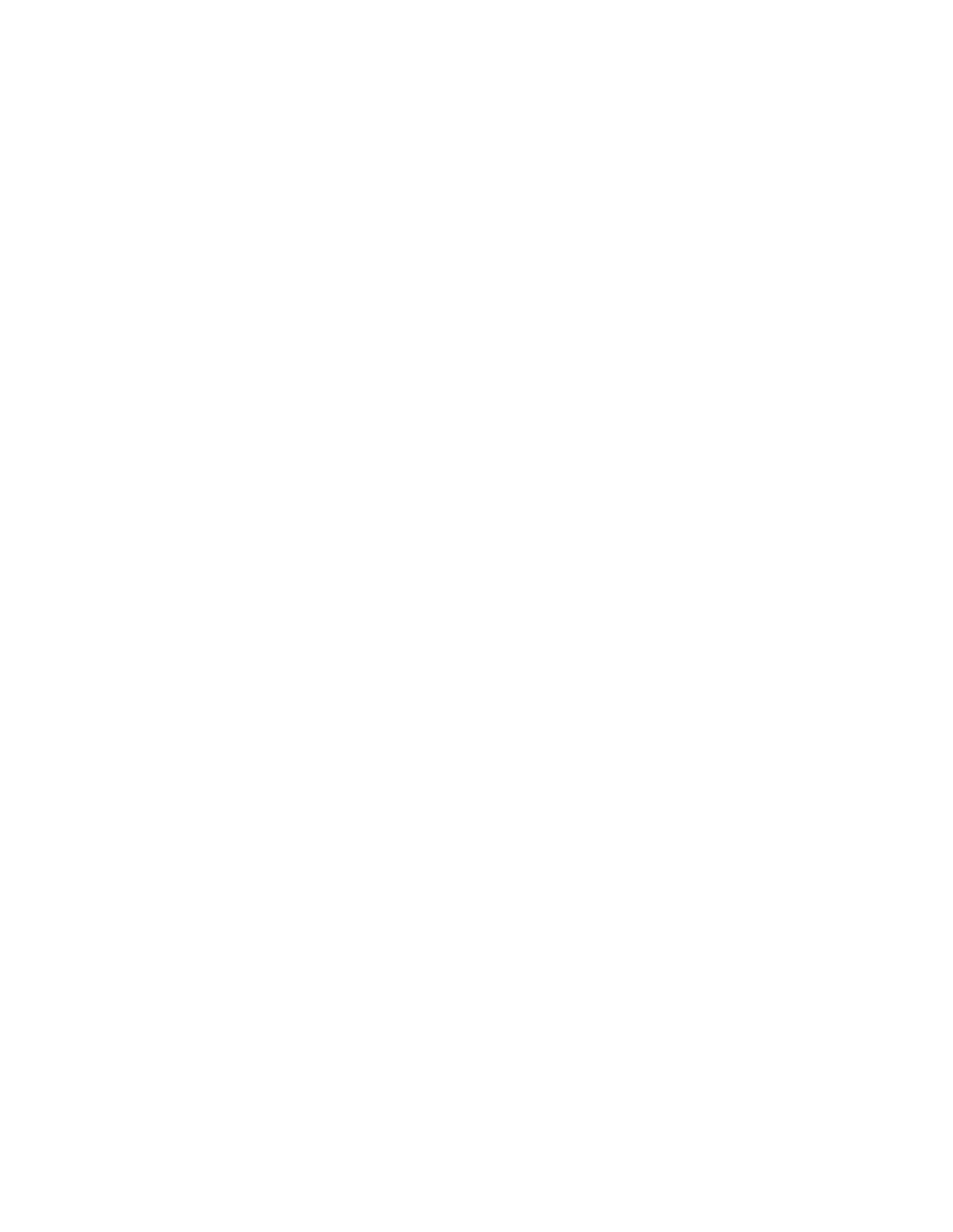Meinen Eltern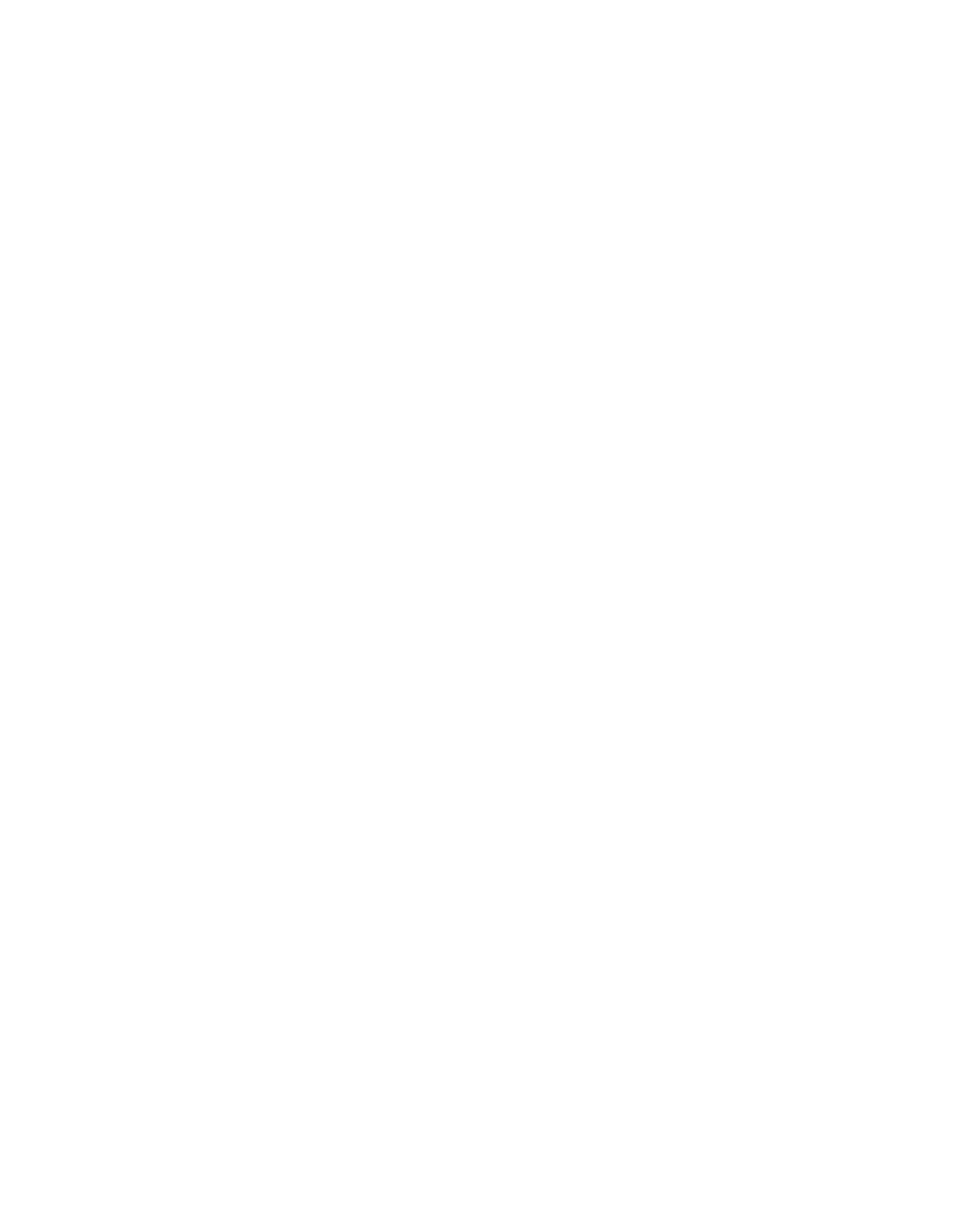# **Abstract**

An unsorted linear list is one of the simplest data structures on which one can perform insertions, deletions and lookups. To perform a lookup, the list has to be traversed linearly until the requested item is found. The performance of this data structure can be enhanced by making it self-organizing. In general, the most recently requested item will be moved closer to the front of the list. This is motivated by the empirical observation that, in many cases, requests to items are clustered over time.

An algorithm that updates the list based on the current and past requests is called a list update algorithm. These algorithms are called *online* since they do not know what the forthcoming requests will be.

A very simple algorithm is called MOVE TO FRONT (MTF). Here, the most recently requested item is moved to the front just after the lookup. In 1985, Sleator and Tarjan proved 2-competitiveness of MTF which is defined as follows: For any sequence of requests, the running time of MTF is at most twice the running time of the optimal *offline* algorithm OPT. Compared to online algorithms, offline algorithms are therefore more powerful since they know the whole request sequence in advance.

Using randomized techniques, one can find algorithms which are even more competitive. The best algorithm known to date is the 1.6-competitive COMB algorithm due to Albers, von Stengel, and Werchner. It is known that no algorithm can be better than  $1.5$ -competitive.

The ultimate goal is, of course, to find the optimally competitive list update algorithm. All results in this thesis are aimed to give more insight into the structure of the list update problem.

The first result shows that, in the partial cost model, no algorithm can be better than  $1.50115$ -competitive. This is the first non-trivial lower bound in this model. The partial cost model is much easier to analyze. Furthermore, any  $c$ -competitive algorithm in the partial cost model is also  $c$ -competitive in the standard model.

The second result gives a characterization of all projective algorithms.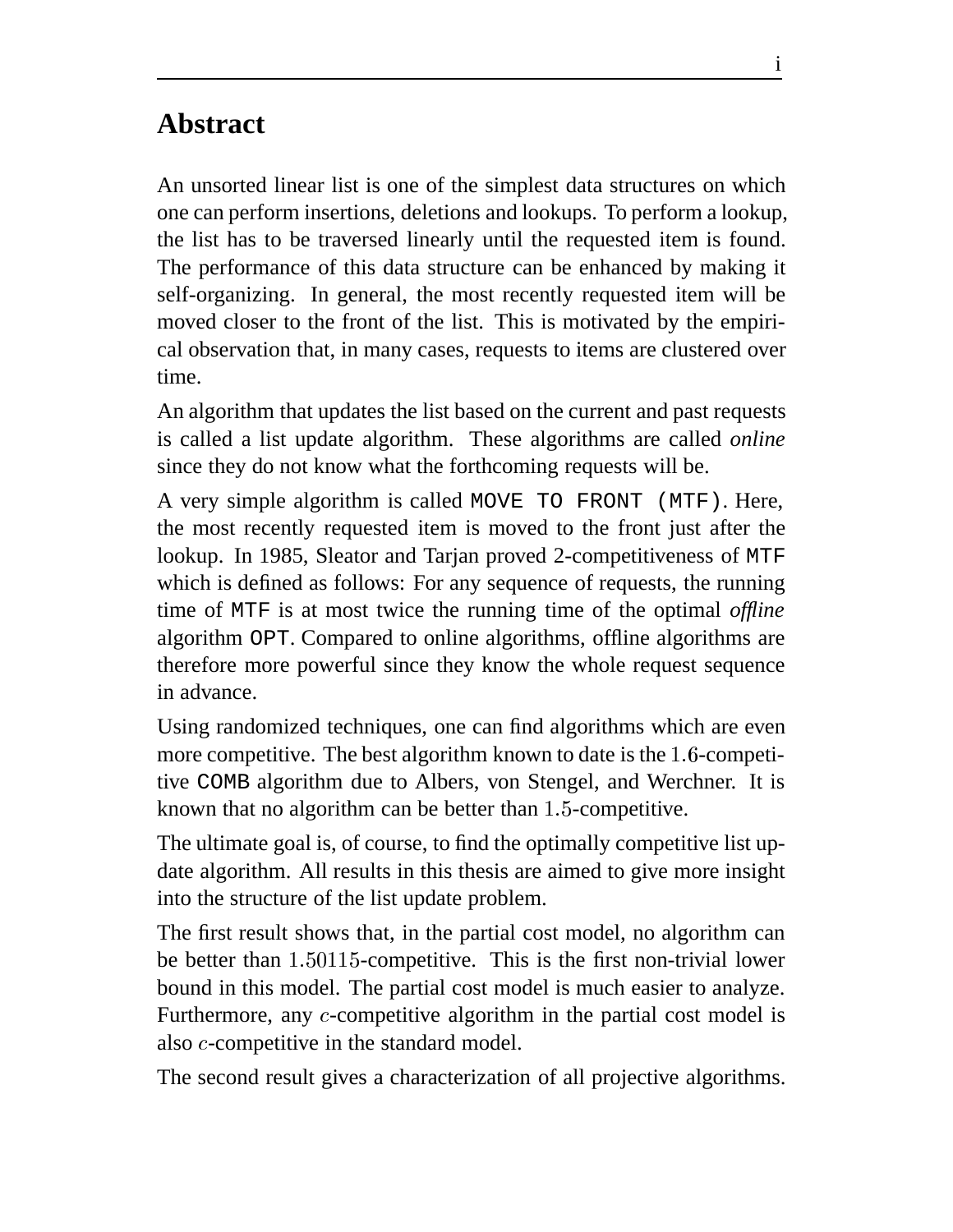They are basically the only kind of algorithms which can be analyzed so far. To prove that a projective algorithm is  $c$ -competitive, one only has to prove this on lists with two items which is, of course, much easier. Using this characterization, we give a matching lower bound for projective algorithms in the partial cost model.

The third result shows that it is  $N\mathcal{P}$ -hard to compute OPT. Hence, there is probably no efficient implementation of OPT. Furthermore, there is only little hope that a better understanding of OPT might give new insights into the list update problem.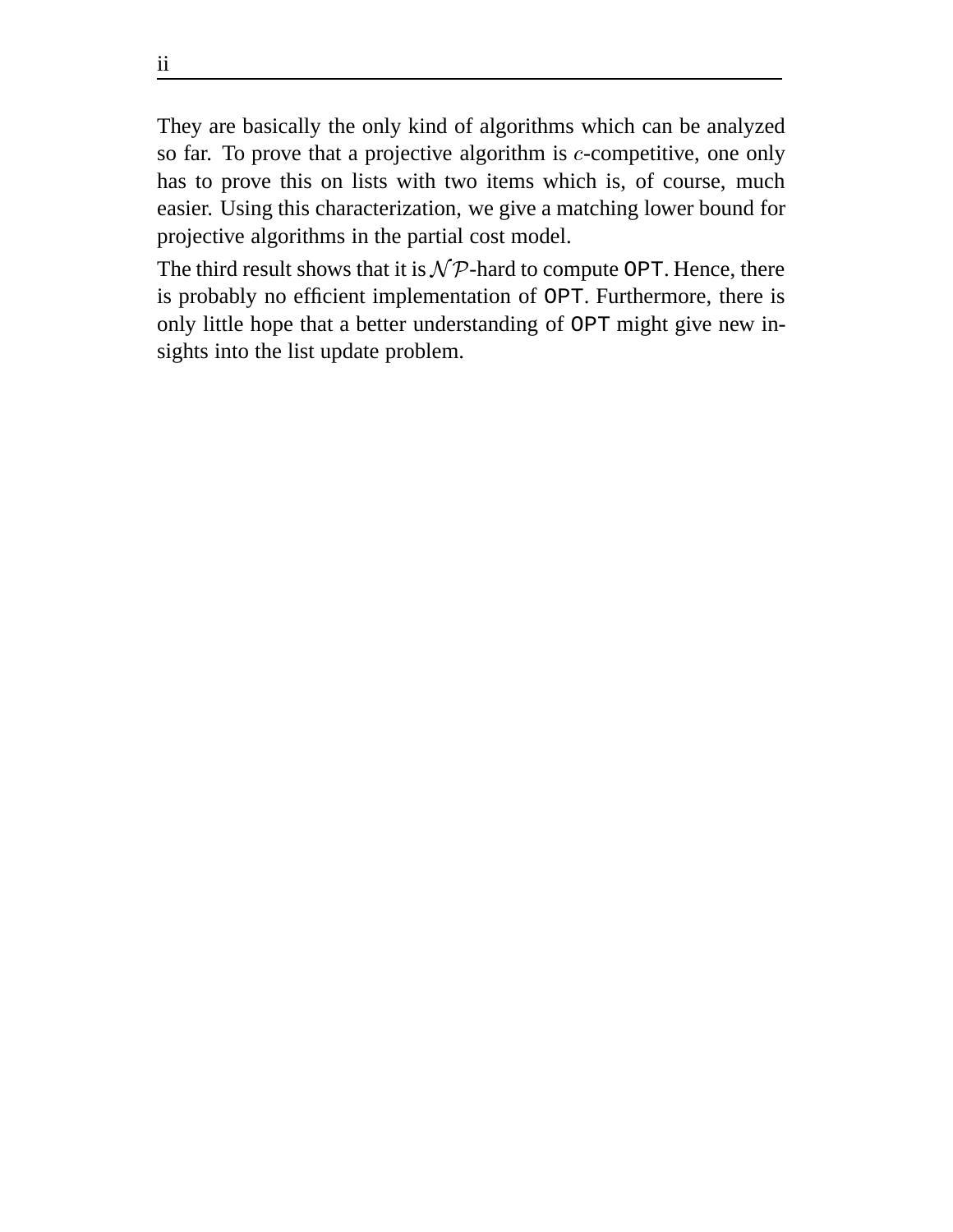# **Zusammenfassung**

Unsortierte lineare Listen gehören zu den einfachsten Datenstrukturen, auf denen sich die Operationen Einfügen, Löschen und Suchen ausführen lassen. Um ein Element in der Liste zu finden muss diese linear durchsucht werden, bis man auf das gesuchte Element stösst. Die Effizienz kann gesteigert werden, indem man die Elemente in der Liste immer wieder umordnet. Man spricht von *selbstorganisierenden Datenstrukturen*. Im Allgemeinen wird das gerade angefragte Element in der Liste weiter nach vorne verschoben, da in vielen praktischen Anwendungen die Anfragen auf die Elemente zeitlich gehäuft sind.

Wir bezeichnen einen Algorithmus, welcher die Liste umordnet, als *list update Algorithmus*. Es handelt sich hier um *online* Algorithmen, da der Algorithmus die zukünftigen Anfragen an die Datenstruktur nicht kennt.

MOVE TO FRONT (MTF) gehört zu den einfachsten Algorithmen. Bei jeder Anfrage wird das angefragte Element an den Anfang der Liste verschoben. Sleator und Tarjan zeigten 1985, dass MTF 2-kompetitiv ist. Dies bedeutet, dass für jede Sequenz von Operationen die Laufzeit von MTF höchstens doppelt so lang ist wie die Laufzeit des optimalen *offline* Algorithmus OPT. Im Gegensatz zu online Algorithmen kennen offline Algorithmen die gesamte Sequenz von Beginn weg und sind damit sogar mächtiger als online Algorithmen.

Der beste bekannte Algorithmus ist der 1.6-kompetitive COMB (Albers, von Stengel, Werchner). Weiter ist bekannt, dass kein Algorithmus besser als 1.5-kompetitiv sein kann. Das Hauptziel des list update problems besteht darin, den besten Algorithmus zu finden.

Das erste Resultat der Arbeit zeigt, dass kein Algorithmus im  $i-1$ Modell besser als 1.50115-kompetitiv sein kann. Dies ist die erste nicht triviale untere Schranke in diesem Modell. Im  $i - 1$  Modell kostet ein Zugriff auf das ite Elemement der Liste nur  $i - 1$  Zeiteinheiten, während im standard Modell dafür  $i$  Einheiten bezahlt werden müssen. Im  $i - 1$  Modell lassen sich Algorithmen einfacher analysieren und die Analysen lassen sich dann direkt auf das standard Modell übertragen.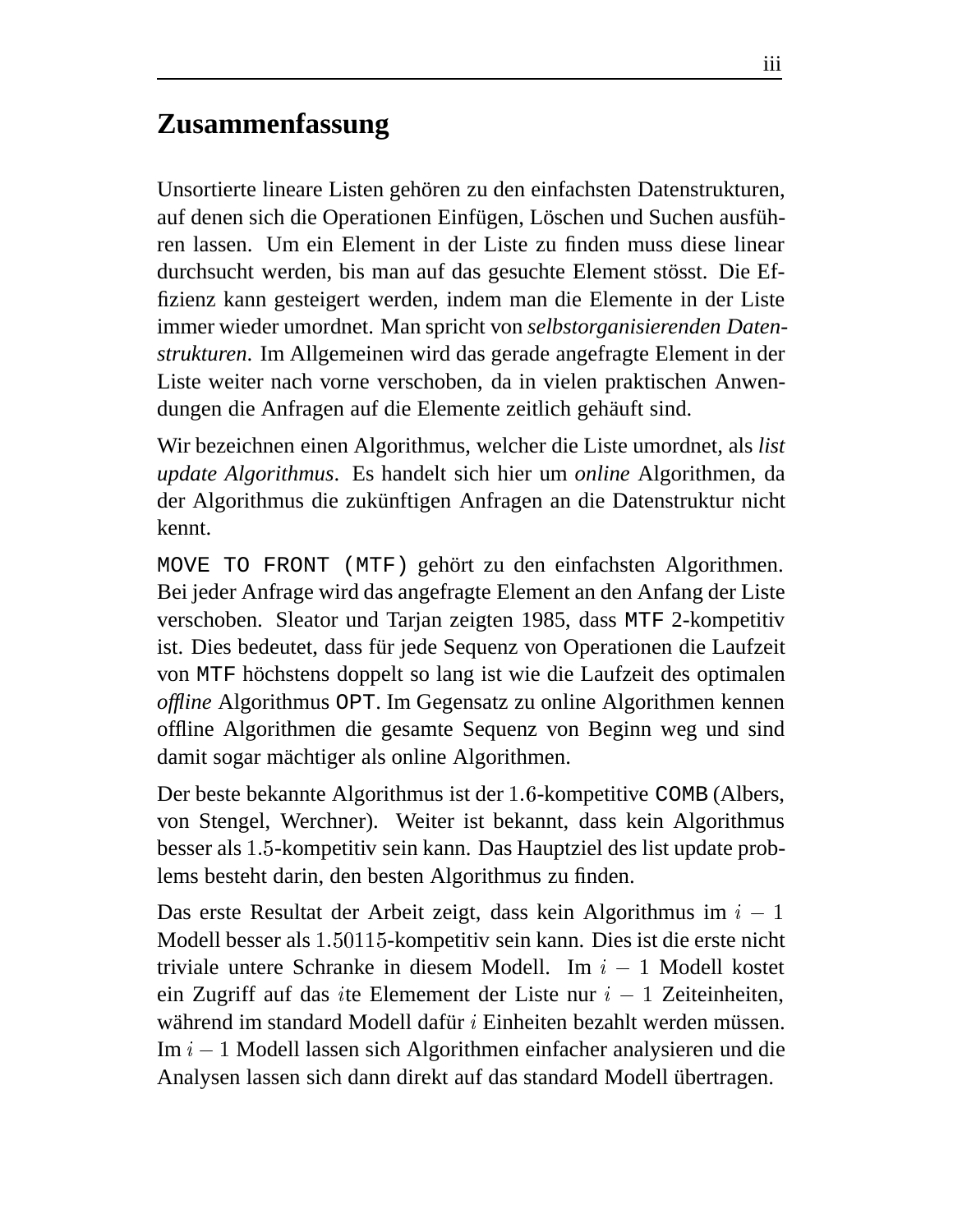Als zweites Resultat werden alle projektiven Algorithmen charakterisiert. Bis auf eine Ausnahme gehören alle bis jetzt analysierten Algorithmen zu dieser Klasse. Um zu zeigen, dass ein projektiver Algorithmus c-kompetitiv ist, reicht es zu zeigen, dass er dies auf Listen mit nur zwei Elementen ist. Dies ist natürlich viel einfacher als im allgemeinen Fall. Mit Hilfe dieser Charakterisierung wird sodann eine untere Schranke von 1.6 für die Kompetitivität von projektiven Algorithmen gezeigt. COMB ist also ein optimaler projektiver Algorithmus.

Im letzten Kapitel wird gezeigt, es die Berechnung der optimalen offline Kosten ein  $\mathcal{NP}$ -hartes Problem darstellt. Dies bedeutet, dass wahrscheinlich kein effizienter Algorithmus dafür exisitert. Es besteht damit wenig Hoffnung, dass ein besseres Verständnis von OPT zu effizienteren online Algorithmen führen würde.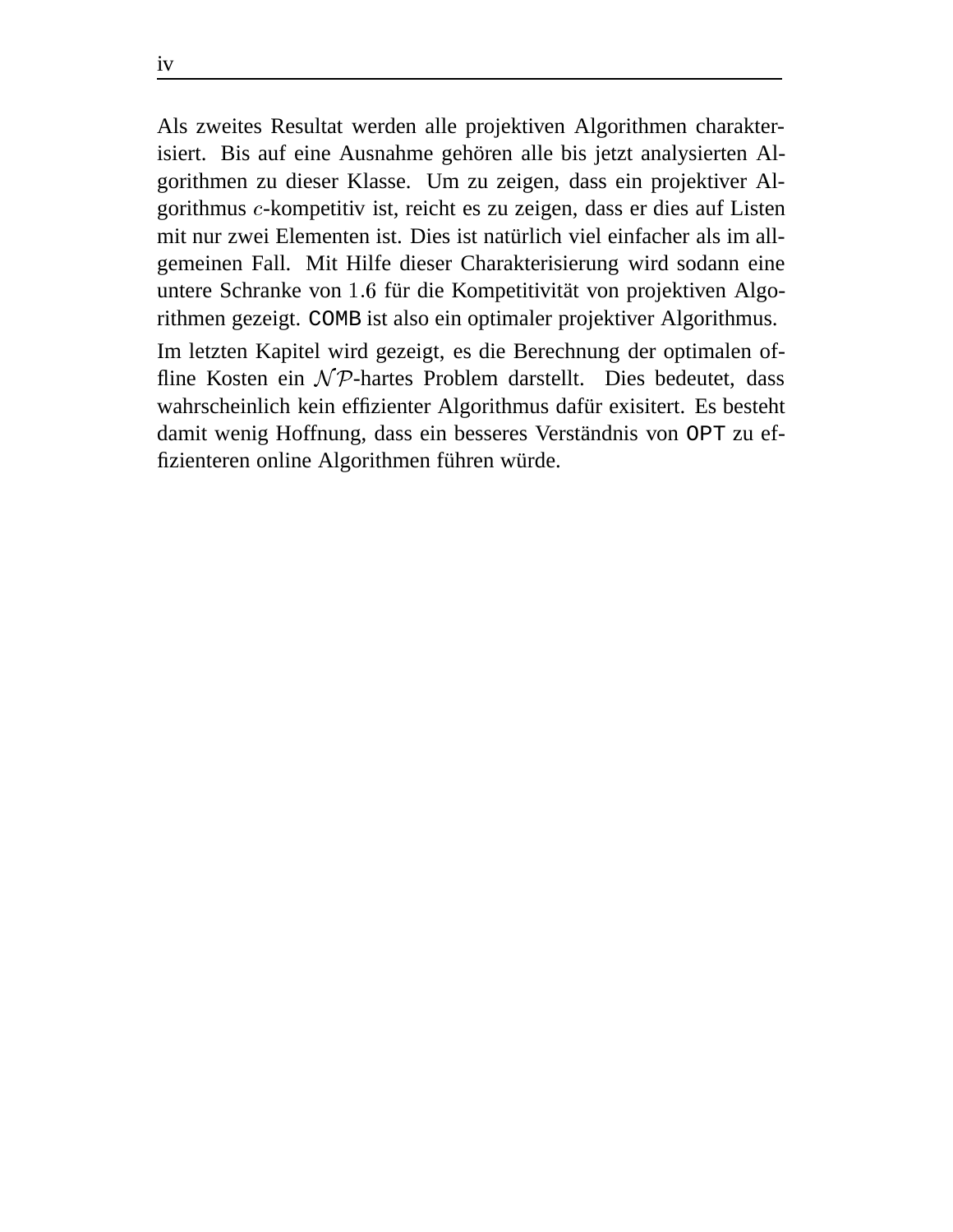## **Acknowledgments**

I wish to express my gratitude to my adviser Prof. Emo Welzl for the opportunity to work in his research group. Thanks for the trust and for the freedom.

Thanks to Susanne Albers and Bernhard von Stengel for agreeing to be my co-advisers. Special thanks to Bernhard von Stengel for inviting me to London, for all the cups of tea we enjoyed in his kitchen, his very careful proof reading and lots of advices.

Whenever I was stuck in my research, talking to Bernd Gärtner was always very enlightening and I left his office with new courage and motivation. His insistence on formality was sometimes annoying, but certainly most valuable.

Many thanks to Michael Hoffmann for providing me with so many flops and his patience in answering my notorious questions.

I'm very grateful to all the people in the "Krauts and K&K" floor for the nice four years I shared with them. Namely (in order of appearance) Tanja Krenn, Jochen Giesen, Johannes Blömer, Lutz Kettner, Martin Will, Michael Hoffmann, Artur Andrzejak, Beat Trachsler, Alexx Below, Falk Tschirschnitz, Udo Adamy, Matthias John, Alexander May, Samuele Pedroni, Uli Wagner, József Solymosi, Sven Schönherr, Susanne Böhm, Csaba Tóth, Floris Tschurr, Tibor Szabo, Franziska Hefti-Widmer, Jochen Giesen, Ingo Schurr, and Bettina Speckmann.

Thanks to Stephan Eidenbenz and Stefan Schnetzler for all the competitions in the squash court and the lifts to Fällanden.

I am also grateful to my parents for their constant support and to Anna Taberska for being my sisterly friend.

Finally, thanks to B., who does not want to appear here by her full name, since technically, she appeared too late.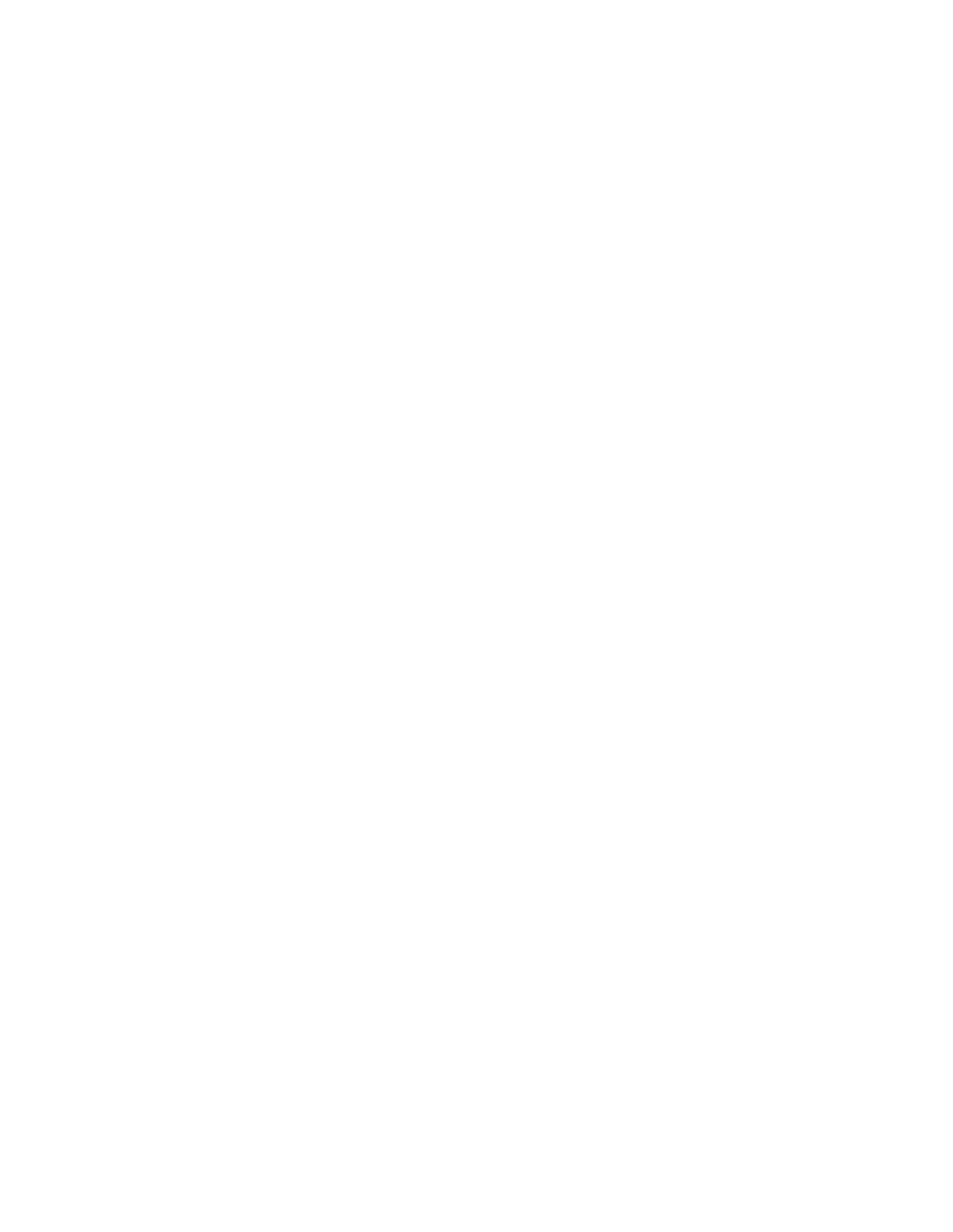# **Contents**

| 1            |     | <b>Introduction</b>                                                     | $\mathbf{1}$   |
|--------------|-----|-------------------------------------------------------------------------|----------------|
|              | 1.1 | The Sleator Tarjan Result                                               | $\mathbf{1}$   |
|              | 1.2 | The List Update Model                                                   | $\overline{4}$ |
|              | 1.3 |                                                                         | 8              |
|              | 1.4 | The Offline Problem                                                     | 21             |
|              | 1.5 |                                                                         | 23             |
| $\mathbf{2}$ |     | <b>A Lower Bound for the Partial Cost Model</b>                         | 25             |
|              | 2.1 |                                                                         | 25             |
|              | 2.2 | Teia's result $\ldots \ldots \ldots \ldots \ldots \ldots \ldots \ldots$ | 27             |
|              | 2.3 |                                                                         | 30             |
|              | 2.4 | Game trees with imperfect information                                   | 32             |
|              | 2.5 | The game tree gadgets $\dots \dots \dots \dots \dots \dots$             | 36             |
|              | 2.6 |                                                                         | 42             |
|              | 2.7 |                                                                         | 44             |
|              | 2.8 | The list update game has a value $\ldots \ldots \ldots \ldots$          | 47             |
| 3            |     | <b>Optimal Bounds for Projective Algorithms</b>                         | 51             |
|              | 3.1 |                                                                         | 51             |
|              | 3.2 | Containers                                                              | 56             |
|              | 3.3 |                                                                         | 59             |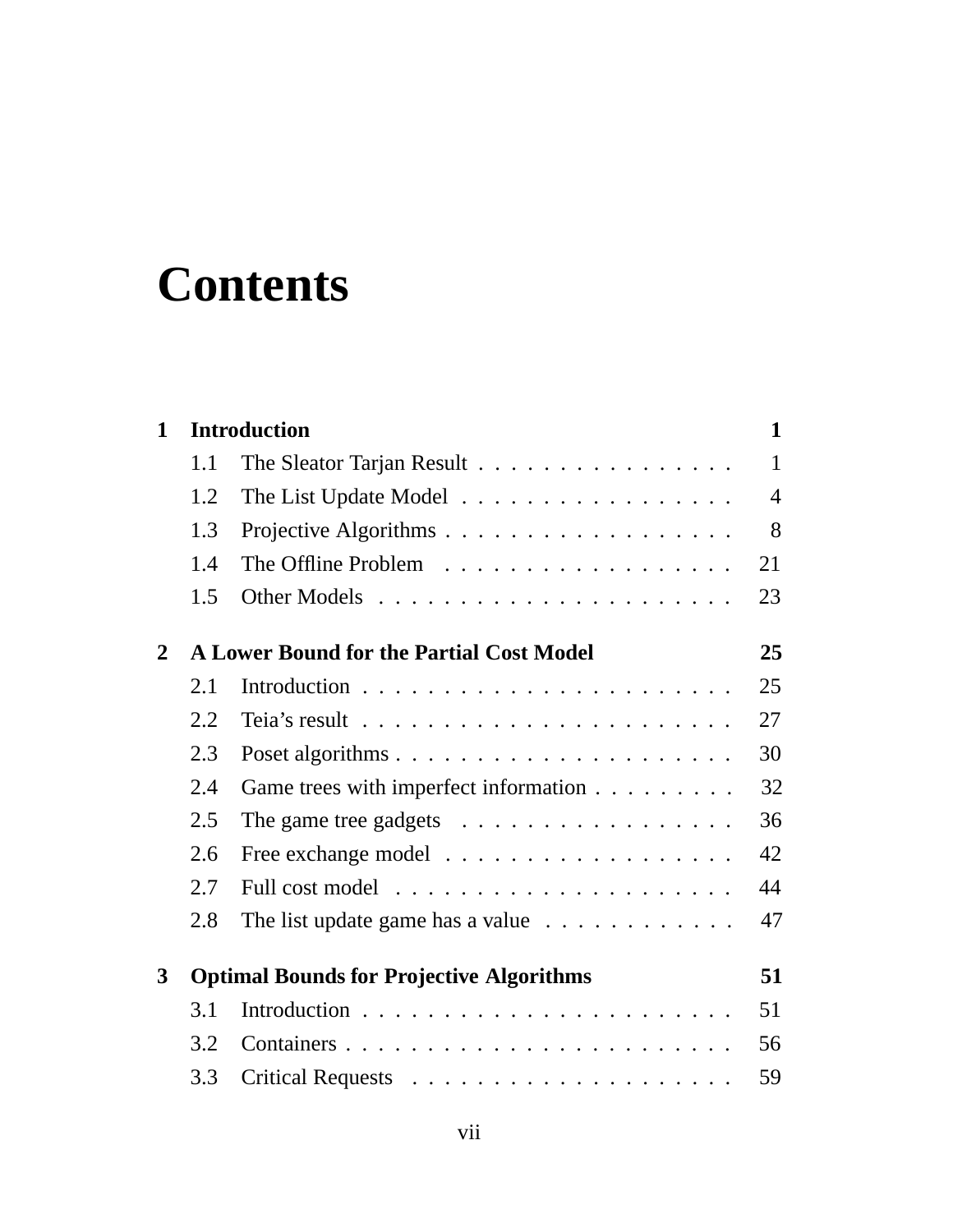|                | 3.4 |                                             | 62 |  |  |  |
|----------------|-----|---------------------------------------------|----|--|--|--|
|                |     |                                             | 68 |  |  |  |
| 4              |     | Offline List Update is $N\mathcal{P}$ -hard | 73 |  |  |  |
|                | 4.1 |                                             | 73 |  |  |  |
|                | 4.2 | The Weighted List Update Problem            | 74 |  |  |  |
|                | 4.3 |                                             | 78 |  |  |  |
|                | 4.4 |                                             | 79 |  |  |  |
| <b>Outlook</b> |     |                                             |    |  |  |  |
|                |     | <b>Bibliography</b>                         | 87 |  |  |  |
|                |     | <b>Curriculum Vitae</b>                     | 91 |  |  |  |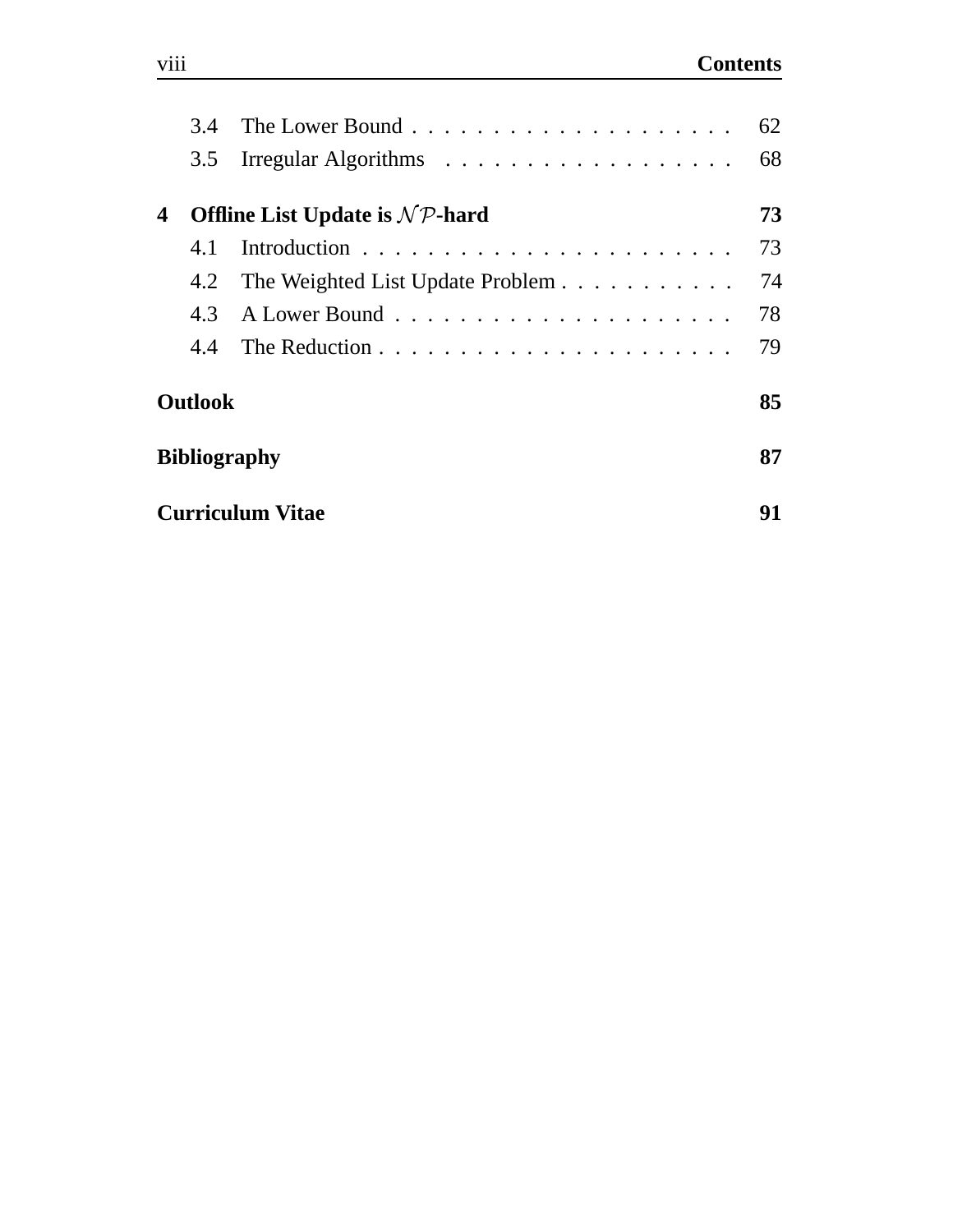# **Chapter 1**

# **Introduction**

#### **1.1 The Sleator Tarjan Result**

One of the simplest ways to implement a dictionary is an unsorted linear list. Here, the time needed in order to insert an item into a list containing l items is  $l + 1$  since the entire list has to be scanned in order to prevent duplicates. The time required for deleting or accessing an item at position  $i$  in the list is  $i$  units.

Many programmers try to speed up their data structure by reorganizing the items in the list. Usually, a policy is implemented that moves a requested item closer to the front of list in order to save access time on the next request to this item. If one assumes that the items are requested uniformly at random, such ideas can of course not improve the data structure. Still, in most applications, requests will be clustered. For example in the case of a parser for Pascal source code, the keywords of the Pascal programming language will appear very frequently throughout the whole program, while local variables live only in a limited part of the program, but may have an even higher frequency there.

Let us restrict to so-called free exchanges in this section. That is, after item x was accessed, one is allowed to move x to any position closer to the front of the list. This shall be instantaneous, hence we do not charge any time for this update step.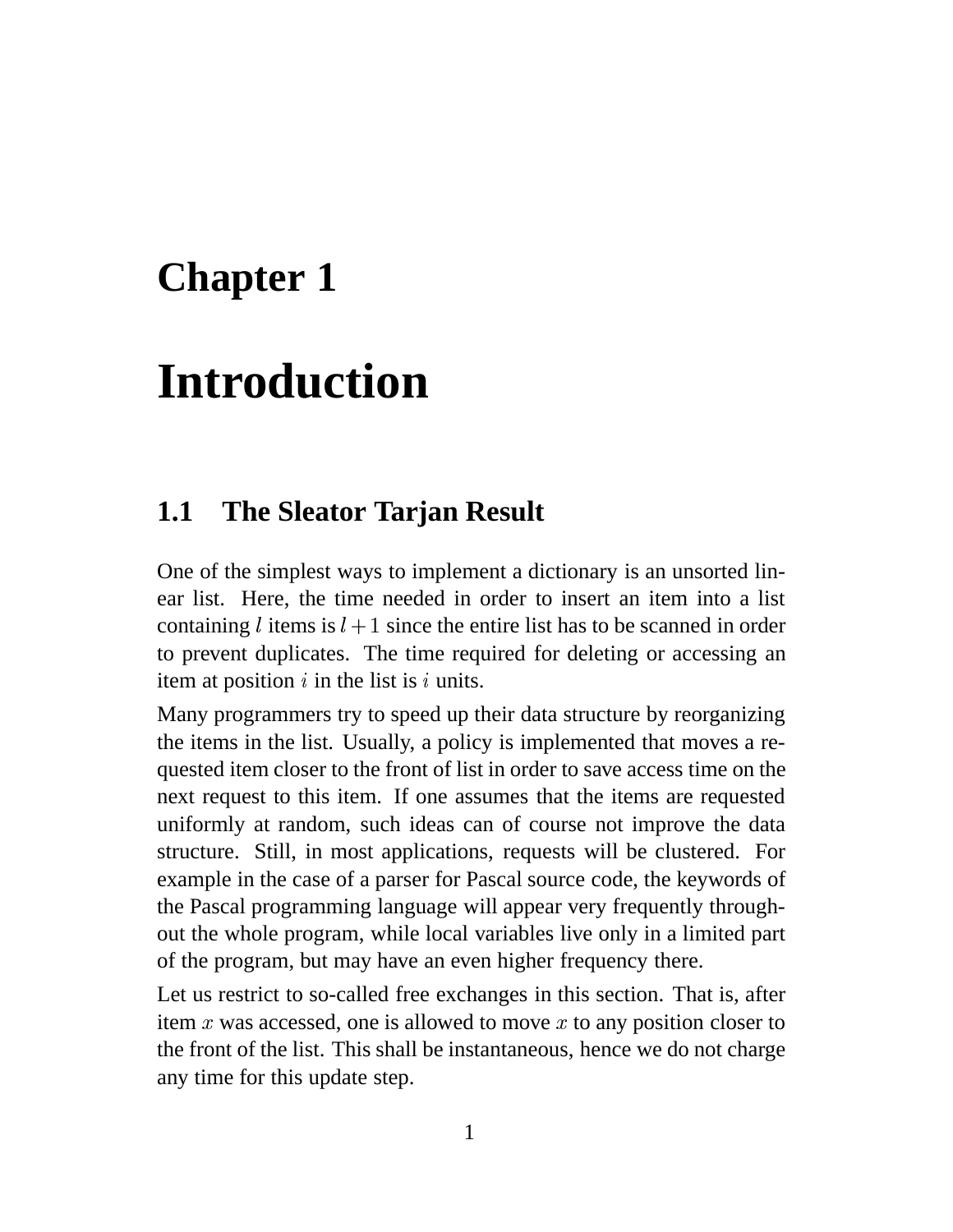The classical list update algorithms are Move To Front (MTF), Transpose, and Frequency Count. MTF moves the requested item to the front of the list. Transpose lets the requested item swap positions with its predecessor. In contrast to the previous algorithms, Frequency Count maintains additional information in its items in order to perform the updates. Namely, every item owns a counter which keeps track of the number of requests performed to it so far. Using this information, the items are maintained in non-increasing order of the counters in the list.

In 1985, Sleator and Tarjan [31] gave a theoretical explanation for the empirical finding that MTF in general performs best. Theorem 1.1 made competitive analysis and online algorithms a very popular subject in theoretical computer science. The term *competitive analysis* was introduced by Karlin, Manasse, Rudolph, and Sleator in [22].

**Theorem 1.1** *No algorithm is faster than* MTF *by more than a factor*  $of (2 - \frac{1}{n})$  on any sequence of insertions, deletions, and lookups, where *is the maximal number of items ever contained in the list.*

**Proof.** In order to prove the theorem, let A be the algorithm MTF competes against.

Let  $\sigma$  be a sequence of m requests to be performed in turn. The requests are either lookups, deletions or insertions. Let further  $L_i^A$  be the list state the algorithm A maintains just before it serves the *i*th request of  $\sigma$ . The states  $L_i^{\text{MTF}}$  are defined analogously. Both algorithms start from the same initial list state. That is, we have  $L_0^{\text{A}} = L_0^{\text{MTF}}$ . --

The proof is based on a potential function  $\Phi$  that translates the joint list states of MTF and A to a natural number. Let  $t_i$  be the time MTF spends on the *i*th request and  $t_i^A$  the time of A for the same request. We define the amortized cost

$$
a_i := t_i + \Delta \Phi_i = t_i + \Phi_i - \Phi_{i-1}.
$$
 (1.1)

If we can show that

$$
a_i \le (2 - \frac{1}{n}) \cdot t_i^{\mathcal{A}},\tag{1.2}
$$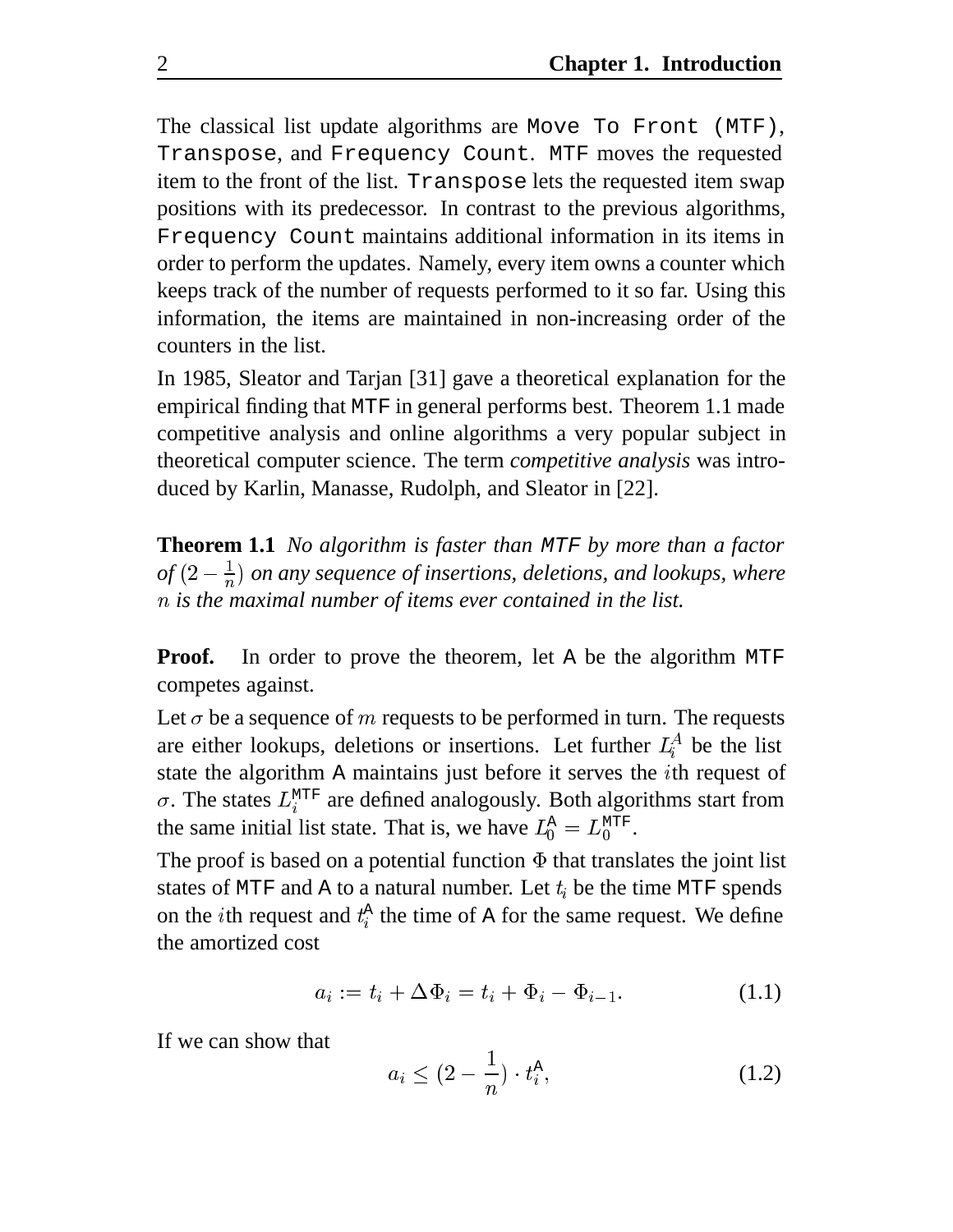we are done because the total runtime of MTF can be written as

$$
\sum_{i=1}^{m} t_i = \sum_{i=1}^{m} a_i - \Phi_m + \Phi_0.
$$

With  $\Phi_0 = 0$  and  $\Phi_m \geq 0$ , we conclude

$$
\sum_{i=1}^m t_i \leq (2-\frac{1}{n}) \cdot \sum_{i=1}^m t_i^{\text{A}}.
$$

The potential function  $\Phi$  that allows us to prove (1.2) is based on the relation between the list states of the two algorithms. More precisely,  $\Phi_i$  is the number of inversions between the two list states  $L_i^{\text{A}}$  and  $L_i^{\text{MTF}}$ . An inversion is a pair of items whose relative order differs in both lists. In order to prove (1.2), we have to distinguish between lookups, insertions and deletions. Each of the three cases has a successful and an unsuccessful subcase. The most interesting case is when the th request is a successful lookup to an item  $x$ . Figure 1.1 shows the two list states



**Figure 1.1:** *List state before the th request*

just before the lookup. By  $S$  we denote the set of items which are in front of x in both lists. T denotes the items which are behind x in  $L_i^{\text{MTF}}$  but in front of x in  $L_i^A$ . Finally, U contains the set of items which are in front of x in  $L_i^{\text{MTF}}$  and behind x in  $L_i^{\text{A}}$ . We have

$$
\begin{array}{rcl} t_i^{\text{MTF}} & = & |S| + |U| + 1, \\ t_i^{\text{A}} & = & |S| + |T| + 1, \\ \Delta \Phi_i & \leq & |S| - |U|, \end{array}
$$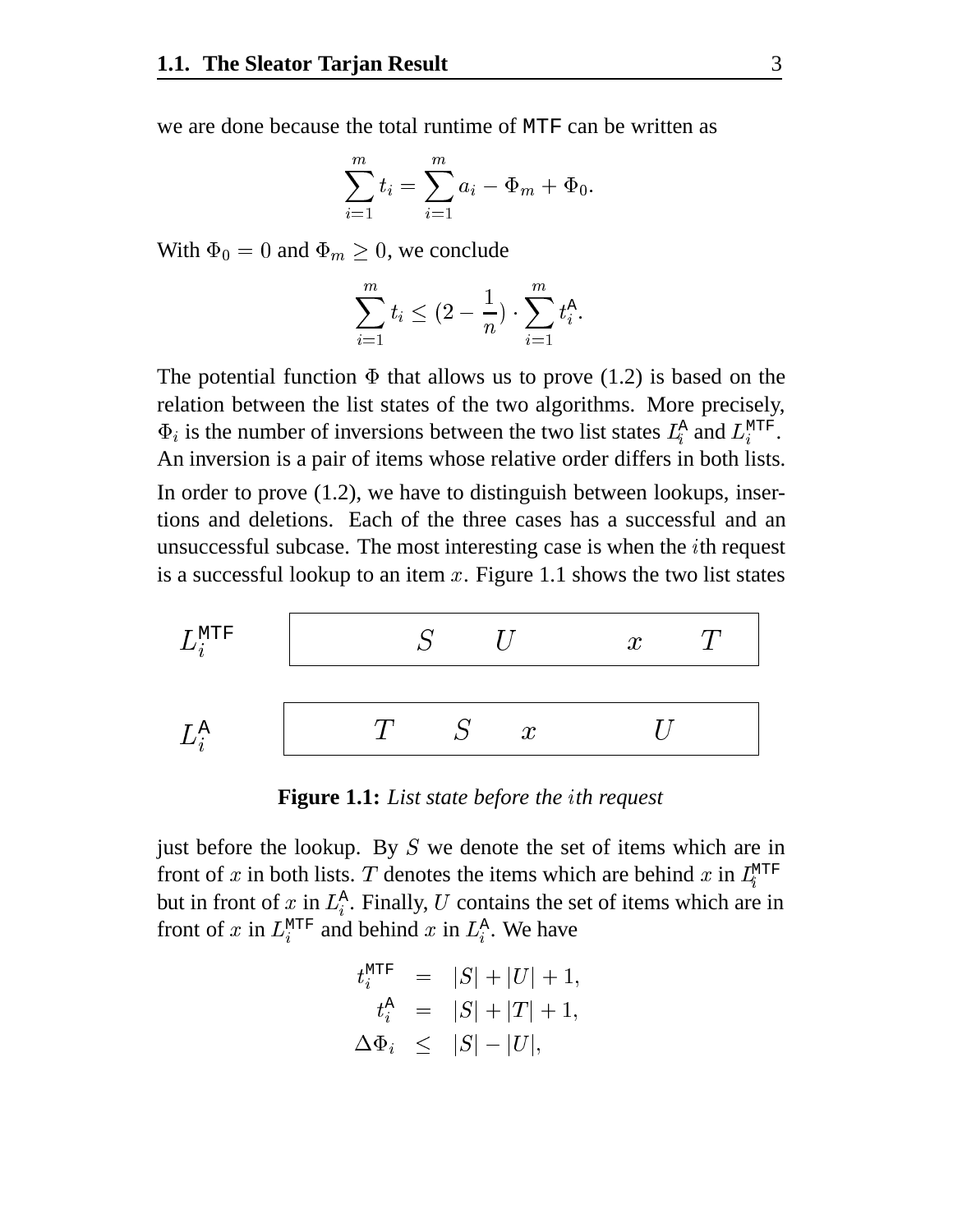the latter because the change in potential only affects inversions involving x. The inequality holds with equality if x only moves in  $L_i^{\text{MTF}}$  of Figure 1.1. If A also moves x closer to the front,  $\Delta \Phi_i$  becomes even smaller. Plugging this into 1.1, we obtain

$$
\begin{array}{lcl} a_i & = & t_i + \Delta \Phi_i \leq |S| + |U| + 1 + |S| - |U| \\ \\ & = & 2 \cdot |S| + 1 \leq 2 \cdot t_i^{\text{A}} - 1 \leq (2 - \frac{1}{n}) \cdot t_i^{\text{A}}. \end{array}
$$

The case of an unsuccessful insertion is similar to a lookup. An unsuccessful deletion or lookup costs the same for both MTF and A while the potential function remains unchanged. Thus in this case, we have  $a_i \n\t\leq t_i^{\text{A}}$ . In the case of a successful insertion (items are inserted at the end of the list), we again have  $t_i = t_i^{\text{A}}$ . Since then  $\Delta \Phi_i \leq t_i - 1$ , we obtain  $a_i = t_i + \Delta \Phi_i \leq 2 \cdot t_i^{\text{A}} - 1$ .

#### **1.2 The List Update Model**

The subject of the list update problem is to find algorithms which beat the constant  $2 - \frac{1}{n}$  of MTF. In order to do that, we have to define the model more rigorously.

In the remainder of this thesis, we will stick to the static list update problem. This means that we start from an initial list state containing  $n$ items. Instead of insertions, deletions, and lookups, the only considered requests are lookups to one of the  $n$  items in the list. In general, we will use the term "request to  $x$ " to denote a lookup of item  $x$ .

List states will be denoted in brackets with the items ordered from left to right. Usually,  $L$  stands for list states but also for the set of items in the list. Request sequences are denoted by  $\sigma$  and their length by m.

The algorithms we consider are online algorithms. That is, their behavior can depend only on the current and the past requests, but not on future requests. MTF clearly is online. Since we would like to implement our algorithms to speed up our dictionary, the online property is crucial because in general the algorithm has no knowledge about future requests.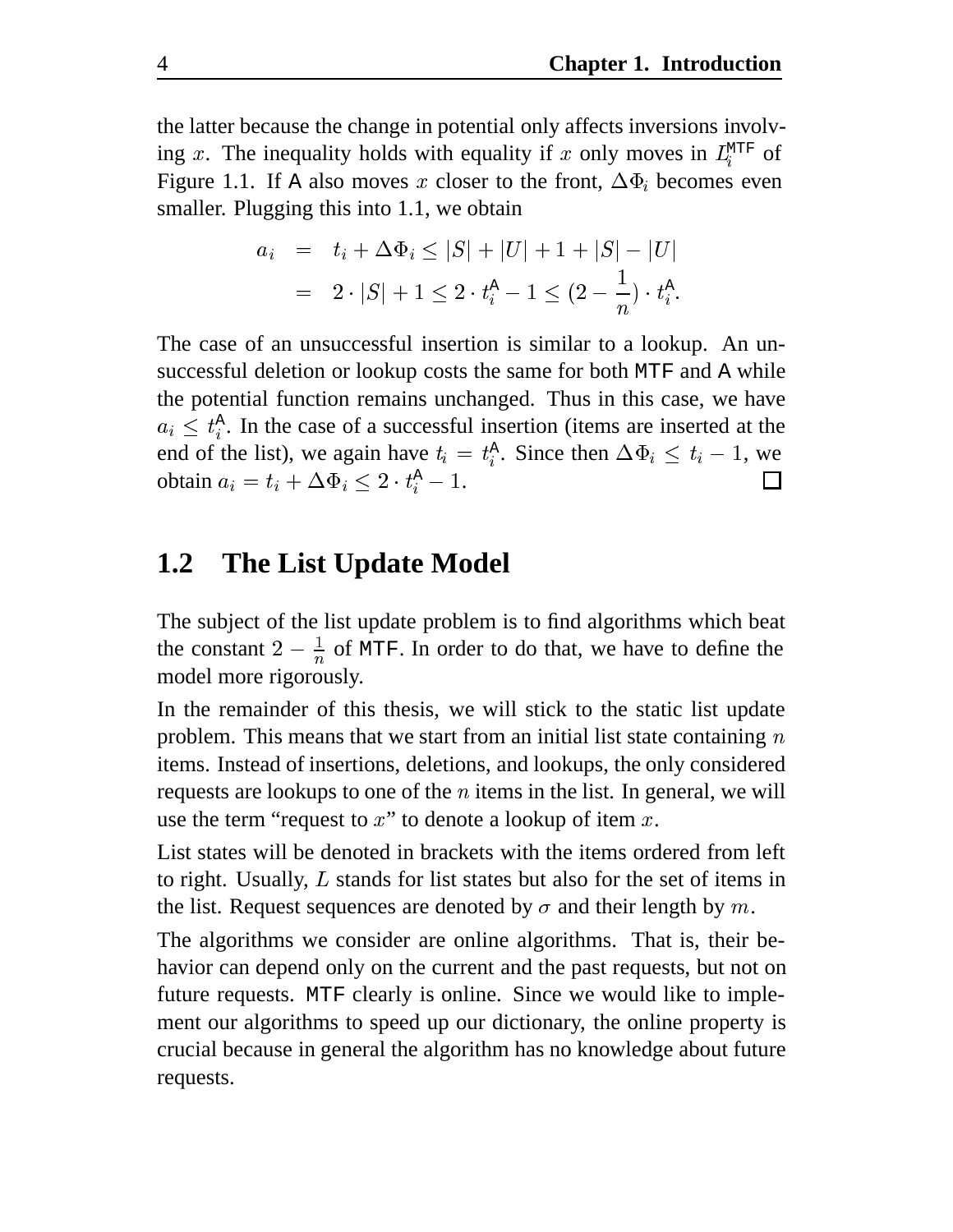On the other hand, the proof of Theorem 1.1 does not require the algorithm A to be online. MTF has to behave well on any request sequence and against any algorithm. Given  $\sigma$ , we can design an online algorithm A such that it behaves optimally on  $\sigma$ . Therefore we can assume that A is an optimal offline algorithm.

We will measure the runtime of the algorithms by cost units we charge to the different operations.

**Definition 1.2** Let  $A(\sigma)$  be the cost an online algorithm A spends to *process a request sequence*  $\sigma$  *and let*  $OPT(\sigma)$  *be the cost the optimal offline algorithm spends for that task. We say* <sup>A</sup> *is* -*-competitive if there exists a constant b such that for all request sequences*  $\sigma$ 

$$
A(\sigma) \le c \cdot OPT(\sigma) + b \tag{1.3}
$$

*holds. In general, we will treat the number of items as constant. Hence, is allowed to depend on . An algorithm is called competitive if it is c-competitive for some real number c.* 

A *is strictly c-competitive if for all request sequences σ* we have

$$
A(\sigma) \leq c \cdot OPT(\sigma). \tag{1.4}
$$

For the case of randomized algorithms, the term  $A(\sigma)$  denotes the expected cost A spends on the sequence  $\sigma$ .

The cost model that we will stick to for the rest of this thesis is the *partial cost model*, meaning that we only pay  $i - 1$  units in order to access the item at position  $i$  in the list. It turns out that this model is much easier to analyze than the *full cost model* we used in Section 1.1. Still, if an algorithm  $A$  is  $c$ -competitive in the partial cost model, it is also --competitive in the full cost model. Usually with some dependence on  $n$ , the number of items in the list. To see this, note that because of  $c \geq 1$ , inequalities (1.3) and (1.4) remain valid if we subtract  $|\sigma|$  from  $A(\sigma)$  and OPT( $\sigma$ ) on both sides.

In the partial cost model, MTF is 2-competitive. Indeed, MTF is an optimal deterministic algorithm. Algorithms which beat the competitive ratio of 2 for arbitrary long lists need to be randomized.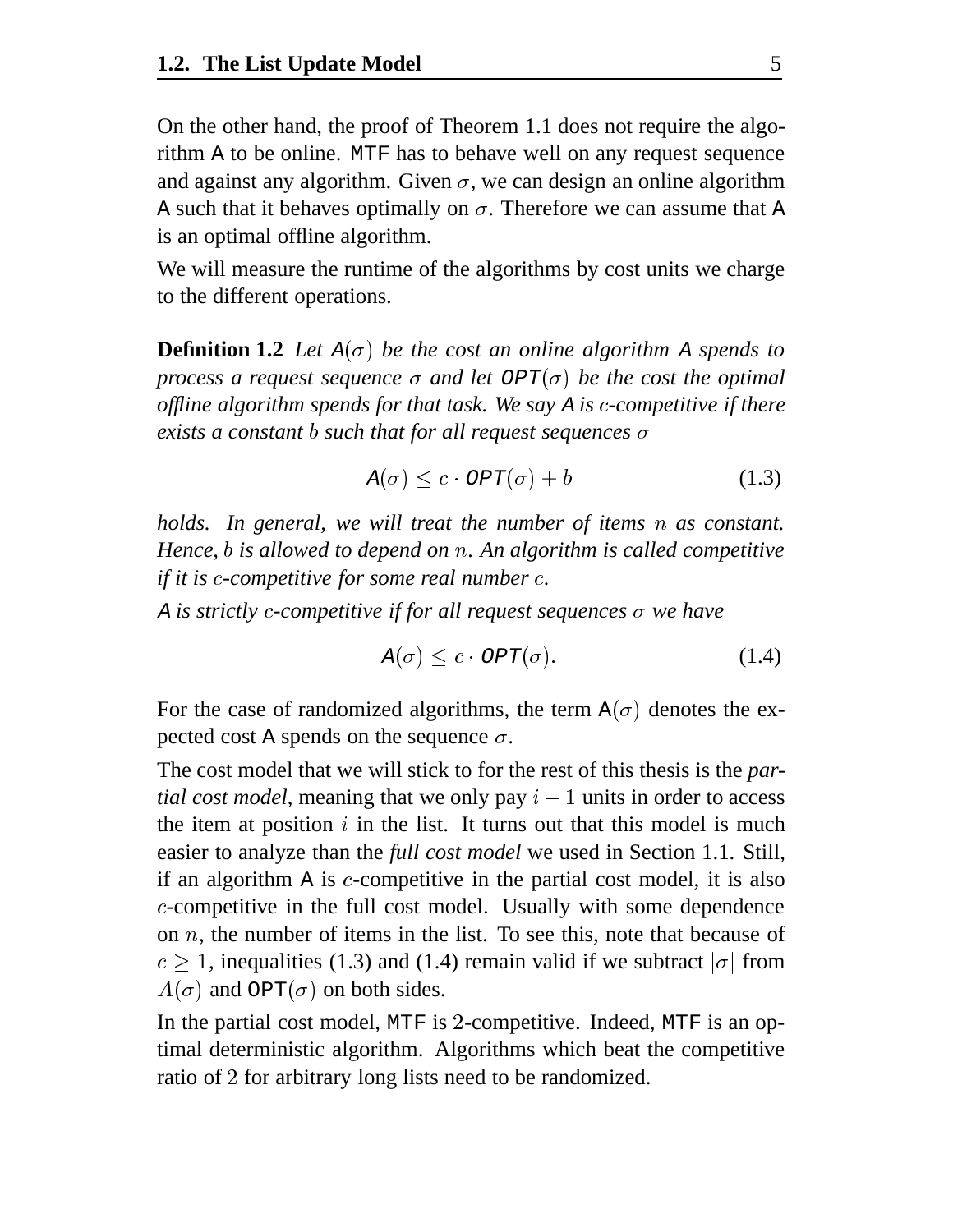Concerning the updates, we distinguish between free exchanges and paid exchanges. At the expense of one cost unit, any consecutive pair of items can swap its order at any time. On the other hand, just after a request to an item  $x$ , this item may be moved to a position closer to the front of the list without cost.

Note that free exchanges can be modeled by paid exchanges. Instead of first paying  $k$  units in order to access item  $x$  and then move it at no charge  $t$  positions closer to the front, one can first move the item positions and then access the item. In both cases, we pay exactly k units. Although stated as Theorem 3 in [31], the converse is not true. For an example, let  $L = [abc]$  and  $\sigma = cbbc$ . Here, an optimal algorithm moves a behind b and c before the first request to  $c$ . This requires paid exchanges. This can be proved formally by projectivity arguments we will encounter later in this section.

Although paid exchanges are more general, most algorithms known to date can be stated such that only free exchanges are used. It is not clear whether paid exchanges can lead to better algorithms. On the other hand, proofs and definitions often become more elegant if only paid exchanges are considered.

If we forget about free exchanges, we can specify any deterministic online algorithm A by a function

$$
S^{\mathbb{A}}:\Sigma\to \mathcal{L}.
$$

Here  $\Sigma$  denotes the set of request sequences, whereas  $\mathcal L$  denotes the set of the *n*! states the *n* items can attain.  $S^A(\sigma)$  denotes the list state in which the last request of  $\sigma$  is performed if algorithm A is used. Using this notation, the initial list state can be denoted by  $S^{\lambda}(\emptyset)$ . We will omit the A in  $S^A(\sigma)$  when the algorithm used is determined by the context.

The list update problem can be stated in terms of game theoretic concepts, namely as an infinite two-person zero-sum game. The first player is called *adversary*. His pure strategies are the set of finite request sequences. The strategies of the second player, called online player, are the set of deterministic online algorithms. Let  $b$  be a fixed constant and let  $(\sigma, A)$  be a pair of pure strategies for the adversary and the online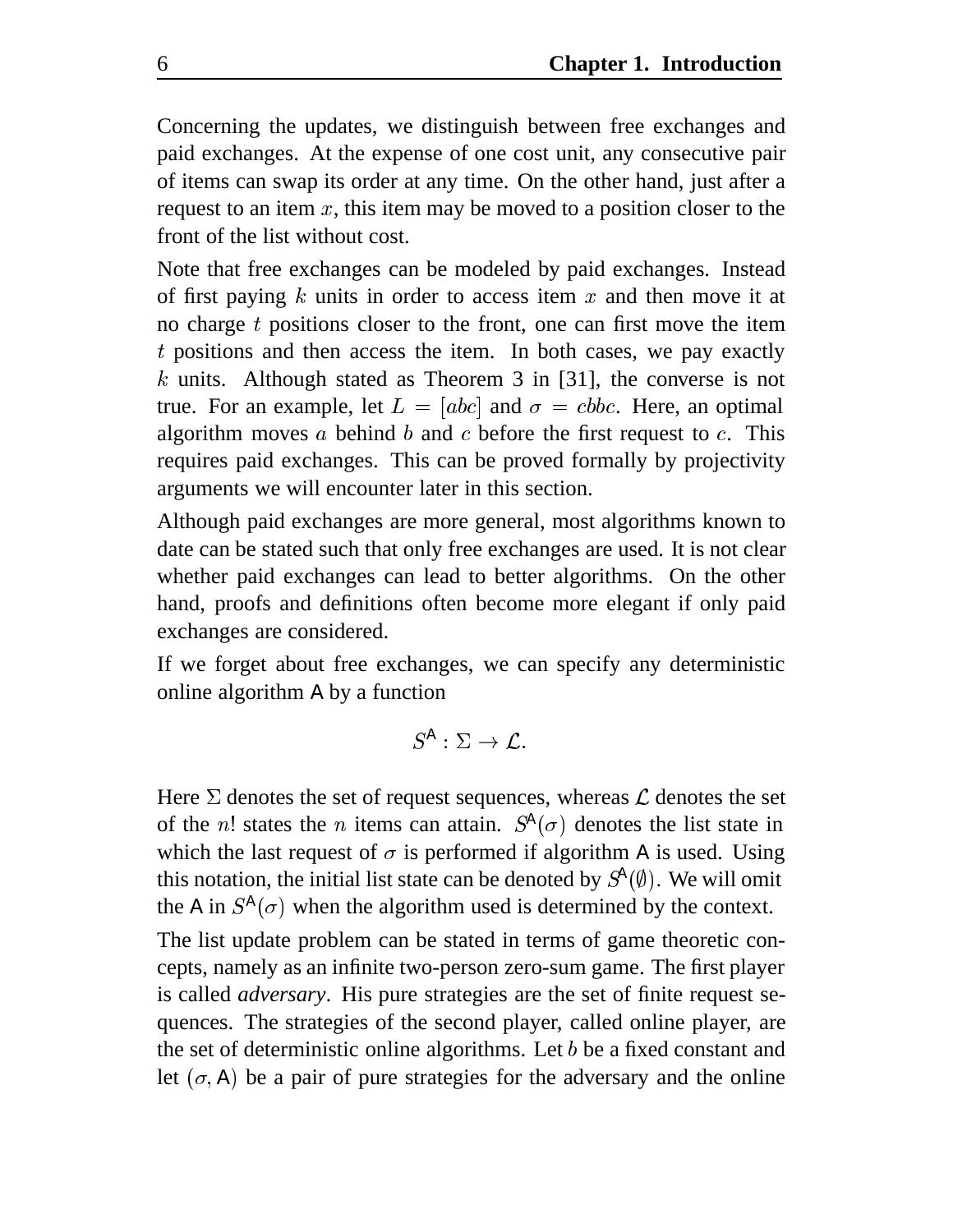player. Then the payoff is

$$
\frac{\mathtt{A}(\sigma)}{\mathtt{OPT}(\sigma)+b}.
$$

The goal of the online player is to choose A such that

$$
\sup_{\sigma} \frac{\mathbf{A}(\sigma)}{\text{OPT}(\sigma) + b} \tag{1.5}
$$

is minimized. On the other hand, the adversary chooses  $\sigma$  such that

$$
\inf_{A} \frac{A(\sigma)}{\text{OPT}(\sigma) + b} \tag{1.6}
$$

is maximized. If the set of strategies of the two players was finite, an application of the famous minimax theorem would prove the existence of a pair of randomized strategies for which (1.5) and (1.6) are equal. This is called an equilibrium and the corresponding value is referred to as *the value of the game*. Although the minimax theorem cannot be applied in our case, we prove in Section 2.8 that the list update problem indeed has a value. However, approximating it via brute force computation is hopeless.

A c-competitive algorithm proves that the value of the game cannot be larger than  $c$ , while randomized strategies for the adversary can give lower bounds on the game value. For the full cost model, the known lower and upper bounds are 1.5 and 1.6. We will give an improved lower bound of 1.50115 for the partial cost model in Chapter 2 of this thesis.

A randomized strategy is defined by a probability distribution over the set of all deterministic strategies. Hence in the case of the online player, randomized algorithms can be defined as follows. Before serving the first request, one of the deterministic strategies is chosen according to the probability distribution. This strategy is then used for the whole request sequence. A randomized strategy of the adversary is just a probability distribution over the set  $\Sigma$ .

This game theoretic model nicely covers the notion of an oblivious adversary. The adversary cannot observe the random choices made by the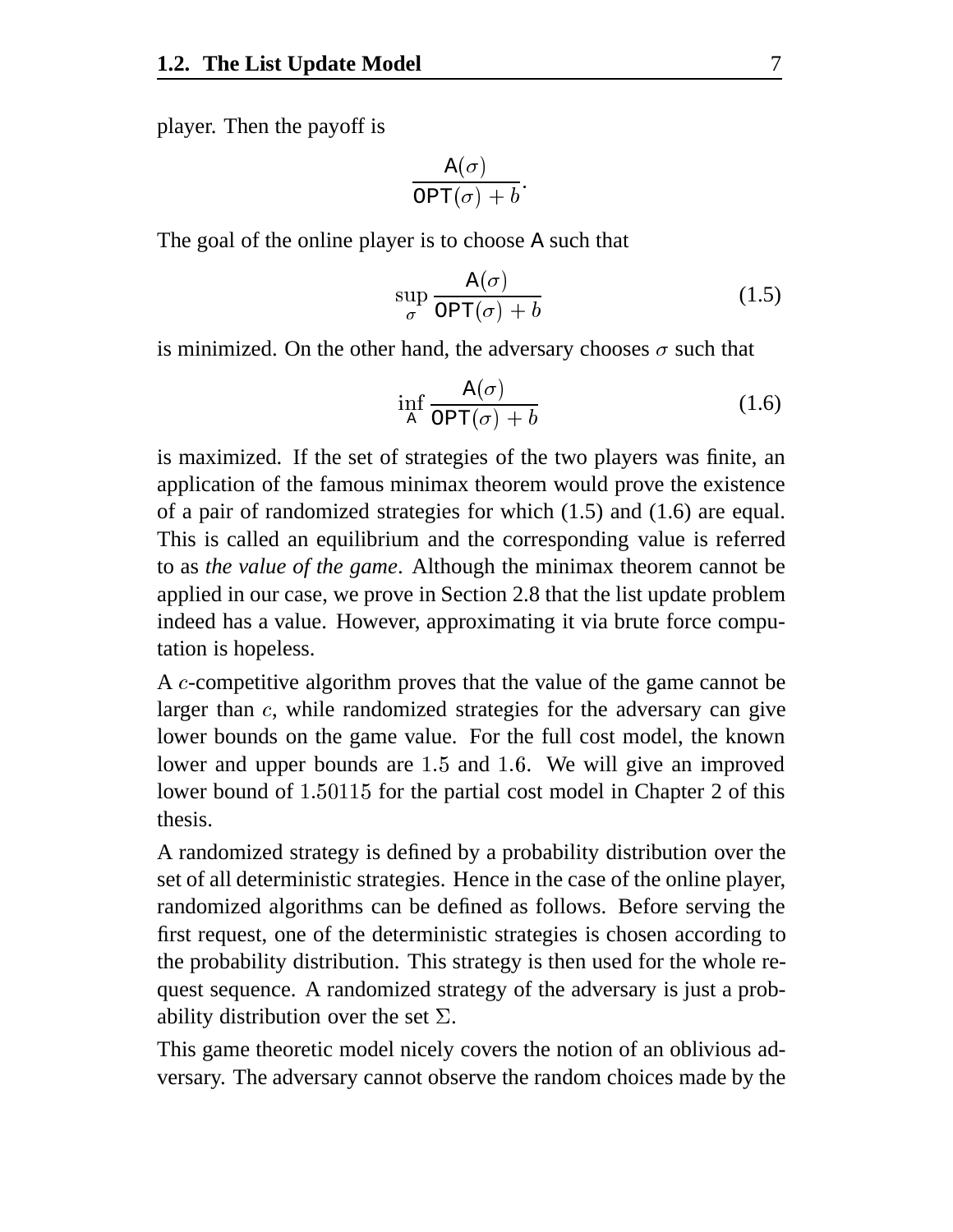online algorithm. If he could do so, his pure strategies would depend on the current list state of the online algorithm. This kind of adversaries are called adaptive. It is easy to see that in this case, randomization is pointless and no algorithm can be better than 2-competitive. Hence, MTF is optimally competitive against adaptive adversaries.

#### **1.3 Projective Algorithms**

In order to describe projective algorithms, we have to introduce the concept of projections of request sequences and list states.

Let a request sequence  $\sigma$  be given and fix a pair of items x, y, the projection of  $\sigma$  to x and y is the request sequence  $\sigma$  where all requests which are not to x or y are removed. We denote the projection of  $\sigma$  to x and y by  $\sigma_{xy}$ . Given a list state L, the projection to x and y is obtained by removing all items but x and y from the list. This is denoted by  $L_{xy}$ .

**Definition 1.3** Let  $S_{xy}(\sigma)$  be the projection of  $S(\sigma)$  to x and y. A *deterministic algorithm* A *is projective if for all pairs of items x, y and all request sequences we have*

$$
S_{xy}(\sigma) = S_{xy}(\sigma_{xy}). \tag{1.7}
$$

*A randomized algorithm is projective if all deterministic algorithms chosen with positive probability are projective.*

In words, an algorithm is projective if the relative position of any pair of items depends only on the initial list state and the requests to  $x$  and  $y$  in the request sequence.

Already in [13], Bentley and McGeoch observed that MTF has this property. To see that MTF is projective, observe that  $x$  is in front of  $y$  if and only if  $y$  has not been requested yet or if the last request to  $x$ took place after the last request to  $y$ .

With the exception of Irani's Split algorithm [20, 21], projective algorithms are the only family of algorithms one can analyze so far. The next theorem is responsible for this fact.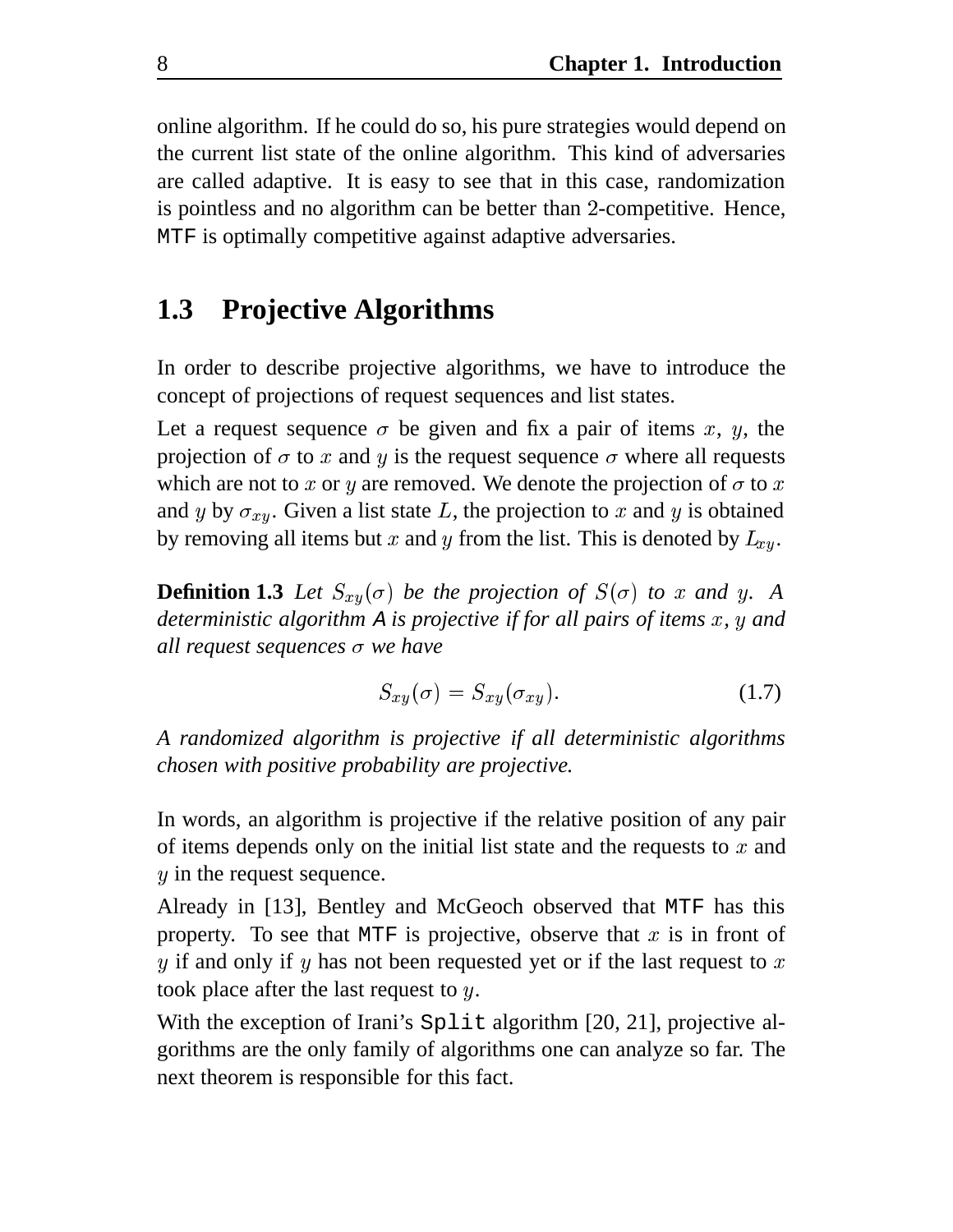**Theorem 1.4** Let A be a (strictly) projective algorithm. If it is c*competitive on lists with two items, it is also (strictly) c-competitive on lists of arbitrary length.*

**Proof.** Let  $A_{xy}(\sigma_{xy})$  denote the cost the projective algorithm A spends in order to serve  $\sigma_{xy}$  from the initial list  $S_{xy}(\emptyset)$ , which is the list with only the items x and y, initially ordered like in  $S(\emptyset)$ .

It holds that

$$
A(\sigma) = \sum_{\{x,y\} \subseteq L} A_{xy}(\sigma_{xy}).
$$
\n(1.8)

To see this, consider the *i*th request to some item x in  $\sigma$ . Let  $\sigma'$  be the prefix of  $\sigma$  up to this request. And let B be the set of items which are in front of x in  $S(\sigma')$ . Because of (1.7), we have  $S_{xy}(\sigma') = [yx]$  if and only if  $y \in B$ . Therefore the access cost for any request is the same on both sides.

Concerning update costs, let  $\sigma' := \sigma z$  for some request sequence  $\sigma$  and some item  $z \in L$ . We again use (1.7) to note that  $S_{xy}(\sigma) \neq S_{xy}(\sigma')$  if and only if  $S_{xy}(\sigma_{xy}) \neq S_{xy}(\sigma'_{xy})$ . Hence there is a bijection between the transpositions on both sides. Therefore the update cost is again the same on both sides. A similar idea works for OPT. By OPT<sub>xy</sub> $(\sigma_{xy})$  we denote the minimal cost OPT would pay on the sequence  $\sigma_{xy}$  starting from  $S_{xy}(\emptyset)$ . One (not necessarily optimal) way to serve  $\sigma_{xy}$  is to force for all pairs  $x, y$  and all prefixes  $\sigma'$  of  $\sigma$ 

$$
S^{\mathrm{OPT}_{xy}}(\sigma'_{xy}) := S^{\mathrm{OPT}}_{xy}(\sigma').
$$

In this way, (1.8) would also hold for OPT. Hence if we really serve the pair lists optimally,

$$
\text{OPT}(\sigma) \geq \overline{\text{OPT}}(\sigma) := \sum_{\{x,y\} \subseteq L} \text{OPT}_{xy}(\sigma_{xy}). \tag{1.9}
$$

Since A is  $c$ -competitive on two items, we find for every pair of items x, y a constant  $b_{xy}$  such that for all  $\sigma$  we have

$$
\texttt{A}_{xy}(\sigma_{xy}) \leq c \cdot \texttt{OPT}_{xy}(\sigma_{xy}) + b_{xy}.
$$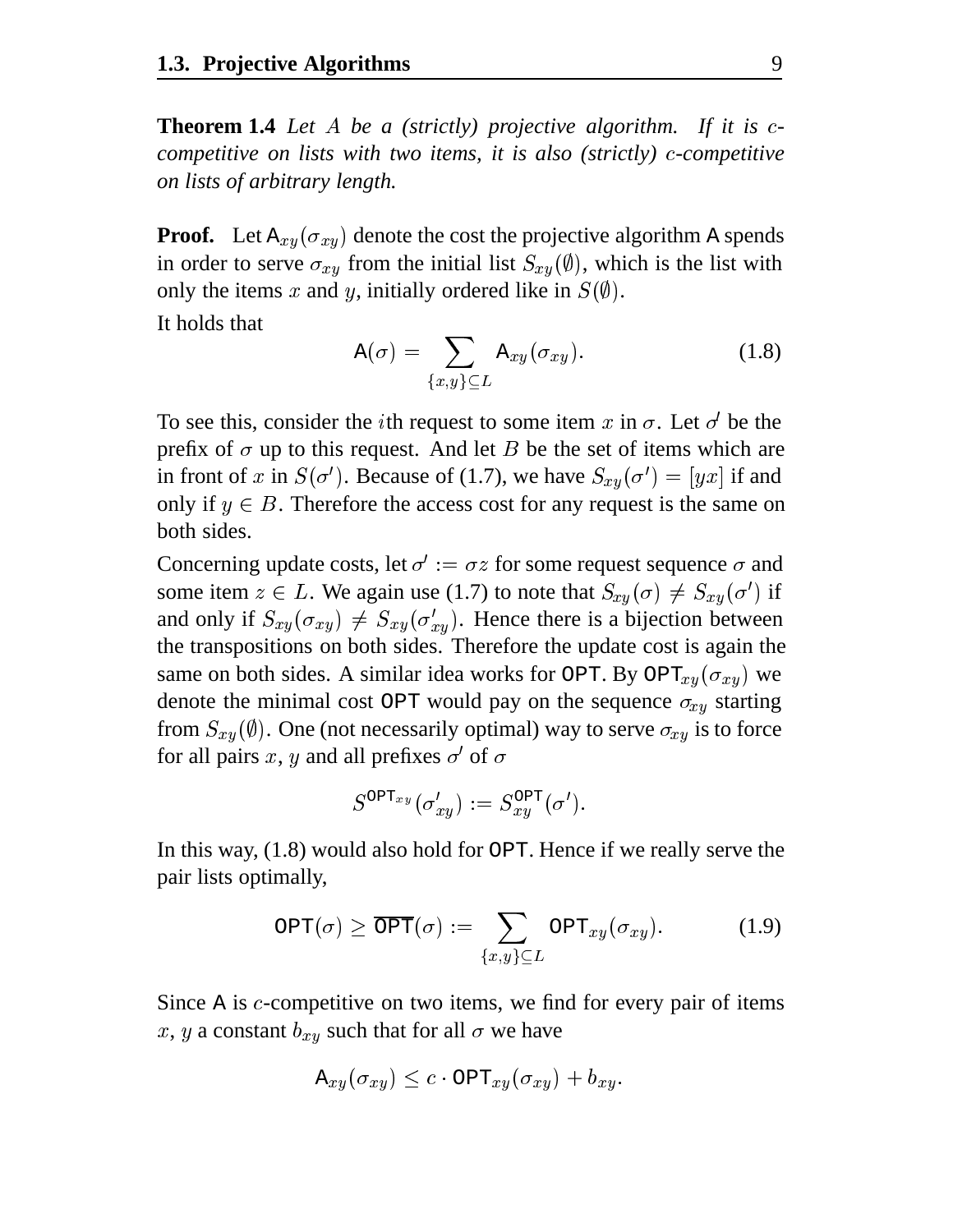Using this fact we get

$$
A(\sigma) = \sum_{\{x,y\} \subseteq L} A_{xy}(\sigma_{xy})
$$
  
\n
$$
\leq \sum_{\{x,y\} \subseteq L} (c \cdot \text{OPT}_{xy}(\sigma_{xy}) + b_{xy})
$$
  
\n
$$
\leq c \cdot \overline{\text{OPT}}(\sigma) + \sum_{\{x,y\} \subseteq L} b_{xy}
$$
  
\n
$$
= c \cdot \overline{\text{OPT}}(\sigma) + b
$$
  
\n
$$
\leq c \cdot \text{OPT}(\sigma) + b.
$$
 (1.10)

For the strict case, just set all  $b_{xy} := 0$ .

Hence the case of pair lists seems to be crucial for the analysis of projective algorithms. Luckily enough, there is a very simple implementation of OPT for this case. See [28] for a proof that the following algorithm is indeed optimal.

**Algorithm 1.5 (OPT on two items)** *Assume w.l.o.g. that the current* list state is  $[xy]$ . Move y to the front if and only if the upcoming two *requests are to y.* 

Note that the above algorithm only examines the current request and the next request to determine the optimal move. We say this algorithm uses lookahead one. Already for lists with three items, all future requests may be needed to serve the sequence optimally [28, 2].

Using the fact that MTF is projective, the proof of Theorem 1.1, reduced to the static problem, now becomes very simple.

**Proof of Theorem 1.1 (projective version).** All we have to show is that MTF is strictly competitive on lists with two items  $x$  and  $y$ .

Let  $\sigma$  be a request sequence on two items x and y. We break  $\sigma$  into subsequences in an iterative way. We let subsequences end just before OPT has to pay for a request. Hence in every subsequence except the first, OPT has to pay for the first request. All other requests are free

П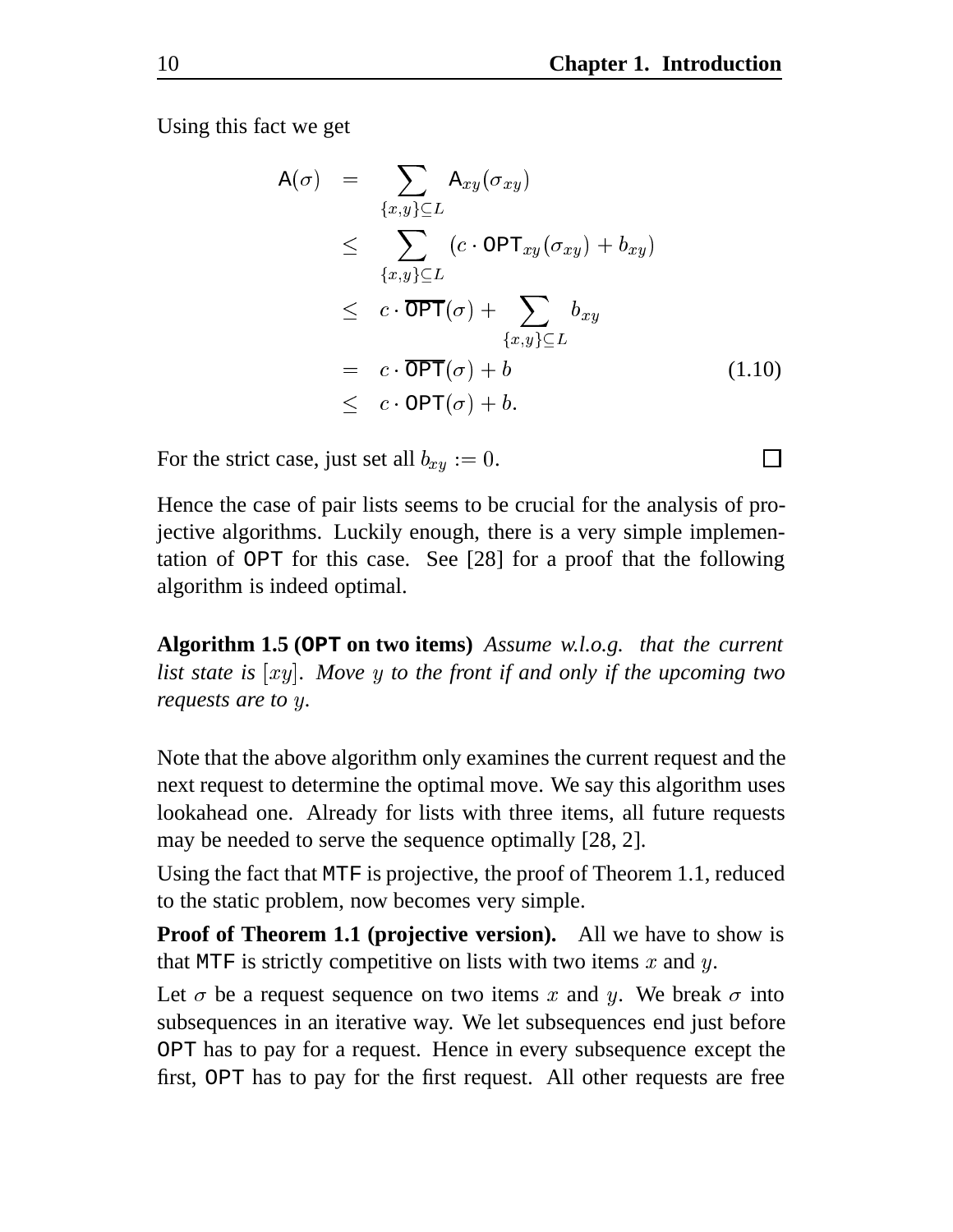for OPT. The first subsequence is either a regular subsequence or it is free for both algorithms and therefore can be skipped. Regular subsequences are either of the form  $x^l$ ,  $y^l$ ,  $xy^l$ , or  $yx^l$ ,  $l \geq 0$ . On all of these subsequences, MTF pays at most two units. If we add up the cost for both algorithms, we find that

$$
\text{MTF}(\sigma) \leq 2 \cdot \text{OPT}(\sigma).
$$

In Chapter 3, we will give a complete characterization of the set of projective algorithms. A simple subset of these which covers all reasonable projective algorithms is the set of critical request algorithms [11]. As we have already seen, algorithms are defined by functions that translate a request sequence into a list state. In the case of a critical request algorithm,  $S(\sigma)$  is obtained as follows.

**Algorithm 1.6 (critical request algorithms)** *Let us first see how* deterministic *critical request algorithms are defined.*

*Every item in the list has a so-called critical request function*

 $F_x : \mathbb{N} \to \mathbb{N}_0$ , with  $F_x(i) \leq i$ ,

where  $\mathbb{N} = \{1, 2, 3, \ldots\}$  and  $\mathbb{N}_0 = \{0, 1, 2, \ldots\}$ . Let  $|\sigma_x|$  denote the *number of request to x contained in*  $\sigma$ *. We call the*  $F_x(|\sigma_x|)$ *th request to x* in  $\sigma$  *the critical request to x*. Since  $F_x(|\sigma_x|)$  *can be zero, some items may have no critical request. In*  $S(\sigma)$ *, all items with critical request are grouped together in front of the items without critical request. The items with critical requests are ordered according to the time of the*  $F_x(|\sigma_x|)$ th in  $\sigma$ . The later a critical request took place in the sequence, *the closer the item is to the front. The remaining items are placed behind, according to their order in the initial sequence.*

*Randomized critical request algorithms are just a probability distribution over the set of deterministic critical request algorithms.*

As an example, let the online algorithm for three items  $a, b$ , and  $c$  be defined by functions  $F_a$ ,  $F_b$ , and  $F_c$ . The table below lists the values for the arguments  $1$  to  $4$ .

 $\Box$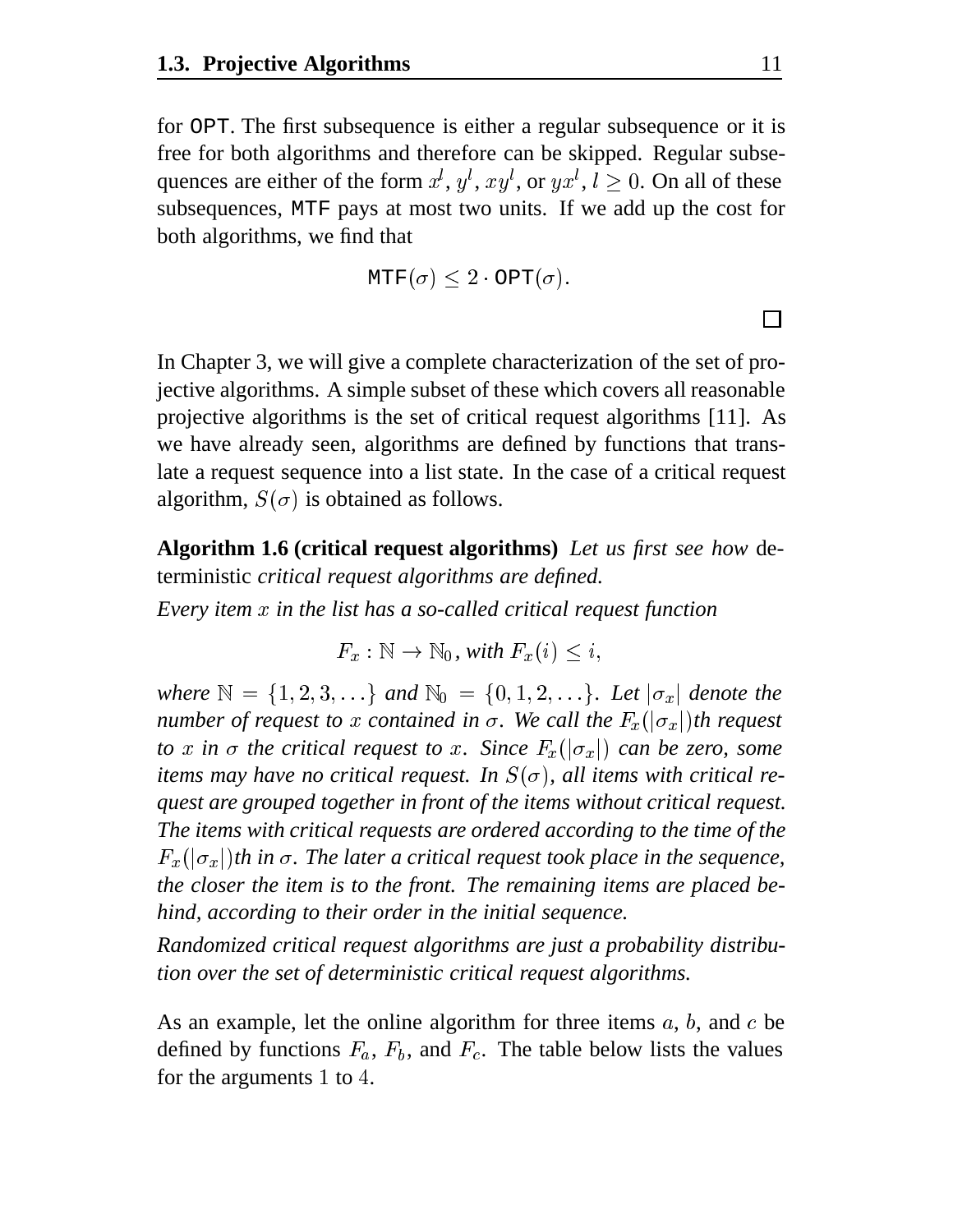| $F_a$            |  |  |
|------------------|--|--|
| $\mathit{F}_{b}$ |  |  |
| $F_c$            |  |  |

Let the initial list state be [abc]. Let us determine  $S(\sigma)$  for  $\sigma = abbcab$ . We have  $F_a(|\sigma_a|) = F_a(2) = 0$ , hence a does not have a critical request. For b we have  $F_b(|\sigma_b|) = 3$ , therefore the third request to b in  $\sigma$  is its critical request. For c we have  $F_c(|\sigma_c|) = 1$ . Thus we have  $S(\sigma) = [bca]$  since the third request to b happened after the first request to  $c$ . Item  $a$ , not having a critical request, must be at the very end.

Algorithms based on critical request functions clearly are projective, since the relative order of any pair of items just depends on the relative order of the requests to x and y in  $\sigma$  and the relative order of x and y in the initial list state.

The currently best list update algorithm is COMB due to Albers, von Stengel, and Werchner [5]. COMB is a combination of two simpler algorithms.

**Algorithm 1.7 (COMB)** *Before the first request, toss a biased coin to decide which algorithm to use for the whole sequence. Use* BIT *with probability 0.8, with probability use* TS*.*

BIT is an elegant 1.75-competitive algorithm due to Reingold, Westbrook, and Sleator [29]. It is a member of a more general class of algorithms called RANDOM RESET algorithms. The best algorithm in this class is  $\sqrt{3}$ -competitive.

**Algorithm 1.8 (BIT)** *Every item maintains a bit. Initially, each bit is set to 0 or 1 using a fair coin. On a request to item x, the bit is flipped. Only if the bit changes to 1, we move the item to the front. Otherwise the position of is unchanged.*

TS is a deterministic member of the class TIMESTAMP $(p)$  due to Albers [1]. TS is 2-competitive. All TIMESTAMP algorithms are projective. While all previous algorithms either moved the requested item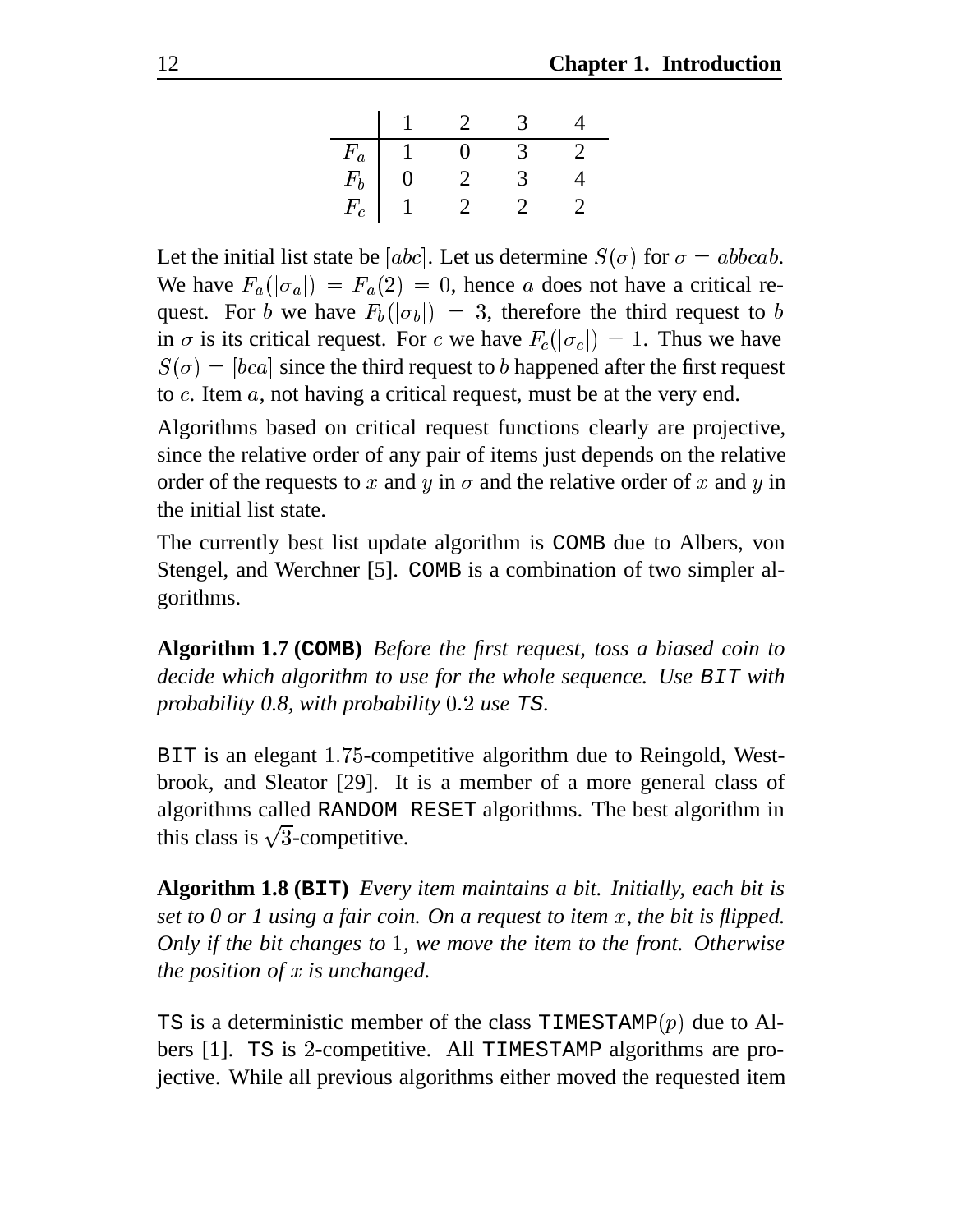to the front of the list or left its position unchanged, TIMESTAMP algorithms sometimes move the requested item to a position within the list.

**Algorithm 1.9 (TS)** *After each request, the accessed item is moved in front of exactly the items that have been requested at most once since the last request to . On its first request, every item remains at its position.*

While BIT is well defined, it is not clear whether TS actually defines an algorithm. We first would have to prove that the items that have to be passed by  $x$  are situated in a consecutive block just in front of  $x$ . Only if this holds, the algorithm can run as described.

Additionally, we would have to prove that both algorithms are projective. At least in the case of TS, this is not trivial. Using the critical requests, both algorithms can be described very easily and in such a way that their projective behavior becomes obvious.

In order to overcome special cases in the description, we first define the concept of an *augmented* request sequence. Given an initial list state  $[x_1 x_2 ... x_n]$  and a request sequence  $\sigma$ , the augmented request sequence is  $x_n x_n x_{n-1} x_{n-1} \dots x_1 x_1 \sigma$ . The two additional requests for every item will have request number  $-1$  and 0 and will allow critical request functions to attain the values 0 and  $-1$ . Note that this prefix will never actually be served. The augmented request sequence is just a concept in order to describe algorithms in a compact way.

With this trick, TS can be described very easily in terms of critical request functions by

$$
F_x(i):=i-1
$$

for all items  $x$ . Hence the critical request of every item is just the second-to-last request in the augmented request sequence.

As an example, the list state after  $\sigma = abbcbba$  with initial list state [abc] is  $[bac]$  because of the ordering of the second-to-last requests in  $ccbbaaabbcbba$ . If we add another request to  $c$ , the new list state will be  $[bca]$  because the second-to-last request to  $c$  is now more recent than the second-to-last request to  $a$ .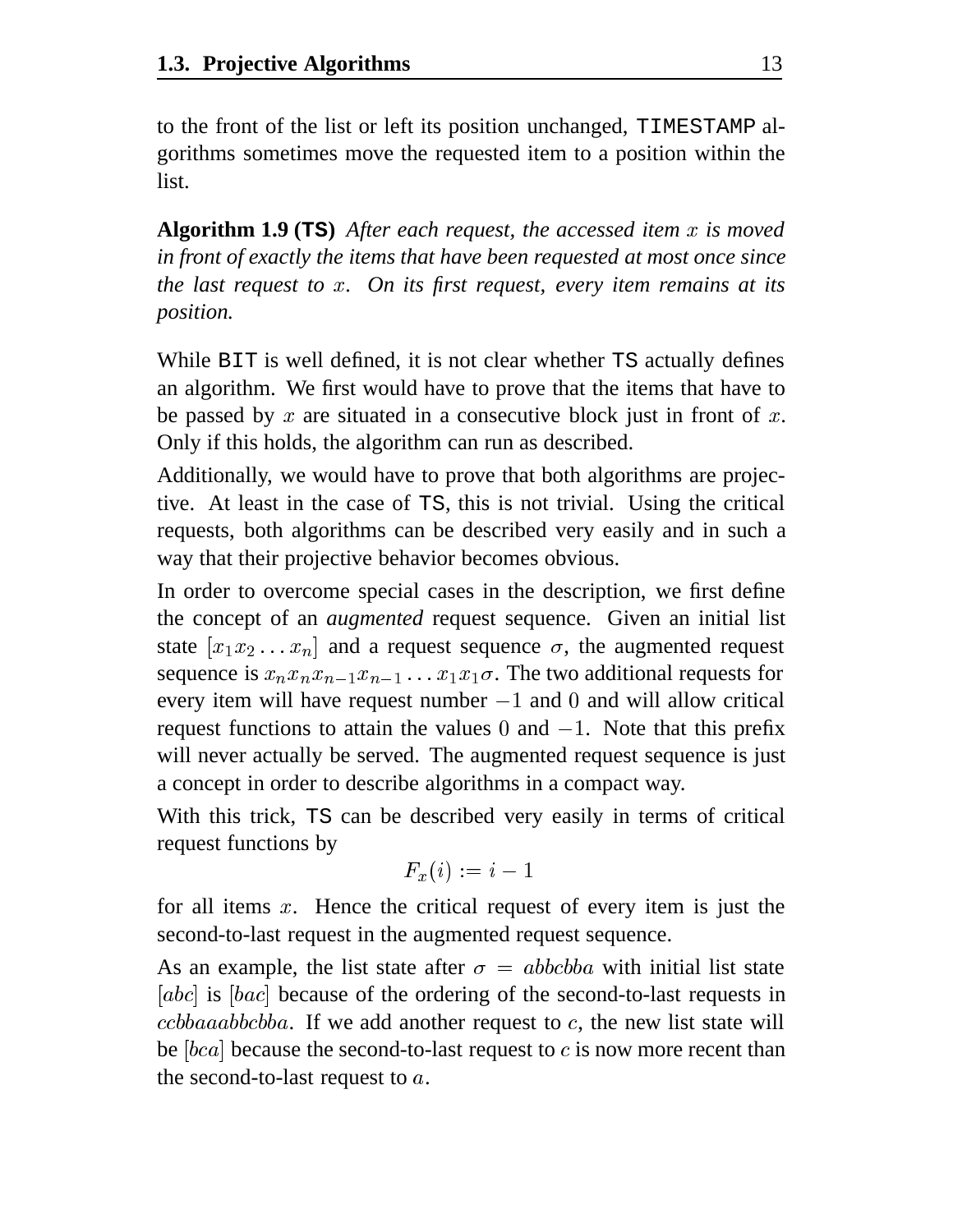

**Figure 1.2:** *Automaton describing the two items case.*

Since BIT is randomized, the critical requests are also randomized. For every item  $x$ , its critical request function can be written as

$$
F_x(i):=i-\bigl((i+b_x)\mod2\bigr)
$$

where  $b_x$  is x's bit initialized by a fair coin. Hence the critical request is the last or the second-to-last request with equal probability. The correspondence to the definition using the bits is the following. The critical request is on the last request if and only if the current value of the bit is 1.

Viewing BIT and TS as critical request algorithms, we can give a simple proof for COMB's competitiveness based on a potential function.

COMB's critical request functions are static in the sense that the probability for the last request in the augmented request sequence to be the critical one is always 0.4, while the second-to-last request has probability 0.6. Hence in order to deduce the expected access cost of a request, all we need is the relative order of the last two requests to each item. Since both BIT and TS use only free exchanges, the update costs are zero.

We want to describe OPT for two items in an online fashion, hence get rid of the lookahead needed in algorithm 1.5. This can be done by a state diagram where we encode into the states the fact that the current list state might depend on a future request.

The diagram in Figure 1.2 indeed does this job. If we are in the left state, the optimal list state is  $[xy]$ . In the right state, it is  $[yx]$ . The middle state is the state we move into if the item at the second position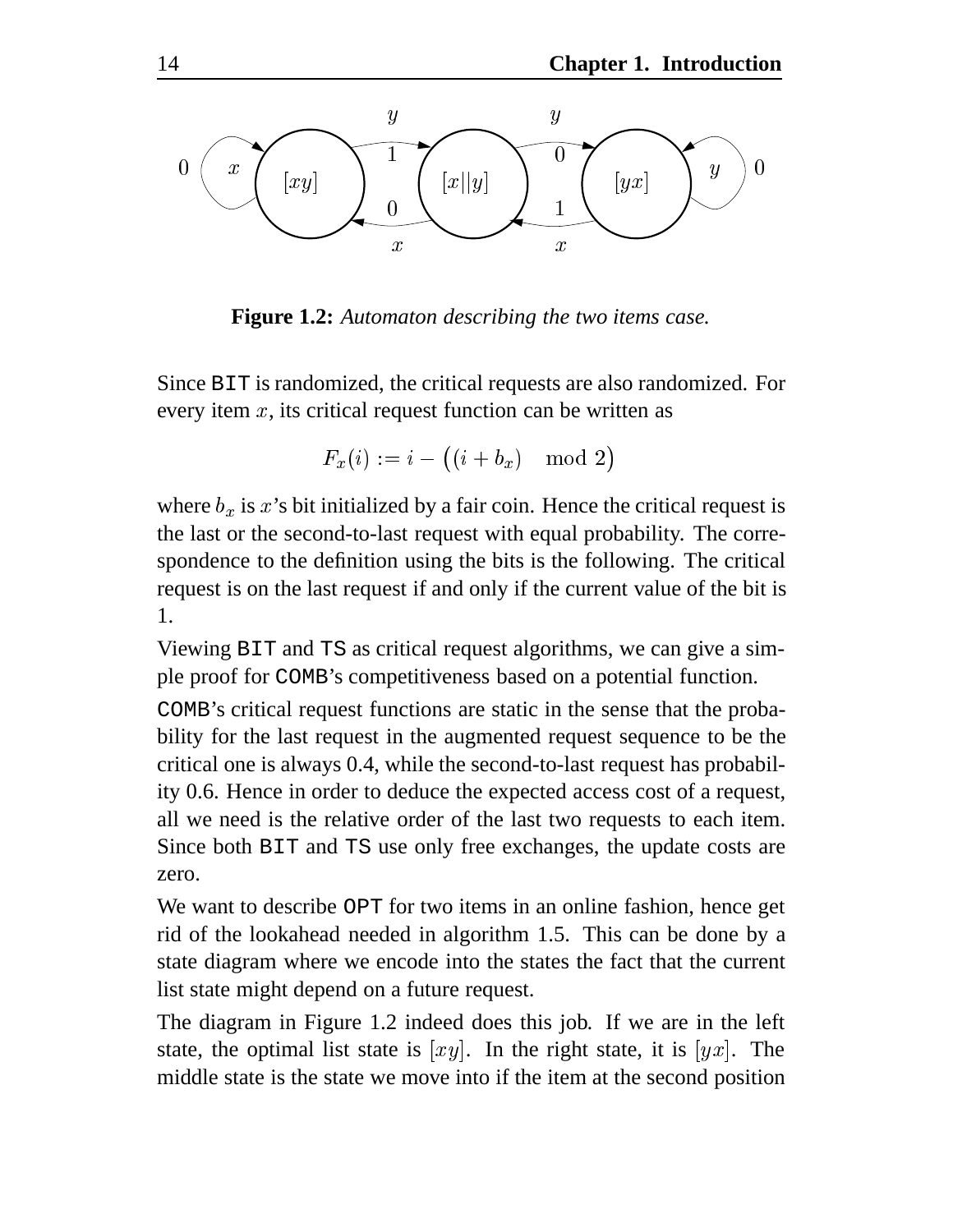in the current list has been requested. By  $[x||y]$ , we denote the fact that the items are in some sense parallel since we do not know whether the optimal list state is  $[xy]$  or  $[yx]$ . If the next request is x, the optimal choice was  $[xy]$ , otherwise  $[yx]$ . In any case, a request leaving the middle state is free of charge. In order to compute the optimal cost of a request sequence, one just moves in the diagram according to the request sequence like in a deterministic finite automaton. The starting state is either the right or the left state, depending on the initial list. Then OPT( $\sigma$ ) is equal to the number of times one moves into the middle state.

With this preparatory work, we are now ready to prove

#### **Theorem 1.10** COMB is strictly 1.6-competitive

**Proof.** It turns out that the joint behavior of COMB and OPT can be described by a four state diagram like in Figure 1.3. Each of the four states in labeled by one of the labels of Figure 1.2 and a permutation of  $xxyy$ , which represents the ordering of the latest two requests to the two items.

These labels allow to compute both COMB's and OPT's cost for the next request. In the case of OPT, we already know from Figure 1.2 how to determine the cost of a new request depending on the state. On the other hand, since COMB has its critical requests either on the last or the second-to-last request, we only need to know the ordering of the two latest requests per item in order to determine the cost of a new request.

Since  $x$  and  $y$  use the same critical request functions, we can merge states like  $\{xxyy, [xy]\}$  and  $\{yyxx, [yx]\}$ . The starting state is  $S_0$ . Any request sequence translates to a path in the automaton starting in  $S_0$ . Each request corresponds to a transition. Using the information stored in the states, we can give COMB's as well as OPT's cost for any transition leaving the state. The cost of COMB and OPT is indicated by the small numbers as the pairs COMB/OPT. Note that COMB's cost are expected cost. The cost for serving a request sequence  $\sigma$  for both algorithms is the sum of the cost assigned to the transitions used.

In order to show that COMB is 1.6-competitive, we use a potential func-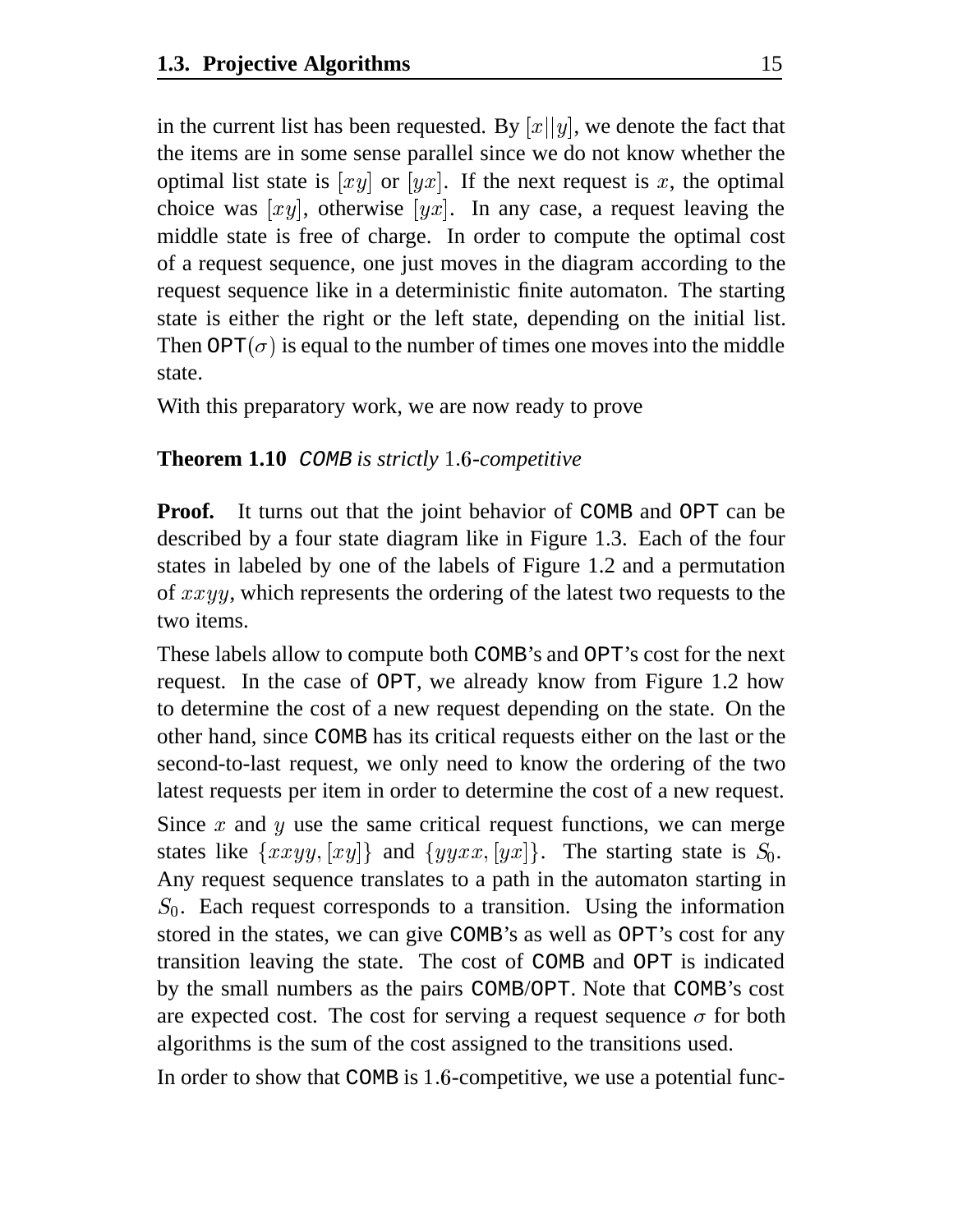

**Figure 1.3:** *Automaton describing* COMB *and* OPT *in the partial cost model.*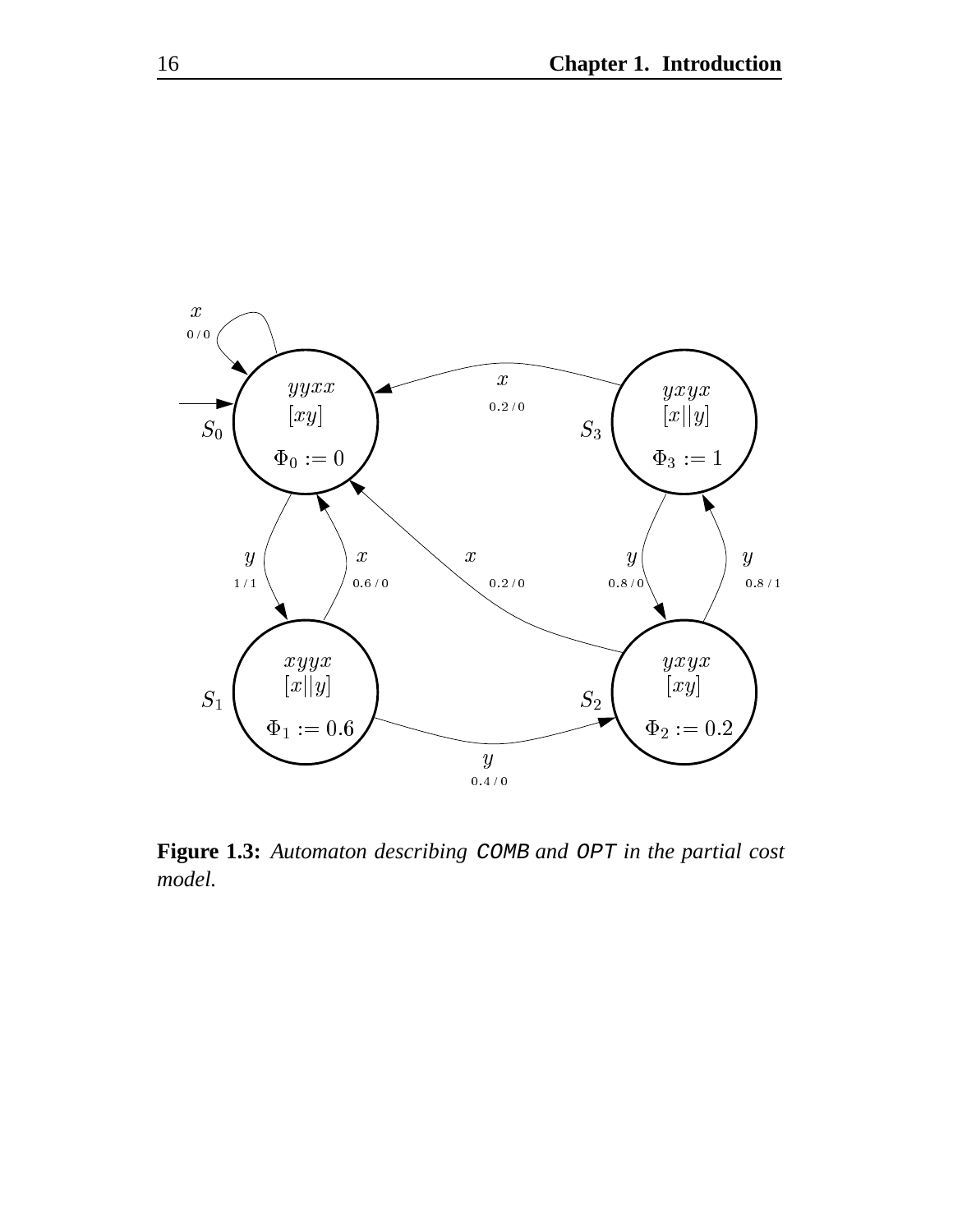tion. It is indicated by the values  $\Phi_i$  for each state  $S_i$ . Note that the value  $\Phi_i$  equals the maximum cost COMB has to pay on a path starting at  $S_i$  which is free for OPT. Let  $t_i$  and  $t_i^{\text{OPT}}$  be COMB's and OPT's cost for the *i*th request in a request sequence  $\sigma$  of length  $m$ . Let the *i*th request move from state  $S_q$  to  $S_h$ .

The amortized cost is then

$$
a_i = t_i + \Delta \Phi = t_i + \Phi_h - \Phi_g.
$$

By checking all eight transitions in Figure 1.3, one can prove

$$
a_i \le 1.6 \cdot t_i^{\text{OPT}}.\tag{1.11}
$$

Indeed,  $(1.11)$  holds with equality except for the transition from  $S_3$  to  $S_0$ . Let  $S_l$  be the state where  $\sigma$  ends. Since the potential of the starting state  $S_0$  is zero and  $\Phi_l \geq 0$ , we obtain

$$
COMB(\sigma) = \sum_{k=1}^{m} t_k
$$
  
= 
$$
\sum_{k=1}^{m} a_k - \Delta \Phi_k
$$
  
= 
$$
\sum_{k=1}^{m} 1.6 \cdot t_i^{OPT} - \Phi_l + \Phi_0
$$
  

$$
\leq 1.6 \cdot \sum_{k=1}^{m} t_i^{OPT}
$$
  
= 
$$
1.6 \cdot OPT(\sigma).
$$

 $\Box$ 

COMB is by far not the only 1.6-competitive algorithm, but it seems to be one of the simplest. Other 1.6-competitive algorithms are obtained by choosing TS, BIT and MTF with different probabilities than COMB does. A different way is to choose randomly for each item whether it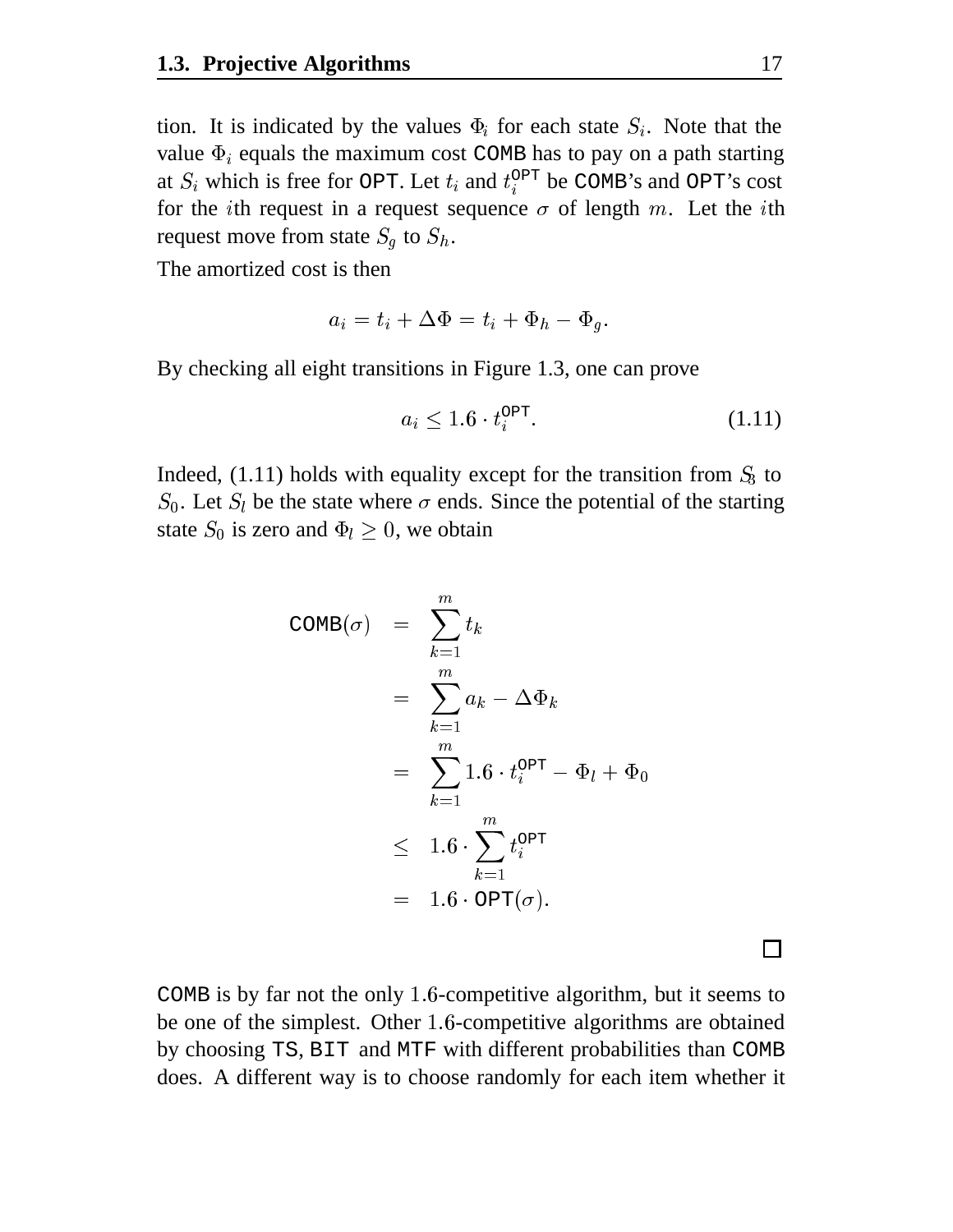should use the critical request functions of TS, BIT, or MTF. In Chapter 3, we will show that no projective algorithm can beat COMB.

The original proof of Theorem 1.10 is based on a partitioning of the request sequences. The phases are those described in the following lemma.

**Lemma 1.11** *Consider a list with the only items x and y with initial state . The following table shows the expected cost for the algorithms* BIT*,* TS*,* COMB *and* OPT *for a set of request sequences. We assume*  $l \geq 0$  *and*  $k \geq 1$ *.* 

| request sequence  | <i>BIT</i>         | ТS                                | <i>COMB</i>          | OPT |  |
|-------------------|--------------------|-----------------------------------|----------------------|-----|--|
| $x^lyy$           | $rac{3}{2}$        |                                   | 1.6                  |     |  |
| $x^{l}(yx)^{k}yy$ | $\frac{3}{2}k + 1$ | 2k                                | $1.6 + 0.8k$ $k + 1$ |     |  |
| $x^{l}(yx)^{k}x$  |                    | $\frac{3}{2}k+\frac{1}{4}$ 2k - 1 | 1.6k                 |     |  |

**Proof.** Note that BIT and TS only use free exchanges. Therefore, we only need to count expected access costs. The expected cost spent for the request to y in the sequence  $\sigma y \sigma'$  is the probability that x is in front of y in the list after serving  $\sigma$ . Since the order of the items in the list is determined by the order of the critical requests in the augmented request sequence, this is not a hard task. The following tables give the cost of the sequences. Note that in the tables the augmented request sequences are shown. Thus the actual request sequences start at the fifth request.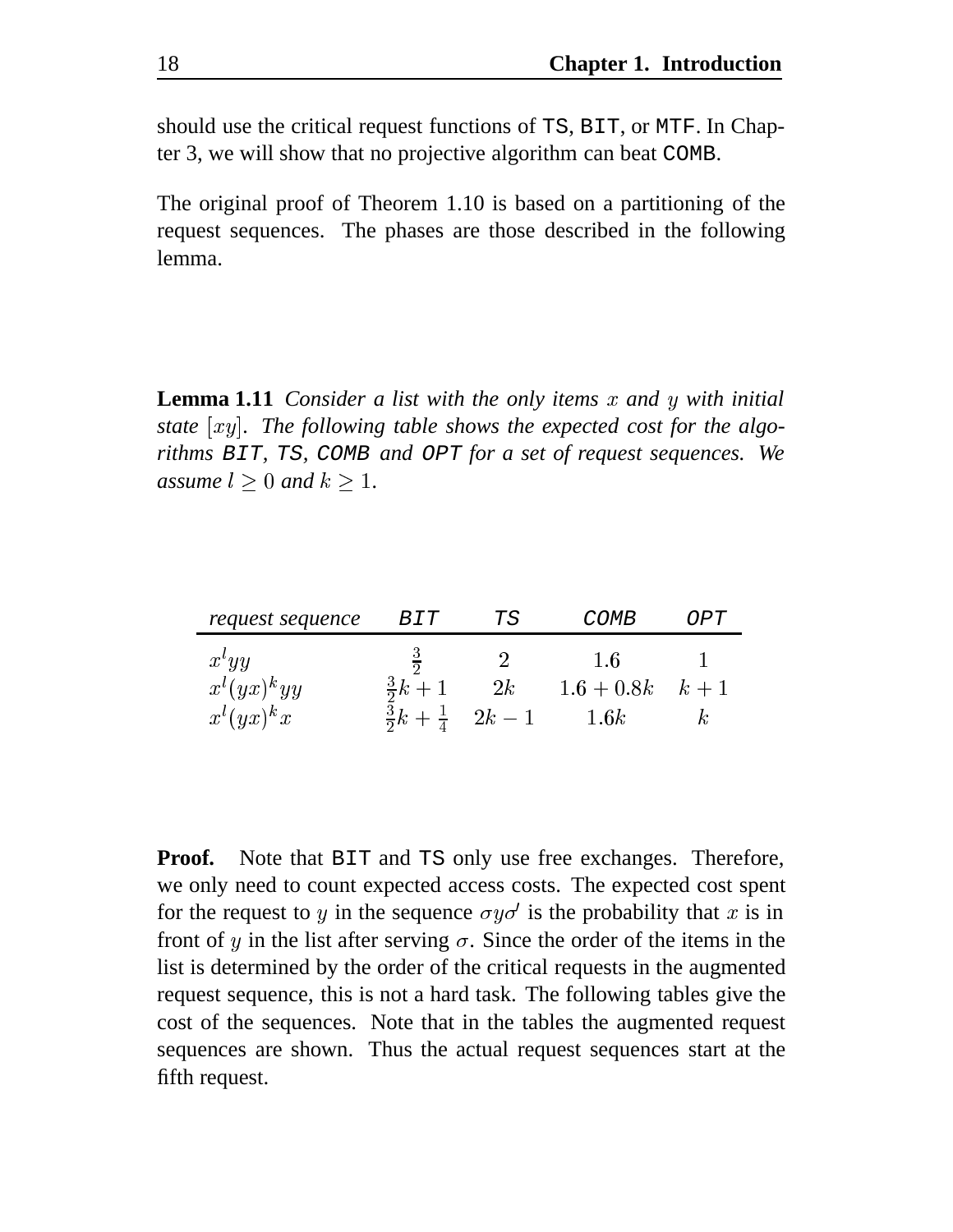|            | $\mathcal{Y}$    |   |  | $y \quad x \quad x \quad x^t \quad y \quad y$ |                     |                                                                       |                |  |
|------------|------------------|---|--|-----------------------------------------------|---------------------|-----------------------------------------------------------------------|----------------|--|
| <b>BIT</b> |                  |   |  | $\overline{0}$                                | $1\quad 0.5$        |                                                                       |                |  |
| <b>TS</b>  |                  |   |  |                                               | $0 \quad 1 \quad 1$ |                                                                       |                |  |
|            |                  |   |  |                                               |                     |                                                                       |                |  |
|            | $\mathcal{Y}$    | y |  |                                               |                     | $x \quad x \quad x^l \quad y \quad x \quad (y \quad x)^{k-1} \quad x$ |                |  |
| <b>BIT</b> |                  |   |  | $\overline{0}$                                |                     | $1\quad 0.5\quad 0.75\quad 0.75\quad 0.25$                            |                |  |
| <b>TS</b>  |                  |   |  |                                               |                     | $0 \quad 1 \quad 0 \quad 1 \quad 1 \quad 0$                           |                |  |
|            |                  |   |  |                                               |                     |                                                                       |                |  |
|            | $\boldsymbol{y}$ | y |  |                                               |                     | $x \quad x \quad x^l \quad y \quad x \quad (y \quad x)^{k-1} \quad y$ | $\overline{y}$ |  |
| <b>BIT</b> |                  |   |  | $\overline{0}$                                |                     | $1\quad 0.5\quad 0.75\quad 0.75\quad 0.75\quad 0.25$                  |                |  |
| <b>TS</b>  |                  |   |  |                                               |                     | $0 \quad 1 \quad 0 \quad 1 \quad 1 \quad 1 \quad 0$                   |                |  |
|            |                  |   |  |                                               |                     |                                                                       |                |  |

Using Lemma 1.11, the prove of Theorem 1.10 goes as follows.

**Proof.** We partition every request sequence into subsequences, each of them terminated by two consecutive requests to the same item. Assuming initial list state  $[xy]$ , the first sequence  $\sigma'$  is one of those described in the lemma. If that subsequence terminates in  $xx$ , the next subsequence  $\sigma''$  will again be of one of the three forms. Note that the cost of  $\sigma''$  will again be like stated in the lemma because the initial list state for  $\sigma''$  is again [xy] for BIT, TS and OPT and the double request to x works like an augmentation prefix. If  $\sigma'$  terminates in  $yy$ ,  $\sigma''$  will be one of the three forms with  $x$  and  $y$  interchanged. Again the cost here is the same because also in the initial state and in the 'augmentation prefix',  $x$  and  $y$  change roles.

According to the table of Lemma 1.11, COMB's cost is bounded by 1.6 times OPT's cost for all these subsequences. But the very last subsequence might not belong to one of the three types. However it will be a prefix of one of the three types with only the last request missing. Since OPT never pays on the last request, adding it would leave the cost of OPTunchanged and merely overestimate the cost of COMB, so the cost ratio of COMB versus OPT is even better in this case.

П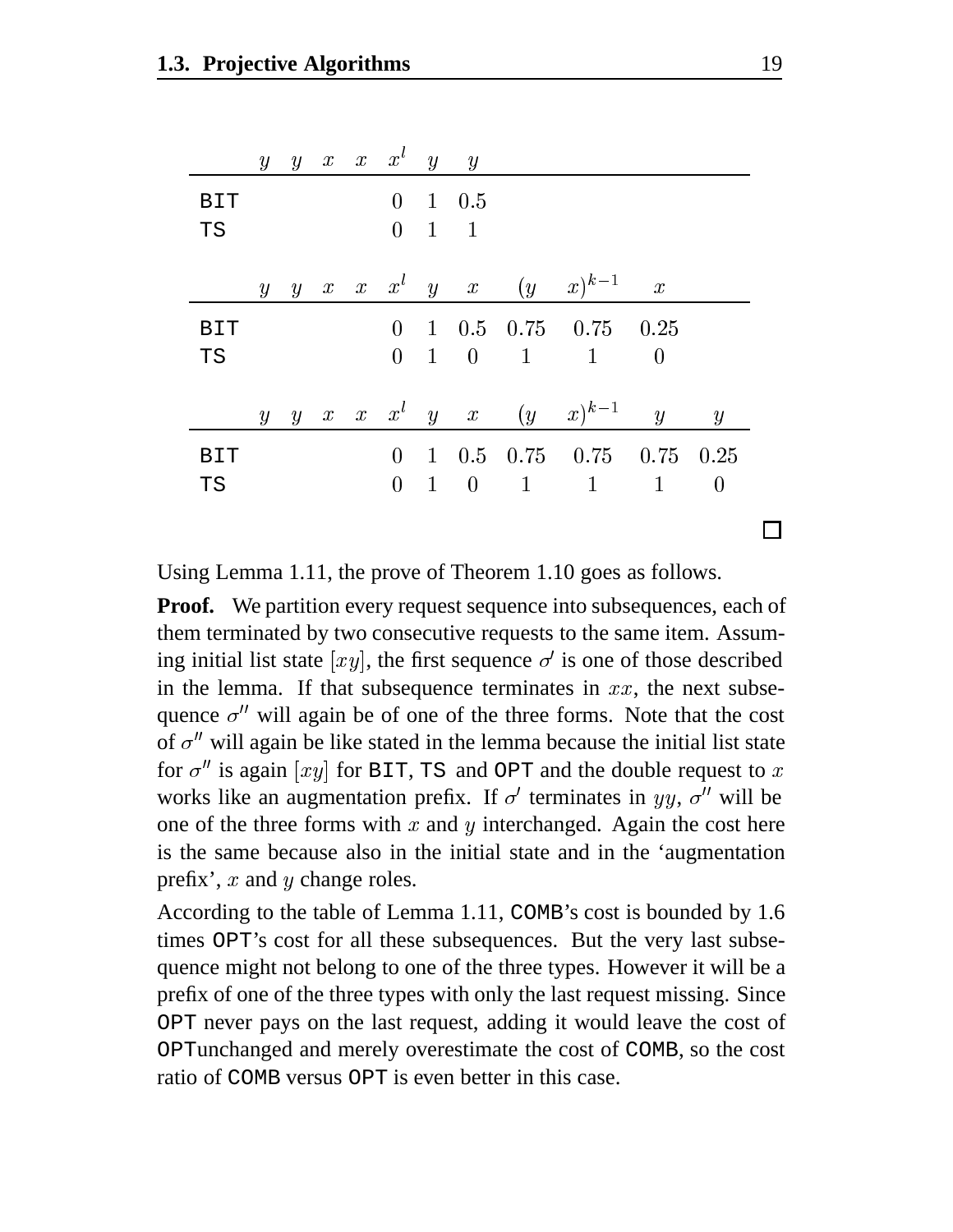

**Figure 1.4:** *The optimal algorithm on two items.*

Since we have  $COMB(\sigma) \leq 1.6 \cdot OPT(\sigma)$  for all subsequences, COMB is strictly 1.6-competitive on two items. From Theorem 1.4 it therefore follows that COMB is strictly 1.6-competitive on lists of arbitrary length.  $\Box$ 

On two items, there exists a  $1.5$ -competitive online algorithm. Unfortunately, one cannot express it in terms of projective algorithms.

**Algorithm 1.12** *The algorithm uses of Figure 1.2 by keeping track of* OPT*'s state in the figure. If* OPT *is in the left or the right state, both algorithms have the same list state. Whenever* OPT *moves into the middle state, that is, the item at the second position in the list was requested, the online algorithm moves the item to the front only with probability 0.5.*

The cost of the online algorithm and OPT are given in Figure 1.4. From Figure 1.4 it is easy to see that between two visits of the middle state, OPT pays exactly one unit, whereas our online algorithm pays 1.5 units. Therefore our algorithm is  $1.5$ -competitive. A proof using a potential function would assign potential 0.5 to the state  $\left[x\right][y]$  and 0 to the others. On two items, a lower bound of 1.5 is very easily obtained. Let  $S(\emptyset) :=$  $[xy]$  be the initial list state. If the adversary chooses the request sequences  $yyy$  and  $yxxx$  with equal probability, no algorithm can be strictly c-competitive with  $c < 1.5$ . Note that OPT pays one unit on either sequence. To do this, it has to move  $y$  to the front in the first sequence, but leave it at the second position in the second sequence.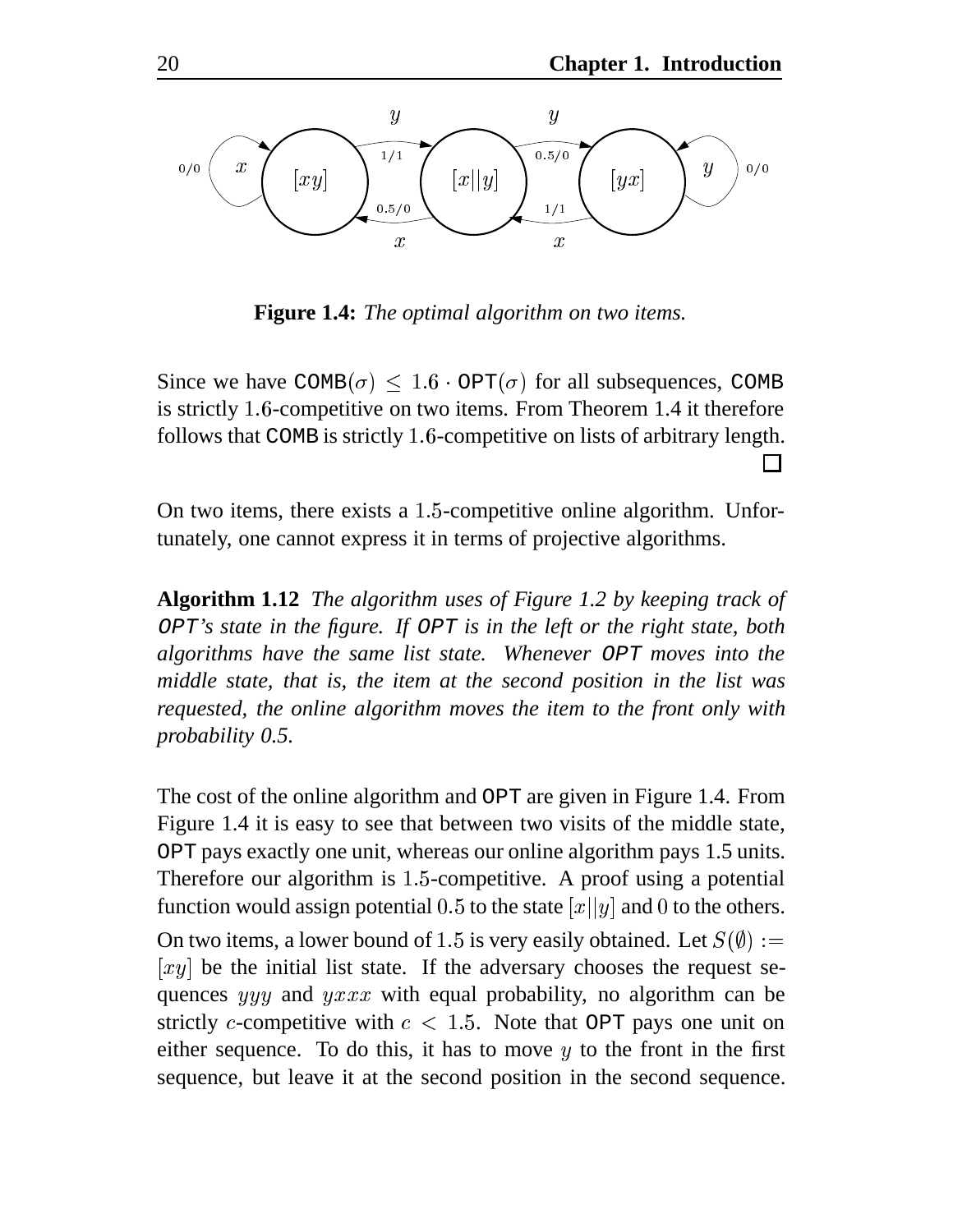Otherwise, it pays at least two units. Any online algorithm makes a mistake with probability  $0.5$ . Therefore, its expected cost are  $1.5$ .

For the non-strict case, one has to repeat this process arbitrarily many times. This can be done because one can assume that the list states are equal after one round. Depending on whether it is  $[xy]$  or  $[yx]$ , the next round uses the same sequences again or it uses  $xxx$  and  $xyyy$ .

As we have seen earlier, a  $c$ -competitive algorithm in the partial cost model is also  $c$ -competitive in the full cost model. Concerning lower bounds, it is the other way round. Lower bounds in the full cost model generalize to the partial cost model.

### **1.4 The Offline Problem**

Since the performance of an online algorithm is compared with the optimal offline algorithm OPT, understanding the problem of computing  $OPT(\sigma)$  becomes an issue itself.

A simple algorithm has running time  $O((n!)^2 m)$  on a list with *n* items and a sequence with  $m$  requests. It is based on a straightforward dynamic programming algorithm for metrical task systems [19] which works as follows.

Let  $d(i, L)$  be the minimal cost needed to serve the first i requests of the request sequence  $\sigma$  and end up in the list state L. By L we denote the set of all  $n!$  possible list states. Using dynamic programming, we have to fill a table with  $m + 1$  rows and n! columns with the values  $d(i, L)$ ,  $i = 0 \ldots m$ ,  $L \in \mathcal{L}$ . Once the table is filled, OPT( $\sigma$ ) is obtained by

$$
\min_{L\in\mathcal{L}}d(m,L).
$$

To fill the table, we use the recursion

$$
d(i, L) = \min_{L' \in \mathcal{L}} (d(i - 1, L') + trans(L', L)) + acc(i, L). \quad (1.12)
$$

Here,  $trans(L', L)$  denotes the minimal cost to move from state  $L'$  to L and  $acc(i, L)$  denotes the cost for accessing  $\sigma_i$  in L. The base case is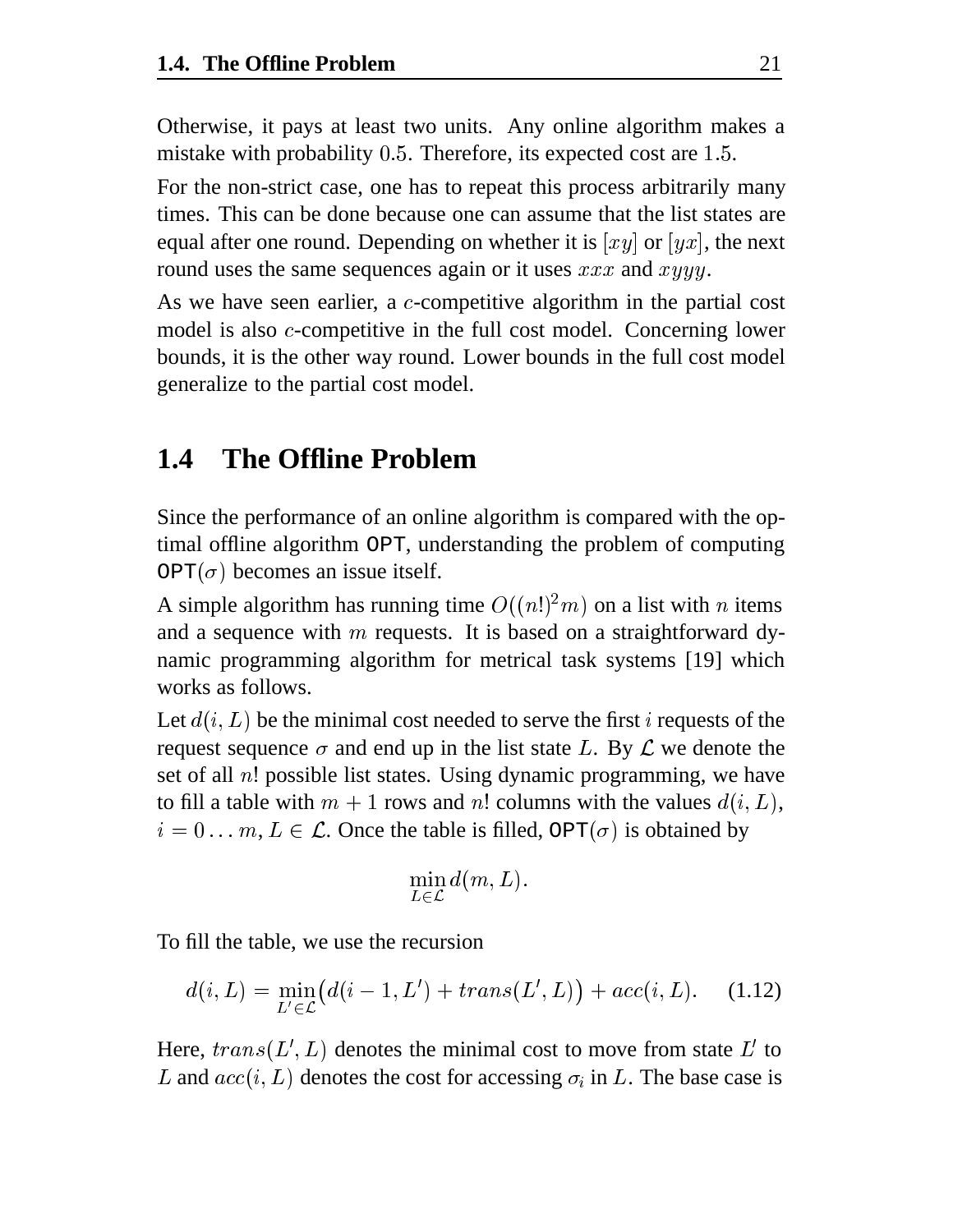$d(0, L) = trans(L, S(\emptyset))$ . The time needed to compute all  $d(i, L)$  is  $O((n!)^2m)$ .

This runtime can be reduced to  $O(2^n n!m)$  by using the fact that there is an optimal algorithm which uses only so-called *subset transfers* [28]. In a subset transfer, one moves a subset of the items preceding the requested item  $x$  just behind  $x$  without changing their relative orders. Only  $O(2^n)$  among the *n*! possible transformations are subset transfers. In his semester thesis, Pietrzak [26] showed that the problem can be solved in time  $O(n!n^3m)$ . As a first step, we break equation 1.12 into

$$
d'(i,L) := \min_{L' \in \mathcal{L}} (d(i-1,L') + trans(L',L)) \qquad (1.13)
$$

$$
d(i, L) := d'(i, L) + acc(i, L). \tag{1.14}
$$

The hard part now is to compute for a fixed *i* the values  $d(i, L)$  when the values  $d(i - 1, L)$  are given. In the simple algorithm, we compute n! values in order to compute the minimum in  $(1.13)$ . Hence all the n! ways of reordering the list state are considered to compute just a single value. This has to be done for every list state  $L$ .

Pietrzak computes all n! values  $d'(i,L)$  at the same time. The algorithm is based on the fact that a reordering of a list state breaks down to applying a series of at most  $\binom{n}{2}$  paid exchanges to the list state.

Let  $L'$  be a list state that minimizes the expression on the right hand side of (1.13) and let  $L' = L_0, L_1, \ldots, L_k = L$  be the sequence of list states we obtain when reordering the list state from  $L'$  to  $L$  using single paid exchanges. It is easy to see that

$$
d'(i, L_{j+1}) = d'(i, L_j) + 1 \qquad \forall \ 0 \le j < k.
$$

This allows to compute  $d'(i, L)$  as follows. Let  $d'_{(k)}(i, L)$  be the value of the right hand side of  $(1.13)$  when we consider for  $L'$  only list states that we can obtain from  $L$  by at most  $k$  exchanges. Define  $N(L)$  to be the set of list states that can be obtained from list state  $L$  by applying at most one paid exchange. Using

$$
d'_{(0)}(i,L) := d(i-1,L)
$$
  

$$
d'_{(k)}(i,L) := \min_{L' \in N(L)} (d'_{(k-1)}(i,L') + trans(L,L'))
$$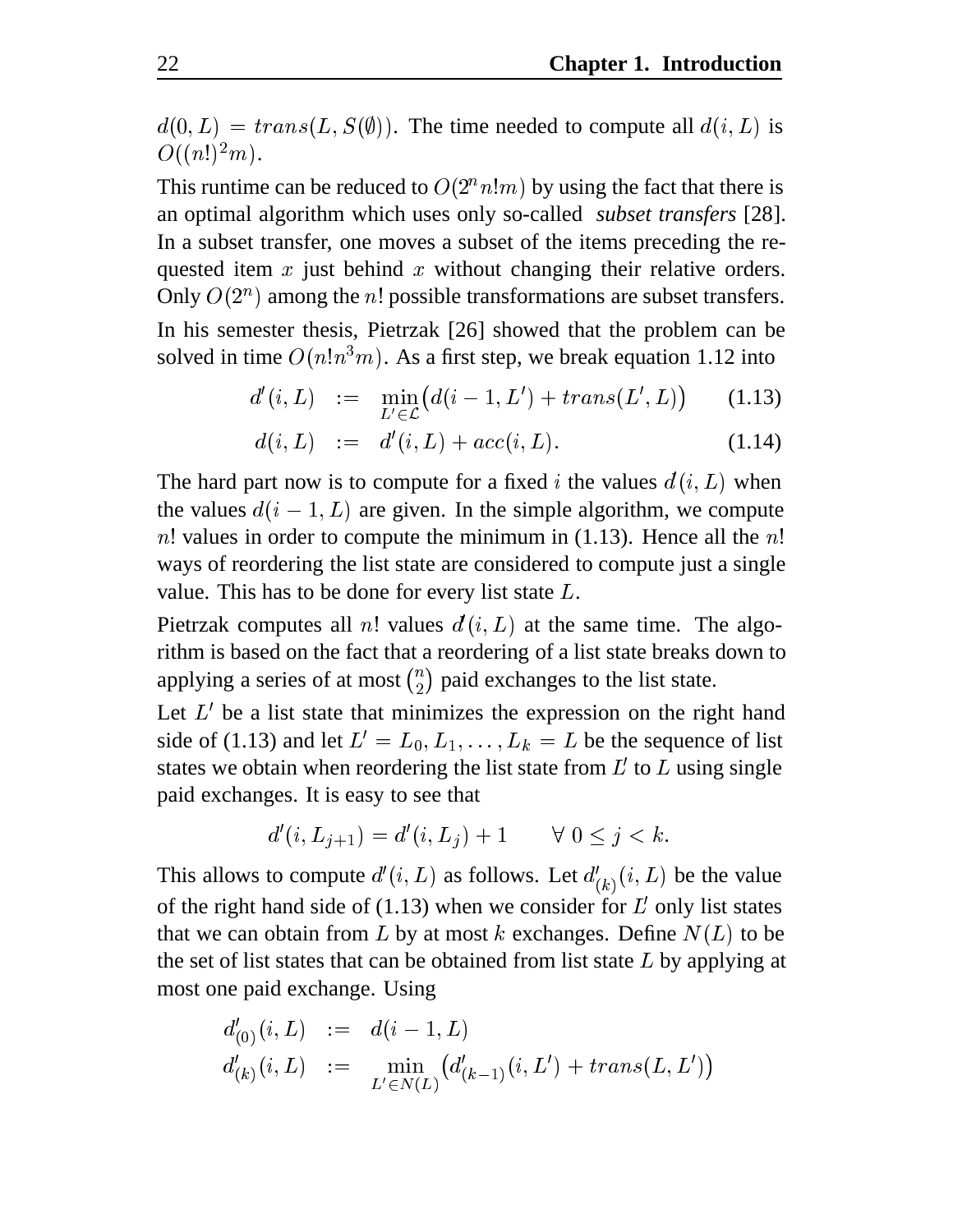we can compute  $d'_{(\binom{n}{2})}(i,L) = d'(i,L)$  for all L in time  $n^3$ . This concludes the description of the algorithm.

Since we prove in Chapter 4 that computing OPT is  $N\mathcal{P}$ -hard [9], a polynomial algorithm does not exist unless  $P = \mathcal{NP}$ .

## **1.5 Other Models**

Besides the full cost and the partial cost model, various other models have been considered. The  $P<sup>d</sup>$  model is a generalization of the standard model where no free exchanges are allowed and each paid exchange costs  $d$  units, whereas the definition of the access costs remains unchanged.

Reingold, Westbrook, and Sleator [29] show that their COUNTER $(k, \{k-1\})$  $1)$  algorithms are

$$
\max(1+\frac{k+1}{2d},1+\frac{1}{k}(2d+\frac{k+1}{2}))
$$

competitive. These algorithms maintain a randomly initialized counter modulo  $k$  for each item which is increased on every request to its item. Whenever a counter reaches  $k-1$ , its item is moved to the front. For each d, there exists a k such that COUNTER $(k, \{k-1\})$  is c-competitive for  $c \leq 2.75$ . The best competitive ratio is  $(5 + \sqrt{17})/2 \approx 2.28$  for  $d\to\infty$ .

Sleator and Tarjan also analyze models where accessing an item at position *i* costs  $f(i)$  units [31].

There are many results concerning average case analysis for list update algorithms. Here the request sequences are generated by a probability distribution. The requests are independent and the probability for the next request to be to  $x_i$  is  $p_i$ . The performance is usually compared to the optimal static algorithm STAT. This algorithm maintains the items in non-decreasing order by the probabilities  $p_i$ . Rivest [30] showed that there exists a constant  $b$  such that

$$
E\big[ \texttt{FREQUENCY}\ \texttt{COUNT}(\sigma) \big] = E\big[ \texttt{STAT}(\sigma) \big] + b.
$$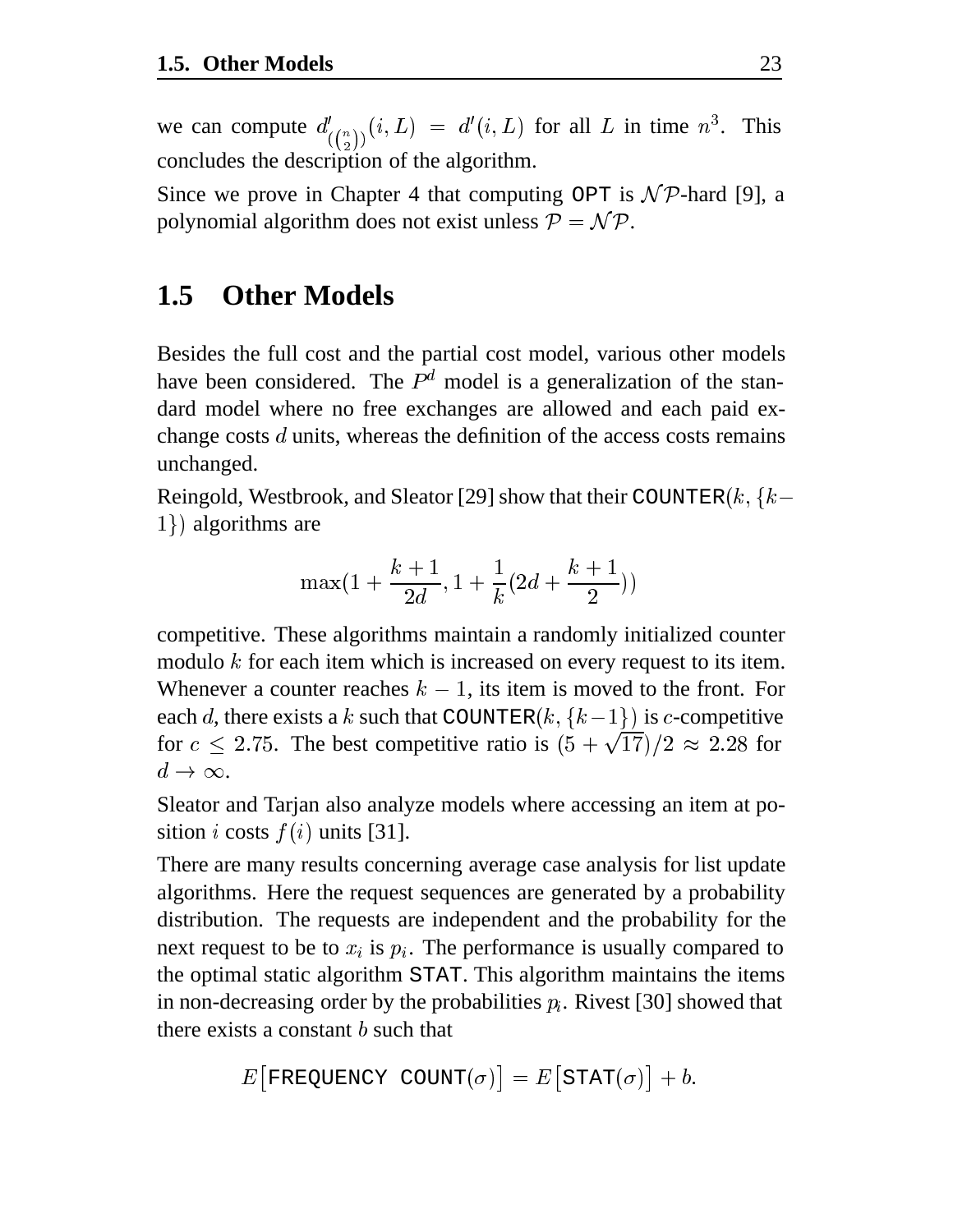However, *b* has to be chosen very large. Chung, Hajela, and Seymour [16] proved a similar result for MTF:

$$
E\big[\texttt{MTF}(\sigma)\big] \leq \frac{\pi}{2}E\big[\texttt{STAT}(\sigma)\big] + b
$$

for a much smaller constant  $b$ . Gonnet, Munro, and Suwanda [18] proved that this ratio is tight for MTF. Recently, Albers and Mitzenmacher [4] showed

$$
E\big[{\rm TS}(\sigma)\big]\leq \frac{3}{2}E\big[{\rm OPT}(\sigma)\big]+b.
$$

This result is stronger since OPT performs much better than STAT. Remember that this ratio only holds for sequences generated by a probability distribution as described above.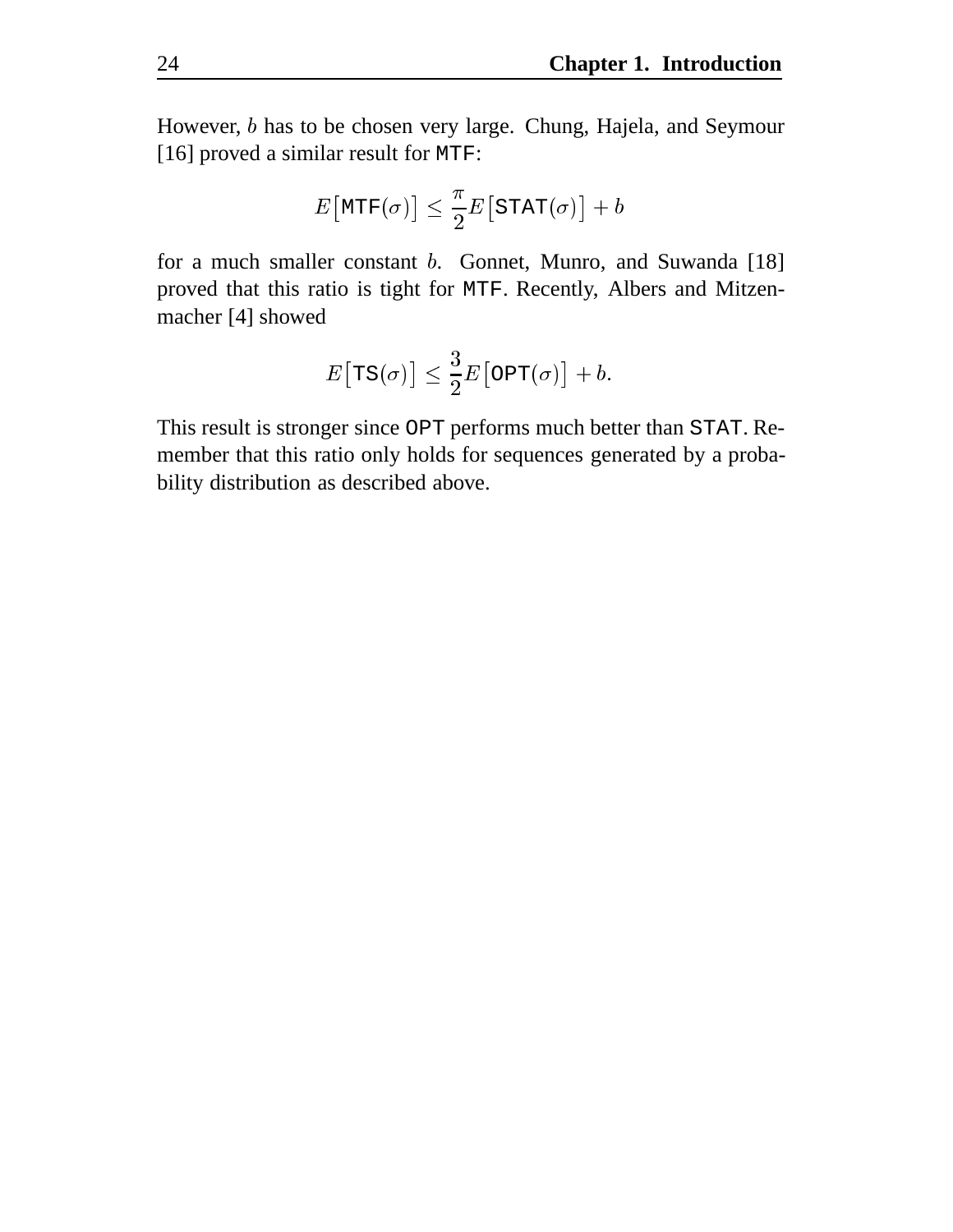## **Chapter 2**

# **A Lower Bound for the Partial Cost Model**

#### **2.1 Introduction**

In this chapter, we show a lower bound of  $1.50115$  for the partial cost model. This improves the trivial lower bound of  $1.5$  presented in the previous chapter. While the improvement over the previous bound is tiny, the significance of the result lies in the fact that the new value is strictly larger than 1.5. This number is important because it is a tight bound for two-item lists. Previously, many researchers believed that there is a  $1.5$ -competitive algorithm for arbitrarily long lists. Our result shows that this is not possible in the partial cost model and indicates that there is no such algorithm in the full cost model either.

In order to show that no algorithm can be strictly  $c$ -competitive, one usually gives a probability distribution over the set of finite request sequences  $\Sigma$  for which one can prove that any algorithm A has expected cost

$$
E\left[\mathbf{A}(\sigma)\right] \ge c \cdot E\left[\text{OPT}(\sigma)\right].\tag{2.1}
$$

The expectation is taken over the request sequences chosen in the probability distribution. Inequality (2.1) makes sure that for a given algo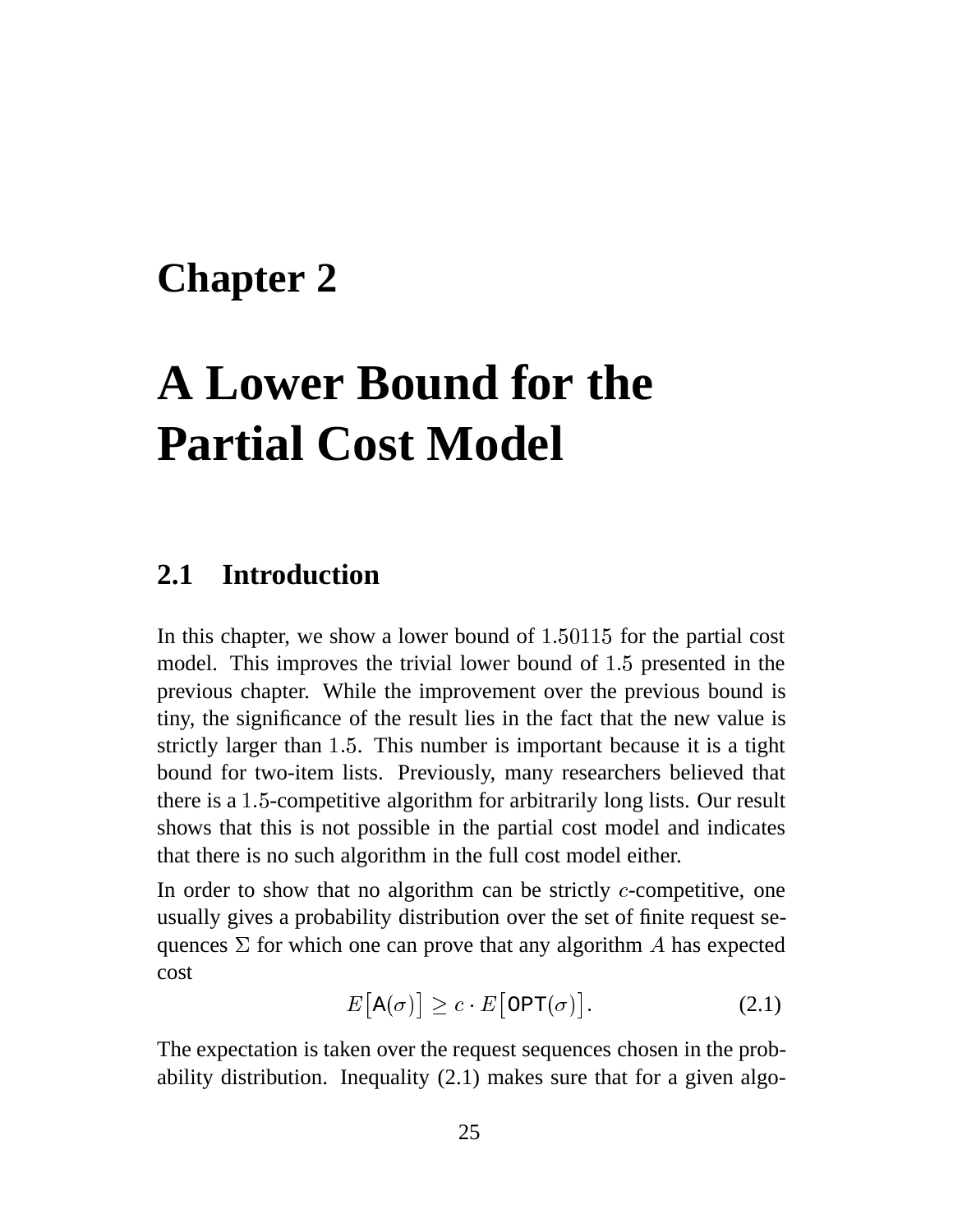rithm A, one can always find a request sequence for which

$$
\mathtt{A}(\sigma) \geq c \cdot \mathtt{OPT}(\sigma).
$$

Because of Yao's theorem [34], we only have to check against all deterministic algorithms.

**Theorem 2.1 (Yao)** *If there is a probability distribution on request sequences so that (2.1) holds for any deterministic online algorithm* <sup>A</sup>*, then (2.1) holds also for any randomized algorithm* <sup>A</sup>*.*

In order to show a lower bound for non-strict competitive algorithms, one has to give a whole family of probability distributions, one for each value of  $b$ , such that

$$
E\left[\mathbf{A}(\sigma)\right] \ge c \cdot E\left[\text{OPT}(\sigma)\right] + b \tag{2.2}
$$

holds. In general, the expected optimal offline cost of the request sequences considered will have to grow with the value of b.

Our construction uses a *game tree* where alternately the adversary generates a request and the online algorithm serves it. The adversary is oblivious. That is, he is not informed about the action of the online algorithm. So the game tree has *imperfect information* [25]. We consider a finite tree where – after some requests – the ratio of online versus optimal offline cost is the payoff to the adversary. This defines a zero-sum game, which we solve by linear programming. For a game tree that is sufficiently deep, and restricted to a suitable subset of requests so that the tree is not too large in order to stay solvable, this game has a value of more than  $1.50115$ . This shows that any strictly *c*-competitive online algorithm fulfills  $c \geq 1.50115$ . In order to derive from this a new lower bound for the competitive ratio  $c$  according to (1.3) with a nonzero constant  $b$ , one has to generate arbitrarily long request sequences. This can be achieved by composing the game trees repeatedly, as we will show.

A drawback is our assumption of the partial instead of the full cost model. In the latter model, where a request to the  $i$ th item in the list incurs cost *i*, the known lower bound is  $1.5 - 5/(n+5)$  for a list with *n*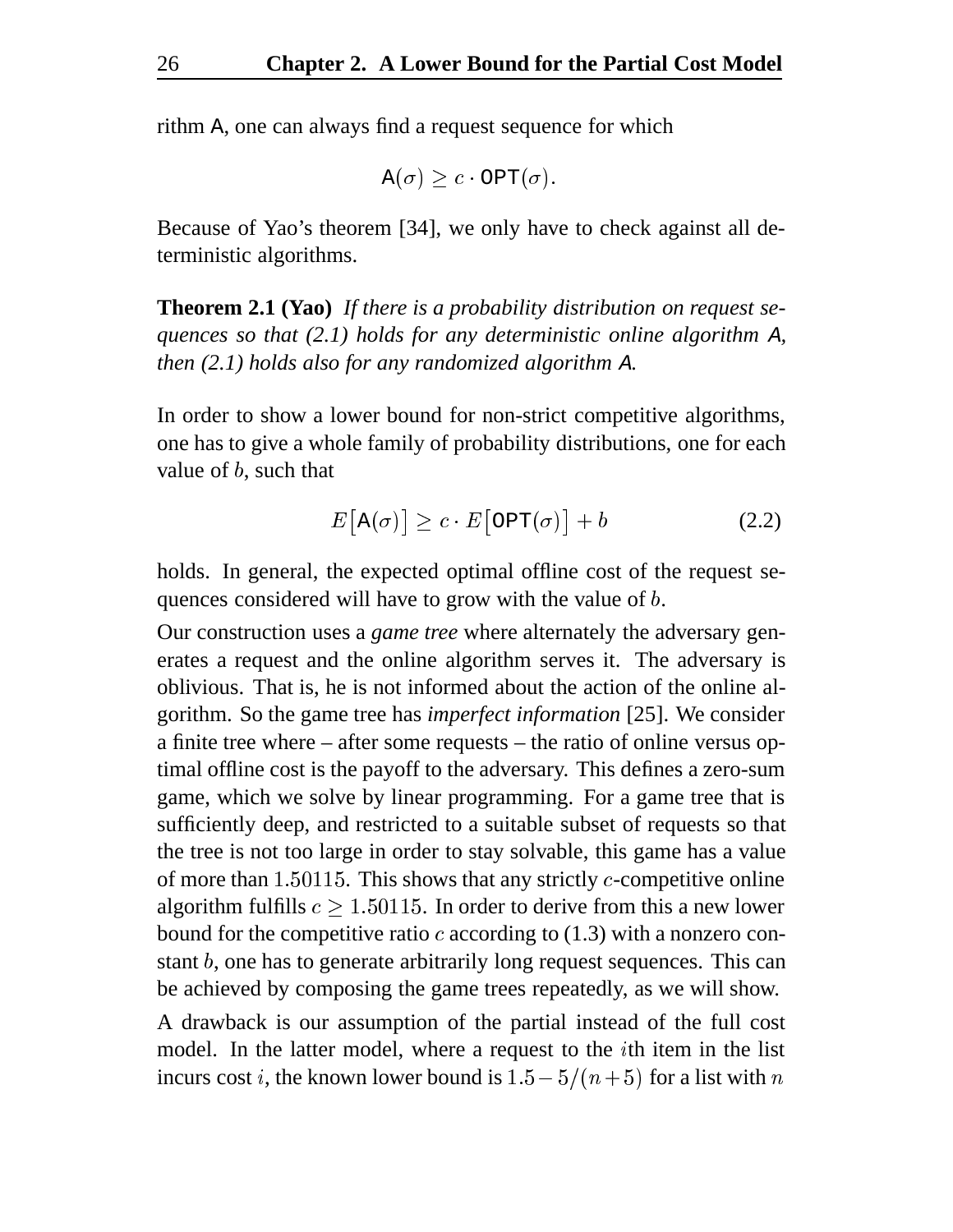items. This result by Teia [32] yields a lower bound for the competitive ratio much below  $1.5$  when the list is short. In fact, there is a  $1.5$ competitive algorithm for lists with no more than 13 items, as we will show in Section 2.7. To prove a lower bound above  $1.5$  for the full cost model, we would have to extend our construction to lists with at least 14 items.

One reason why it is so hard to find lower bounds might be that the game defined by the list update problem does not have a value, meaning that the competitive ratio of the best online algorithm is larger than the best possible lower bound (Remember that lower bounds are specified by a probability distribution on the request sequences). However, this is not true, as we show in Section 2.8.

## **2.2 Teia's result**

Teia  $[32]$  has constructed a lower bound of 1.5 for the competitive ratio in the full cost model. Since we will use his ideas for an improved lower bound in the partial cost model, we explain his proof in the simpler partial cost model.

Teia constructs an adversary strategy for which (2.2) holds with  $c =$ . The request sequences are generated in *runs* which are repeated indefinitely. The runs are defined by list states. For the first run, the initial list state  $S(\emptyset)$  is considered. To obtain the run from the list, we traverse the list from front to back, requesting each item with equal probability either once or three times. If an item is requested three times, it is moved to the front of the list, otherwise it is left in place. This results in a new list, which determines the next run.

It turns out that the optimal offline algorithm on these sequences can be described as follows.

**Algorithm 2.2 (3MTF)** *Move to the front if and only if the next three requests are all to x.* 

To see that 3MTF is optimal on any of Teia's sequences  $\sigma$ , note that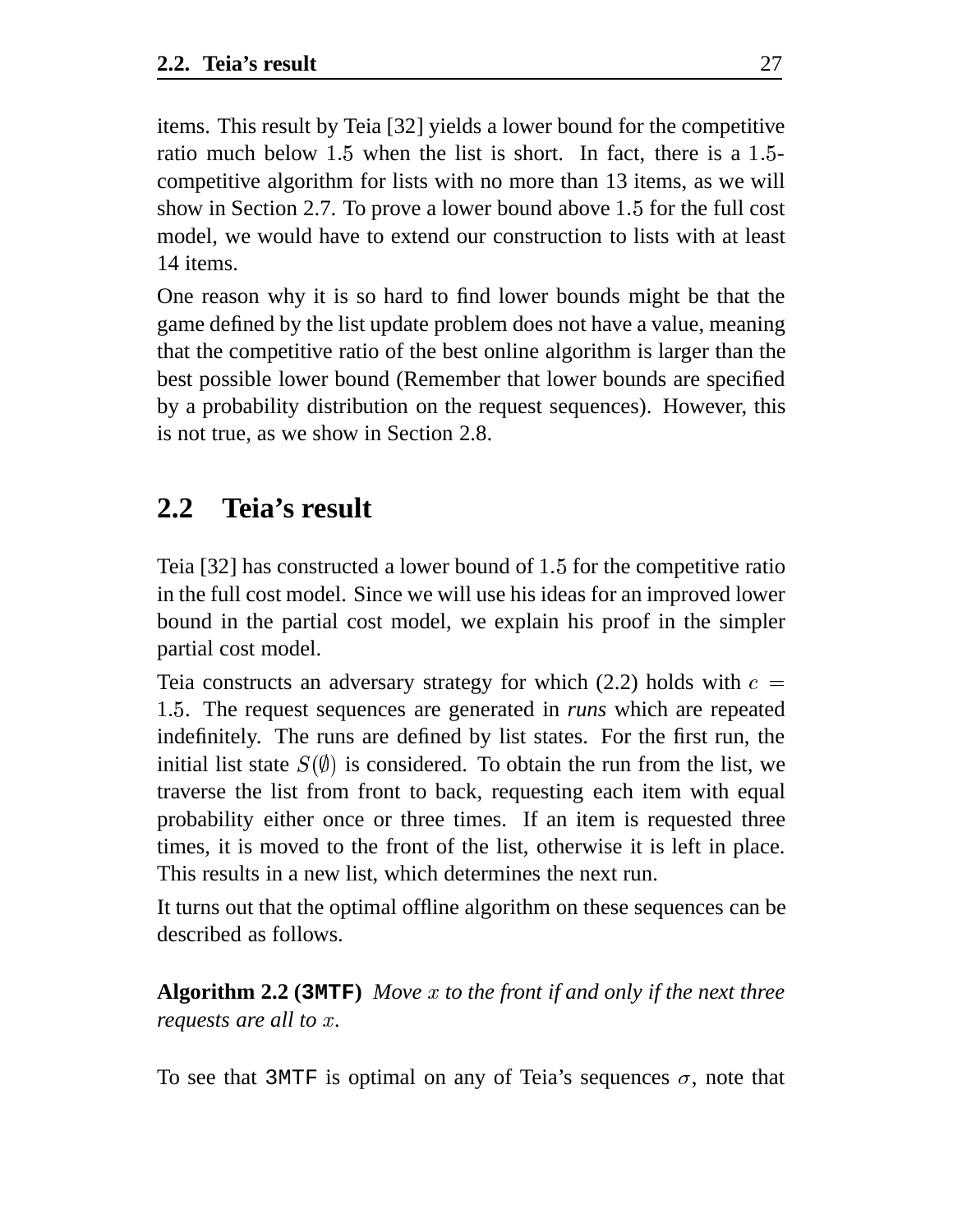3MTF is projective on  $\sigma$  since we have

$$
S_{xy}^{\text{3MTF}}(\sigma)=S_{xy}^{\text{3MTF}_{xy}}(\sigma_{xy}).
$$

Therefore, using (1.8), we obtain

$$
3MTF(\sigma) = \sum_{\{x,y\} \subseteq L} 3MTF_{xy}(\sigma_{xy}). \qquad (2.3)
$$

Note that Definition 1.3 does not require an algorithm to be online. Furthermore, Equation (1.8) clearly also holds for offline algorithms which are projective.

Because of (1.9), we only have to prove that 3MTF is optimal on two items. This holds because 3MTF pays exactly one unit per run in this case, which also is a lower bound since in each run, there is at least one request to each item.

Concerning the online player, we have

$$
E\big[\mathbf{A}(\sigma)\big] \ge \sum_{\{x,y\} \subseteq L} E\big[\mathbf{A}_{xy}(\sigma_{xy})\big]. \tag{2.4}
$$

Here,  $A_{xy}$  denotes the optimal online algorithm on the projections of Teia's adversary strategy. The explanation for (2.4) is very similar to that of (1.9).

Teia's proof is based on a potential function  $\Phi$ .  $\Phi_i$  is the number of inversions between A's and OPT's list state after the *i*th run  $\rho$ . Since both algorithms start in the same list state, it holds  $\Phi_0 = 0$ . He proves

$$
E\left[\mathbf{A}(\rho) + \Phi_i - \Phi_{i-1}\right] \ge 1.5 \cdot \text{OPT}(\rho). \tag{2.5}
$$

For sequences  $\sigma$  with k runs, we get

$$
E\big[\mathtt{A}(\sigma)+\Phi_k-\Phi_0\big]\ge 1.5\cdot\mathtt{OPT}(\sigma).
$$

Since we have  $0 \leq \Phi_k \leq {n \choose 2}$  for lis  $\binom{n}{2}$  for lists with *n* items, there exists a *k* for each  $\varepsilon > 0$  such that

$$
E\big[\mathtt{A}(\sigma)\big] > (1.5-\varepsilon)\cdot\mathtt{OPT}(\sigma),
$$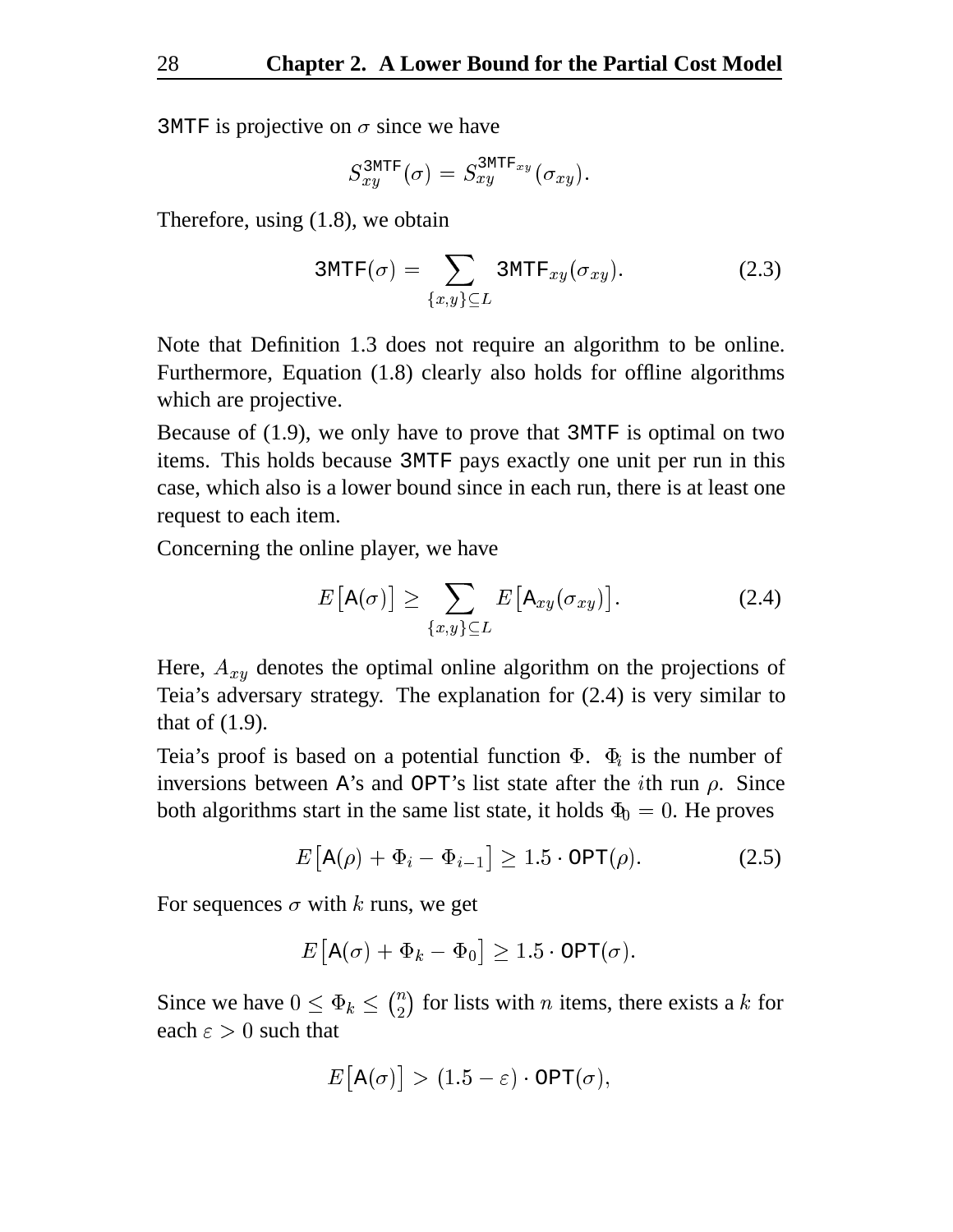|             | OPT                       |                      | A with $[xy]$ , $\Phi_{i-1} = 0$ |                |          |          |                |         |          |
|-------------|---------------------------|----------------------|----------------------------------|----------------|----------|----------|----------------|---------|----------|
| $\rho_{xy}$ | with                      | $x$ WAIT             |                                  | $x$ MTF        |          | $x$ WAIT |                | $x$ MTF |          |
|             | xy                        | $y$ WAIT<br>$y$ WAIT |                                  | $y$ MTF        |          | $y$ MTF  |                |         |          |
|             |                           |                      | $t_i$ $\Phi_i$                   | $t_i$          | $\Phi_i$ |          | $t_i$ $\Phi_i$ | $t_i$   | $\Phi_i$ |
| xy          |                           |                      | 0                                |                | 0        |          |                |         |          |
| xxxy        |                           |                      | $\theta$                         |                | 0        |          |                |         |          |
| xyyy        |                           | $\overline{2}$       | 0                                | $\overline{2}$ | 0        |          |                |         |          |
| xxxyyy      |                           | $\overline{2}$       | $\overline{0}$                   | 2              | 0        |          |                |         |          |
| $4 \cdot E$ | $ t_i+\Phi_i-\Phi_{i-1} $ |                      | $6+0$                            |                | $6+0$    |          | $4+2$          |         | $+2$     |

**Table 2.1:** *Expected online cost if*  $\Phi_{i-1} = 0$ 

which proves the result.

In order to prove (2.5), let  $\rho_{xy}$  be the projection of the *i*th run to x and y. Because of (2.4) and (2.3) and  $\text{OPT}_{xy}(\rho_{xy}) = 1$ , we can prove (2.5) by showing that

$$
E\left[\mathbf{A}_{xy}(\rho_{xy}) + \Phi_i - \Phi_{i-1}\right] \ge 1.5 \cdot \text{OPT}_{xy}(\rho_{xy}).\tag{2.6}
$$

To keep the notation simple, we also use  $\Phi_i$  to denote the projection of the potential function to x and y here. We have  $\Phi_i = 0$  if there is no inversion between x and y, and  $\Phi_i = 1$  otherwise.

The Tables 2.1 and 2.2 show (2.6). Because of symmetry, we only consider runs where OPT's list state initially is  $[xy]$ . There are four cases for  $\rho_{xy}$ , all have the same probability to be chosen. Table 2.1 refers to the case  $\Phi_{i-1}=0.$  In Table 2.2, we assume  $\Phi_{i-1}=1.$  We can assume that A moves the requested item to the front whenever there are two requests to it in a row. This holds because in this case, A knows that there is another request to the same item following. Therefore moving it to the front is always optimal. Thus, there are only four different ways to serve  $\rho_{xy}$ . MTF means that the item is moved to the front already at the first request. WAIT moves it at the second request, if there is one. By  $t_i$  we denote the online player's cost. Since  $\text{OPT}_{xy}(\rho_{xy}) = 1$  in all cases, we obtain (2.6).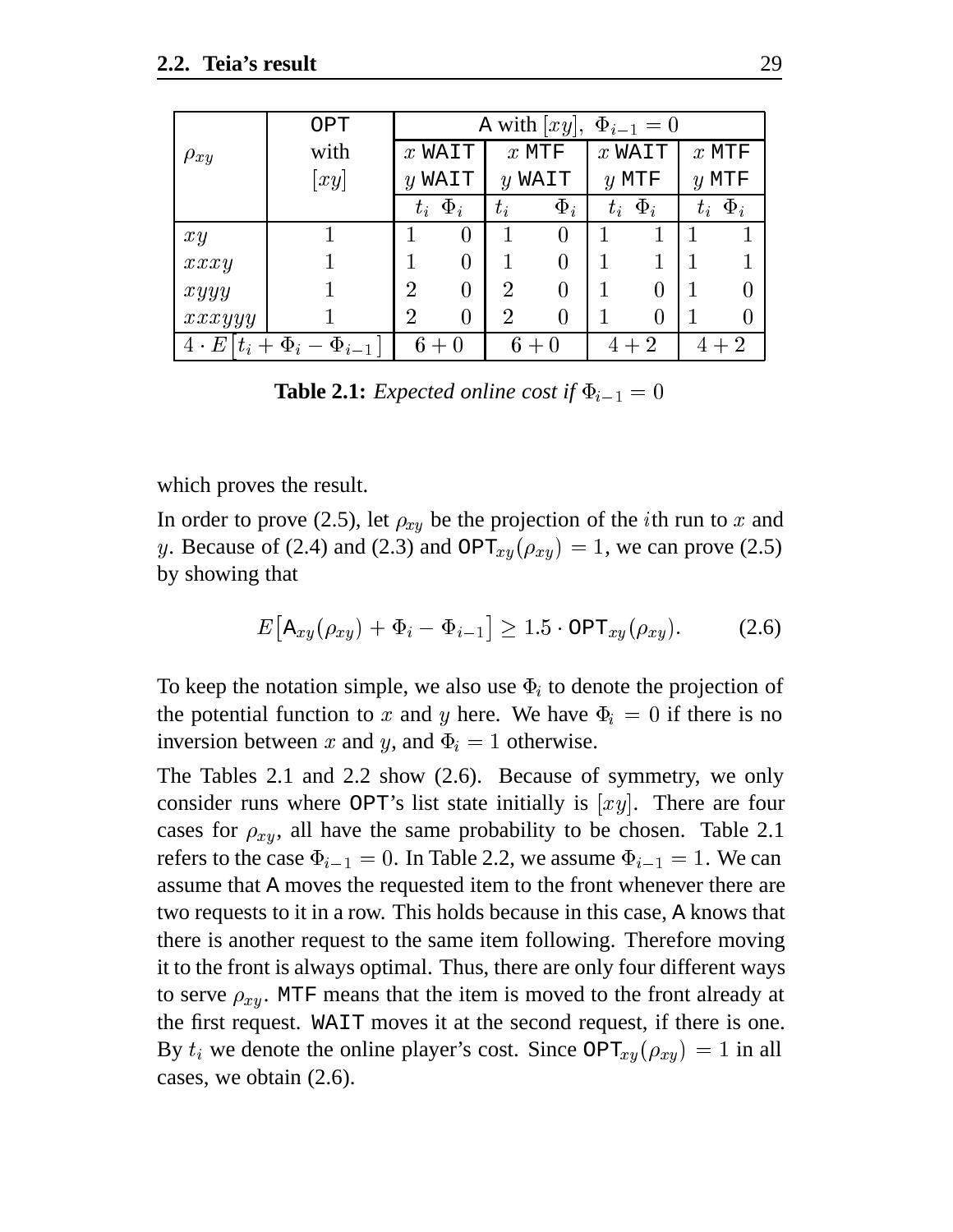|                                   | OPT  |          | A with inversion $ yx $ , $\Phi_{i-1} = 1$ |                |          |          |                |                |          |
|-----------------------------------|------|----------|--------------------------------------------|----------------|----------|----------|----------------|----------------|----------|
| $\rho_{xy}$                       | with | $x$ WAIT |                                            | $x$ MTF        |          | $x$ WAIT |                | $x$ MTF        |          |
|                                   | xy   |          | $y$ WAIT<br>$y$ WAIT                       |                | $y$ MTF  |          | $y$ MTF        |                |          |
|                                   |      | $t_i$    | $\Phi_i$                                   | $t_i$          | $\Phi_i$ |          | $t_i$ $\Phi_i$ | $t_i$          | $\Phi_i$ |
| xy                                |      |          | 1                                          | $\overline{2}$ |          |          |                | $\overline{2}$ |          |
| xxxy                              |      | 3        | $\overline{0}$                             | $\overline{2}$ |          | 3        |                | $\overline{2}$ |          |
| xyyy                              |      |          | $\overline{0}$                             | 3              |          |          |                | $\overline{2}$ | 0        |
| xxxyyy                            |      | 4        | $\overline{0}$                             | 3              | 0        | 3        | 0              | $\overline{2}$ |          |
| $4\cdot E[t_i+\Phi_i-\Phi_{i-1}]$ |      |          | $9-3$                                      | 10             |          |          | - 2            |                | ٠,       |

**Table 2.2:** *Expected online cost if*  $\Phi_{i-1} = 1$ 

### **2.3 Poset algorithms**

Using *partial orders*, one can construct a 1.5-competitive list update algorithm for lists with up to four items [6]. The partial order is initially equal to the linear order of the items in the list. After each request, the partial order is modified as follows, where  $x||y$  means that x and y are incomparable:

| partial order | after request to    |       |       |  |  |
|---------------|---------------------|-------|-------|--|--|
| before        | $z \notin \{x, y\}$ |       |       |  |  |
| x  y          | x  y                | x < y | y < x |  |  |
| x < y         | x < u               | x < y | x  y  |  |  |

That is, a request only affects the requested item  $y$  in relation to the remaining items. Then y is in front of all items x except if  $x < y$ held before, which is changed to  $x||y$ . The initial order in the list and the request sequence determine the resulting partial order. Note the similarity to Automaton 1.2. One can generate an arbitrary partial order in this way [6].

The partial order defines a *position*

$$
p(x) = |\{y \mid y < x\}| + |\{y \mid y\|x\}|/2
$$

for each item  $x$ . If the online algorithm that only uses free exchanges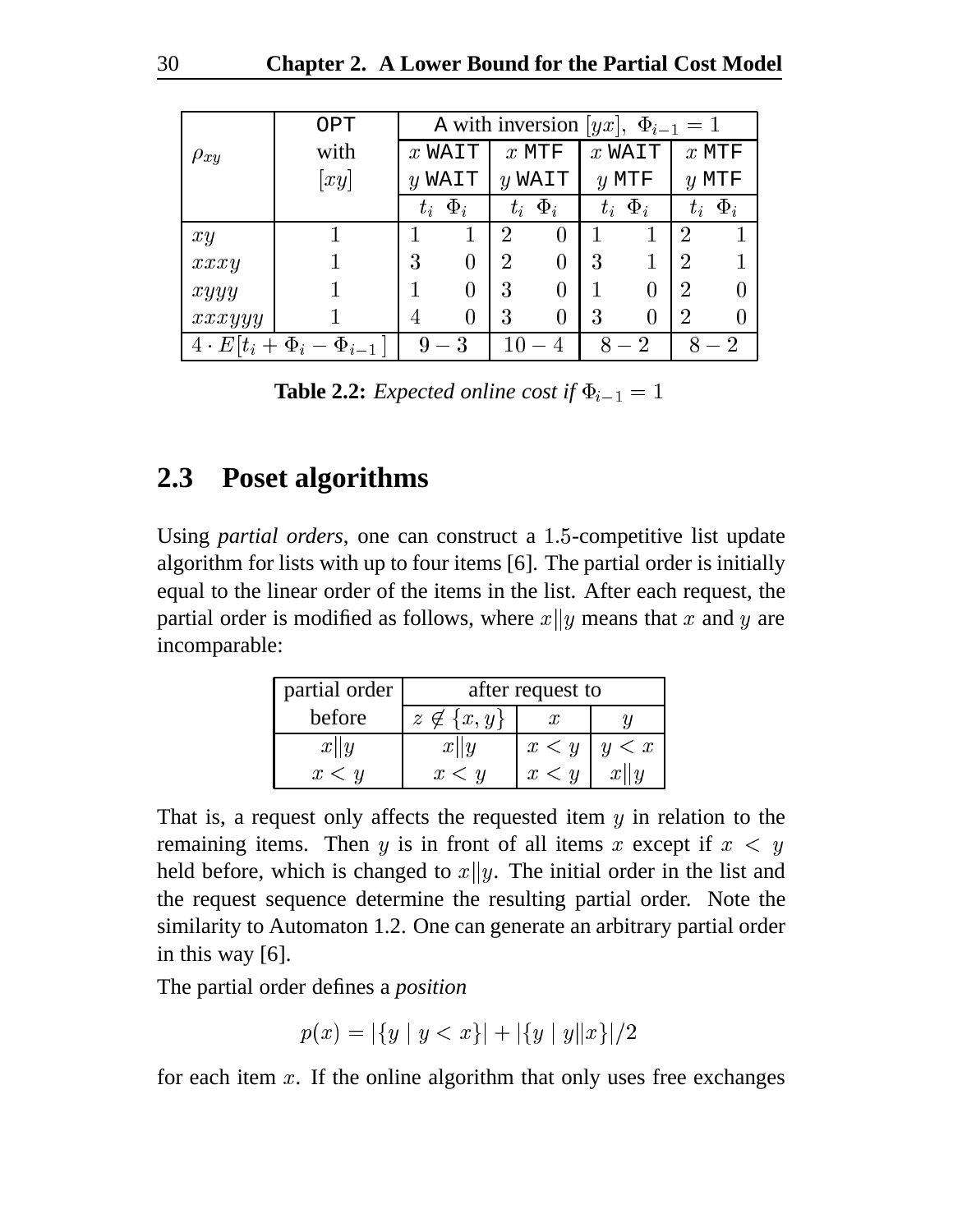can maintain a distribution on lists so that the expected cost of accessing an item x is equal to  $p(x)$ , then this algorithm is 1.5-competitive [6]. One can show that then with probability one  $x$  is behind all items y with  $y < x$ , and precedes with probability 1/2 those items y where  $x||y$ . Incomparable elements reflect the possibility of a "mistake" of not transposing these items, which should have probability 1/2. For lists with up to four items, one can maintain such a distribution using two lists only. That is, the partial order is represented as the intersection of two linear orders represented by the lists, where each list is updated by moving the requested item suitably to the front, using only free exchanges. The algorithm works by choosing one of these lists at the beginning with probability 1/2 as the actual list and serving it so as to maintain the partial order (with the aid of the separately stored second list).

The partial order approach is very natural for the projection on pairs and when the online algorithm can only use free exchanges. A lower bound above 1.5 must exploit a failure of this algorithm. This is already possible for lists with five items, despite the fact that all five-element partial orders are two-dimensional (representable as the intersection of two linear orders). Namely, let the items be the letters  $a$  to  $e$  and let the initial list be  $[abcde]$ , and consider the request sequences

$$
\sigma_1 = dbed \qquad \text{and} \qquad \sigma_2 = dbec. \tag{2.7}
$$

After the first request to d, the partial order states are  $d||a, d||b, d||c$ , and  $d < e$ , and otherwise  $a < b < c < e$ . Using a free exchange,  $d$  can only be moved forward and has to precede  $c, b, a$  each with probability 1/2. This is achieved uniquely with the uniform distribution on the two lists [ $abcde$ ] and [ $dabce$ ] (this, as well as the following, holds even though distributions on more than two lists are allowed). The next request to b induces  $b < d$ , so b must be moved in front of d in the list  $[dabc]$ , where b already passes a, which yields the unique uniform distribution on [ $abcde$ ] and [ $bdace$ ]. The next request to  $e$  entails that  $e$ is incomparable with all other items. It can be handled deterministically in exactly two ways (or by a random choice between these two ways): Either *e* is moved to the front in  $[bdace]$ , yielding the two lists  $[abcde]$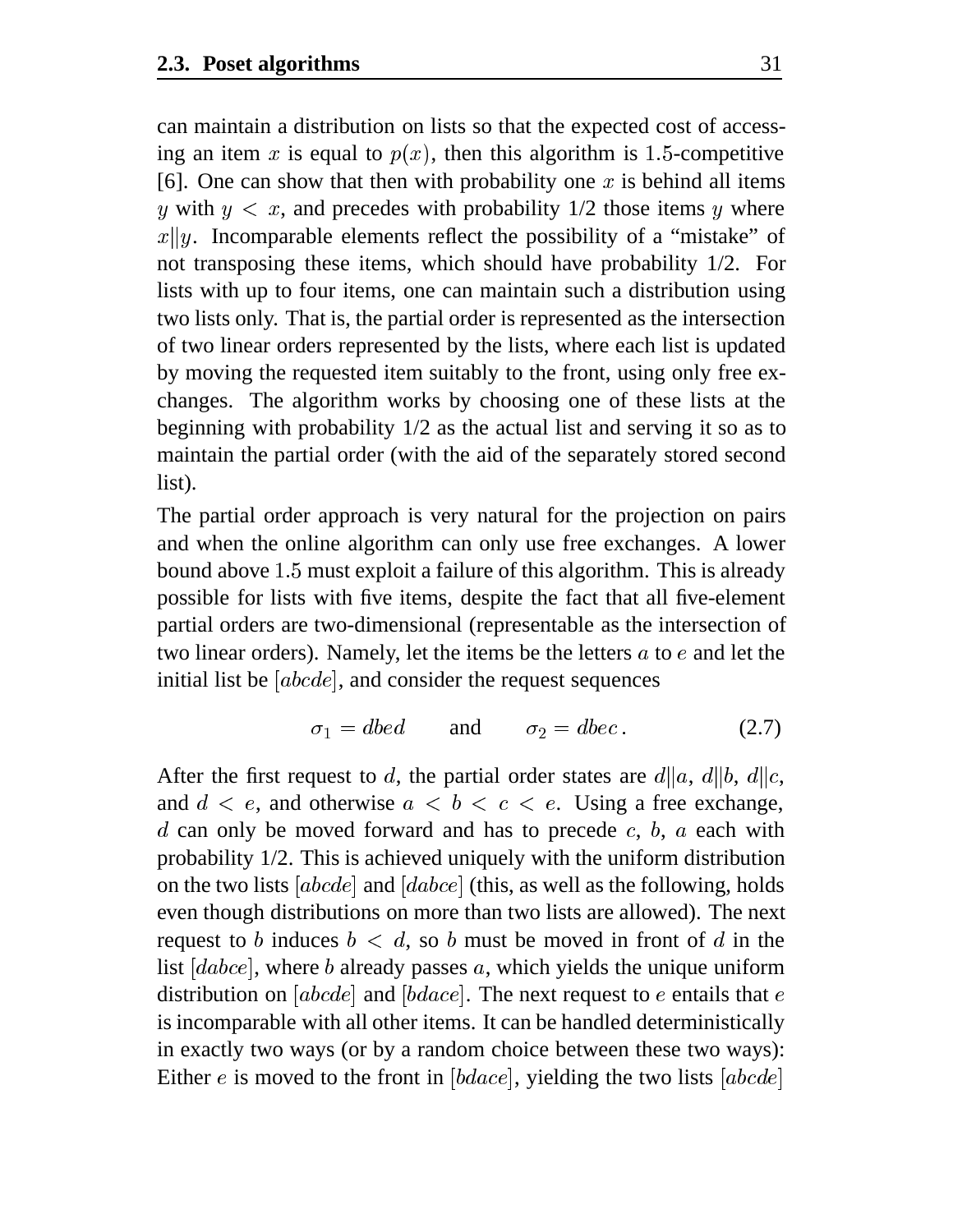and  $[ebdac]$  with equal probability, or  $e$  is moved to the front in  $[abcde]$ , yielding the two lists  $[eabcd]$  and  $[bdace]$  with equal probability. If the two lists are  $[abcde]$  and  $[ebdac]$ , the algorithm must disagree with the partial order after the request to d as in  $\sigma_1$ , since then d must precede both  $a$  and  $e$  in both lists (so  $d$  is moved to the front in both lists) but then incorrectly passes b where only  $b||d$  should hold. Similarly, for the two lists [eabcd] and [bdace] the request to c as in  $\sigma_2$  moves c in front of e and d in both lists, so that it passes a, violating  $a||c$ . Thus, either  $\sigma_1$ or  $\sigma_2$  in (2.7) causes the poset-based algorithm to fail, which otherwise achieves a competitive ratio of 1.5. These sequences will be used with certain probabilities in our lower bound construction.

#### **2.4 Game trees with imperfect information**

As we have seen in Chapter 1, the list update problem can be phrased as a zero-sum game between two players, the adversary and the online algorithm (or *online player*). A lower bound for strictly competitive algorithms can be shown by giving a finite adversary strategy for which (2.1) holds.

In order to deal with finite games, we assume a finite set  $S \subseteq \Sigma$  of request sequences (for example all of a given bounded length), which represent the pure strategies of the adversary. These can be *mixed* by randomization. There exist only a finite number  $N$  of possible ways of deterministically serving these request sequences in  $S$ . These deterministic online algorithms can also be chosen randomly by suitable probabilities  $p_i$  for  $1 \leq j \leq N$ . In this context of finitely many request sequences, an arbitrary constant  $b$  in (1.3) is not reasonable, so we look at strict competitiveness. To be strictly  $c$ -competitive against the adversary strategies in S, it must hold for all  $\sigma$  in S that

$$
\sum_{j=1}^{N} p_j \mathbf{A}_j(\sigma) \le c \cdot \mathsf{OPT}(\sigma), \tag{2.8}
$$

where  $A_i(\sigma)$  is the cost incurred by the jth online algorithm and OPT( $\sigma$ ) is the optimal offline cost for serving  $\sigma$ . We can disregard the trivial se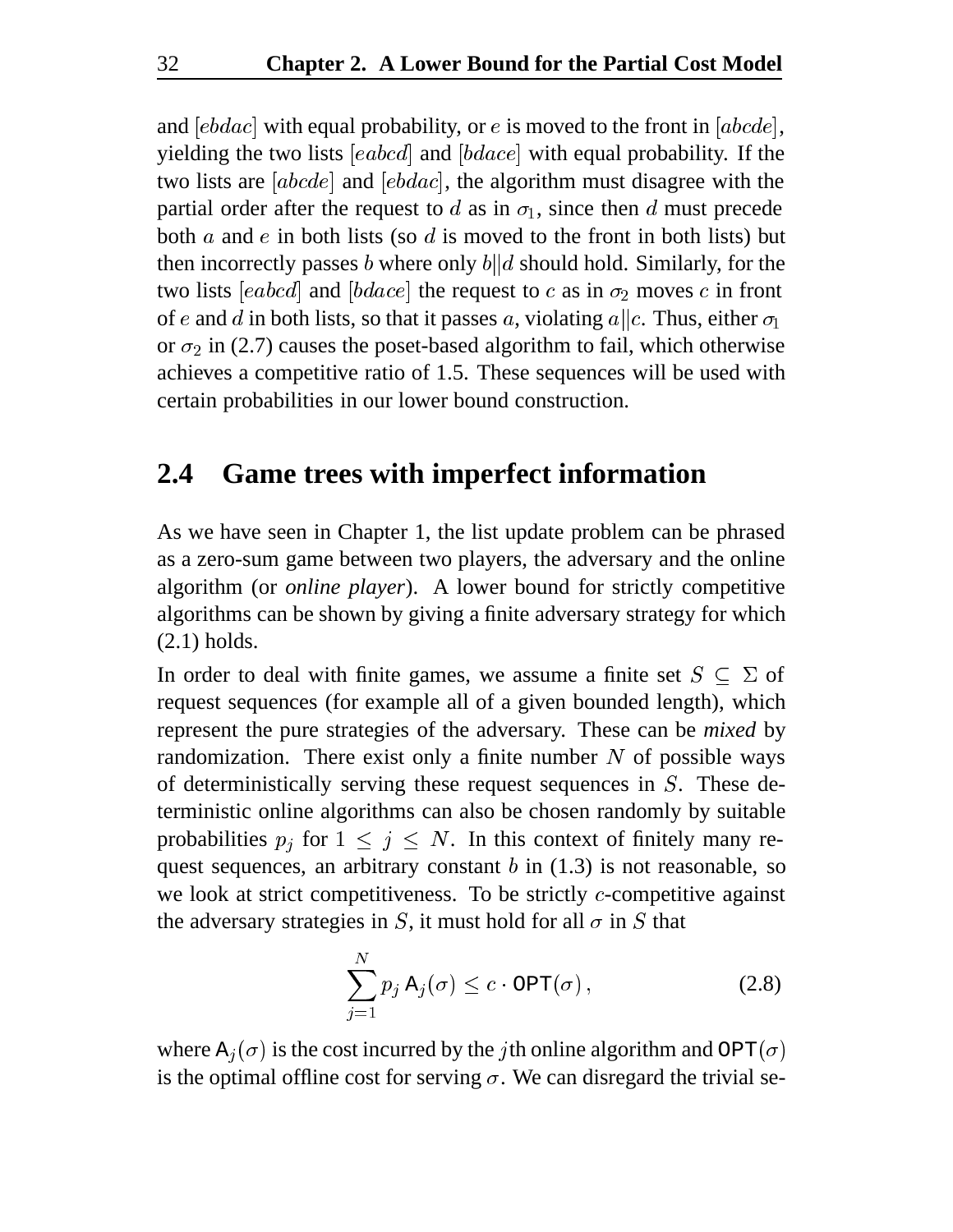quences  $\sigma$  with OPT( $\sigma$ ) = 0 that consist only of requests to the first item in the list. In this case (2.8) is equivalent to

$$
\sum_{j=1}^{N} p_j \frac{\mathbf{A}_j(\sigma)}{\mathbf{OPT}(\sigma)} \le c.
$$
 (2.9)

The terms  $A_i(\sigma)/OPT(\sigma)$  in (2.9), for  $1 \leq j \leq N$  and  $\sigma \in S$ , can be treated as a payoff to the adversary in a zero-sum game matrix with rows  $\sigma$  and columns *j*. Correspondingly, a lower bound d for the strict competitive ratio of list update algorithms is an expected competitive ratio [15] resulting from a distribution on request sequences. This distribution is a mixed strategy of the adversary with probabilities  $q_r$  for  $\sigma$  in S so that for all online strategies  $j = 1, \ldots, N$ 

$$
\sum_{\sigma \in S} q_{\sigma} \frac{\mathcal{A}_j(\sigma)}{\text{OPT}(\sigma)} \ge d. \tag{2.10}
$$

Note that the bounds in  $(2.9)$  hold only for the strategies in S, whereas the lower bounds in (2.10) hold in general.

In the finite case, the minimax theorem for zero-sum games [34] asserts that there are mixed strategies for both players and reals  $c$  and  $d$  so that (2.9) and (2.10) hold with  $d = c$ . Then c is the "value" of the game and the optimal strict competitive ratio for the chosen finite approximation of the list update problem. Note that it depends on the admitted length of request sequences. Due to the complicated implicit definition and large size of the game matrix, the best known bounds for  $c$  and  $d$  in (2.9) and (2.10) that hold irrespective of the length of the request sequences do not coincide.

The number of request sequences is exponential in the length of the sequences. The online player has an even larger number of strategies since that player's actions are conditional on the observed requests. This is best described by a *game tree*. At each nonterminal node of the tree, a player makes a move corresponding to an outgoing edge. The game starts at the root of the tree where the adversary chooses the first request. Then, the online player moves with actions corresponding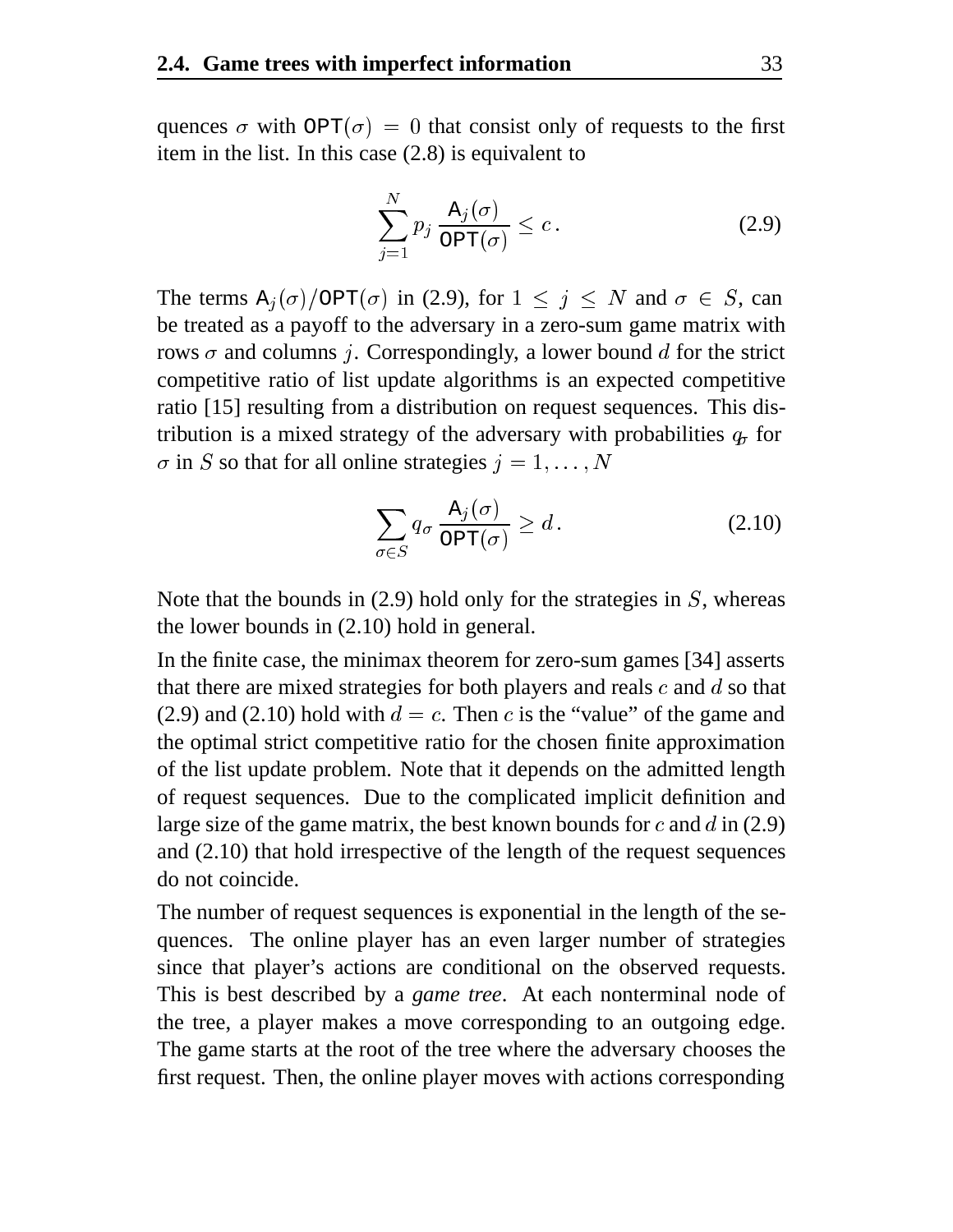to the possible reorderings of the list after the request. There are  $n!$ actions corresponding to all possible reorderings. (Later, we will see that most of them need not be considered.) The players continue to move alternatingly until the last request and the reaction by the online player. Each leaf of the tree defines a sequence  $\sigma$  and an online cost  $A(\sigma)$  (depending on the online actions leading to that leaf), with payoff  $A(\sigma)$ /OPT $(\sigma)$  to the adversary.

The restricted information of the adversary in this game tree is modeled by *information sets* [25]. Here, an information set is a set of nodes where the adversary is to move and which are preceded by the same previous moves of the adversary himself. Hence, the nodes in the set differ only by the preceding moves of the online player, which the adversary cannot observe. An action of the adversary is assigned to each information set (rather than an individual node) and is by definition the same action for every node in that set. Hence, the probability for choosing an item, say  $a$ , as a next request must be the same in all nodes of the information set. On the other hand, the online player is fully informed about past requests, so his information sets are singletons. Figure 2.1 shows the initial part of the game tree for a list with three items for the first and second request by the adversary, and the first online response, here restricted to free exchanges only.

A pure *strategy* in a game tree assigns a move to every information set of a player, except for those that are unreachable due to an earlier choice of that player. Here, the online player has information sets (like in Figure 2.1) where each combination of moves defines a different strategy. This induces an *exponential* growth of the number of strategies in the *size of the tree*. The strategic approach using a game matrix as in (2.9) and (2.10) becomes therefore computationally intractable even if the game tree is still of moderate size. Instead, we have used a recent method [33, 24] which allows to solve a game tree with a "sequence form" game matrix and corresponding linear program that has the *same* size as the game tree.

Using game trees, a first approach to finding a randomized strategy for the adversary is the following. Consider a list with five items, the minimum number where a competitive ratio above  $1.5$  is possible. Fix a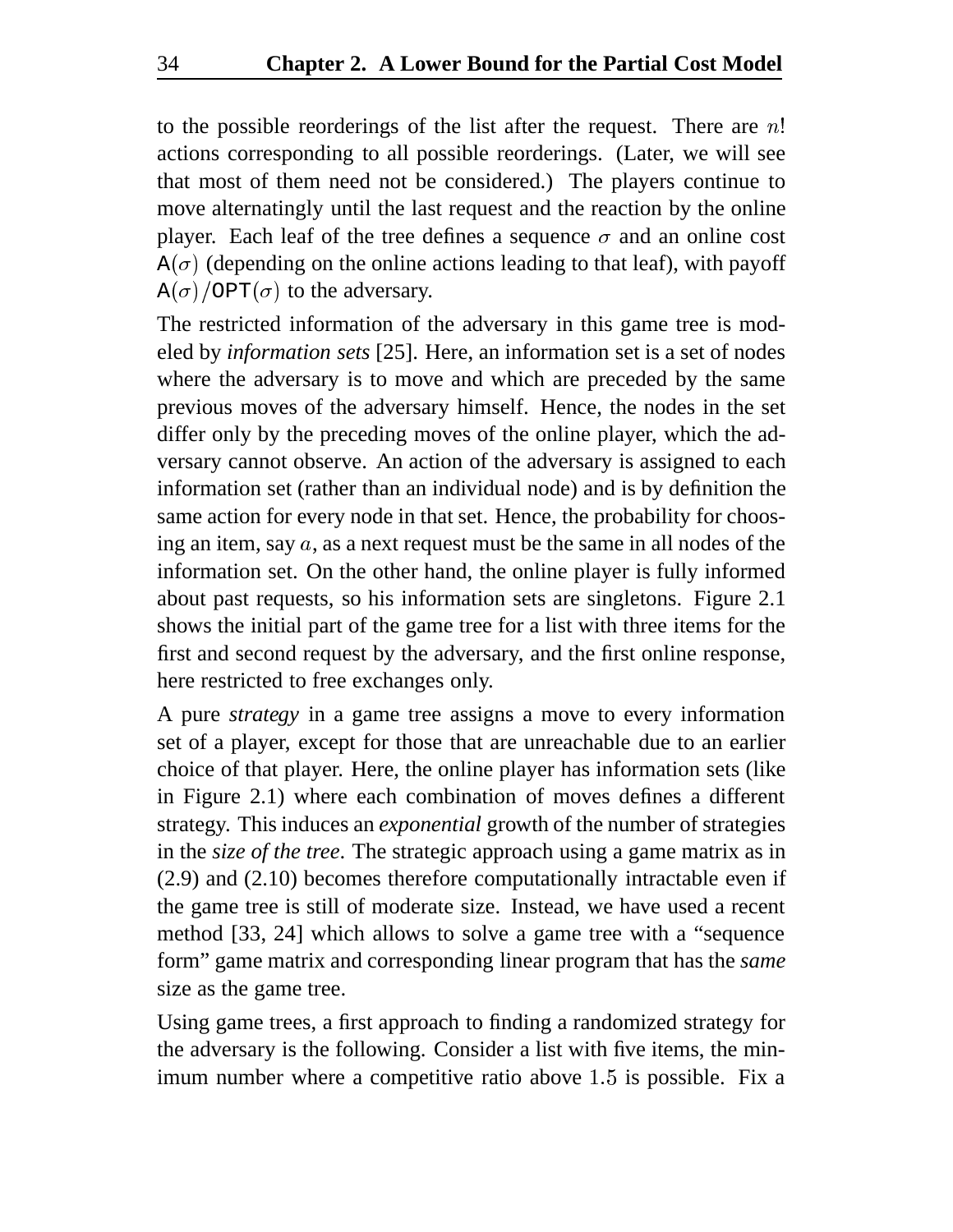

**Figure 2.1:** *Game tree with information sets.*

maximum length  $m$  of request sequences, and generate the game tree for requests up to that length. At each leaf, the payoff to the adversary is the quotient of online and offline cost for serving that sequence. Then convert the game tree to a linear program, and compute optimal strategies with an LP solver (we used CPLEX).

However, this straightforward method does not lead to a strict competitiveness above 1.5, for two reasons. First, "mistakes" of an algorithm manifest themselves only later as actual costs. As an example, if A moves y to the front on the first request of  $\sigma = yxxx$ , we really need the requests to  $x$  to make A pay for this mistake. So there is little hope for an improved lower bound using short request sequences. Secondly, even if only short sequences are considered, the online player has  $n!$ responses to every move of the adversary, so that the game tree grows so fast that the LP becomes computationally infeasible already for very small values of  $m$ .

The first problem is overcome by adding the number of *inversions* of the online list, denoted by  $\Phi_i$  in the tables 2.1 and 2.2 above, to the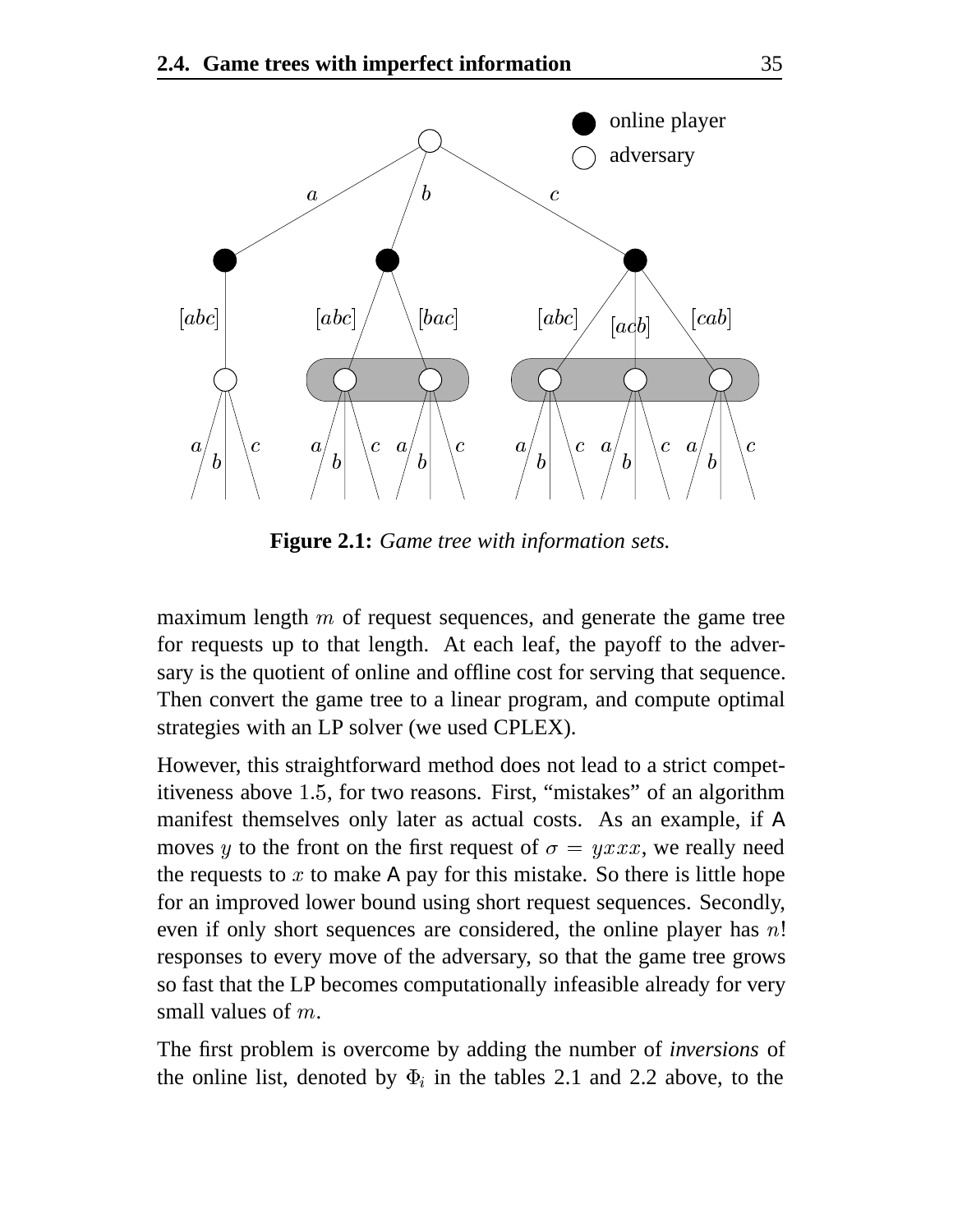payoff at each leaf. This yields a strict competitive ratio greater than 1.5 for rather short sequences. The inversions are converted into actual costs by attaching a well structured subgame to each leaf of the game tree that generates requests sequences similar to Teia's lower bound construction. The next section describes the details.

The second problem, the extremely rapid growth of the game tree, is avoided as follows. First, we limit the possible moves of the online player by allowing only paid exchanges of a special form, so-called *subset transfers* [28]. A subset transfer chooses some items in front of the requested item  $x$  and puts them in the same order directly behind  $x$ (e.g.  $[a\underline{bc}dexfg] \rightarrow [acxbdefg]$ ). Afterwards, the adversary's strategy computed against this "weak" online player is tested against *all* deterministic strategies of the online player, which can be done quickly by dynamic programming. It turns out that the lower bound still holds, that is, the "strong" online player who may use arbitrary paid exchanges cannot profit from its additional power. Remember that using free exchanges does not help the online player since they can be simulated by paid exchanges, as we have seen on page 6.

#### **2.5 The game tree gadgets**

We compose a game tree from two types of trees or "gadgets". The first gadget called *FLUP* (for "finite list update problem") has a small, irregular structure. The second gadget called *IC* (for "inversion converter") is regularly structured. An instance of *IC* is appended to each leaf of *FLUP*. Both gadgets come with a randomized strategy for the adversary, which has been computed by linear programming for *FLUP*. One can prove that against this adversary strategy, the best online strategy has an expected strict competitive ratio of at least  $1.5 + 1/864$ , about 1.50115. To check all possible online strategies, one can use dynamic programming. The *FLUP* game we used is the shortest that we found; larger versions of *FLUP* give higher lower bounds. If we allowed in the  $FLUP$  game all request sequences of length at most  $k$ , the limit of the game value for  $k \to \infty$  would be the value of the list update game.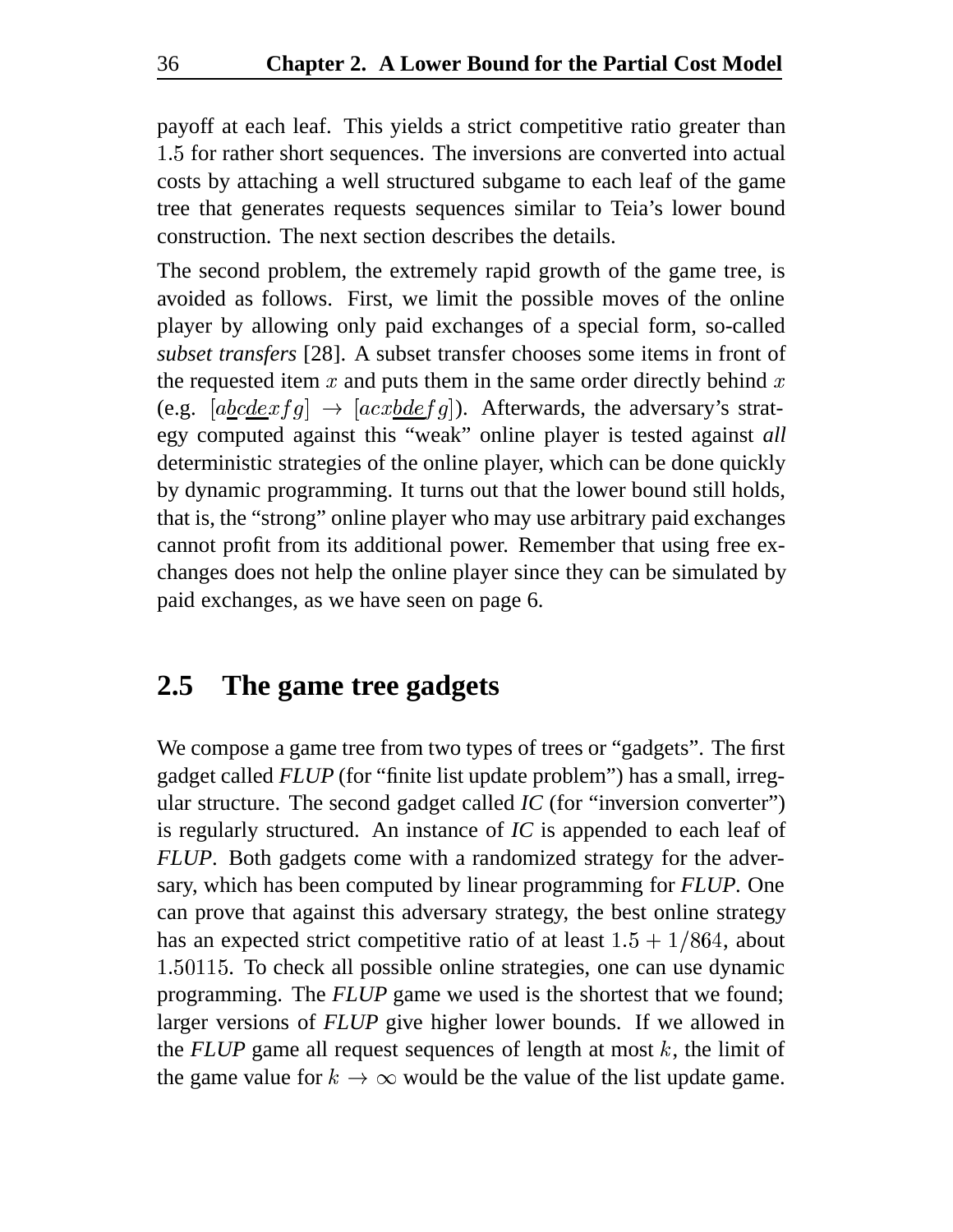| requests         | offline list | probability | <b>OPT</b> |  |
|------------------|--------------|-------------|------------|--|
| $d_{\cdot}$      | [dabc]       | 552/1728    | 3          |  |
| $\emph{dbe}.$    | [eabcd]      | 168/1728    | 8          |  |
| $\emph{dbe}.$    | [ebacd]      | 56/1728     | 8          |  |
| $\emph{dbec.}$   | [abcde]      | 360/1728    | 10         |  |
| $\emph{dec.}$    | [acebd]      | 60/1728     | 10         |  |
| $\emph{dec.}$    | [cebda]      | 300/1728    | 10         |  |
| $\boldsymbol{d}$ | [bdace]      | 29/1728     | 9          |  |
| $\boldsymbol{d}$ | [bdeac]      | 145/1728    | 9          |  |
| $\boldsymbol{d}$ |              | 58/1728     | 9          |  |

**Table 2.3:** *The adversary strategy*

This follows from Section 2.8.

Both gadgets assume a particular state of the offline list, which is a parameter that determines the adversary strategy. Furthermore, at the root of *FLUP* (which is the beginning of the entire game), it is assumed that both online and offline list are in the same state, say  $[abcde]$ . Then the adversary strategy for  $FLUP$  generates only the request sequences  $d$ ,  $dbe,$   $dbec,$  and  $dbed$  with positive probability, which are the sequences in (2.8) or a prefix thereof. After the responses of the online player to one of these request sequences, the *FLUP* tree terminates in a leaf with a particular status of the online list and of the offline list, where the latter is *also chosen by the adversary*, independently of the online list. For the request sequence d, that offline list is  $[dabce]$ , that is, the offline algorithm has moved to the front. If the *FLUP* game terminates after the request sequence  $\text{dbe}$ , the adversary makes an additional *internal* choice, unobserved by the online player, between the offline lists  $[eabcd]$  and  $[ebacd]$ . In the first case, the offline player brought  $e$  to the front but left  $d$  and  $b$  in their place, in the second,  $b$  was also moved to the front. Similar choices are performed between the offline lists for the request sequences  $\emph{dbc}$  and  $\emph{dbed}$ .

The specific probabilities for these choices of the adversary in *FLUP* are shown in Table 2.3. The last column denotes the cost for the opti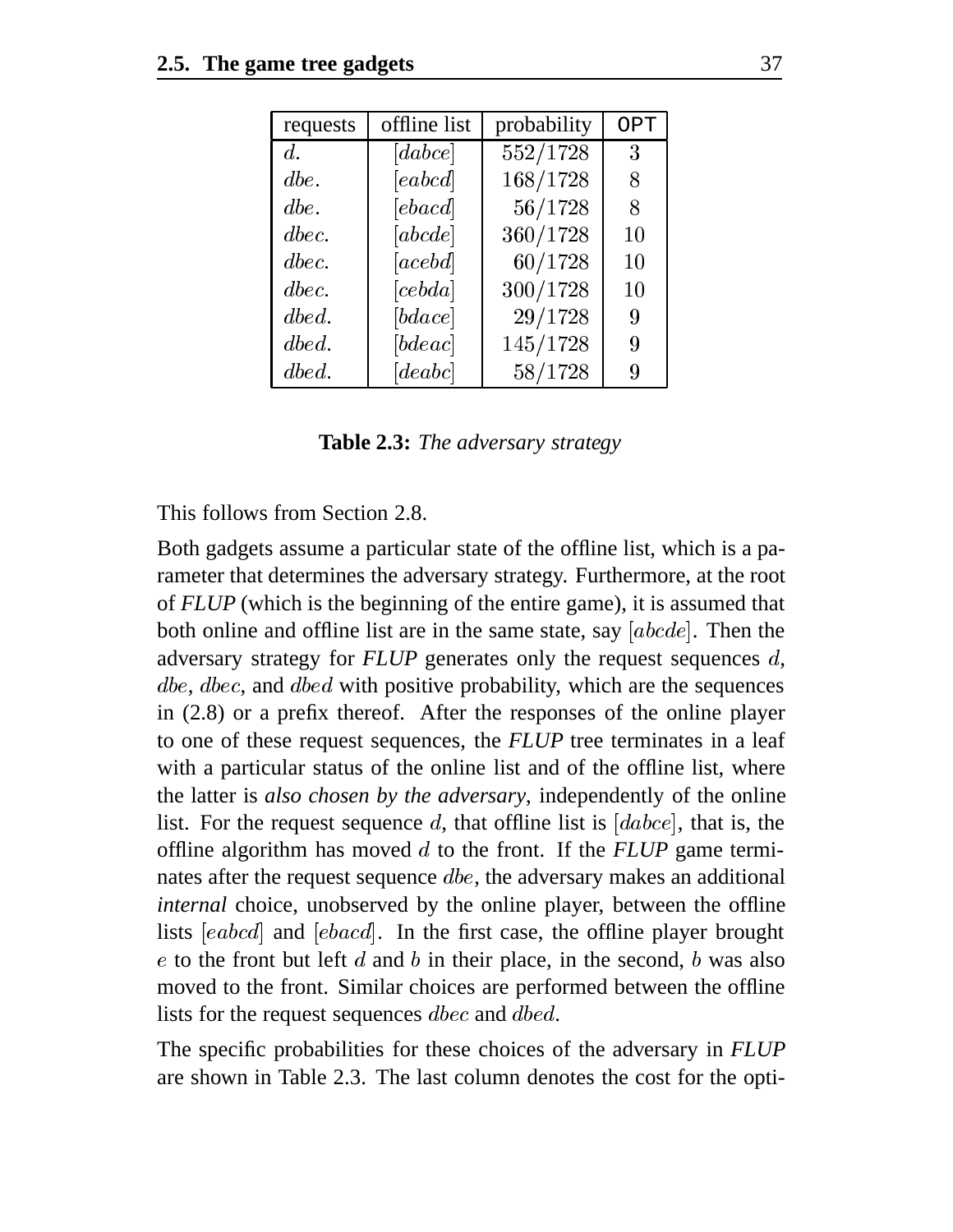mal offline algorithm. The  $FLUP$  tree starts with  $d$  as the first request, followed by the possible responses of the online player. Next, the adversary exits with probability  $552/1728$ , without a request, to the leaf with offline list  $[dabce]$ , and with complementary probability requests item  $b$ , which is followed by the online move, and so on.

Each leaf of the *FLUP* tree is the root of an *IC* gadget which generates requests (similar to the runs in Teia's construction, see below), depending on the offline list. The number of inversions of the online list relative to this offline list is denoted by . The purpose of the *IC* gadget is to convert these  $\Phi$  inversions into actual costs. Any request sequence generated by the *IC* gadget can be treated with the same minimal offline cost v, here  $v = 30$ . Thereby, the online algorithm makes mistakes relative to the offline algorithm, so that the online cost in *IC* is at least  $1.5v + \Phi$ .

Since adding the *IC* gadgets leads to a game far too large to compute its value, we consider instead the game consisting only of the *FLUP* tree with the following payoffs at its leafs. Let A be the cost the online player has to pay on its path from the root to the leaf. Then the payoff to the adversary at this leaf is

$$
D = \frac{A + \Phi + 1.5v}{OPT + v}.
$$
 (2.11)

Note that the expected payoff to the adversary in this small game is at most as large as in the one with the *IC*s. Therefore, the value of the small game is the desired lower bound.

The probabilities in table 2.3 have been computed by linear programming. One can show that any online strategy, as represented in the *FLUP* tree, has an expected strict competitive ratio of at least  $1.5 + \frac{1}{864}$ , or about  $1.50115$ .

At a leaf of the *FLUP* gadget, the adversary reveals his list state to the online player and he charges  $D$ . This he can do since, as we will see later, there exists a strategy for the adversary which depends only on the adversary's list state which makes the online player pay at least  $1.5v + \Phi$  in the expectation, whereas the adversary pays only v. Hence at the leaf, the adversary can indeed guarantee payoff  $D$ .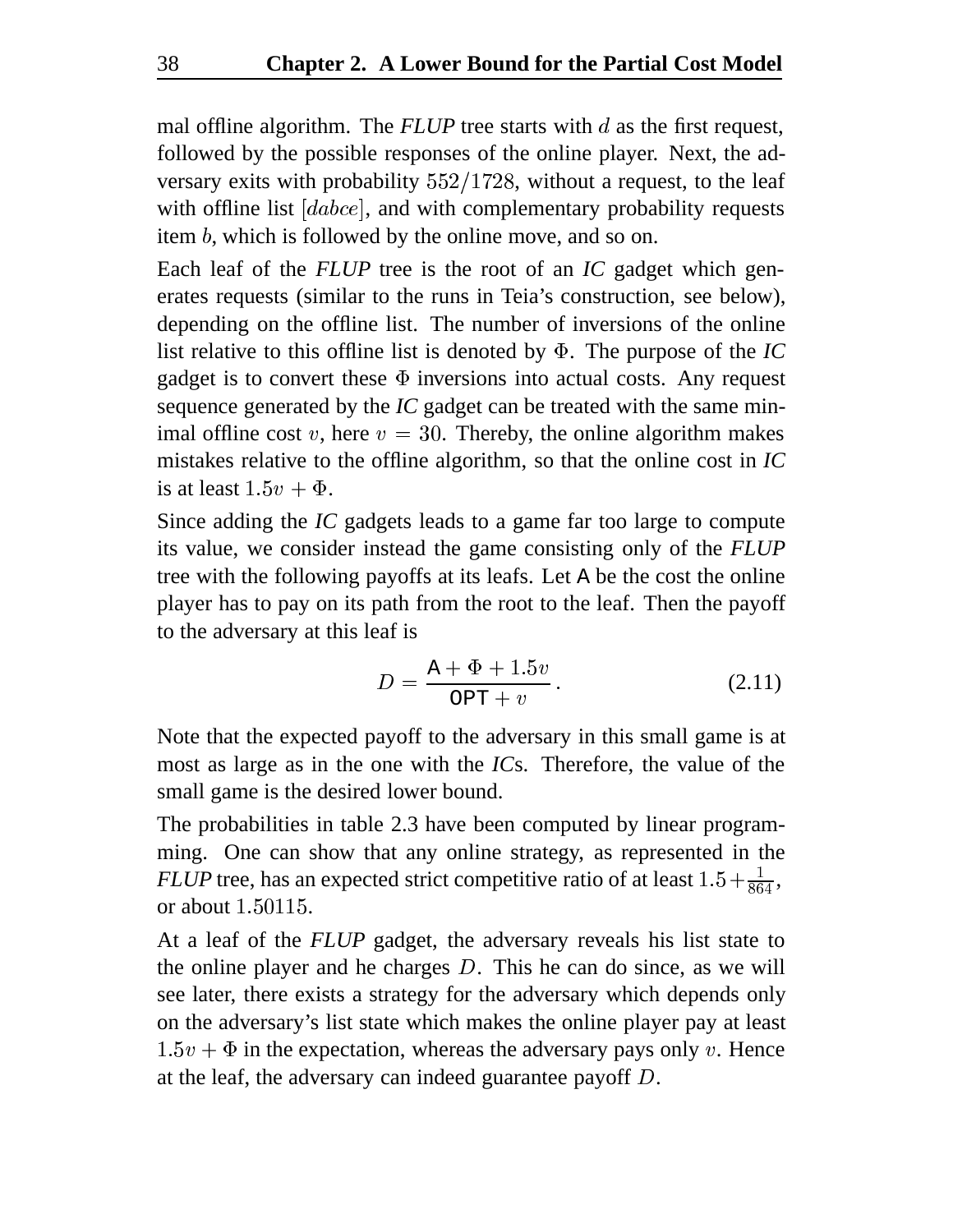The fact that the strategy does not depend on the online list is crucial, since otherwise the adversary would not be oblivious any more. Revealing the adversary's list to the online player is allowed since it merely weakens the position of the adversary: Any online strategy without this extra information can also be used when the online player is informed about the adversary's internal choice, so then the online player cannot be worse.

The offline list assigned to a leaf of the *FLUP* gadget is part of an optimal offline treatment (computed similar to [28]) for the entire request sequence. However, that list may even be part of a suboptimal offline treatment, which suffices for showing a lower bound since it merely increases the denominator in (2.10). Some of the offline costs in table 2.3 can only be realized with *paid exchanges* by the offline algorithm. For example, the requests  $\emph{dbc}$  are served with cost 10 yielding the offline list  $[bcdea]$  by initial paid exchanges that move  $a$  to the end of the list. With free exchanges, this can only be achieved by moving every requested item in front of  $a$ , which would result in higher costs.

In the remainder of this section, we describe the *IC* gadget. Its purpose is to convert the inversions at the end of the *FLUP* game to real costs while maintaining the lower bound of at least  $1.5$ . At the same time, these inversions are removed so that both the online list and the offline list are in the same order after serving the *IC*.

The *IC* extends the construction by Teia [32] described in Section 2.2. Let  $T_k$  be the sequence that requests the first k items of the current offline list in ascending order, requesting each item with probability 1/2 either once or three times. Assume that the offline algorithm treats  $T_k$  by moving an item that is requested three times to the front at the first request, while leaving any other item in place, which is optimal. The triply requested items, in reverse order, are then the first items of the new offline list, followed by the remaining items in the order they had before. Then  $T_n$  is a run as used in Teia's construction for a list with  $n$  items. The random request sequence generated there can be written as  $T_n^w$ , that is, a w-fold repetition of  $T_n$ , where w goes to infinity. Note that the offline list and hence the order of the requests *changes* from one run  $T_n$  to the next, so  $T_n^2$ , for example, is *not* a repetition of two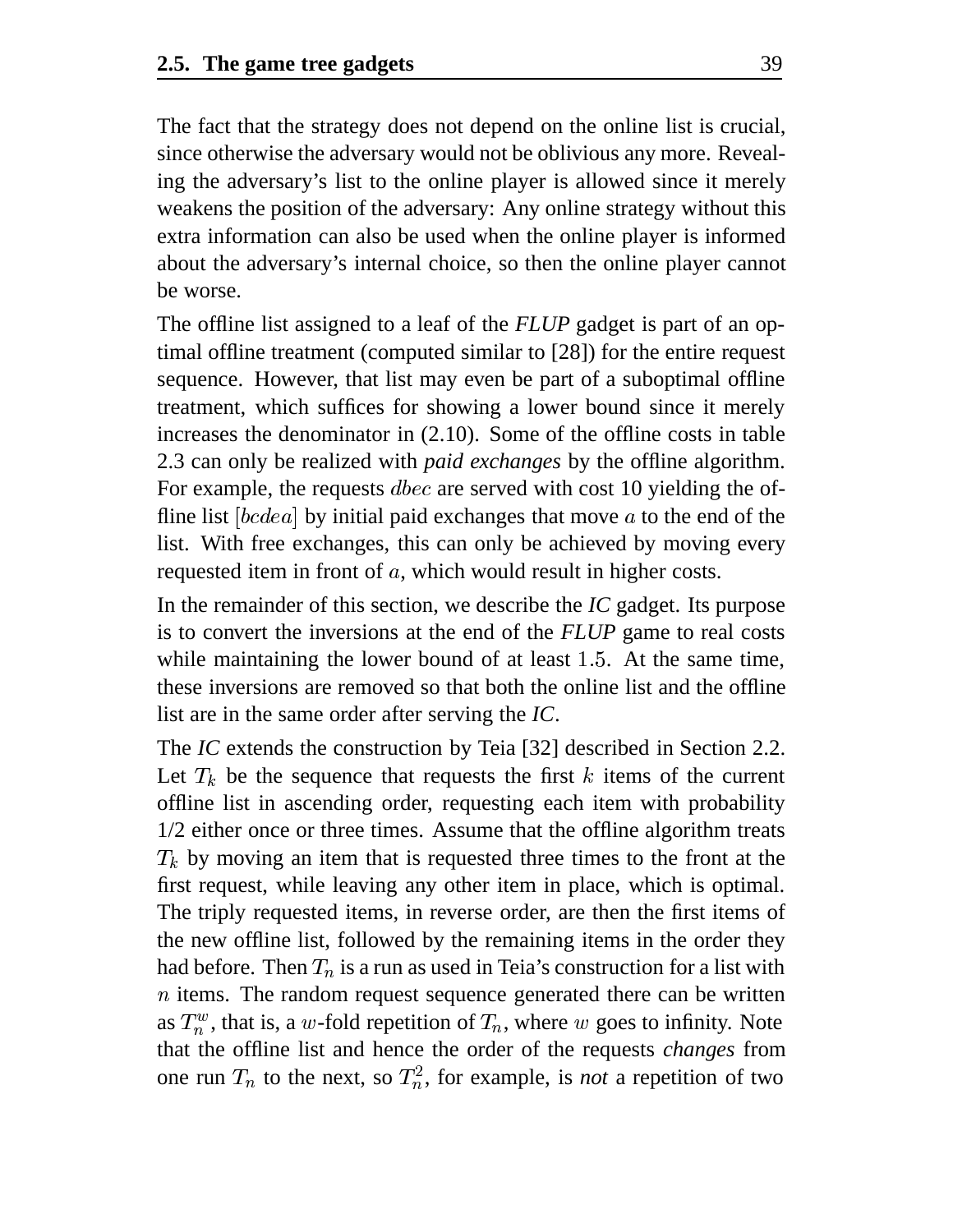identical sequences. We still have (2.3) for sequences consisting of these runs. The optimal offline treatment of  $T_k$  is still the same as in the special case of  $T_n$  and costs  $\binom{k}{2}$  units.

Next we show

$$
E[A(T_k) - \Phi_{i-1} + \Phi_i] \ge 1.5 \text{OPT}(T_k), \qquad (2.12)
$$

where  $\Phi_{i-1}$  and  $\Phi_i$  denote the inversions between the list states of the two players before and after the run. All we have to do is to generalize (2.6). Previously,  $\rho_{xy}$  was one of the four sequences of Table 2.1. In the general case,  $\rho_{xy}$  can also be x, xxx or the empty sequence.

In all three cases, we have  $OPT_{xy}(\rho_{xy}) = 0$ . Additionally, we have  $E[A(\rho_{xy}) - \Phi_{i-1}] \geq 0$ , because the online algorithm incurs cost at least one if  $\Phi_{i-1} = 1$ . Hence,

$$
E[\mathbf{A}(\rho_{xy}) - \Phi_{i-1} + \Phi_i] \ge 1.5 \text{OPT}(\rho_{xy}) + E[\Phi_i]
$$
 (2.13)

holds. In order to prove (2.6), we can simply omit the additional term on the right hand side.

As in (2.5) above, (2.12) can be extended to concatenations of sequences  $T_k$ . Let us first consider the randomly generated sequence defined by the four runs

$$
IC' := T_4 \quad T_3 \quad T_2 \quad T_1,\tag{2.14}
$$

which by the preceding considerations fulfills

$$
E[\mathbf{A}(IC')] \ge 1.5 \operatorname{OPT}(IC') + \Phi_0 - E[\Phi_4] \tag{2.15}
$$

A more refined analysis shows

$$
E[\mathbf{A}(IC')] \ge 1.5 \operatorname{OPT}(IC') + \Phi_0. \tag{2.16}
$$

Namely, if we consider the projection of *IC* to any pair of items, the last run is one where only one item is requested, hence (2.13) applies. Therefore we obtain

$$
E[\texttt{A}(\textit{IC}')-\Phi_0+\Phi_4] \geq 1.5\,\texttt{OPT}(\textit{IC}')+E[\Phi_4]
$$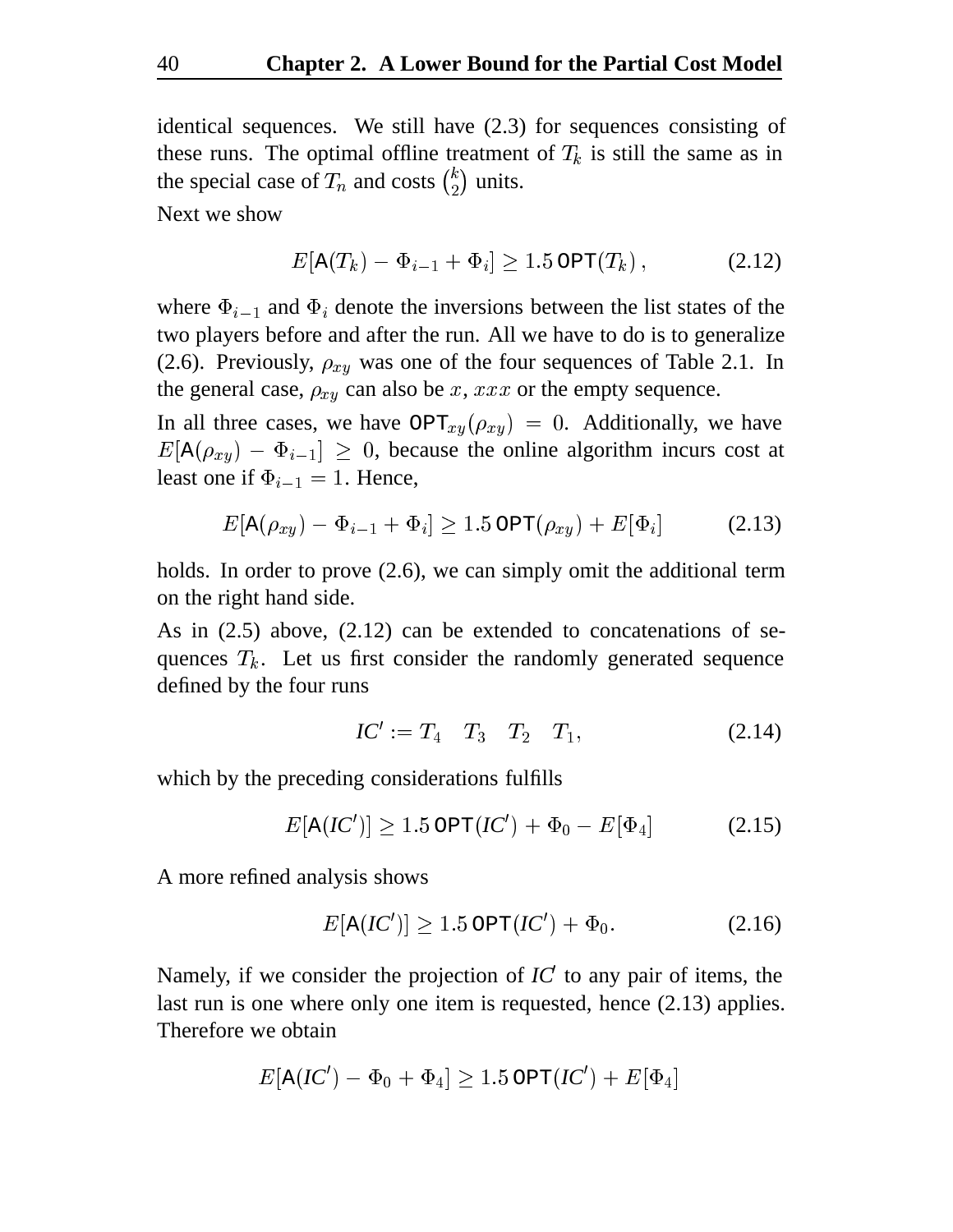which proves (2.16). Hence, *IC*<sup>'</sup> serves as an inversion converter with  $v = 10$ .

However, the inversion converter we will use is

$$
IC := T_4^2 \t T_3^2 \t T_2^2 \t T_1^2, \t (2.17)
$$

because this one allows to prove

$$
E[A(IC)] \ge 1.5 \,\text{OPT}(IC) + \Phi_0 + E[\Phi_8]. \tag{2.18}
$$

Note that if we project *IC* to any pair of items, the last two runs will be x or  $xxx$ . Hence, the projection ends with at least two requests to x in a row. A simple case analysis shows that for the last two runs together, one can prove

$$
E[\mathbf{A}(\rho_{xy}) - \Phi_{i-2} + \Phi_i] \ge 1.5 \operatorname{OPT}(\rho_{xy}) + 2 \cdot E[\Phi_i]
$$
 (2.19)

Here, we have  $\rho_{xy} \in \{xx,xxxx,xxxxx\}$ , and  $\Phi_{i-2}$  and  $\Phi_i$  count the inversions before and after the last two runs. Again, we have  $\text{OPT}(\rho_{xy}) =$ . The following case analysis proves (2.19) and therefore also (2.18).

| $\Phi_{i-2}$ | $\Phi_i \mid E[\mathbf{A}(\rho_{xy}) - \Phi_{i-2} + \Phi_i] \mid 2 \cdot E[\Phi_i]$ |  |
|--------------|-------------------------------------------------------------------------------------|--|
|              |                                                                                     |  |
|              |                                                                                     |  |
|              |                                                                                     |  |
|              |                                                                                     |  |

Using *IC*, we obtain a lower bound above 1.5 for the competitive ratio  $c$ in  $(2.2)$  for any additive constant b by arguing as follows. If we assume that the online player uses MTF to serve the inversion converter, we have  $\Phi_8 = 0$  at the leaves of the *IC*. Since the list states of the two players coincide, we can add new *FLUP* games at the leaves of the inversion converter. Doing this recursively, we can generate request sequences of arbitrary length and offline cost. Hence, our bound holds for any constant  $b$  in (2.2).

Indeed, there is no use for the online player to have inversions at the end of the inversion converter since by (2.18), he pays exactly the amount he would have to pay for creating them as a first step in the next *FLUP* game.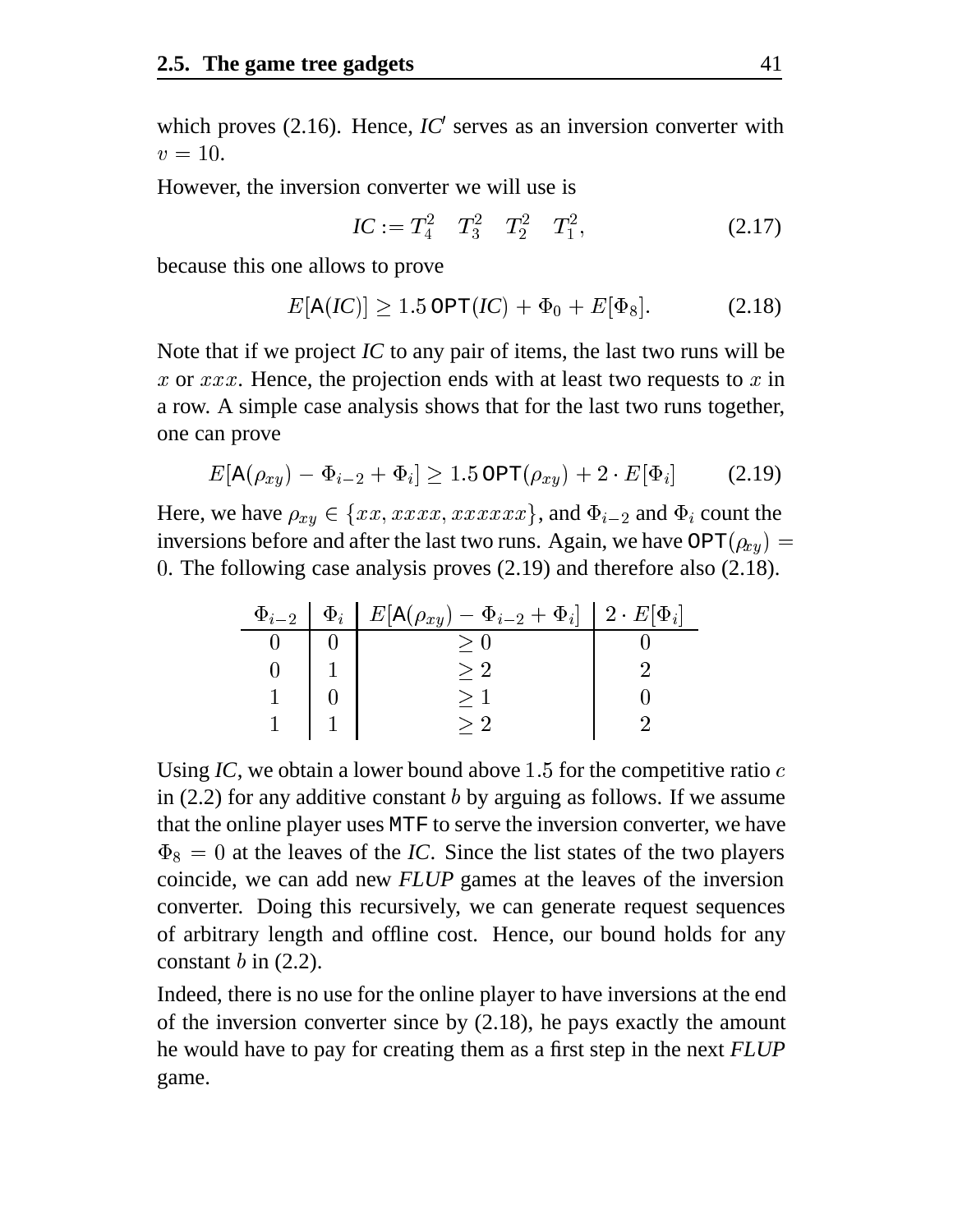#### **2.6 Free exchange model**

In the above construction, the value of the lower bound does not depend on whether the online player may use paid exchanges or not, but the adversary's strategy does use paid exchanges. So it seems that the online player cannot gain additional power from paid exchanges. This raises the conjecture that by restricting both players to free exchanges only, the list update problem might still have an optimal competitive ratio of 1.5. However, this is false. There is a randomized adversary strategy where the offline algorithm uses only free exchanges which cannot be served better than with a competitive ratio of  $1.5 + 1/3644$ .

In the previous case, the pure strategies of the adversary consisted of request sequences with at most four requests plus an inversion converter. This is short enough such that one can allow all request sequences of length four for the adversary. In the optimal randomized strategy computed by the linear program, most of them are chosen with probability zero.

In the free exchange model, one needs longer request sequences to find lower bounds larger than 1.5. Since the number of request sequences grows exponentially, the brute force method is not tractable anymore. However, there is a way to generate small sets of pure strategies with serve as candidates for our method.

If one restricts the online player to a small number of random bits and restricts the length of the request sequences, the problem can be viewed as a finite two-person zero-sum game with full information. Let  $r$  be the number of random bits allowed to the online player. This can be modeled as follows. Like in the case of the poset algorithms, the state of the online player consists of  $2<sup>r</sup>$  list states. These list states can be observed by the adversary. As a first move of the online player, he uses the  $r$  random bits to chose one of the  $2<sup>r</sup>$  list states uniformly at random as the one he will use to update the list accordingly. This choice is not revealed to the adversary.

A request is served by changing all  $2<sup>r</sup>$  list states by the online player. The game trees end with a move of the adversary, where he chooses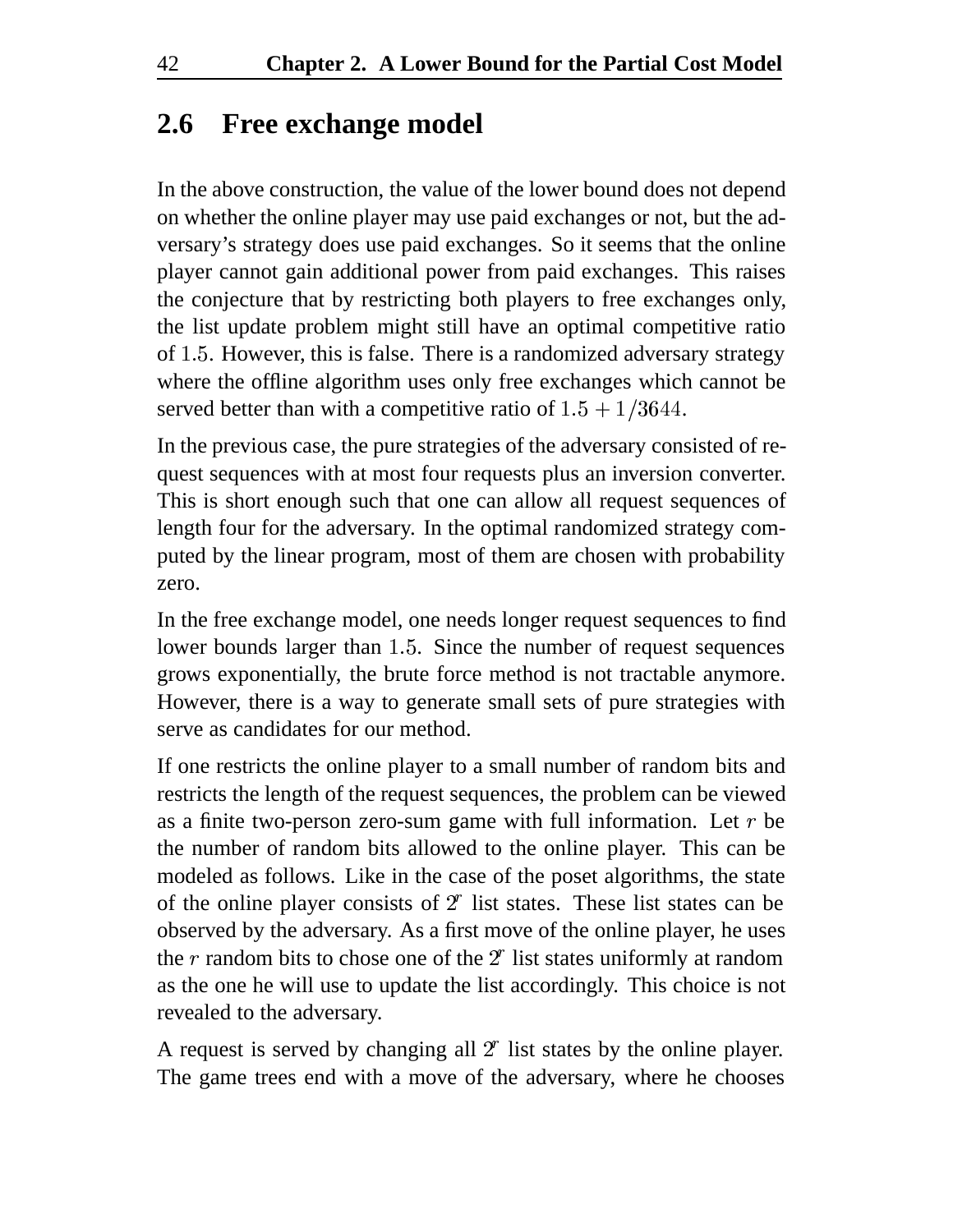| requests     | offline list                                                                                                                                                                                                                                                                                                                                                                                                                                                                                                                                                                  | probability | OPT |  |
|--------------|-------------------------------------------------------------------------------------------------------------------------------------------------------------------------------------------------------------------------------------------------------------------------------------------------------------------------------------------------------------------------------------------------------------------------------------------------------------------------------------------------------------------------------------------------------------------------------|-------------|-----|--|
| d.           | $[abcde]% \centering \includegraphics[width=0.9\columnwidth]{figures/2.pdf} \caption{A random sampling of the top of the top of the top of the left.}% \label{fig:2}%$                                                                                                                                                                                                                                                                                                                                                                                                        | 3312/7288   | 3   |  |
| dd.          | $[dabce]% \centering \includegraphics[width=0.9\columnwidth]{gloss1.pdf} \caption{The 3D (dashed) and the 4D (e)}% \label{fig:3}%$                                                                                                                                                                                                                                                                                                                                                                                                                                            | 1587/7288   | 3   |  |
| ddbe.        | $[ebdac]% \centering \includegraphics[width=1\textwidth]{figs/fig_0a-cdf2002012012.pdf} \caption{The $b$-thick (left) and $c$-thick (right) and $c$-thick (right) and $c$-thick (right) and $c$-thick (right).}% \label{fig:3}%$                                                                                                                                                                                                                                                                                                                                              | 783/7288    | 9   |  |
| ddbea.       |                                                                                                                                                                                                                                                                                                                                                                                                                                                                                                                                                                               | 120/7288    | 10  |  |
| ddbe a.      | $[dabce]% \centering \includegraphics[width=0.9\columnwidth]{gloss1.pdf} \caption{The 3D (dashed) and the 4D (e)}% \label{fig:3}%$                                                                                                                                                                                                                                                                                                                                                                                                                                            | 165/7288    | 10  |  |
| ddbe a.      | $[{\it daebc}]$                                                                                                                                                                                                                                                                                                                                                                                                                                                                                                                                                               | 75/7288     | 10  |  |
| dd be ac.    | [dcabe]                                                                                                                                                                                                                                                                                                                                                                                                                                                                                                                                                                       | 396/7288    | 13  |  |
| dd be a cb.  |                                                                                                                                                                                                                                                                                                                                                                                                                                                                                                                                                                               | 238/7288    | 14  |  |
| dd be a cb.  | [bdcae]                                                                                                                                                                                                                                                                                                                                                                                                                                                                                                                                                                       | 102/7288    | 14  |  |
| dd be a cbe. |                                                                                                                                                                                                                                                                                                                                                                                                                                                                                                                                                                               | 111/7288    | 17  |  |
| dd be a cbe. |                                                                                                                                                                                                                                                                                                                                                                                                                                                                                                                                                                               | 111/7288    | 17  |  |
| dd be ace.   | $[aebcd]% \centering \includegraphics[width=1\textwidth]{figs/fig_0a}% \caption{The two cases of the two cases.}% \label{fig:1}$                                                                                                                                                                                                                                                                                                                                                                                                                                              | 35/7288     | 15  |  |
| dd be ace.   |                                                                                                                                                                                                                                                                                                                                                                                                                                                                                                                                                                               | 35/7288     | 15  |  |
| dd be ace.   | $[ecdab]% \centering \includegraphics[width=0.9\columnwidth]{figures/2.pdf} \caption{The 3D (dashed line) and the 4D (eccd) for the 4D (dashed line) for the 4D (dashed line) for the 4D (dashed line) for the 4D (dashed line) for the 4D (dashed line) for the 4D (dashed line) for the 4D (dashed line) for the 4D (dashed line) for the 4D (dashed line) for the 4D (dashed line) for the 4D (dashed line) for the 4D (dashed line) for the 4D (dashed line) for the 4D (dashed line) for the 4D (dashed line) for the 4D (dashed line) for the 4D (dashed line) for the$ | 70/7288     | 15  |  |
| dd be a ceb. | $[aebdc]% \centering \includegraphics[width=0.9\columnwidth]{figures/2.pdf} \caption{The 7-10% $\mu$ (top) and the 8-10% $\mu$ (bottom) and the 8-10% $\mu$ (bottom) and the 8-10% $\mu$ (bottom) and the 8-10% $\mu$ (bottom) and the 8-10% $\mu$ (bottom) and the 8-10% $\mu$ (bottom) and the 8-10% $\mu$ (bottom) and the 8-10% $\mu$ (bottom) and the 8-10% $\mu$ (bottom) and the 8-10% $\mu$ (bottom) and the 8-10% $\mu$ (bottom) and the 8-10% $\mu$ (bottom) and the 8-10% $\mu$                                                                                    | 74/7288     | 17  |  |
| dd be a ceb. | bcaed                                                                                                                                                                                                                                                                                                                                                                                                                                                                                                                                                                         | 74/7288     | 17  |  |

**Table 2.4:** *Adversary strategy in the free exchange model*

a list state which serves as inversion converter. The payoff is defined by  $(2.11)$ , where A and  $\Phi$  are the expected total online cost and the expected number of inversions taken over the  $r$  random bits.

Setting  $r := 2$ , one finds a set of 14 pure strategies of length at most eight which allow to prove the desired bound.

In the case with paid exchanges, we had a simple argument why no online player would ever preserve inversions after the *IC*. Namely we showed that for every inversion the online player kept after the *IC* he would have to pay an extra cost. Instead of preserving inversions in the *IC*, he could w.l.o.g. create them just after the *IC*, spending the same amount.

Changing our models slightly, we can use a similar argument in the case with free exchanges. If we repeat the  $T_k$  in (2.17) exactly t times instead of three times, preserving an inversion now costs  $t-2$  units instead of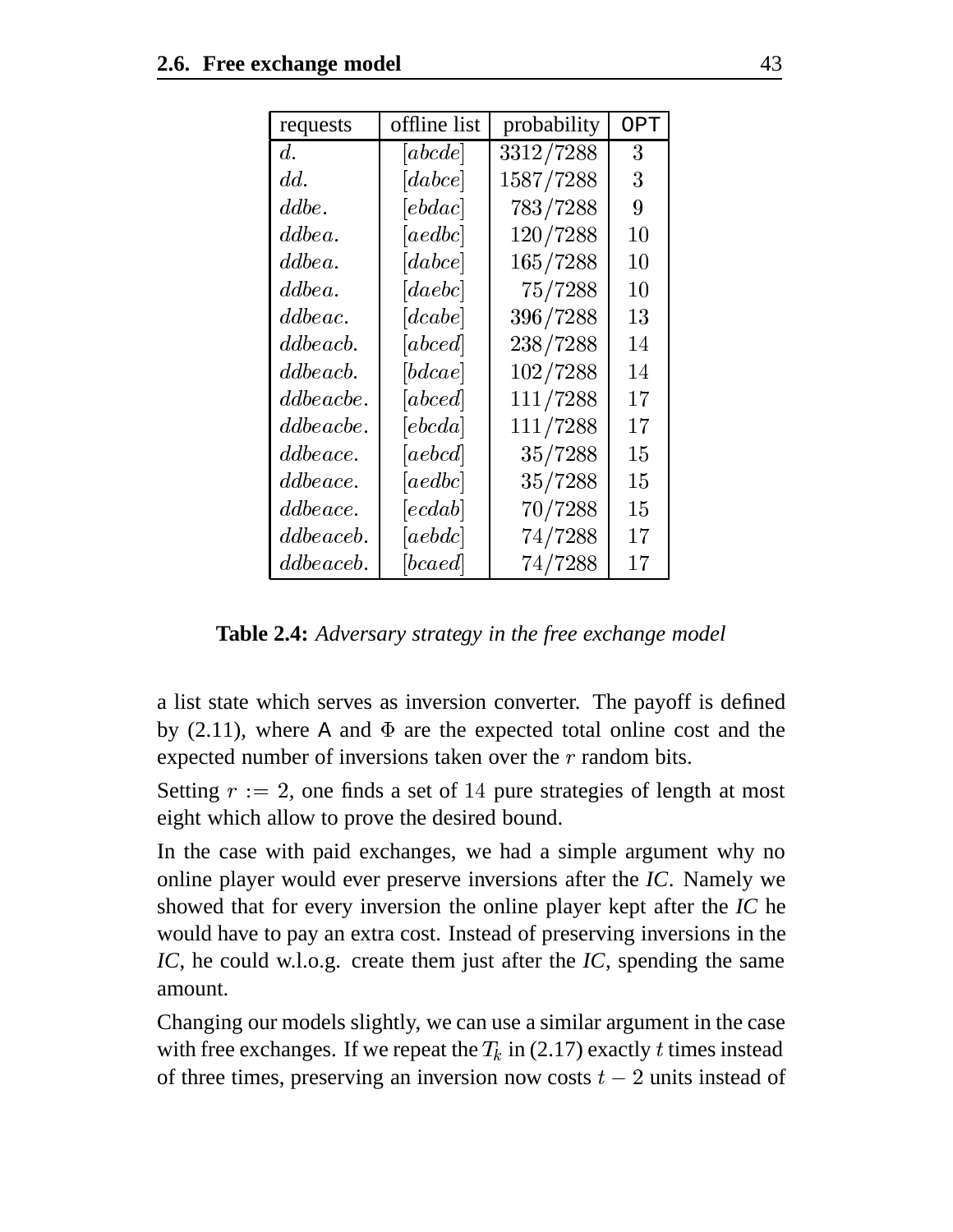| requests      | offline list                                                                                                                                                                          | probability | OPT |  |
|---------------|---------------------------------------------------------------------------------------------------------------------------------------------------------------------------------------|-------------|-----|--|
| $d_{\cdot}$   | [dabce]                                                                                                                                                                               | 1541/3377   | 3   |  |
| $\emph{dbe.}$ | $[eabcd]% \centering \includegraphics[width=0.9\columnwidth]{figures/2.pdf} \caption{The two different values of $a$ and $b$ is the same as in Figure \ref{fig:10}.}% \label{fig:2}%$ | 924/3377    | 8   |  |
| $\emph{dec.}$ | $[abcde]% \centering \includegraphics[width=0.9\columnwidth]{figures/2.pdf} \caption{The 3D (a) of the unit cell is shown in the left panel.}% \label{fig:2}%$                        | 135/3377    | 10  |  |
| $\emph{dec.}$ | [bcde]                                                                                                                                                                                | 405/3377    | 10  |  |
| $\,$ dbeccb.  |                                                                                                                                                                                       | 372/3377    | 11  |  |

**Table 2.5:** *Adversary strategy in the* MTF *model*

only one. Note that since there are only free exchanges allowed, it is not possible to create a new inversion between item  $x$  and  $y$  once the last request to  $x$  or  $y$  has been served. Of course the offline cost for an IC grows with t. By allowing the online player to use paid exchanges that cost  $t - 2$  units per exchange just after leaving the *IC* and before entering the next *FLUP* game, we only strengthen the online player as there is no obligation to use them. In the new model, we can again assume that no inversions are kept in the *IC*, as the online player can perform these special paid exchanges before the *FLUP* game.

But this time, we really have to check whether the online player can take advantage of the paid exchanges or not. This just needs a simple extension of our dynamic programming approach. If he can, the value of t has to be increased.

For the adversary strategy in Table 2.4, the best online algorithm achieves a competitive factor of  $1.5 + \frac{1}{3644}$  using the original *IC*.

The same can be done in the model where elements either stay at their current position or are moved to the front of the list. The strategy presented in Table 2.5 also uses the regular inversion converter and proves a lower bound of  $1.5 + \frac{2}{3377}$ .

#### **2.7 Full cost model**

The method we presented here cannot be applied to the full cost model because one would have to use lists with at least fourteen items. The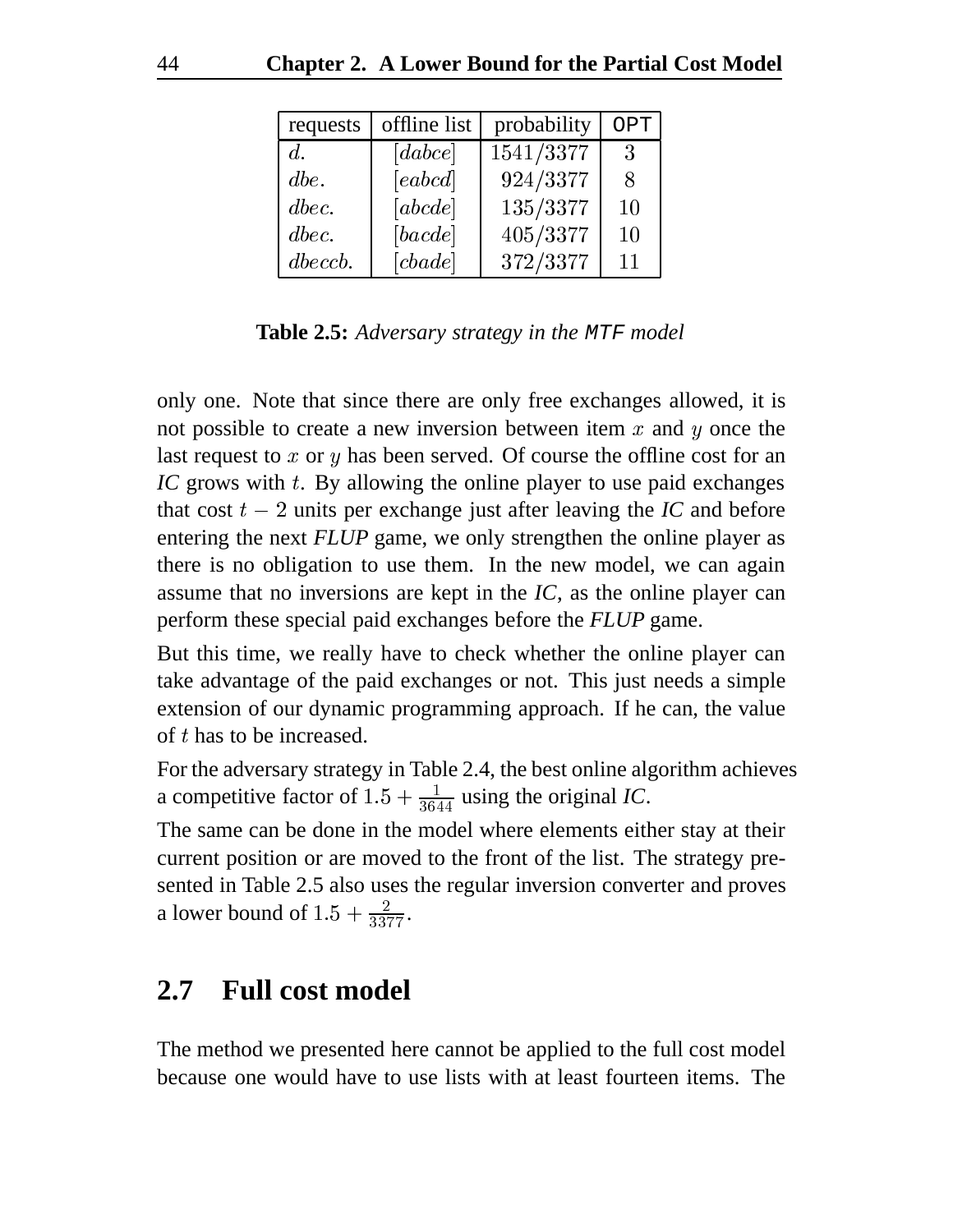reason for this is the existence of a  $1.5$ -competitive algorithm COMB13 for lists with up to 13 items in the full cost model. Like COMB, COMB13 is a combination of TS and BIT. But this time, BIT is chosen with probability  $5/6$ , whereas we choose TS with probability  $1/6$ .

Clearly, COMB13 is projective and we can prove its competitive ratio along the lines of the proof of Theorem 1.10.

In the full cost model, accessing the item at position  $i$  costs  $i$  units instead of  $i - 1$  units in the partial cost model. This holds for both COMB13 and OPT. In order to apply projective analysis, the additional unit has to be equally distributed among all pairs involved in the current request. There are exactly  $n-1$  pairs involved in each request, namely those which contain the currently requested item. If the first item in the pair list is requested, we charge  $\frac{1}{n-1}$  units. For the second item,  $1+\frac{1}{n-1}$ units are charged. Doing so, the access cost for the item at position  $i$ really becomes

$$
(i-1)\cdot \big(1+\frac{1}{n-1}\big)+(n-i)\cdot \big(\frac{1}{n-1}\big)=i,
$$

as we require in the full cost model.

As in the proof for COMB, we show that the amortized cost projected to any pair of items is bounded by  $1.5$  times OPT's cost. Figure 2.2 shows the access cost of COMB13 on pairs of items for  $n = 13$ .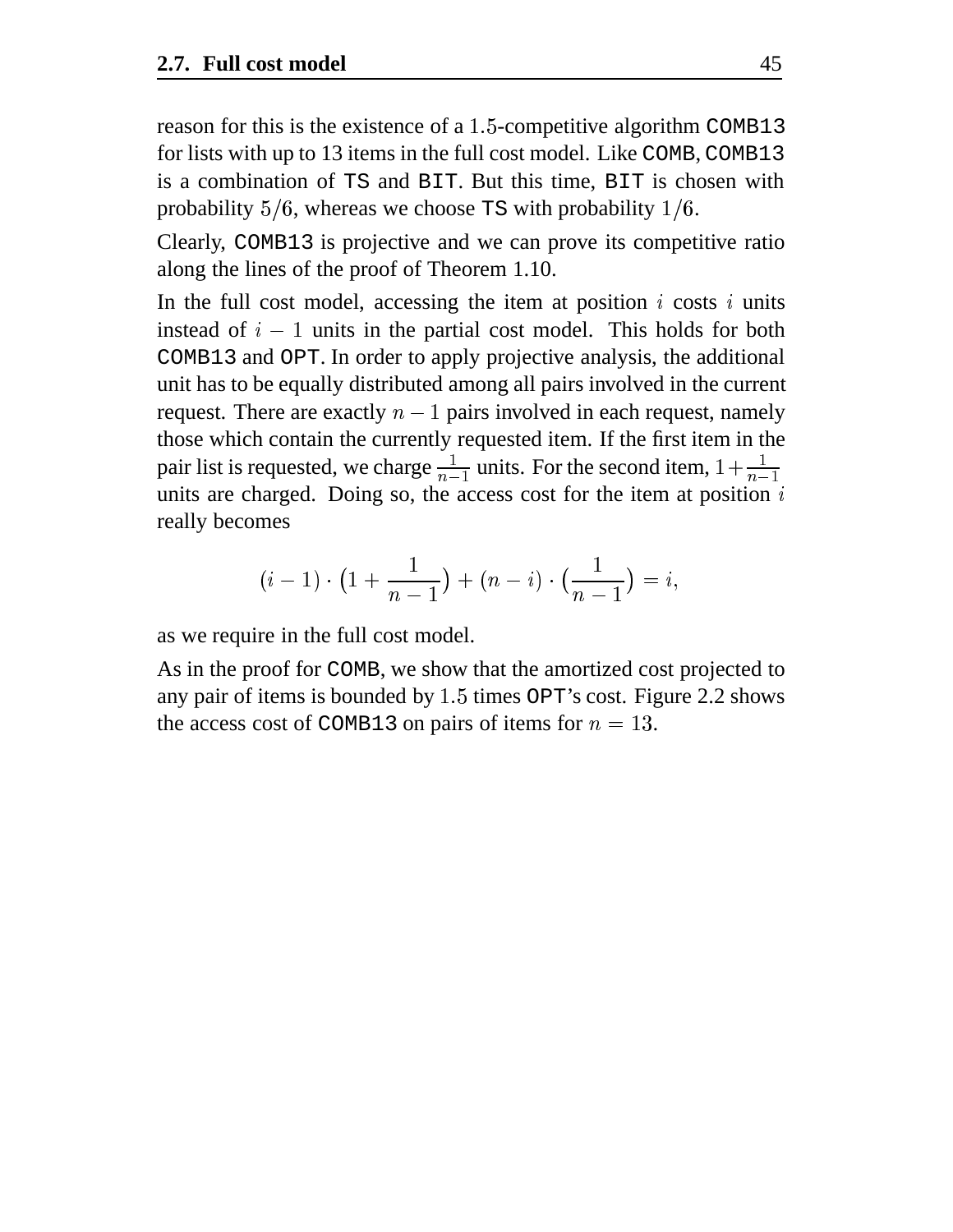

**Figure 2.2:** *Automaton proving that* COMB13 *is -competitive on lists with up to 13 items in the full cost model.*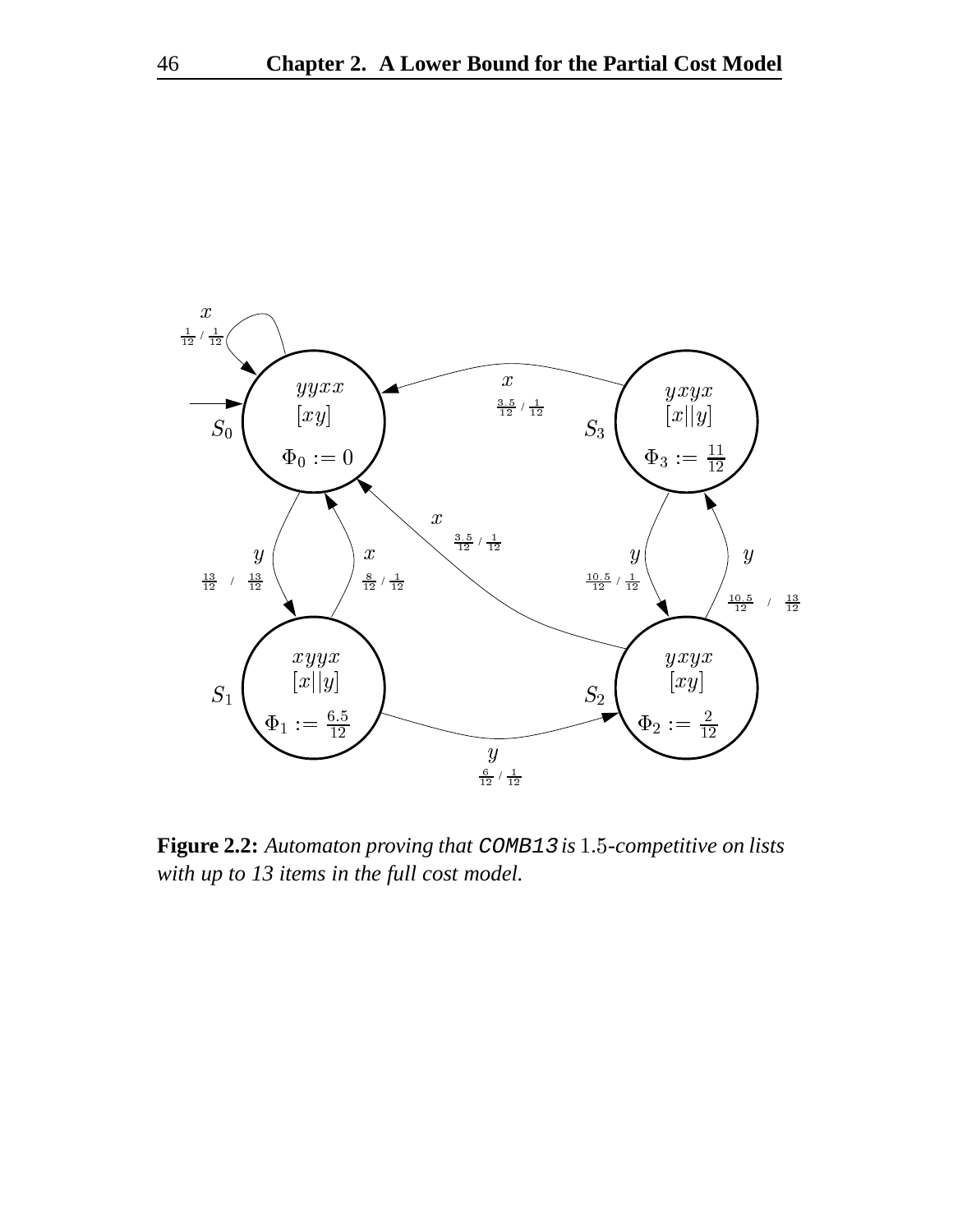#### **2.8 The list update game has a value**

Think of the list update problem as a two-person zero-sum game. The pure strategies of the adversary are the finite request sequences. Those of the online player are the deterministic algorithms. Let us first assume a fixed number of items  $n$  and a fixed constant  $b$ .

Let  $c$  be the best competitive ratio an algorithm can attain,

$$
c = \inf_{\mathbf{A}} \sup_{\sigma} \frac{\mathbf{A}(\sigma)}{\text{OPT}(\sigma) + b}.
$$
 (2.20)

We disregard the request sequences with  $\text{OPT}(\sigma) = 0$  in order to have a well defined payoff in all cases. Note that in (2.20), both A and  $\sigma$ denote randomized strategies. On the other hand,  $d$  shall be the value of the best randomized adversary strategy, for simplicity also called sigma,

$$
d=\sup_{\sigma}\inf_{\mathrm{A}}\frac{\mathrm{A}(\sigma)}{\mathrm{OPT}(\sigma)+b}.
$$

**Theorem 2.3** *For n* and *b fixed, we have*  $d = c$ .

To get an intuitive understanding, the reason why this theorem holds is that the online algorithm can force the adversary to somehow restart the whole game after a bounded number of requests. In this way, even very large request sequences can be broken into subsequences of bounded length for which the minimax theorem applies.

Let us first deal with strictly competitive algorithms in the full cost model.

**Proof.** Assume  $d < c$  and choose  $k$  such that

$$
k > \frac{\binom{n}{2}(c+1) + dn}{c-d}
$$

or equivalently

$$
\frac{d \cdot (k+n) + \binom{n}{2}}{k - \binom{n}{2}} < c. \tag{2.21}
$$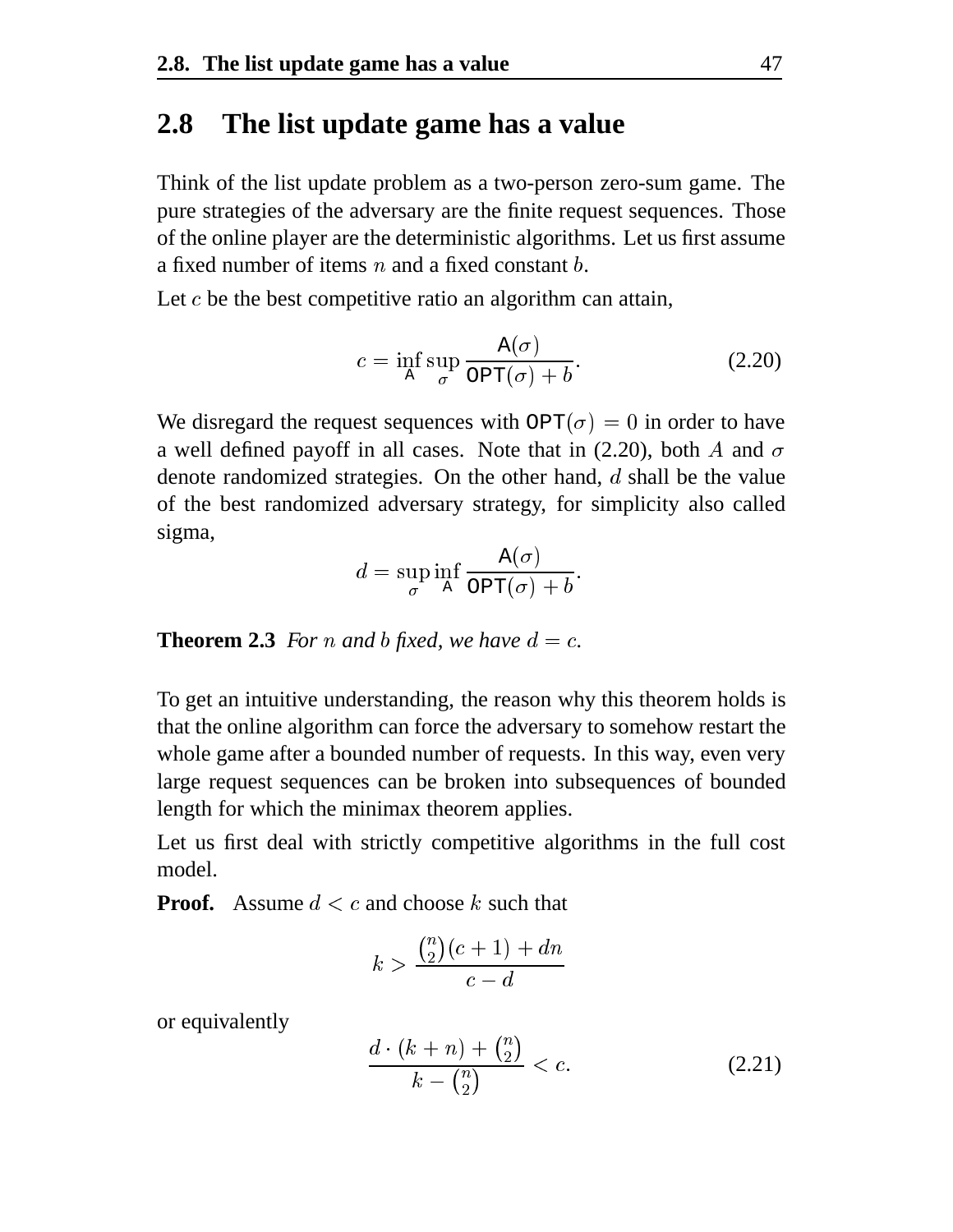Let  $A_k$  be an online algorithm that is optimally strictly competitive on request sequences with offline cost at most  $k + n$ . Clearly,  $A_k$  is strictly d-competitive on such sequences, since the lower bounds increase with the length of the request sequences one allows as adversary strategies.

 $A_k$  can be extended to an algorithm for arbitrary long request sequences as follows. It behaves regularly until  $k \le \text{OPT}(\sigma) \le k+n$ . At this time, we reset the game to the initial state. This means that  $A_k$  moves to the initial list state which costs at most  $\binom{n}{2}$  units. Concerning the adversary, he is allowed to execute a special update operation which moves its list state to the initial one as well. The cost for this operation is negative. His costs get reduced by  $\binom{n}{2}$ . We can assume that the adversary always performs this reset operation since the saved  $\binom{n}{2}$  units allow him to move to any desired list state at the beginning of the next phase with net cost at most zero for the two operations. Hence we are again in the initial state of the algorithm and we can serve the next phase.

In each complete phase,  $A_k$  pays at most  $d \cdot (k+n) + \binom{n}{2}$  units, whereas the adversary pays at least  $k - {n \choose 2}$  units. If the last phase is not completed (it does not end with a reset operation),  $A_k$  pays at most  $d \cdot k'$  units, whereas the adversary pays  $k'$  units. Hence, the cost ratio is strictly smaller than  $c$  in every phase. Therefore  $A_k$  is strictly c'-competitive for  $c' < c$ , which is a contradiction.

Note that by introducing the reset operations, we bounded the adversary's cost from below. Hence the ratio of  $A_k(\sigma)$  and  $OPT(\sigma)$  is not larger.

For the partial cost model, this proof does not work because there exist infinitely many request sequences  $\sigma$  with OPT( $\sigma$ )  $\leq k$  and therefore it is not clear whether there exists a  $d$ -competitive algorithm on these sequences. However, the following lemma proves that there is at least a  $d/(1-\varepsilon)$ -competitive algorithm for any small  $\varepsilon > 0$ . This allows to apply the above proof, since we can choose  $\varepsilon$  such that

$$
d < d/(1-\varepsilon) < c.
$$

**Lemma 2.4** Let d be the best lower bound for strictly competitive al*gorithms on list with items. Then there exists, for every and any*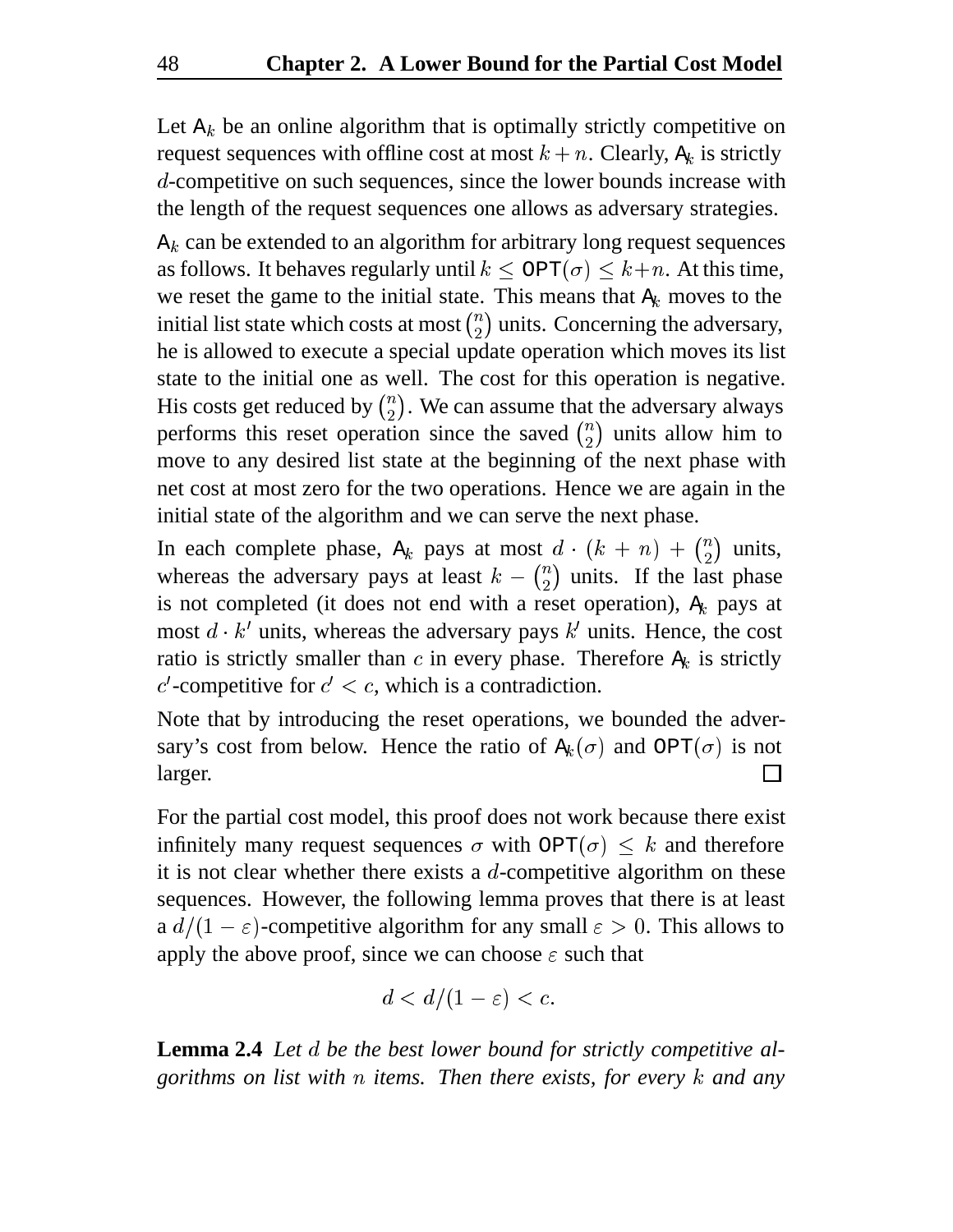$0 < \varepsilon < 0.5$ , a  $d \frac{1+\varepsilon}{1-\varepsilon}$ -competitive algorithm if the adversary is restricted *to request sequences with*  $OPT(\sigma) \leq k$ *.* 

**Proof.** Let us restrict the adversary to request sequences of length at most  $w$  with 

$$
w = \left\lceil \frac{d \cdot k}{\varepsilon} \right\rceil + 1.
$$

Certainly there is a strictly *d*-competitive algorithm  $\vec{A}$  on sequences of length at most  $w$ . The value of  $w$  is chosen such that all request sequences  $\sigma$  for which  $OPT(\sigma) \leq k$  holds and A' pays at least  $\varepsilon$  for every request satisfy  $|\sigma| < w$ . To see this, all we have to prove is that there is no such  $\sigma$  with  $|\sigma| = w$ . Note that A' would pay at least  $w\varepsilon > dk$  for such a sequence. This contradicts the fact that A' is strictly d-competitive on sequences of length  $w$ .

Let us now prove the lemma by designing an algorithm A which is strictly  $d_{\frac{1+\epsilon}{1-\epsilon}}$ -competitive on request sequences with  $\text{OPT}(\sigma) \leq k$ .

The algorithm A internally runs algorithm A . In general, the two algorithms will be in the same list state. In the remainder of this proof, all the costs are expected costs.

Upon each request to an item  $x$ , it first checks whether the cost to serve x in A' is larger than  $\varepsilon$ . If this is the case, x is fed to A' and we perform in A the same paid exchanges as in  $A'$  and access  $x$ .

If serving x costs less than  $\varepsilon$  in A', algorithm A enters a so-called  $\varepsilon$ phase by moving x to the front of the list in A, which costs at most  $\varepsilon$ units. As long as there are requests to x, item x is kept at the front of the list. Hence, the access cost for all these requests are zero. None of these requests is fed to A', though. On the first request to an item  $y$ different from x, we leave the  $\varepsilon$ -phase by moving x back to the place where it was before the  $\varepsilon$ -phase. This costs at most  $\varepsilon$  units. Note that for the request to y, both A and A' will have to pay at least  $1 - \varepsilon$  units. Hence if  $0 \le \varepsilon < 0.5$ , this request will be processed regularly.

Let  $\sigma$  be a request sequence with  $\text{OPT}(\sigma) \leq k$ . Let further  $\sigma'$  be the subsequence which was fed to A'. Since we have  $\text{OPT}(\sigma') \leq \text{OPT}(\sigma) \leq$ k and A' payed at least  $\varepsilon$  units for every request, we have  $|\sigma'| < w$  and therefore A' is d-competitive on  $\sigma'$ .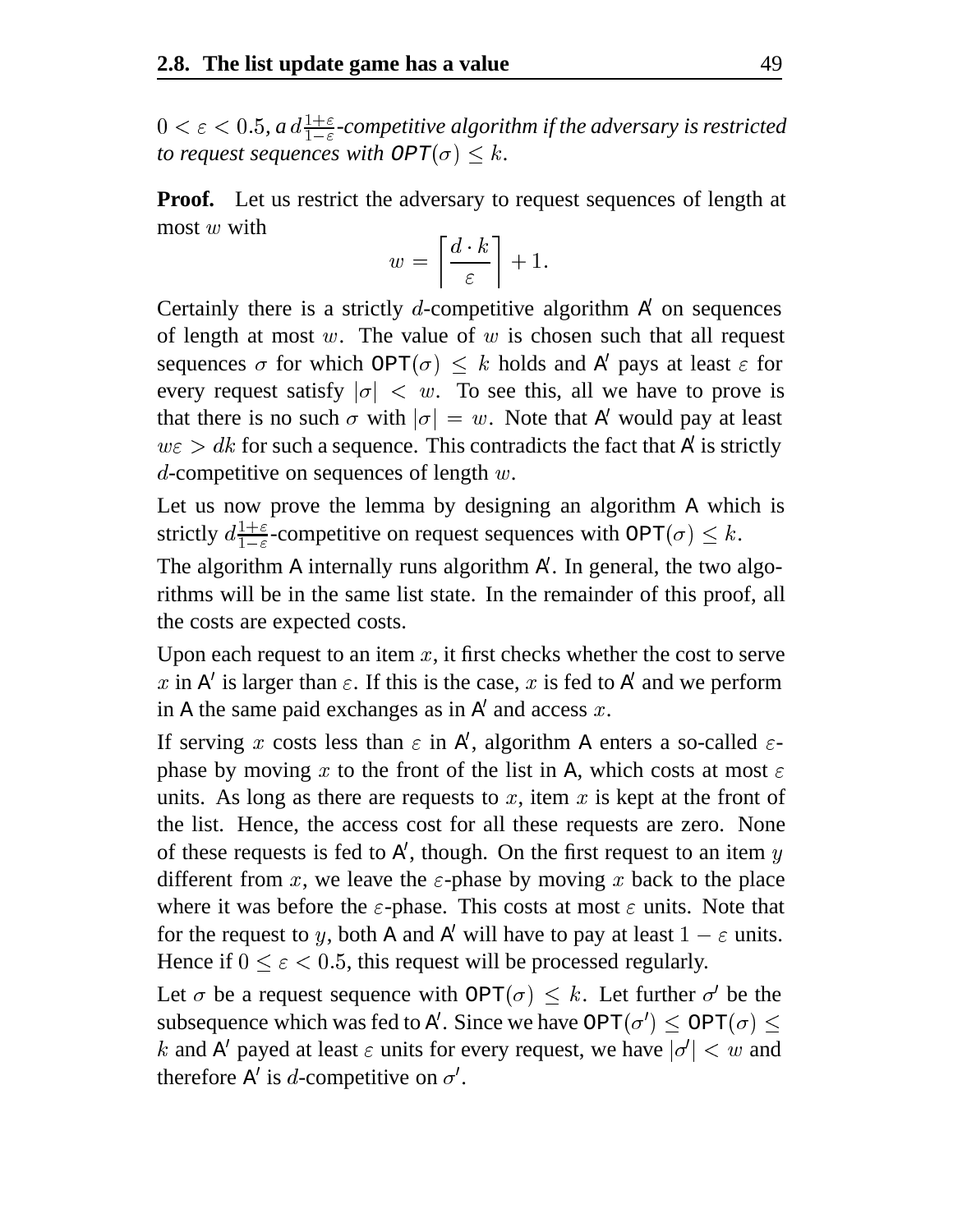Note that we have  $A(\sigma) \leq A'(\sigma') + r2\varepsilon$ , where r is the number of times that A enters an  $\varepsilon$ -phase. We claim than

$$
\mathtt{A}(\sigma) \leq \frac{1+\varepsilon}{1-\varepsilon} \cdot \mathtt{A}'(\sigma').
$$

The idea is that for any cost  $(1-\epsilon)$  spent by A', algorithm A is allowed to spend (1-eps+2eps). Note that we can charge the  $2\varepsilon$  for every  $\varepsilon$ -phase to the first request after the previous  $\varepsilon$ -phase, since A' pays at least  $1-\varepsilon$ for these requests. Note that if  $\sigma$  starts with an  $\varepsilon$ -phase, this phase is free for both algorithms since in this case, the requested item is already at the front of the list. Otherwise, the first request of  $\sigma$  is charged for the first  $\varepsilon$ -phase, since its cost is at least one unit. Hence we conclude

$$
A(\sigma) \leq \frac{1+\varepsilon}{1-\varepsilon} \cdot A'(\sigma') \leq d\frac{1+\varepsilon}{1-\varepsilon} \cdot \text{OPT}(\sigma') \leq d\frac{1+\varepsilon}{1-\varepsilon} \cdot \text{OPT}(\sigma).
$$

 $\Box$ 

The case where  $b > 0$  is similar. Namely, for any  $\varepsilon$ , we can choose k large enough such that (2.21) holds for  $(d + \varepsilon)$  instead of d and

$$
\mathtt{A}_k(\sigma) \leq (d+\varepsilon) \cdot \mathtt{OPT}(\sigma)
$$

for all sequences with  $k \leq \text{OPT}(\sigma) \leq k + n$ . In this way, we are sure that all the completed phases are fine. For the last phase, we use the constant  $b$ .

What we are actually interested to prove is

$$
\lim_{n \to \infty} \lim_{b \to \infty} c(n, b) = \lim_{n \to \infty} \lim_{b \to \infty} d(n, b).
$$

First of all, the two limits to exists. This follows from

$$
1 \le d(n, b) \le c(n, b) \le 1.6
$$

and the fact that  $c(n, b)$  and  $d(n, b)$  decrease monotonically for growing b and increase monotonically for growing  $n$ . Furthermore, Theorem 2.3 makes sure that the limits indeed have the same value.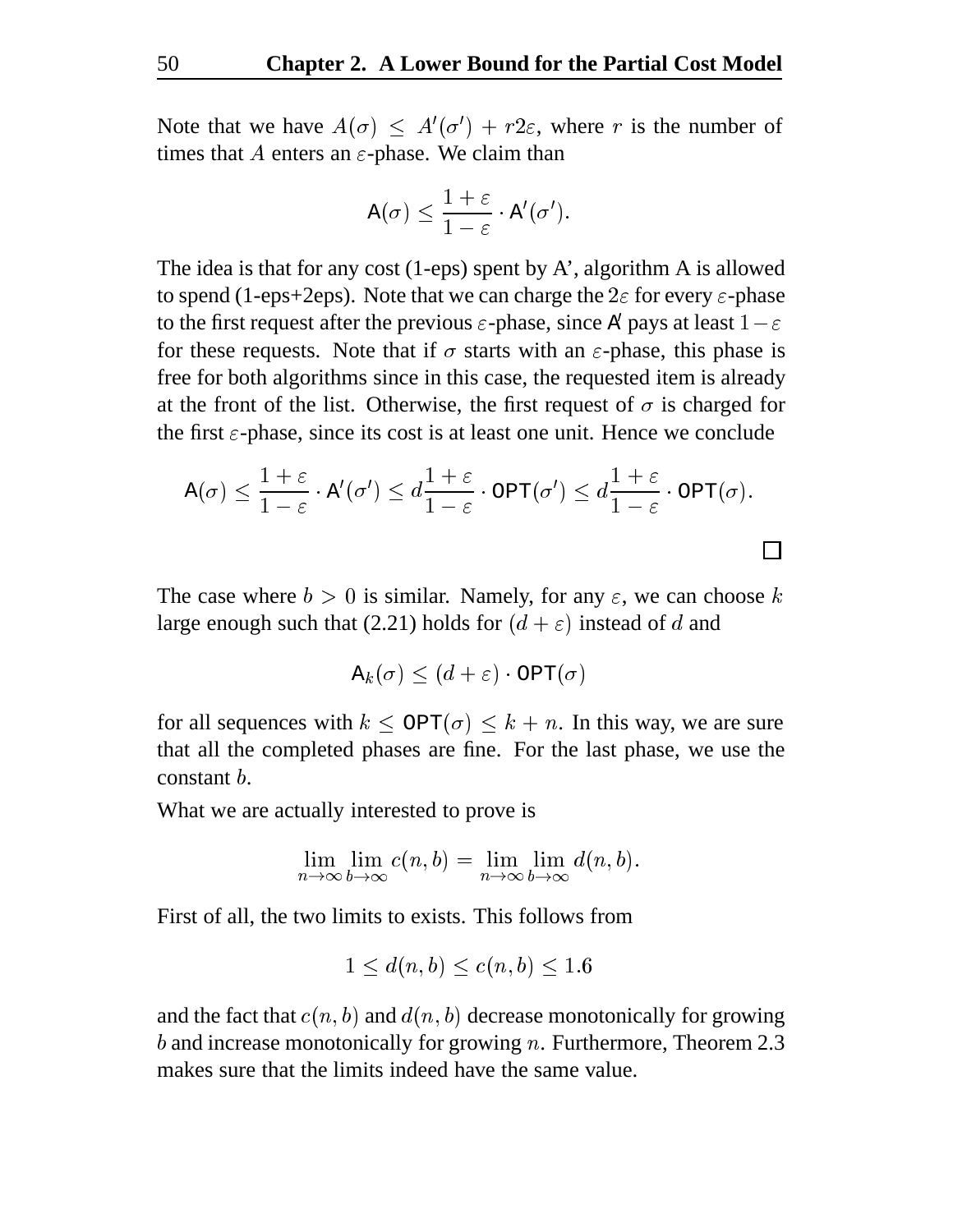# **Chapter 3**

# **Optimal Bounds for Projective Algorithms**

### **3.1 Introduction**

Although (1.7) is a necessary and sufficient condition for projective algorithms, it gives not much insight of how projective algorithms can be constructed and whether there are better algorithms than the known families of algorithms. Consequently, obtaining a lower bound for projective algorithms seems to be very hard.

In this chapter, we present a simple characterization of all projective algorithms. The crucial part of the characterization was already presented in the introduction of this thesis in terms of the critical request algorithms.

A key observation for our result is to look at algorithms in a more static way. The classical definition of algorithms as BIT or TS is in terms of how the current list state changes upon a new request. Our approach tries to understand how  $S(\sigma)$  is determined by  $\sigma$  and the initial list state, without considering the evolution of the list states. More specifically, we ask how  $S(\sigma)$  changes if the requests of  $\sigma$  are permuted.

While the critical request algorithms cover already all "efficient" pro-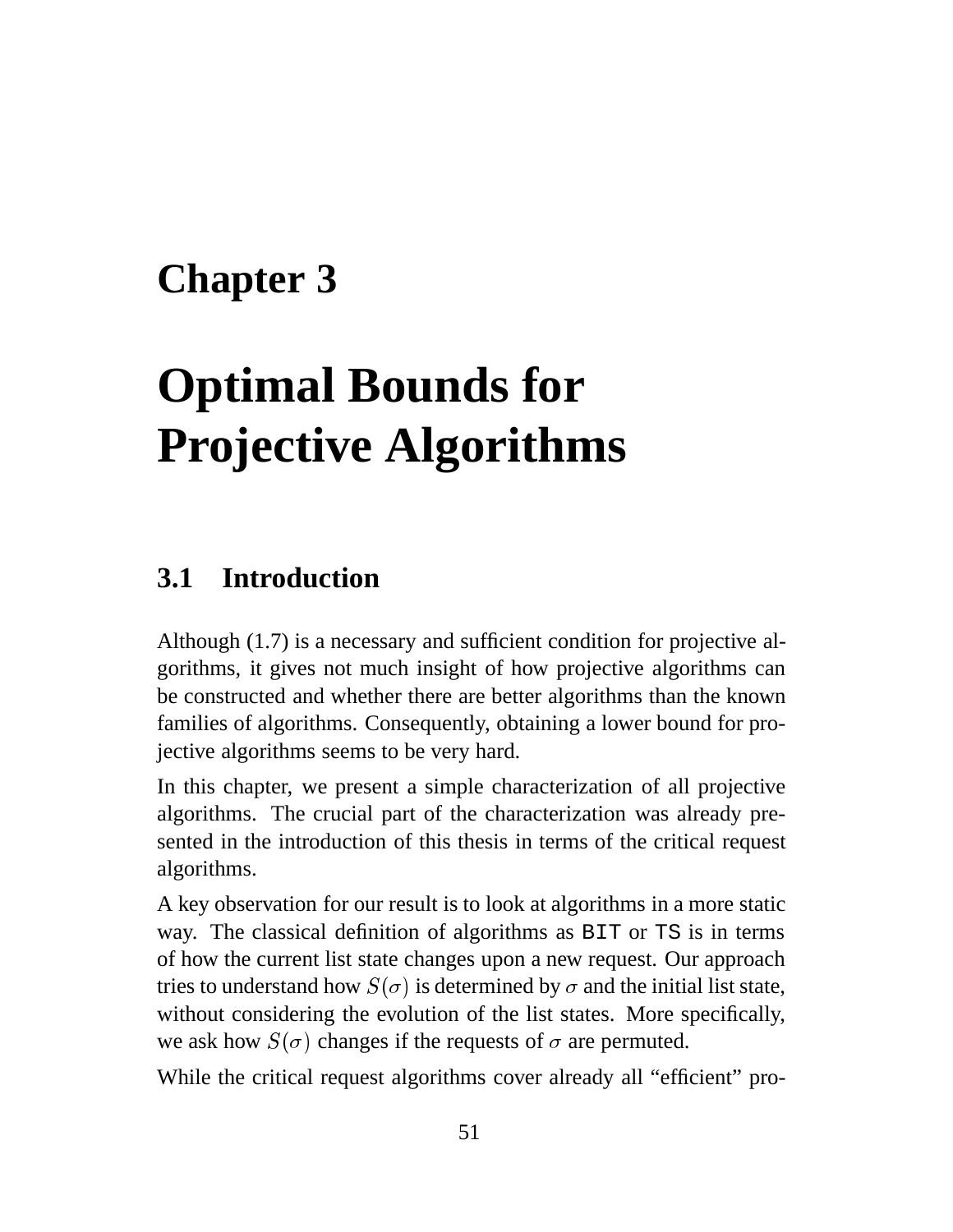jective algorithms, we have to extend their definition in order to really cover the whole class of projective algorithms. Namely, two functions for every item are needed. The functions  $F_x$  are basically the critical request functions known from the introduction. Note that if the relative ordering of two items in  $S(\sigma)$  is defined by critical requests of  $\sigma$ , it is not possible to have a pair of items whose relative order remains unchanged on shuffling the requests in  $\sigma$ . Hence, FREQUENCY COUNT for example, although projective, cannot be described as a critical request algorithm. We extend the critical request algorithms by additional functions  $C_x$  which group all items into so-called containers. The containers are totally ordered. The ordering of items in different containers is then determined by the ordering of the containers, while items within a container are generally ordered by their critical requests.

The following theorem gives the desired characterization. For a request sequence  $\sigma$  with *i* requests to x, let  $\sigma_x = x^i$  (the *i*-fold repetition of x) denote the subsequence consisting only of the requests to item  $x$ .

**Theorem 3.1** A *is a deterministic projective algorithm for a set* L of list items, if and only if there exists an ordered set  $\mathcal{W} = \mathcal{W}^+ \cup \mathcal{W}^-$  and *two functions*

- -  -  -      

*with the following properties: given any two items*  $x \neq y$ *, and any request sequence*  $\sigma$  such that  $\sigma_x = x^i$ ,  $\sigma_y = y^j$ , x is in front of y in the *online list after* A *has served*  $\sigma$  *if one of the following three conditions holds.*

- *(a)*  $C(x, i) < C(u, i)$ , or
- (b1)  $C(x, i) \in \mathcal{W}^+$  and there exists a pair  $(z, k)$ ,  $z \neq x, y$  such that  $C(x, i) = C(y, j) = C(z, k)$ , and the  $F(x, i)$ -th request to x *appears* **after** *the*  $F(y, j)$ *-th request to*  $y$  *in*  $\sigma$ *, or*
- (b2)  $C(x, i) \in W^-$  and there exists a pair  $(z, k)$ ,  $z \neq x, y$  such that  $C(x, i) = C(y, j) = C(z, k)$ , and the  $F(x, i)$ -th request to x *appears* **before** *the*  $F(y, j)$ -*th request to*  $y$  *in*  $\sigma$ *.*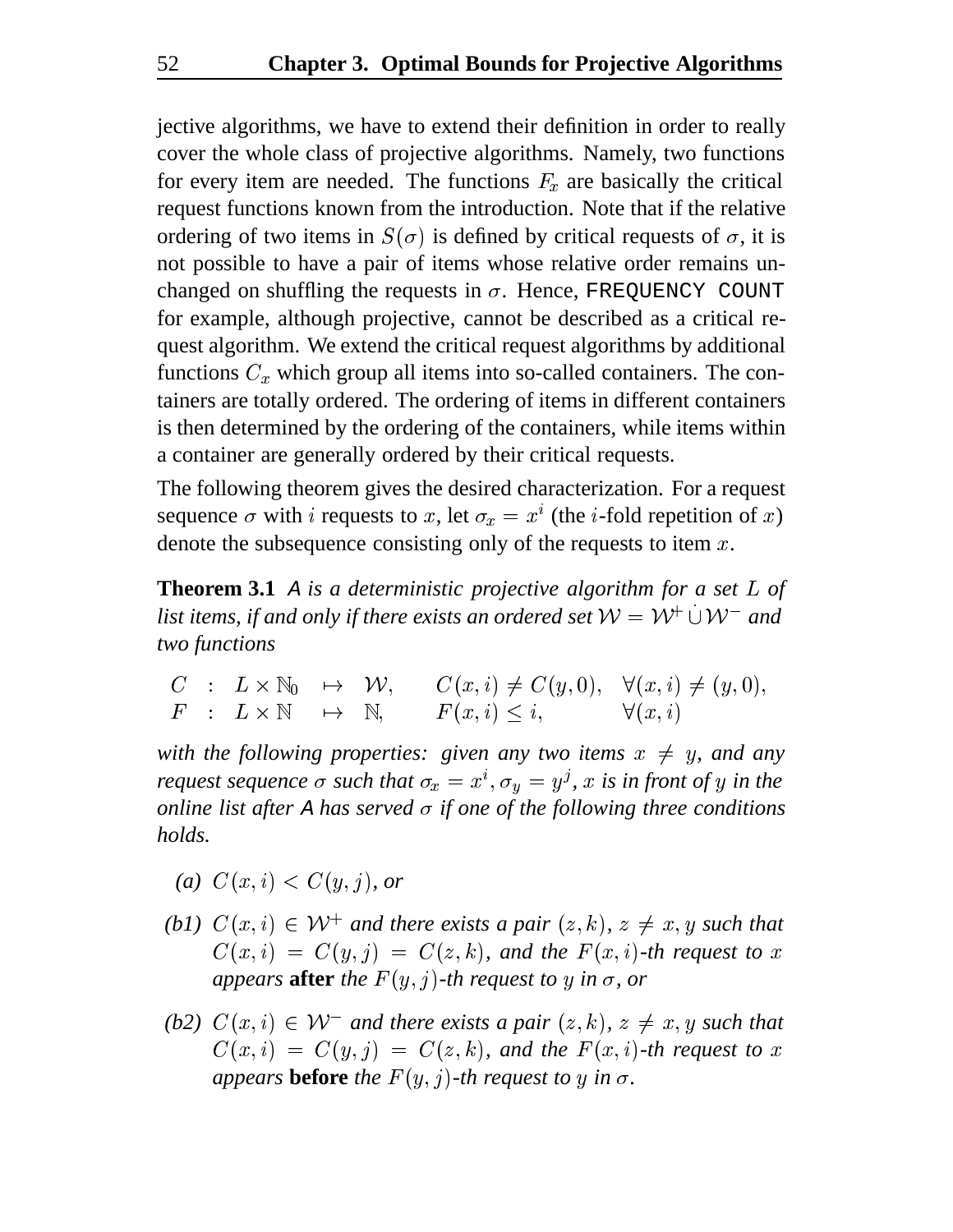*If none of these conditions hold, both relative orderings of and are allowed.*

We will also write  $C(x, i)$  as  $C_x(i)$  and  $F(x, i)$  as  $F_x(i)$ . All pairs  $(x, i)$ which map to the same value  $w \in W$  under C define an equivalence class which we call a *container* and identify with  $w$ . We say that  $x$  is in container w with respect to  $\sigma$  if  $C(x, |\sigma_x|) = w$ . As a shortcut, we write  $x^i \in w$ ,  $i = |\sigma_x|$ . By  $[x^i]$  we denote the container w for which  $C(x, i) = w$ . Initially, each item x is in a container  $C(x, 0)$  of its own, whose position in the order represents the initial list state.

If at least three items are in some container with respect to  $\sigma$ , the relative order of any two of them (x and y, say) after serving  $\sigma$  is determined by the order of their *critical requests*  $F_x(i)$  and  $F_y(j)$  in  $\sigma$ . In case of  $C_x(i) \in \mathcal{W}^+$ , we have the item in front whose critical request is more recent. In this case, we have a *standard container*, otherwise a *nonstandard* one.

The theorem does not completely specify the behavior of A in case there are containers with only two items. In this case, there is no restriction on the order of the two items, except the obvious condition that this order does not depend on requests to other items. In particular, any algorithm over a two-item list is projective, in which case the theorem holds with suitable  $C$  and arbitrary  $F$ .

Let us illustrate this theorem for a few projective algorithms over the set of items  $L = \{x_1, \ldots, x_n\}$ , with initial list state  $[x_1, \ldots, x_n]$ . In this case, MTF uses  $W = W^+ = \{0, \ldots, n\}$  and

$$
C(x_k, i) = \begin{cases} k, & \text{if } i = 0 \\ 0, & \text{otherwise} \end{cases}
$$
  

$$
F(x_k, i) = i.
$$

Thus, MTF moves all items into a common container after their first request. This container is a standard container, so  $x$  is in front of  $y$ in the online list if and only if  $x$  was requested more recently than  $y$ . Using  $W = W^- = \{0, \ldots, n\}$  instead would result in the MOVE-TO-BACK algorithm, which is not competitive. We will see later that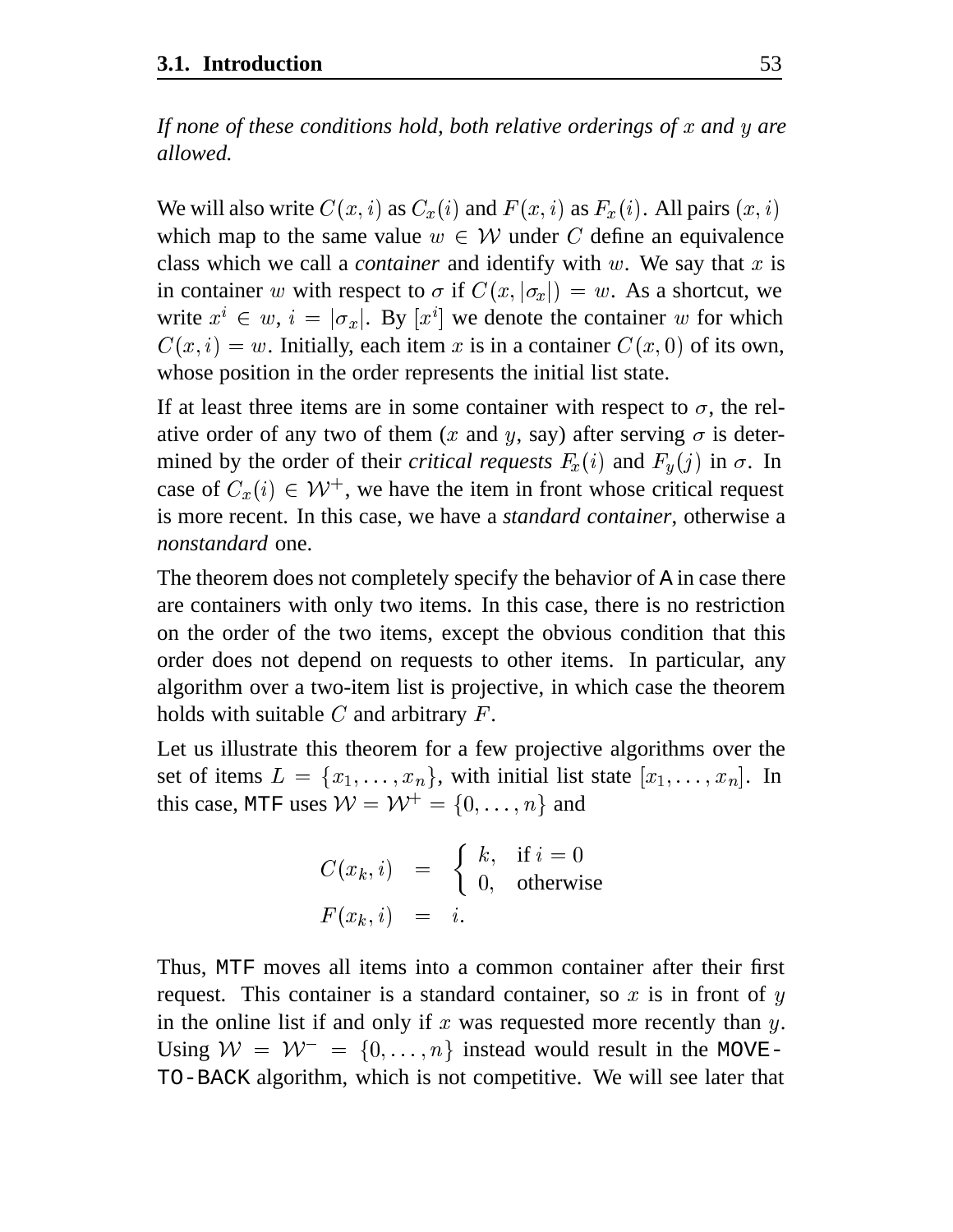no competitive algorithm will use nonstandard containers with positive probability.

The algorithm TIMESTAMP moves all items into a common standard container after their second request; within that container, items are ordered by recency of their second-to-last request. This behavior can be obtained by using  $W = W^+ = \{0, \ldots, 2n\}$  and

$$
C(x_k, i) = \begin{cases} 2k, & \text{if } i = 0\\ 2k - 1, & \text{if } i = 1\\ 0, & \text{otherwise} \end{cases}
$$
  

$$
F(x_k, i) = \max(1, i - 1).
$$

The randomized algorithm  $\text{BIT}$  tosses a coin for each item x do decide whether  $x$  will be moved to the front after an even number of requests to  $x$  (and stay in place after an odd number of requests), or vice versa. Thus, BIT uses  $W = W^+ = \{0, \ldots, 2n\}$  and for each k randomly decides between the two pairs of functions

$$
C_1(x_k, i) = \begin{cases} 2k, & \text{if } i = 0\\ 2k - 1, & \text{if } i = 1\\ 0, & \text{otherwise} \end{cases}
$$
  

$$
F_1(x_k, i) = \max(1, 2\lfloor i/2 \rfloor)
$$

and

$$
C_2(x_k, i) = \begin{cases} 2k, & \text{if } i = 0 \\ 0, & \text{otherwise} \end{cases}
$$
  

$$
F_2(x_k, i) = 2\lceil i/2 \rceil - 1.
$$

Finally, we consider the algorithm FREQUENCY COUNT which maintains the items sorted according to decreasing number of past requests; two items which have been requested equally often are ordered by recency of their last request, like in MTF. This corresponds to the choices of  $\mathcal{W} = \mathcal{W}^+ = \mathbb{Z}$  and

$$
C(x_k, i) = \begin{cases} k, & \text{if } i = 0 \\ -i, & \text{otherwise} \end{cases}
$$
  

$$
f(x_k, i) = i.
$$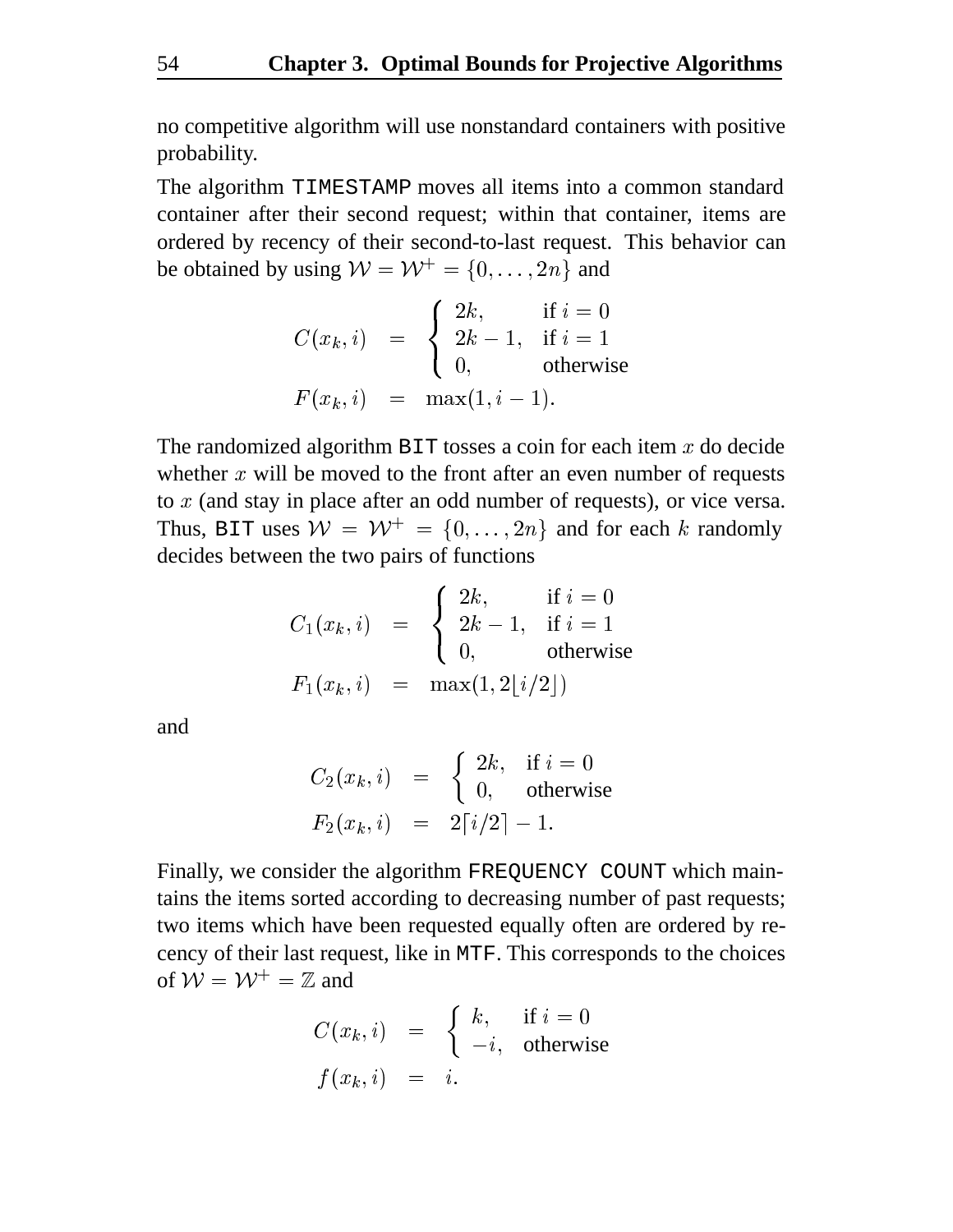FREQUENCY COUNT is not competitive; in fact, we will prove that no competitive algorithm maintains more than one container in the long run with positive probability.

Using the characterization of Theorem 3.1, we will derive the lower bound for the competitive ratio of any projective algorithm.

**Theorem 3.2** *For any*  $\varepsilon > 0$ *, any*  $b \in \mathbb{R}$  *and any projective algorithm* A, there exists a finite sequence  $\lambda$  such that

$$
E[\mathrm{A}(\lambda)] \geq (1.6 - \varepsilon) \mathit{OPT}(\lambda) + b.
$$

These results are significant in two respects. First, they show that the successful approach of combining existing projective algorithms to obtain improved ones has reached its limit with the development of the COMB algorithm. New and better algorithms (if they exist) have to be non-projective, and must derive from new, yet to be discovered, design principles.

Second, the characterization of projective algorithms is a step forward in understanding the structural properties of list update algorithms. Under this characterization, the largest and so far most significant class of algorithms appears in a new, unified way.

Projective algorithms have a natural generalization, where we demand the relative order of any  $k$ -tuple of list items to depend only on the requests to these  $k$  items. It turns out that for lists with more than  $k$ items, only projective algorithms satisfy this condition. This follows from the fact that e.g. for  $k = 3$ ,

$$
S_{xyz}^{A}(\sigma) = S_{xyz}^{A}(\sigma_{xyz}) \quad \text{and} \quad S_{xyw}^{A}(\sigma) = S_{xyw}^{A}(\sigma_{xyw})
$$

imply that the list state  $S_{xy}(\sigma)$  depends only on  $\sigma_{xy}$ , because it must be independent of  $w$  and  $z$ .

We define a *randomized* online algorithm as projective if it is a discrete probability distribution over deterministic projective algorithms. A less restrictive definition is conceivable, but would not allow us to prove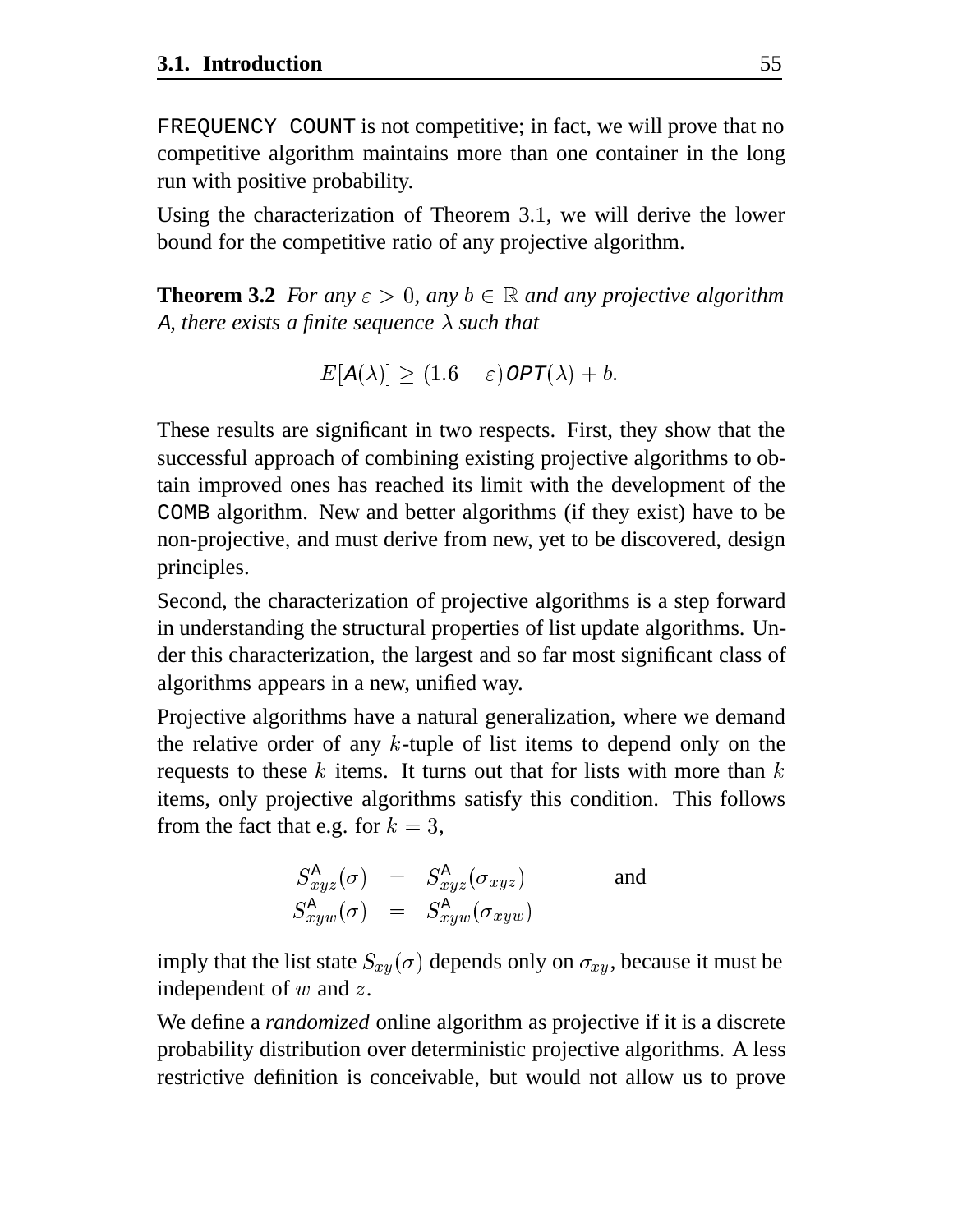the lower bound for projective algorithms that we intend and that we think is useful. Namely, one could call a randomized online list update algorithm projective if serving any request sequence  $\sigma$  induces a distribution on list states  $S_{x,y}(\sigma)$  that only depends on  $\sigma_{xy}$ . Under these weaker requirements, one can indeed find 1.5-competitive algorithms for lists with few items. For the case of two items, Algorithm 1.12 trivially is projective. Furthermore, the Poset algorithms described in Section 2.3 are also projective in this generalized sence. Unfortunanely, they are defined only for lists with up to four items.

Theorem 3.1, discussed further and proved in the following sections, characterizes the deterministic projective algorithms in a way that makes their projective behavior transparent, and unifies many known algorithms. By our above assumption that considers a randomized projective algorithm as a probability distribution over deterministic ones, we will be able to use this characterization in the lower bound proof of Theorem 3.2 later.

An open problem is to extend the lower bound to the full cost model, even though this model is not very natural in connection with projective algorithms. This would require request sequences over arbitrarily many items, and it is not clear whether an approach similar to the one given here can work.

#### **3.2 Containers**

Consider a deterministic projective algorithm A over a set  $L$  of list items with fixed initial list state; our intended characterization in the form of Theorem 3.1 addresses the relative order of two items  $x \neq y$  in the online list after a sequence  $\sigma$  with  $\sigma_x = x^i, \sigma_y = y^j$  has been served. An easy case occurs if this order only depends on  $i$  and  $j$ , but not on the pattern in which the requests appear in  $\sigma$ . For example, FREQUENCY COUNT has x in front of y whenever  $i > j$ . This leads us to the following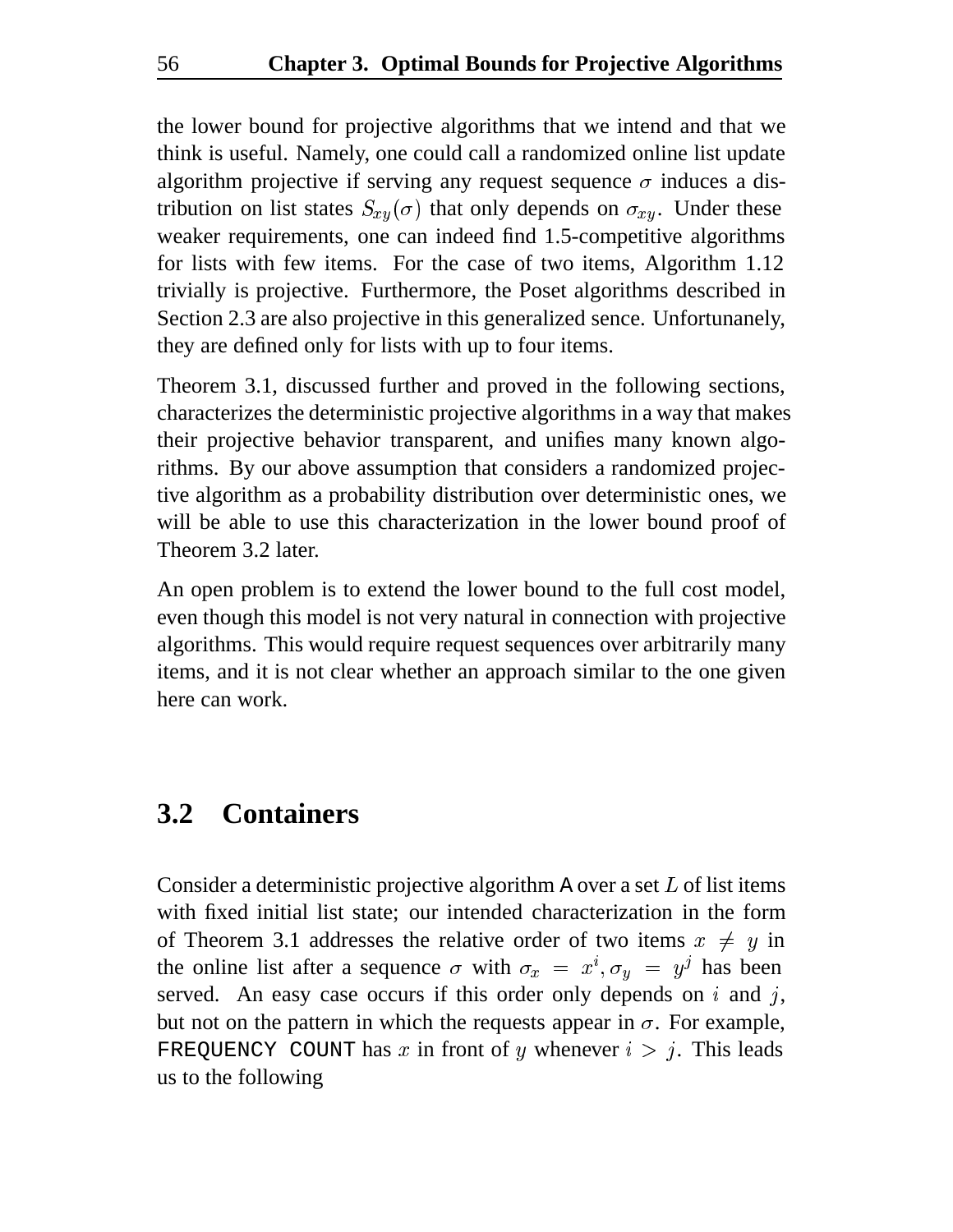**Definition 3.3** Let  $x, y \in L$ ,  $x \neq y$  and  $i, j \geq 0$ . We define

$$
x^i\rightarrow_A y^j\quad :\Leftrightarrow\quad \exists \sigma : \sigma_x = x^i, \sigma_y = y^j, S^A_{xy} = [xy].
$$

**Observation 3.4** *If*  $x, y$  *and*  $z$  *are distinct and*  $i, j, k \ge 0$ *, then*  $x^{i} \rightarrow A$  $y^j$  and  $y^j \rightarrow_A z^k$  implies  $x^i \rightarrow_A z^k$ .

To see this, consider some  $\sigma$  with  $\sigma_x = x^i$ ,  $\sigma_y = y^j$  and  $S_{xy}^A = [xy]$ . Without affecting  $\sigma_{xy}$ , we can insert k requests to z into  $\sigma$ , and because of  $y^j \to_{A} z^k$ , this can be done in such a way that  $S_{yz}^{A}(\sigma) = [yz]$ Because A is projective, we then have  $S^{\mathbb{A}}(\sigma) = [xyz]$  which proves  $x^i \rightarrow_{\text{A}} z^k$ .

For distinct items,  $\rightarrow_A$  is transitive by Observation 3.4. In general, we obtain a reflexive and transitive relation from  $\rightarrow_A$  as follows.

**Definition 3.5** Let  $\stackrel{*}{\rightarrow}_{A}$  be the reflexive and transitive closure of the *relation*  $\rightarrow_A$ *. Then* 

$$
x^i \sim_A y^j \quad : \Leftrightarrow \quad x^i \xrightarrow{\ast}_A y^j \text{ and } y^j \xrightarrow{\ast}_A x^i.
$$

*defines an equivalence relation whose equivalence classes are the* containers *determined by* <sup>A</sup>*.*

By  $[x^i]$  we denote the container  $x^i$  belongs to. A container  $w$  is *grown* if there exist distinct items x, y, and z and i, j,  $k \geq 0$  such that  $w =$  $[x^i] = [y^j] = [z^k].$ 

**Lemma 3.6** If  $[x^i]$  is grown,  $y^j \in [x^i]$  and  $x \neq y$ , then  $x^i \rightarrow_A y^j$ .

**Proof.** Because  $[x^i]$  is grown, there is a projection  $z^k \in [x^i]$  with z distinct from x and y. Hence,  $x^i \rightarrow_A z^k$  and  $z^k \rightarrow_A y^j$ . Therefore there exists a chain

$$
x^i = q_1^{k_1} \rightarrow_{\mathtt{A}} q_2^{k_2} \rightarrow_{\mathtt{A}} \cdots \rightarrow_{\mathtt{A}} q_{n-1}^{k_{n-1}} \rightarrow_{\mathtt{A}} q_n^{k_n} = y^j
$$

with  $z = q_\ell$  for some  $\ell \neq 1, n$ . By successively removing all intermediate elements of the chain, we will derive  $x^i \rightarrow_A y^j$ . Consider the first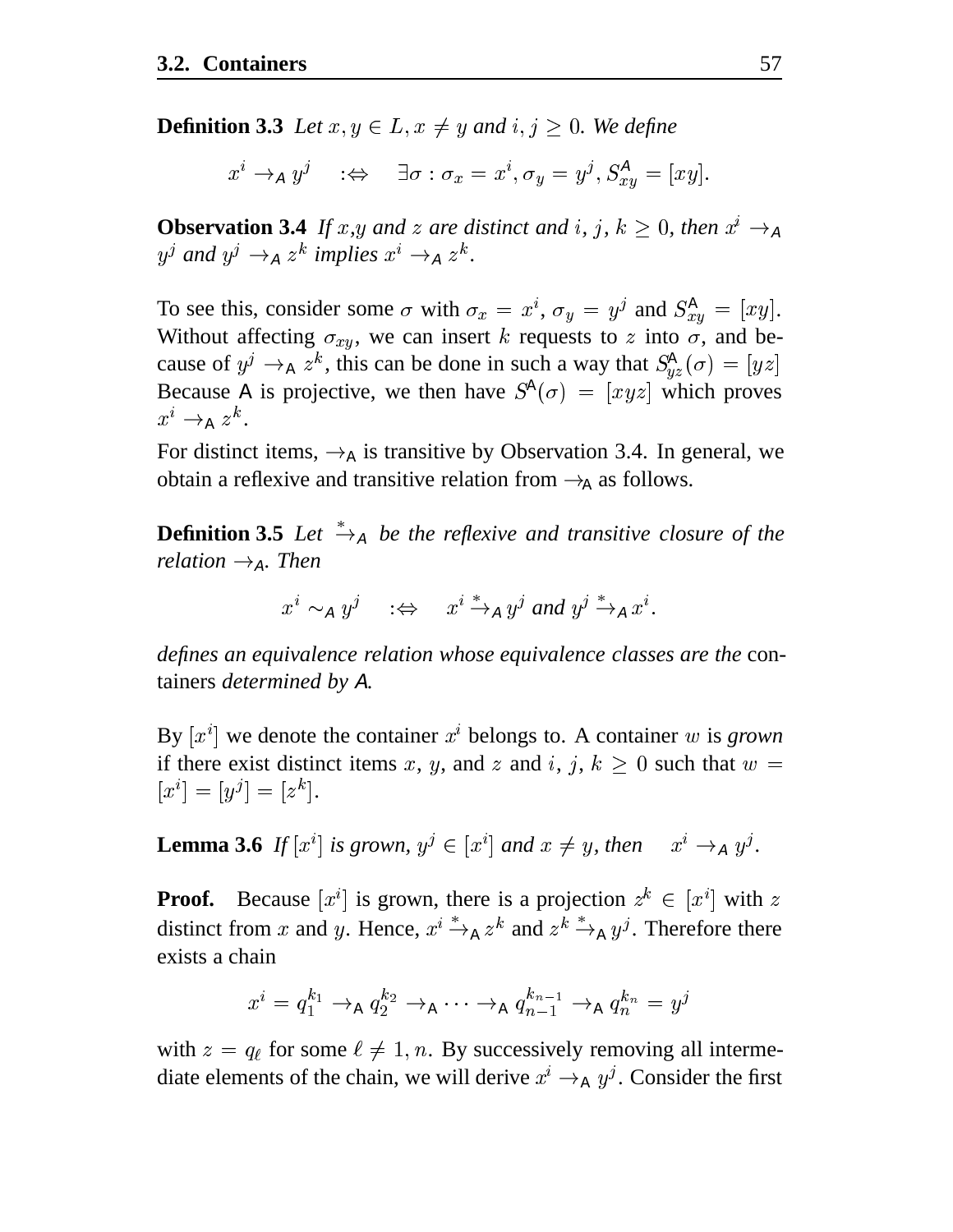index s such that  $\{q_1, \ldots, q_s\}$  contains three distinct elements. Because of  $q_i \neq q_{i+1}$  for  $i = 1, \ldots, n-1$ , the items  $q_s, q_{s-1}$  and  $q_{s-2}$  must be distinct. By Observation 3.4,  $q_{s-1}^{k_{s-1}}$  can be removed from the chain without affecting its validity, because  $q_{s-2}^{\kappa_{s-2}} \to_A q_s^{\kappa_s}$ .

Only for  $s = 3$ , this might result in a chain containing projections to only two distinct items. In the case  $n = 3$ , this is okay since we then obtain  $x^i \rightarrow_A y^j$ , which we were looking for. In the case  $n > 3$ , it is easy to check that  $q_{s-1}, q_s$  and  $q_{s+1}$  are distinct, and the removal of  $q_s^{k_s}$  yields a shorter chain, again containing projections to three distinct elements.

Continuing in this fashion, we finally arrive at the desired chain  $x^2 \rightarrow_A$  $y^j.$  $\Box$ 

**Corollary 3.7** If w is a grown container and  $x^i, y^j \in w$ , then there *exist sequences*  $\sigma, \sigma'$  with  $\sigma_x = \sigma'_x = x^i$ ,  $\sigma_y = \sigma'_y = y^i$  and

$$
S_{xy}^A(\sigma) = [xy],
$$
  

$$
S_{xy}^A(\sigma') = [yx].
$$

This means that, for projections in the same container, the order of the respective elements depends on the pattern in which the requests to them occur in  $\sigma$ . For projections in different containers, the order can be derived from a suitable order on the containers.

**Lemma 3.8** *There exists a total order*  $\leq_A$  *on the containers such that*  $w_1 < A$  *w*<sub>2</sub> for distinct  $w_1$ ,  $w_2$  implies that for all pairs  $x^i \in w_1$ ,  $y^j \in A$  $w_2, x \neq y$ :  $x^i \rightarrow_A y^j$  and not  $y^j \rightarrow_A x^i$ .

**Proof.** The relation

$$
w_1 <_{\mathsf{A}} w_2 : \Leftrightarrow \exists x^i \in w_1, y^j \in w_2 : x^i \xrightarrow{\ast}_{\mathsf{A}} y^j
$$

is a partial order which can be extended to a total order; it follows that for any pair  $[x^i] \neq [y^j]$  with  $x \neq y$ ,  $[x^i] \rightarrow_A [y^j]$  if and only if  $[x^i] <_{\mathsf{A}} [y^j].$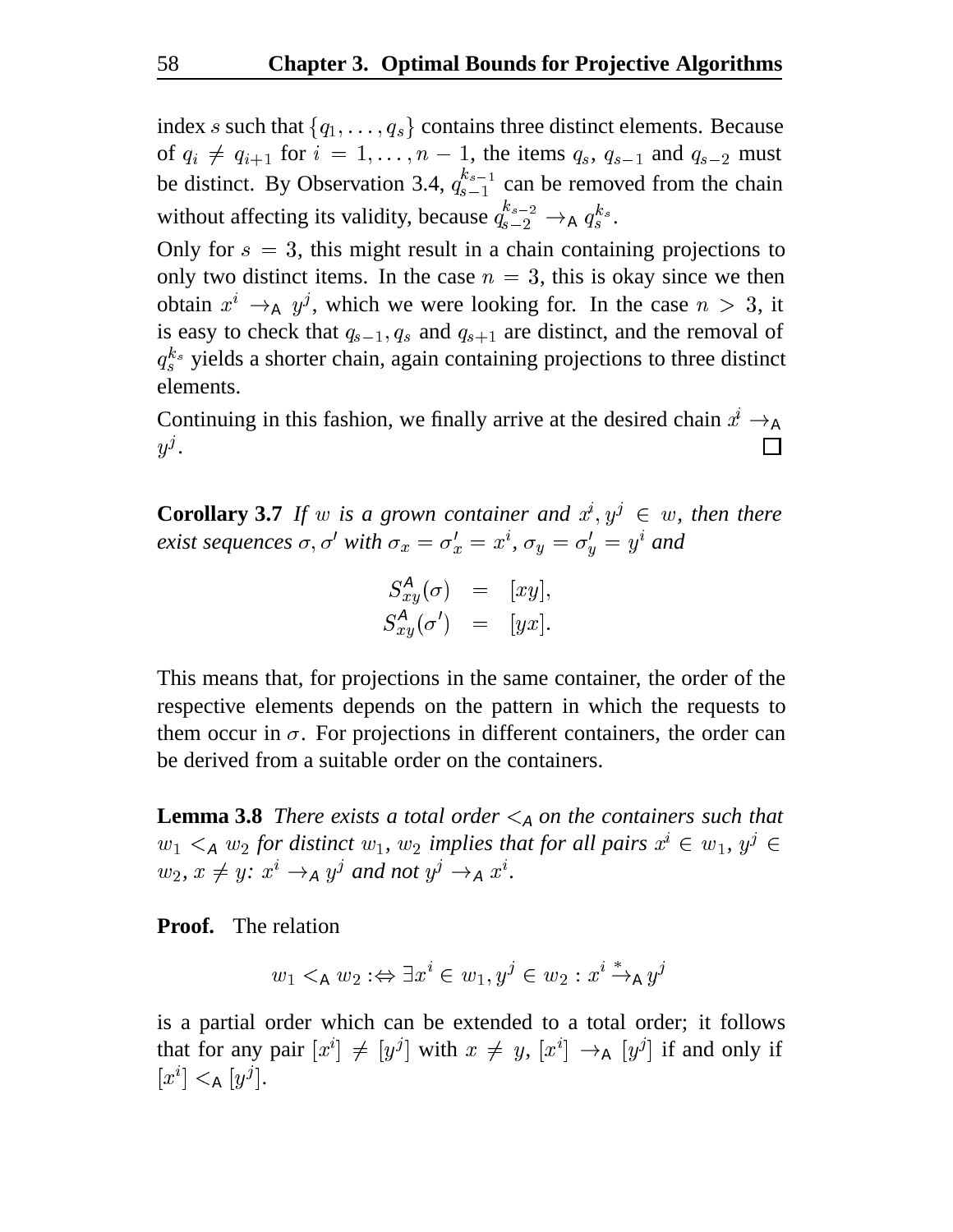To see that  $\leq_{\mathbb{A}}$  is indeed a partial order, we have to show that it is reflexive, transitive and antisymmetric. The first two hold because  $\mathring{\rightarrow}_{\mathtt{A}}$ has these two properties as well. The last property holds because of the definition of the containers in Definition 3.5.  $\mathsf{L}$ 

Concerning the proof of Theorem 3.1, we have defined the container functions  $C$  and have dealt with case (a) of the theorem.

#### **3.3 Critical Requests**

In this section, we deal with the case where  $C(x, |\sigma_x|) = C(y, |\sigma_y|)$ . The interesting case here is when this container is grown. Under this condition, the relative order of x and y in the online list after serving  $\sigma$ can be characterized in terms of *critical requests*.

**Theorem 3.9** *Let* <sup>A</sup> *be a deterministic projective algorithm over a set of items . Then there exists a function*

 $\Gamma$  :  $L \times N$   $\mapsto N$  .  $\Gamma(x, t) \leq t$  .  $V(x, t)$ 

*such that for all grown containers w exactly one of the following conditions holds.*

- *(b1)* For all pairs  $x^i$ ,  $y^j$  with  $w = [x^i] = [y^j]$ , and all  $\sigma$  such that  $\sigma_x = x^i, \sigma_y = y^j, S^A_{xy}(\sigma) = [xy]$  if and only if the  $F(x, i)$ -th *request to* x happens **after** the  $F(y, j)$ -th request to y in  $\sigma$ .
- *(b2)* For all pairs  $x^i$ ,  $y^j$  with  $w = [x^i] = [y^j]$ , and all  $\sigma$  such that  $\sigma_x = x^i, \sigma_y = y^j, S^A_{xy}(\sigma) = [xy]$  if and only if the  $F(x, i)$ -th *request to* x happens **before** the  $F(y, j)$ -th request to y in  $\sigma$ .

In case  $(b1)$ , we say that w is a *standard* container, in case  $(b2)$  we have a *nonstandard* one. This also yields the partition of the set of containers W into  $W^+$  and  $W^-$  that we have stipulated in Theorem 3.1.

As a simple illustration, observe that the algorithm MTF uses  $F(x, i) =$ i for all  $x$  and satisfies condition  $(b)$ .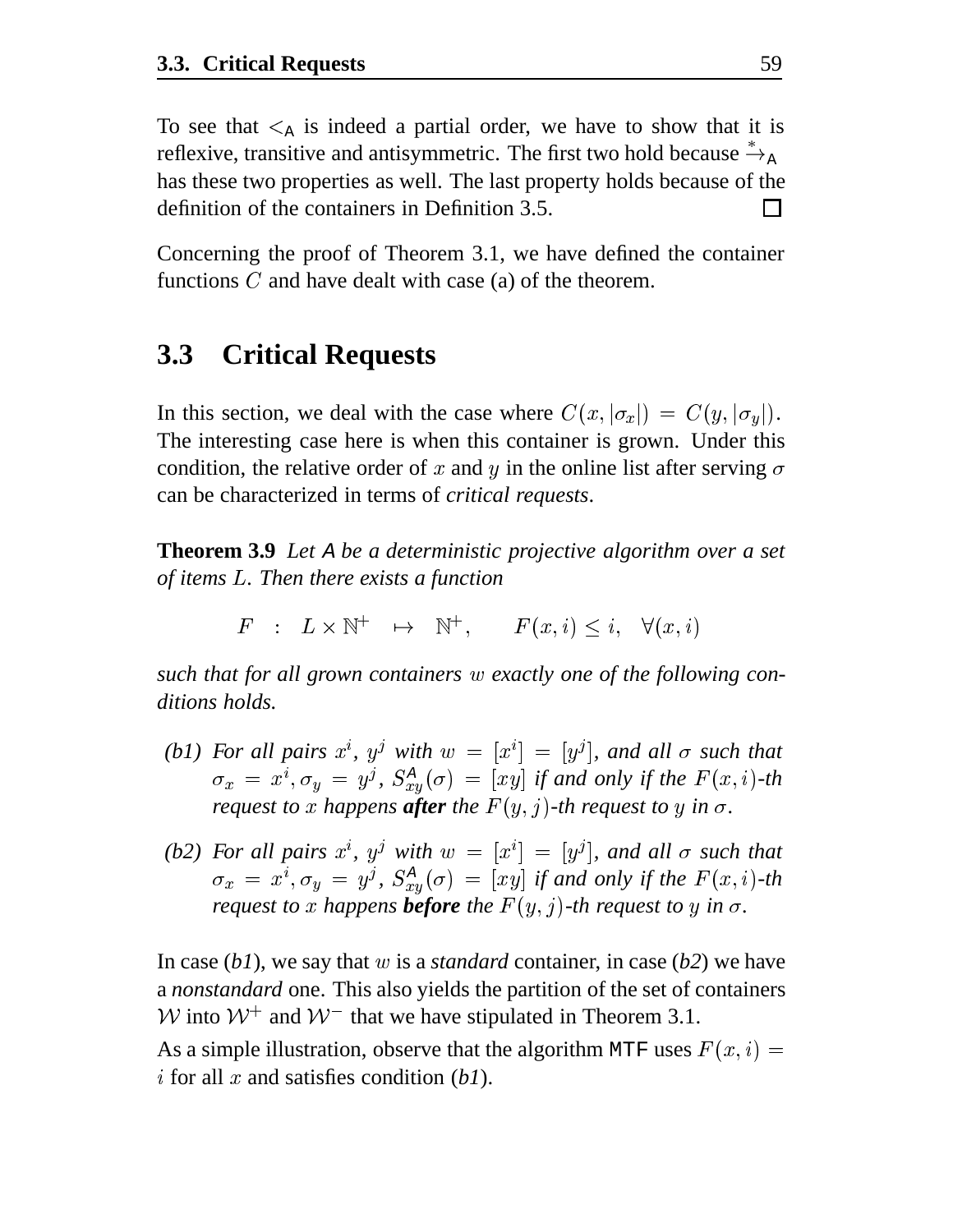**Proof.** Let  $\sigma$  be a request sequence with  $\sigma_x = x^i, \sigma_y = y^j, i, j > 0$ and  $|\sigma| = i + j$  such that  $[x^i] = [y^j]$ , and  $[x^i]$  is grown.

We label each request to an item with its position in the unary projection to that item (e.g. the fifth request to x will be labeled  $x_{(5)}$ ). Then  $\sigma$ can be considered as a permutation of labeled requests. Because of Corollary 3.7, there exists a permutation  $\sigma'$  of  $\sigma$  such that  $S_{xx}^{A}(\sigma) \neq$  $S_{x,y}^{A}(\sigma')$ . This means that, we can as well assume that in  $\sigma$ , we have a consecutive pair of items  $x_{(q)}$ ,  $y_{(l)}$ , such that  $S_{x}^{A}(\sigma) \neq S_{x}^{A}(\sigma')$ , where  $\sigma'$  arises from  $\sigma$  by transposing  $x_{(q)}$  and  $y_{(l)}$ .

This behavior does not change if we add  $k > 0$  requests to  $z \neq x, y$ to  $\sigma$ . We choose z and k such that  $[z^k] = [x^i]$ . Because  $[x^i]$  is grown, such a pair must exist.

We add these requests to  $\sigma$  such that  $x_{(q)}$  and  $y_{(l)}$  stay consecutive and such that there exists a consecutive pair of requests, say  $x_{(q')}$  and  $z_{(m)}$  such that transposing this pair changes  $S_{xz}(\sigma)$ . Again because of Corollary 3.7, this must be possible.

We claim that  $q = q'$ . To see this, assume  $q \neq q'$ . Then we can, if necessary, transpose any of the two pairs  $x_{(q)}, y_{(l)}$  and  $x_{(q')}, z_{(m)}$  in  $\sigma$  such that  $S(\sigma) = [yxz]$ . Let  $\tilde{\sigma}$  be  $\sigma$  with the two pairs  $(x_{(q)}, y_{(l)})$ and  $(x_{(q')}, z_{(m)})$  transposed. By projectivity, we have  $S(\tilde{\sigma}) = [zxy]$ . Hence  $S_{yz}(\sigma) \neq S_{yz}(\tilde{\sigma})$ , although  $\sigma_{yz} = \tilde{\sigma}_{yz}$ . This contradicts the projectivity of A.

In particular, there is a unique value of q such that  $x_{(q)}$  participates in any transposition that reorders  $x$  and  $z$  in the list. By symmetry, this uniqueness also holds for the pair  $x$  and  $y$ . Because the value of  $q$  is the same in both cases and by projectivity, it only depends on  $\sigma_x$ . Therefore it is a function of  $i = |\sigma_x|$ . We call  $x_{(q)}$  the critical request of x and set  $F_x(i) = F(x, i) = q.$ 

By a symmetric argument, the request  $x_{(\ell)}$  defines the unique critical request for y, and  $F_y(j) = F(y, j) := \ell$ .

To see that the relative order of two items in the list must change whenever the two critical requests are transposed in the request sequence, think of a request sequence  $\sigma$  on two items x and y where the critical requests of x and y are consecutive. Let  $\sigma'$  be the sequence obtained by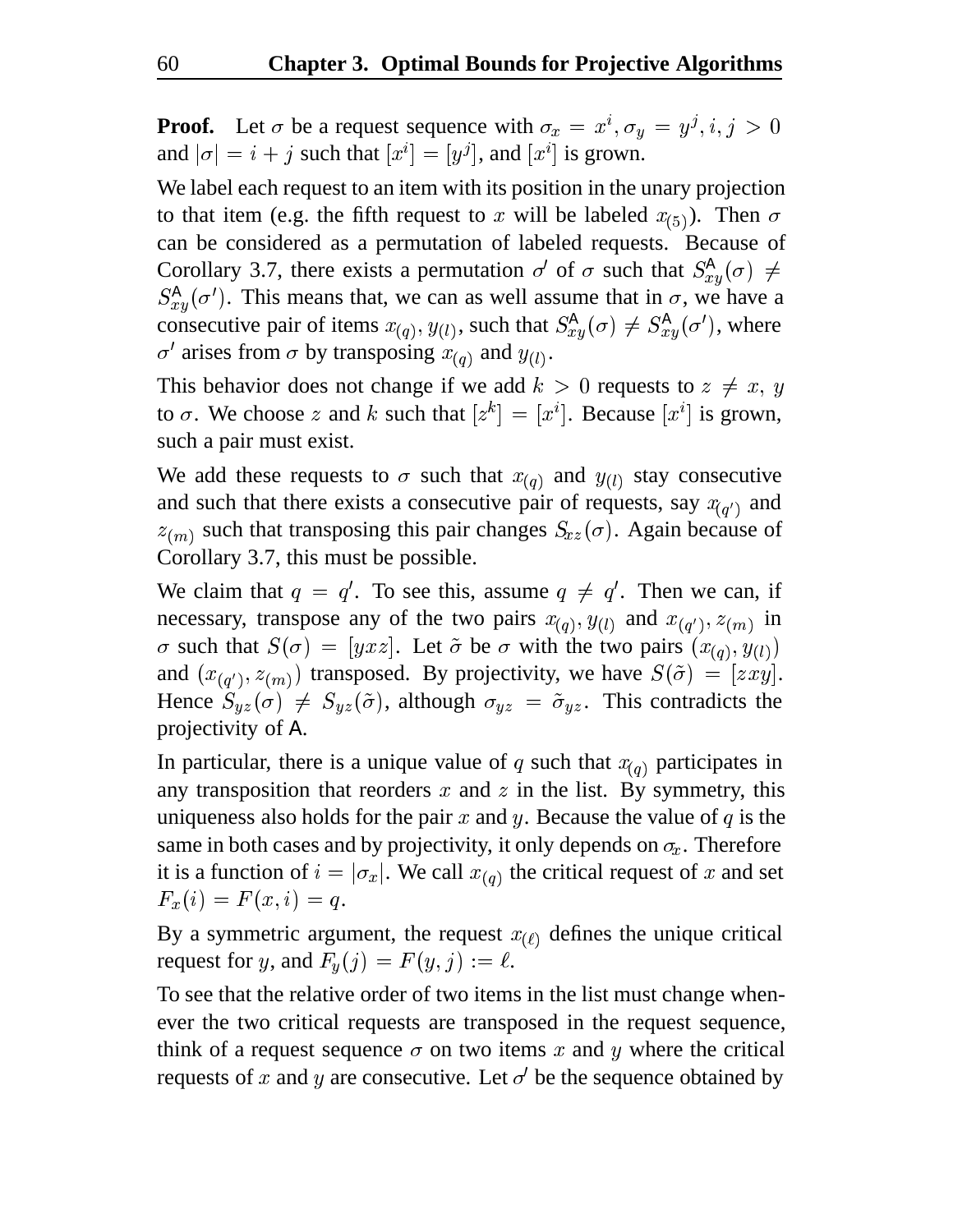swapping the critical requests. Now assume that this swap does not alter the list state. Then we can obtain any permutation of the request sequence by successively transposing consecutive requests, starting from either  $\sigma$  or  $\sigma'$ , without ever transposing the critical requests. Thus, the relative order of  $x$  and  $y$  would be the same for all request sequences. This contradicts our assumption that  $x^i \sim_A y^j$ .

We still need to argue that the items in  $w$  are ordered either according to case (*b1*) or (*b2*).

For this, consider a request sequence  $\sigma$  over an *n*-item list such that  $S(\sigma) = [x_1 x_2 ... x_n]$ . Let  $p_i$  be the position of  $x_i$ 's critical request in  $\sigma$ . If we do not have

$$
p_1 > p_2 > \cdots > p_n \quad \text{(case (b1)) or} \\ p_1 < p_2 < \cdots < p_n \quad \text{(case (b2))},
$$

we must have an index  $i$  such that either

$$
p_i < p_{i+1} > p_{i+2}
$$
 or  $p_i > p_{i+1} < p_{i+2}$ .

In both cases, we can manipulate  $\sigma$  such that the critical requests of  $x_i$  and  $x_{i+2}$  change their order, but both keep their relative order w.r.t. the critical request of  $x_{i+1}$ . In the list obtained after serving  $\sigma$ , items  $x_i$  and  $x_{i+2}$  change their relative order under this manipulation, while they keep their relative order with respect to  $x_{i+1}$ . This is impossible.

The assumption of grown containers in the preceding theorem is crucial. If  $x \neq y$  and  $y^j \in [x^i]$ , where  $[x^i]$  is a non-grown container, then x and y are adjacent in  $S^{\mathcal{A}}(\sigma)$ , for any  $\sigma$  with  $\sigma_x = x^i$  and  $\sigma_y = y^j$ . This holds because  $[x^i]$  does not contain a projection to a third element. In this case, the projective algorithm is free to choose any order of  $x$ and *y* which only depends on  $\sigma_{xy}$ , without violating projectivity. In particular, the algorithm is not forced to operate according to critical requests.

Together with the results of the previous section, we have now proved Theorem 3.1.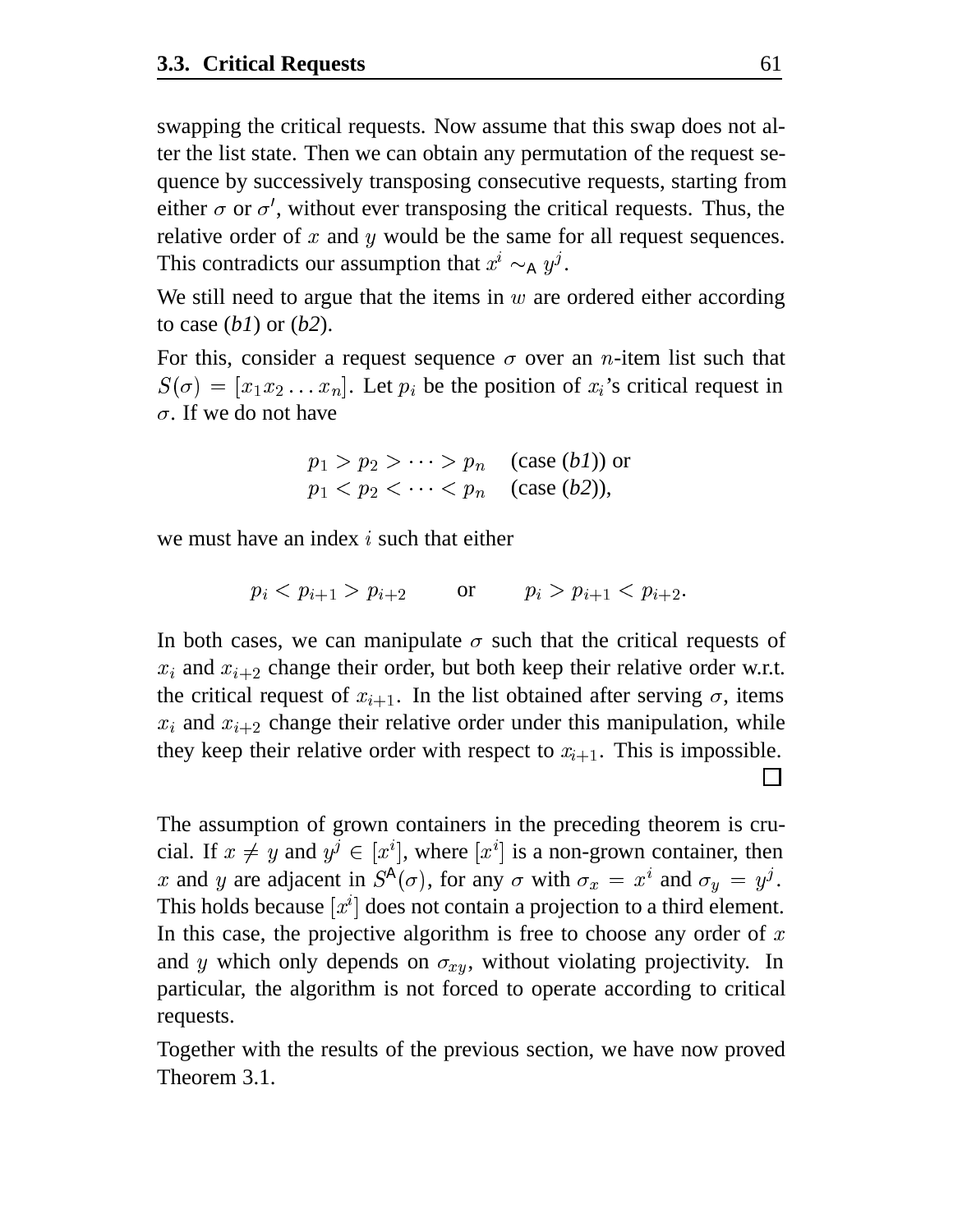### **3.4 The Lower Bound**

In this section, we use the characterization of projective algorithms from Theorem 3.1 to prove that no such algorithm is better than 1.6 competitive. Intuitively, it is clear that a good algorithm will maintain only one container in the long run (which must be a standard container), and it will have the critical request close to the last request for each item. We prove this intuition in the next section; for the time being, we restrict our attention to algorithms which satisfy these conditions.

**Definition 3.10** *For a given integer*  $M > 0$ , *a deterministic projective algorithm is called M-regular, if* 

*(i)*  $C_x(i) = C_y(j)$  *(and this container is a standard container) for all items x, y and all i,*  $j \geq M$ *, and* 

(ii) 
$$
f_x(i) := i - F_x(i) < M
$$
 for all items  $x$  and all  $i \geq 1$ .

*A randomized algorithm is* <sup>0</sup>*-regular if it is a probability distribution over deterministic M-regular algorithms.* 

Except FREQUENCY COUNT (which is not competitive), all the algorithms discussed at the end of the introduction are  $M$ -regular with  $M \in \{1, 2\}.$ 

Given any  $\varepsilon > 0$  and b, we will show that there is a probability distribution  $\pi$  on a finite set  $\Lambda$  of request sequences so that

$$
\sum_{\lambda \in \Lambda} \pi(\lambda) \frac{A(\lambda)}{\text{OPT}(\lambda) + b} \ge 1.6 - \varepsilon,
$$
\n(3.1)

for any deterministic M-regular algorithm A. Then *Yao's theorem* [34] asserts that also any randomized  $M$ -regular algorithm has competitive ratio 1.6 –  $\varepsilon$  or larger. This holds for any  $\varepsilon > 0$ , so the competitive ratio is at least 1.6. This is achieved by COMB and therefore 1.6 is a tight bound for the competitive ratio of  $M$ -regular algorithms.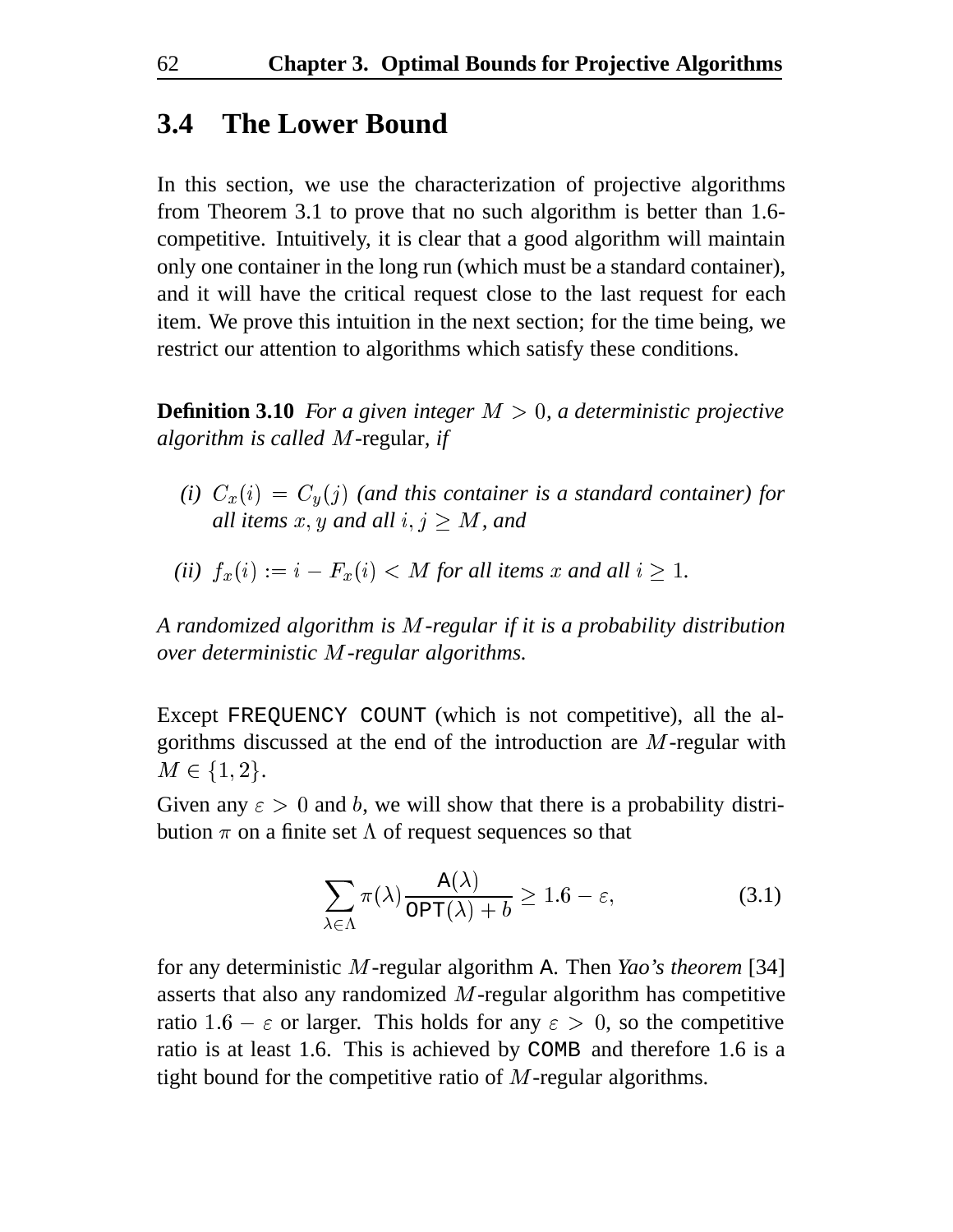All  $\lambda \in \Lambda$  will consist of only two items x and y. In what follows, let  $\hat{M} > M$  and  $\hat{M} > 3$  and let

$$
\phi := x^{\hat{M}} yxyx^{\hat{M}} yx^{\hat{M}} y^{\hat{M}} xyxy^{\hat{M}} xy^{\hat{M}} x^{\hat{M}} y^{\hat{M}}.
$$
 (3.2)

 $\phi$  consists of eight *blocks*, each of which ends in  $x^M$  or  $y^M$ . Let K and be positive integers and

$$
H := |\phi|/2 = 4\tilde{M} + 4. \tag{3.3}
$$

Then the set of sequences in (3.1) is given by

$$
\Lambda = \Lambda(K, T) := \{x^{M+t}y^{M+h}\phi^K \mid 0 \le h < H, 0 \le t < TH\},\tag{3.4}
$$

where any  $\lambda$  in  $\Lambda$  is chosen with equal probability  $1/H^2T$  by  $\pi$ .

OPT pays exactly ten units for each repetition of  $\phi$  (which always starts in offline list state  $[yx]$ ). Assuming that also the initial list state is  $[yx]$ , all sequences in  $\Lambda$  have offline cost  $10K + 2$ . This and the fact that  $\pi(\lambda)$  for  $\lambda \in \Lambda$  is constant allows us to conclude (3.1) once we can prove

**Lemma 3.11**

$$
\sum_{\lambda \in \Lambda} A(\lambda) \ge 16KTH^2 - o(KTH^2).
$$

Namely, we then obtain

$$
\sum_{\lambda \in \Lambda} \pi(\lambda) \frac{A(\lambda)}{\text{OPT}(\lambda) + b} = \frac{\sum_{\lambda \in \Lambda} A(\lambda)}{\sum_{\lambda \in \Lambda} (\text{OPT}(\lambda) + b)}
$$
\n
$$
\geq \frac{16KTH^2 - o(KTH^2)}{(10K + 2 + b)H^2T}
$$
\n
$$
= 1.6 - \frac{1.6(b + 2)}{10K + 2 + b} - \frac{o(KTH^2)}{(10K + 2 + b)H^2T}
$$
\n
$$
\geq 1.6 - \varepsilon,
$$

for  $K, T, M$  large enough.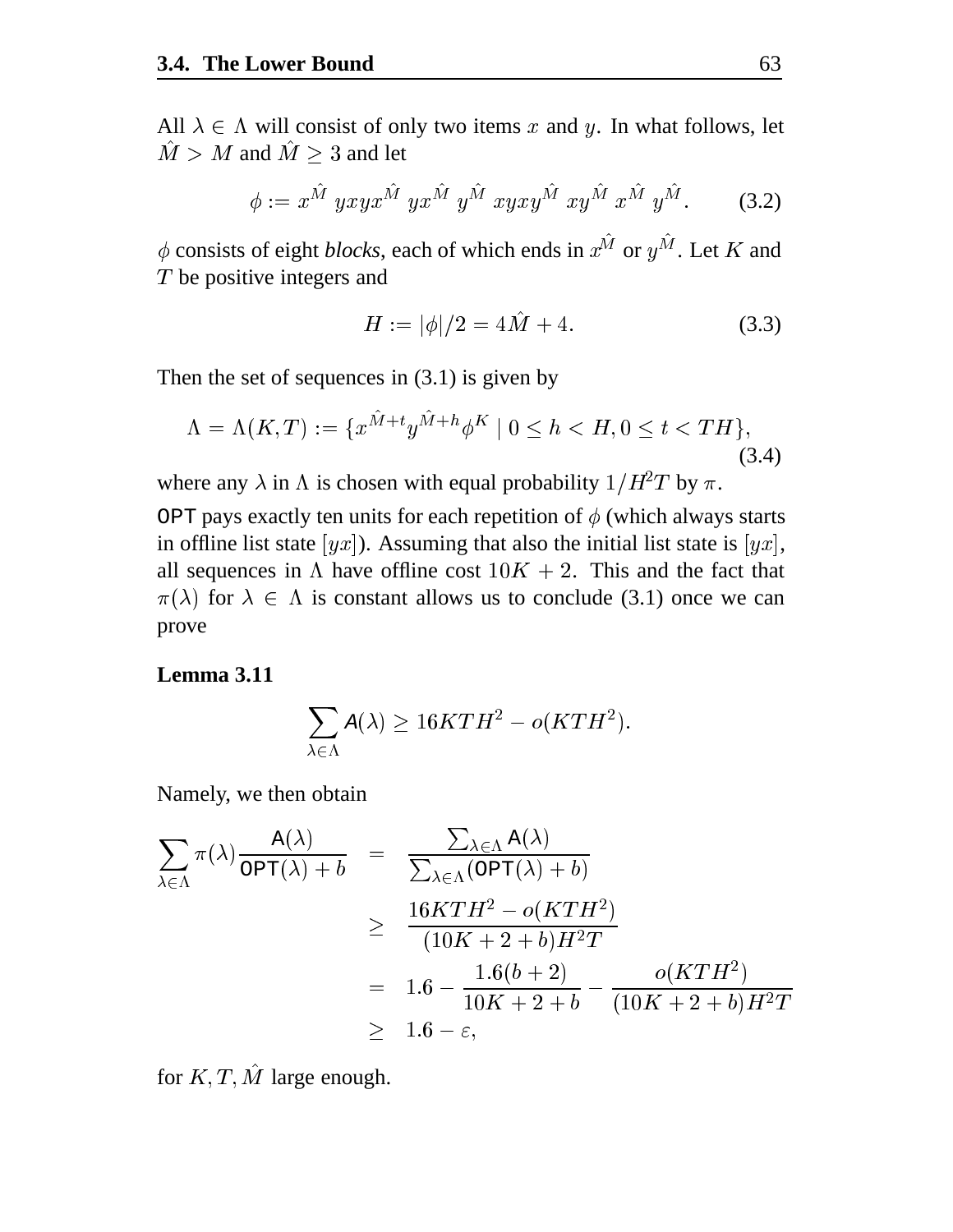In the rest of this section we show that (3.4) yields Lemma 3.11. For this, we distribute the total online cost among *states* assumed by sequences  $\lambda \in \Lambda$ .

#### **Definition 3.12**

- *(i)*  $\lambda \in \Lambda$  assumes state  $(i, j)$  if there exists a prefix  $\sigma =: \lambda(i, j)$  of  $\lambda$  with  $\sigma_x = x^i$  and  $\sigma_y = y^j$ . U denotes the set of states assumed *by sequences*  $\lambda \in \Lambda$ *.*
- (*ii*)  $\lambda \in \Lambda$  switches at  $(i, j)$ , if  $\lambda(i, j)$  contains the initial prefix  $x^{M+t}y^{M+\ell}$ , and one of the eight blocks of some repetition of  $\phi$  starts immediately after  $\lambda(i, j)$ . If the block starts with x,  $\lambda$ switches to *x*, *otherwise*  $\lambda$  switches to *y*.
- *(iii)*  $(i, j)$  is called a switching *state if some*  $\lambda \in \Lambda$  *switches at*  $(i, j)$ . *denotes the set of switching states.*
- $(iv)$  For  $(i, j) \in S$  and  $\lambda$  switching at  $(i, j)$ ,  $A_{\lambda}(i, j)$  denotes the *online cost incurred by serving the block of*  $\phi$  *that follows the prefix*  $\lambda(i, j)$ .  $A(i, j)$  *is the sum of these costs over all*  $\lambda$  *switching*  $at (i, j).$

These definitions allow us to rewrite the total online cost as follows.

$$
\sum_{\lambda \in \Lambda} A(\lambda) = \sum_{(i,j) \in S} A(i,j) + \sum_{0 \leq h < H, 0 \leq t < TH} A(x^{\hat{M} + t} y^{\hat{M} + h})
$$
\n
$$
> \sum_{(i,j) \in S} A(i,j).
$$

We see that  $\lambda = x^{M+t}y^{M+h}\phi^K$  switches at  $(i, j)$  if and only if

$$
\begin{array}{rcl}\ni & = & \hat{M} + t + qH + r, \\
j & = & \hat{M} + h + qH + s,\n\end{array} \tag{3.5}
$$

for some  $q \lt K$  and

 $(1, 3) \in \{101, 01, 1200 + 1, 21, 1000 + 1, 01, 1310 + 1, 0100 + 1, 0000 + 1, 0000 + 1, 0000 + 1, 0000 + 1, 0000 + 1, 0000 + 1, 0000 + 1, 0000 + 1, 0000 + 1, 0000 + 1, 0000 + 1, 0000 + 1, 0000 + 1, 0000 + 1, 0000 + 1, 0000 + 1, 0000 + 1, 0000$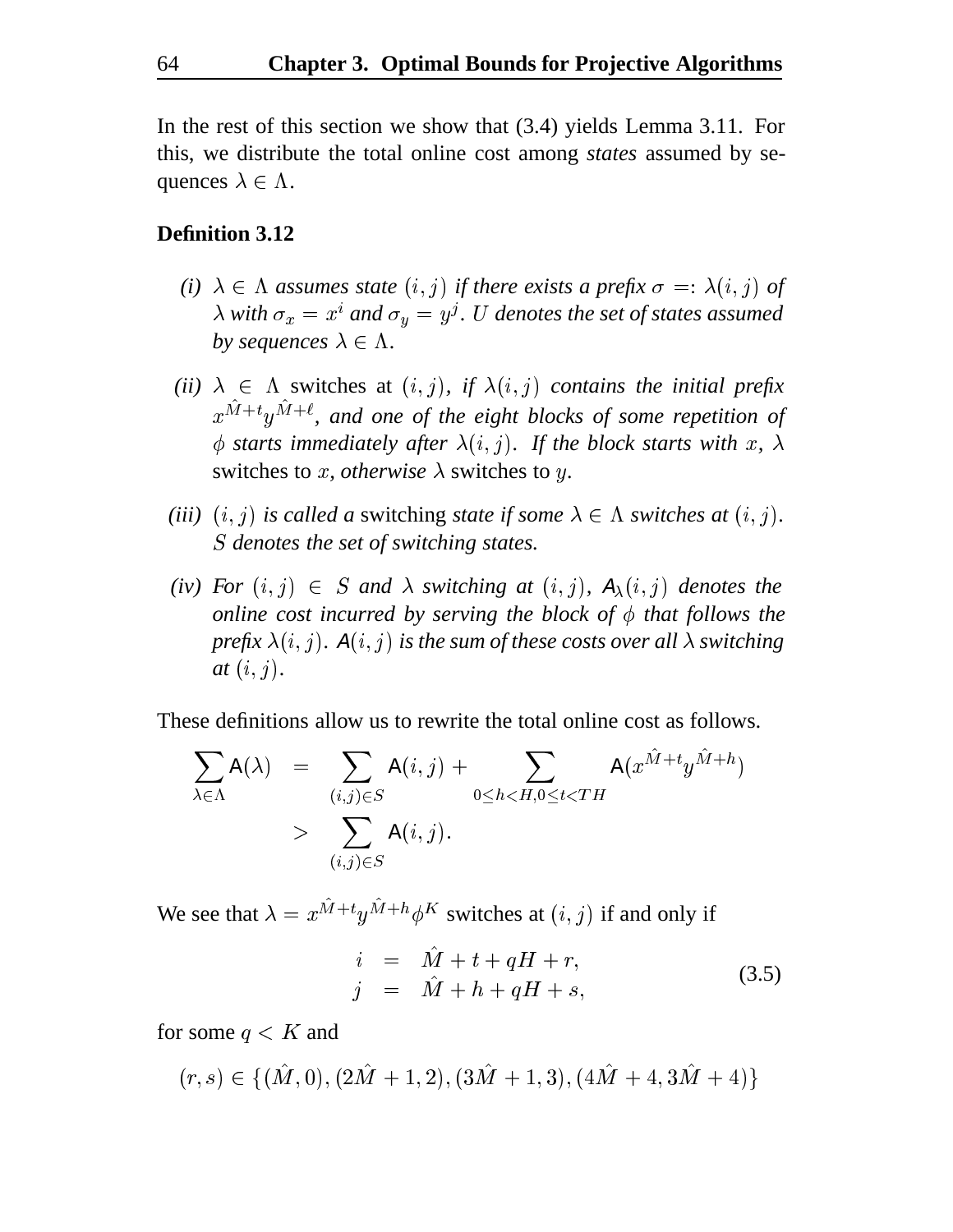(switch to  $y$ ), or

 $(r, s) \in \{ (0, 0), (3\hat{M}+1, \hat{M}+3), (3\hat{M}+3, 2\hat{M}+4), (3\hat{M}+4, 3\hat{M}+4) \}$ 

(switch to x). For a fixed pair  $(r, s)$ , the values of h and q (and hence of ) that satisfy these equations are uniquely determined. It follows that at most eight sequences switch at any given state  $(i, j)$ .

**Definition 3.13** A state  $(i, j) \in S$  is called good if and only if the *following two conditions are satisfied.*

- *(i) there are exactly eight sequences*  $\lambda \in \Lambda$  *that switch at*  $(i, j)$ *, and*
- (*ii*) property (*i*) also holds for the states  $(i-1, j)$  and  $(i, j-1)$ .

<sup>6</sup> *denotes the set of good states.*

Then (3.5) further yields

$$
\sum_{\lambda \in \Lambda} A(\lambda) > \sum_{(i,j) \in G} A(i,j).
$$
 (3.6)

This means, for every good state  $(i, j)$  and each of the eight blocks in  $\phi$ , there is exactly one sequence  $\lambda \in \Lambda$  such that  $\lambda$  continues with this block after the prefix  $\lambda(i, j)$ . Moreover,  $A(i, j)$  accounts for the online cost incurred by serving these eight blocks.

We will now prove two claims, which together yield Lemma 3.11 and therefore the lower bound of  $1.6$ .

**Claim 3.14** For every state  $(i, j) \in G$ , we have  $A(i, j) \geq 16$ . The *sequences switching to x* and *y*, *respectively, both provide eight units.* 

**Claim 3.15**  $|G| \geq KTH^2 - o(KTH^2)$ .

Let us prove Claim 3.15 first. From equations (3.5), we see that exactly eight sequences switch at  $(i, j)$  if and only if for all eight pairs  $(r, s)$ ,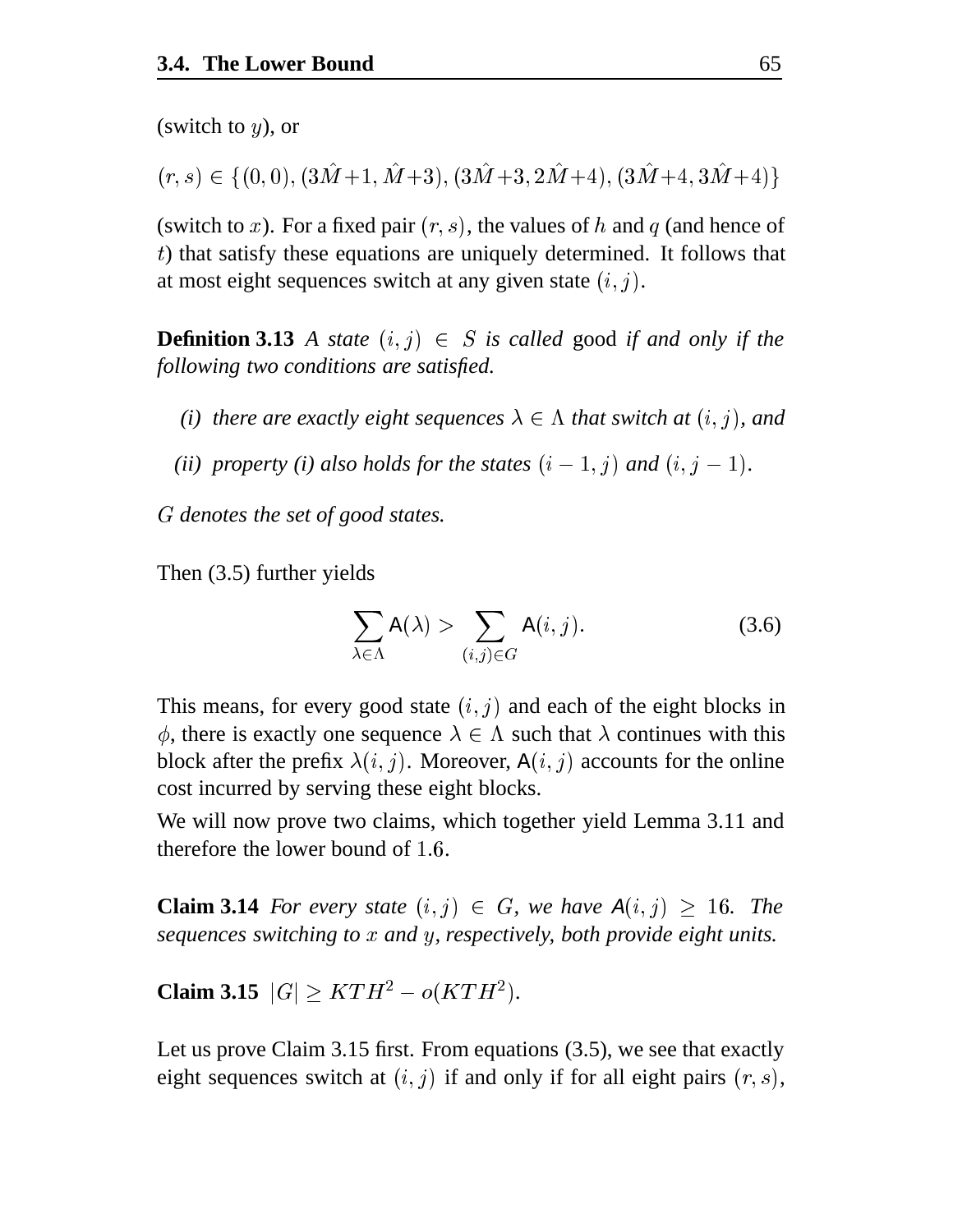the solutions q, h, t to system (3.5) satisfy  $0 \le q \lt K$ ,  $0 \le h \lt H$  and  $0 \le t < TH$ . Using the facts that  $s \le H, 0 \le r - s \le H$ , for all  $(r, s)$ , one proves that a sufficient condition for this is

$$
H - 1 \le j - \hat{M} < KH, \quad j + H \le i < j + TH - H + 1. \tag{3.7}
$$

If both weak inequalities in (3.7) hold as strict inequalities, then  $(i, j)$ is guaranteed to be good. Hence there are at least

$$
(K-1)H\cdot (TH-2H)=KTH^2-o(KTH^2)
$$

good states. This implies the claim.

To prove Claim 3.14, consider a good state  $(i, j)$  and the four sequences  $\lambda^{(1)}, \ldots, \lambda^{(4)}$  that switch to y in  $(i, j)$  (the argument for the sequences switching to x is symmetric). For  $A(i, j)$ , we have to count the total online cost incurred by serving the four blocks  $y^M$ ,  $y^M$ ,  $yx^M$ , and  $yxyx^M$  following the prefixes  $\lambda^{(p)}(i,j), p = 1, \ldots, 4$ , see Figure 3.1.

$$
\begin{array}{lllllllll} \lambda^{(1)}: & \lambda^{(1)}(i,j) & y_{(j+1)} & y_{(j+2)} & \cdots \\ \lambda^{(2)}: & \lambda^{(2)}(i,j) & y_{(j+1)} & y_{(j+2)} & y_{(j+3)} & \cdots \\ \lambda^{(3)}: & \lambda^{(3)}(i,j) & y_{(j+1)} & x_{(i+1)} & x_{(i+2)} & \cdots \\ \lambda^{(4)}: & \lambda^{(4)}(i,j) & y_{(j+1)} & x_{(i+1)} & y_{(j+2)} & x_{(i+2)} & \cdots \end{array}
$$

#### **Figure 3.1:** *Blocks in sequences switching from x in*  $(i, j)$

Our goal is to show that A incurs at least eight units of cost by serving the four blocks. This is not always true: a certain choice of critical request values may result in an online cost of only seven units. However, this particular choice will lead to nine units of cost in state  $(i-1, j)$ , one of which we can "borrow" for  $A(i, j)$ . This results in eight amortized units of online cost, for all good states.

Because A is M-regular, we know that x and y are in the same standard container after processing  $\lambda^{(p)}(i, j)$  (and also at any later time), for all p. Moreover, the critical request of x is among the preceding  $M$ requests to  $x$ , while the critical request of  $y$  is further away. Therefore, four units are to be paid for the requests to  $y_{(j+1)}$ . At least three more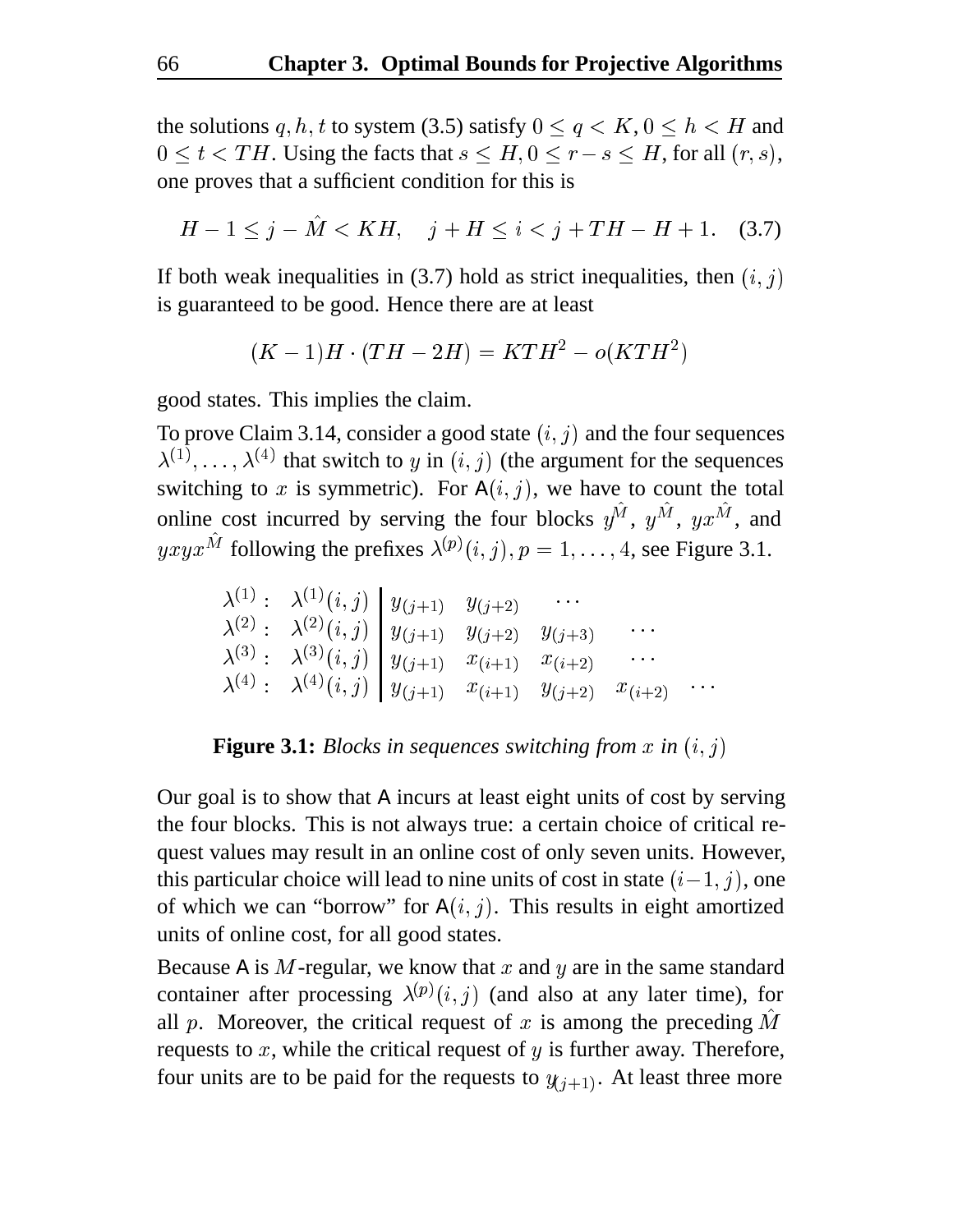| $y \quad y$                         | $y \quad y$                       | ${\bf y}$ ${\bf y}$ |
|-------------------------------------|-----------------------------------|---------------------|
| $y \quad y \quad y$                 | $y \quad y \quad y$               | $y \, y \, y$       |
| $y \mathbf{x} x$                    | $y \times x$                      | $y \quad x \quad x$ |
| $y \times y \times x$               | $y \times y \times x$             | $y \ x \ y \ x$     |
| $f_y(j+1) = 0,$<br>$f_x(i + 1) = 0$ | $f_y(j+1) = 0,$<br>$f_x(i+1) > 0$ | $f_y(j+1) > 0$      |

**Figure 3.2:** *The seven unavoidable cost units*

units are necessary to serve the remaining requests. Figure 3.2 depicts the different cases (requests which incur a cost unit appear in bold). An eighth unit will be spent, unless

$$
f_x(i + 1) = 0 \qquad \text{and} \qquad f_y(j + 2) = 1. \tag{3.8}
$$

Namely,  $f_y(j + 2) \le 1$  is necessary since otherwise A would have to pay a unit for the request to  $y_{(j+3)}$  in  $\lambda^{(2)}$ . But then we must also have  $f_y(j + 2) = 1$  and  $f_x(i + 1) = 0$  to avoid a cost unit for the request to  $x_{(i+2)}$  in  $\lambda^{(4)}$ .

Now we see that for the sequences switching to x in state  $(i - 1, j)$ , two cost units are created by (3.8) in addition to the seven unavoidable units. More specifically, the requests  $y_{(i+2)}$  and  $y_{(i+3)}$  in the sequence

$$
\lambda^{(4)}:\hspace{0.3cm} \lambda^{(4)}(i-1,j)\hspace{0.2cm} \left|\hspace{0.2cm} x_{(i)} \hspace{0.2cm} y_{(j+1)} \hspace{0.2cm} x_{(i+1)} \hspace{0.2cm} y_{(j+2)} \hspace{0.2cm} y_{(j+3)} \hspace{0.2cm} \ldots \hspace{0.2cm} \right.
$$

will cause two cost units which add to the seven unavoidable cost units we spend for these sequences. From the nine cost units in total, we can safely borrow one.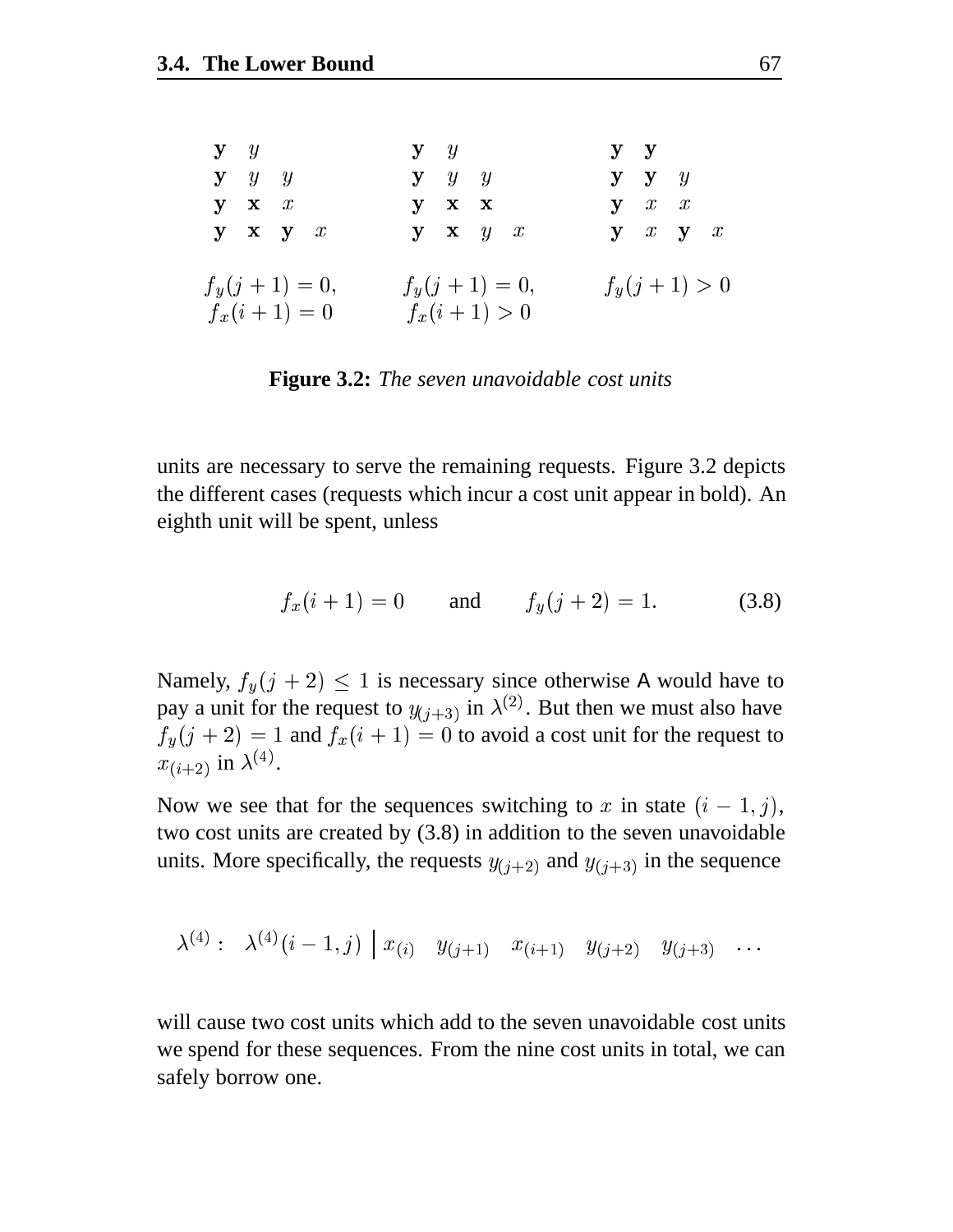#### **3.5 Irregular Algorithms**

#### **Unbounded –functions**

We first show that the lower bound also holds for randomized algorithms even if they use deterministic algorithms which do not satisfy condition (ii) of Definition 3.10 with positive probability. The idea of the proof is to show that by choosing  $M$  large enough, one can still charge enough to prove the previous lower bound.

In the regular lower bound construction, we have charged 16 cost units for every state  $(i, j)$  such that

$$
H \leq j - \hat{M} < KH, \quad j + H \leq i < j + TH - H,\tag{3.9}
$$

a consequence of  $(3.7)$ . Let us denote this set of states by  $G$ . As a precondition, we need  $f_x(i) < M$  to charge for the blocks switching to y and  $f_y(j)$  < M for those switching to x. In the case of larger  $f$ -values, we can still charge

$$
\sum_{\lambda\in\Lambda}\mathtt{A}(\lambda) >
$$

$$
\sum_{(i,j) \in G'} \bigl(8\cdot(1-\operatorname{prob}(f_x(i)\geq \hat{M})) + 8\cdot(1-\operatorname{prob}(f_y(j)\geq \hat{M}))\bigr).
$$

The probabilities refer to the probability distribution which defines the randomized algorithm. We can do this because Claim 3.14 already holds if  $f_y(j)$  < M and  $f_x(i)$  < M. The only case where this is not obvious is the third one in Figure 3.2: in case of  $f_x(i+1) \geq M$ , we might not be able to charge a seventh cost unit. Nevertheless, we will then have at least one cost unit for either  $x_{(i+1)}$  or  $y_{(i+2)}$ . Also, (3.8) ensures that the ninth unit we might need to borrow from another state is actually spent.

Using Claim 3.15 and (3.9), we obtain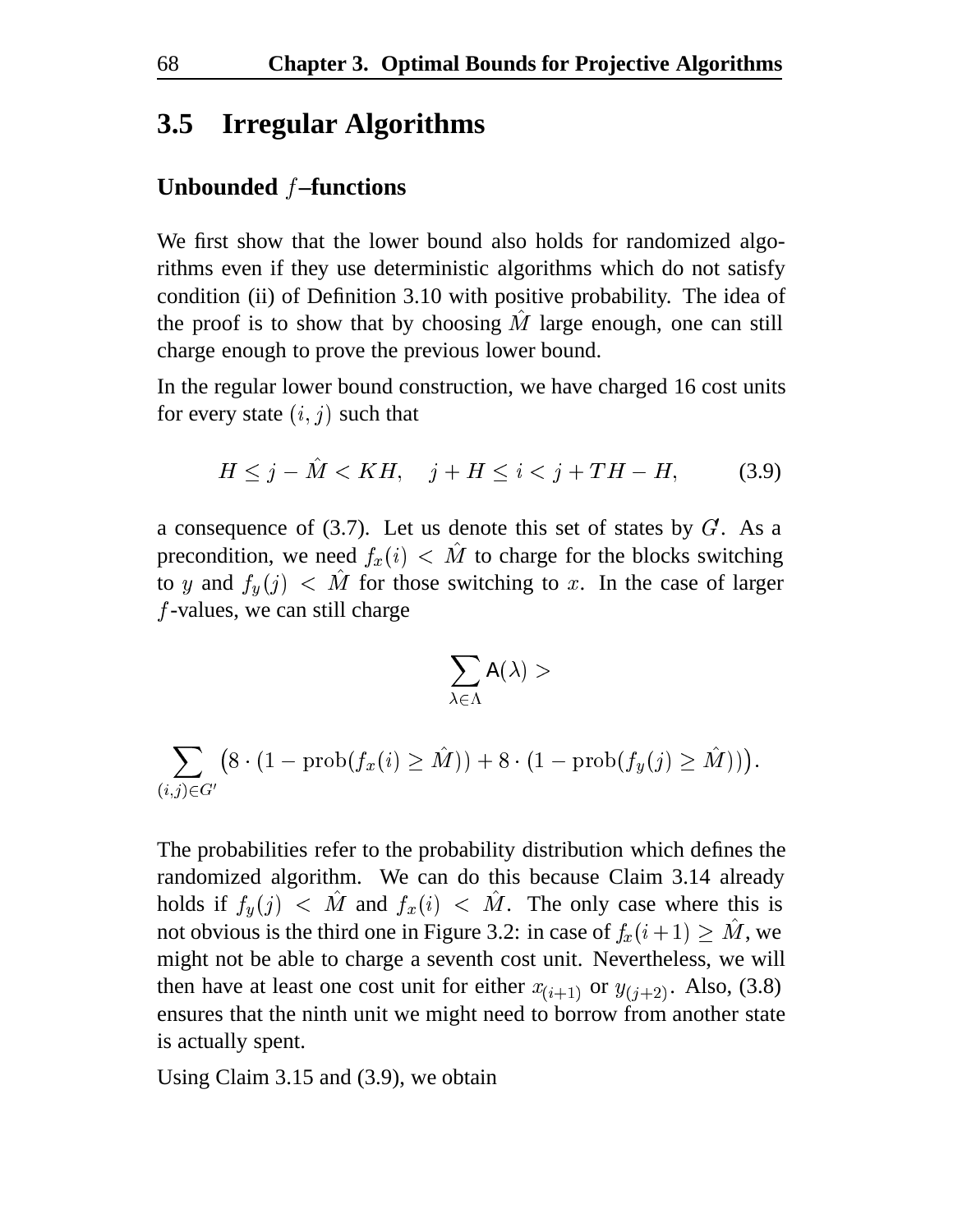$$
\sum_{\lambda \in \Lambda} A(\lambda) > 16KTH^2 - o(KTH^2)
$$
  

$$
= 8 \sum_{j=H+\hat{M}}^{KH+\hat{M}-1} \sum_{i=j+H}^{j+TH-H-1} (\text{prob}(f_x(i) \ge \hat{M}) + \text{prob}(f_y(j) \ge \hat{M}))
$$

**Lemma 3.16** If A is c-competitive for  $c \leq 1.6$ , then for  $i \geq M$ ,

$$
\sum_{\ell=0}^{\hat{M}-1} \text{prob}(f_x(i+\ell) \ge \hat{M}) \le E(A(x^i y^{\hat{M}} x^{\hat{M}})) \le 3c + b,\quad (3.10)
$$

and for  $j \geq \tilde{M}$ ,

$$
\sum_{\ell=0}^{\hat{M}-1} \text{prob}(f_y(j+\ell) \ge \hat{M}) \le E(A(y^j x^{\hat{M}} y^{\hat{M}})) \le 3c + b. \quad (3.11)
$$

**Proof.** We only prove (3.10) here, (3.11) is similar. For the first inequality, we only consider the access cost for the last  $\dot{M}$  requests to  $x$ in the sequence on the right hand side. For each of them, one unit is spent whenever  $f_x(i+\ell) \geq M$  because then x is behind y. The second inequality holds because A is c-competitive and  $\text{OPT}(x^t y^M x^M) \leq 3$ .  $\Box$ 

Using (3.10), we can bound

$$
KH + \hat{M} - 1 j + TH - H - 1
$$
  
\n
$$
\sum_{j=H+\hat{M}}^{K} \sum_{i=j+H}^{K+H-1} \text{prob}(f_x(i) \geq \hat{M})
$$
  
\n
$$
\leq \sum_{j=H+\hat{M}}^{K+1} \frac{1}{\hat{M}} \sum_{i=j+H-(\hat{M}-1)}^{j+TH-H-1} \sum_{\ell=0}^{\hat{M}-1} \text{prob}(f_x(i+\ell) \geq \hat{M})
$$
  
\n
$$
\leq (KH - H - 1) \frac{1}{\hat{M}} (TH - 2H + \hat{M} - 2)(2c + b)
$$
  
\n
$$
= O(KTH^2/\hat{M}) = O(KT\hat{M}) = o(KT\hat{M}^2).
$$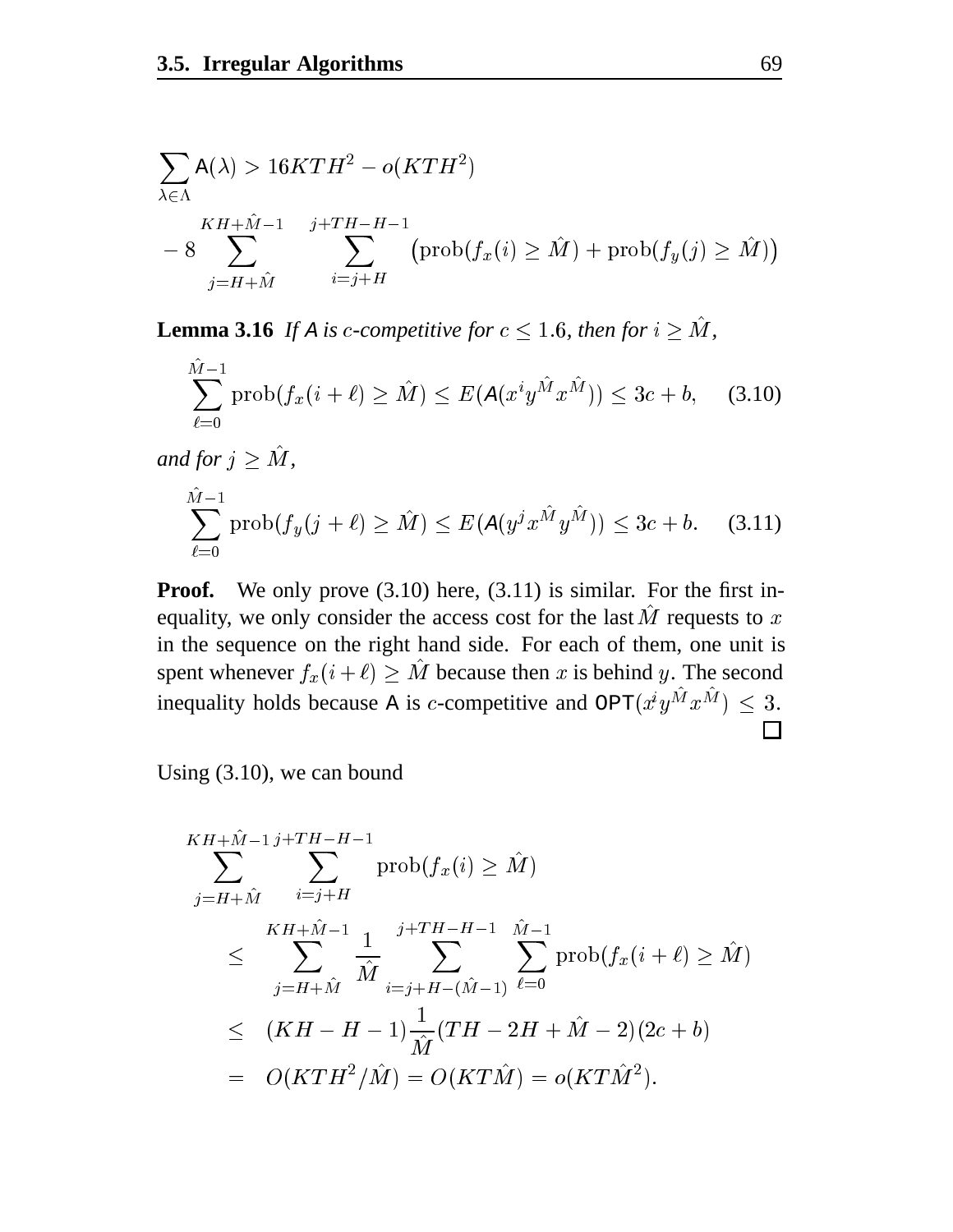Inequality (3.11) yields

$$
KH + \hat{M} - 1 j + TH - H - 1
$$
  
\n
$$
\sum_{j=H+\hat{M}}^{K} \sum_{i=j+H}^{i=j+H} \text{prob}(f_y(j) \geq \hat{M})
$$
  
\n
$$
\leq \sum_{j=H+\hat{M} - (\hat{M}-1)}^{K+ \hat{M} - 1} \frac{1}{\hat{M}} (TH - 2H - 2) \sum_{\ell=0}^{\hat{M} - 1} \text{prob}(f_y(j+\ell) \geq \hat{M})
$$
  
\n
$$
\leq (KH - H + \hat{M} - 2) \frac{1}{\hat{M}} (TH - 2H - 2)(3c + b)
$$
  
\n
$$
= O(KTH^2/\hat{M}) = O(KT\hat{M}) = o(KT\hat{M}^2).
$$

As in Lemma 3.11, we get

$$
\sum_{\lambda\in\Lambda}\mathrm{A}(\lambda)\geq 16KTH^2-o(KTH^2)-o(KT\hat M^2),
$$

from which we conclude

$$
\sum_{\lambda \in \Lambda} \pi(\lambda) \frac{\mathrm A(\lambda)}{\mathrm{OPT}(\lambda)+b} \quad \geq \quad 1.6-\varepsilon,
$$

for  $K, T$  and M large enough.

#### **Several Containers**

Proving that our container cannot be a non-standard one is not too hard. In a non-standard container a sequence like  $\sigma = xy$  would cause unbounded cost for growing  $i$ , while the offline cost is a constant. Thus no algorithm can afford to use this kind of container with positive probability.

To show that our lower bound still holds if we allow A to use more than one container, we compare A with an algorithm  $\bar{A}$ . We derive  $\bar{A}$  by using A's critical request functions, but ignoring its container structure. Thus in  $\bar{A}$ , all items are in a common container after their first request.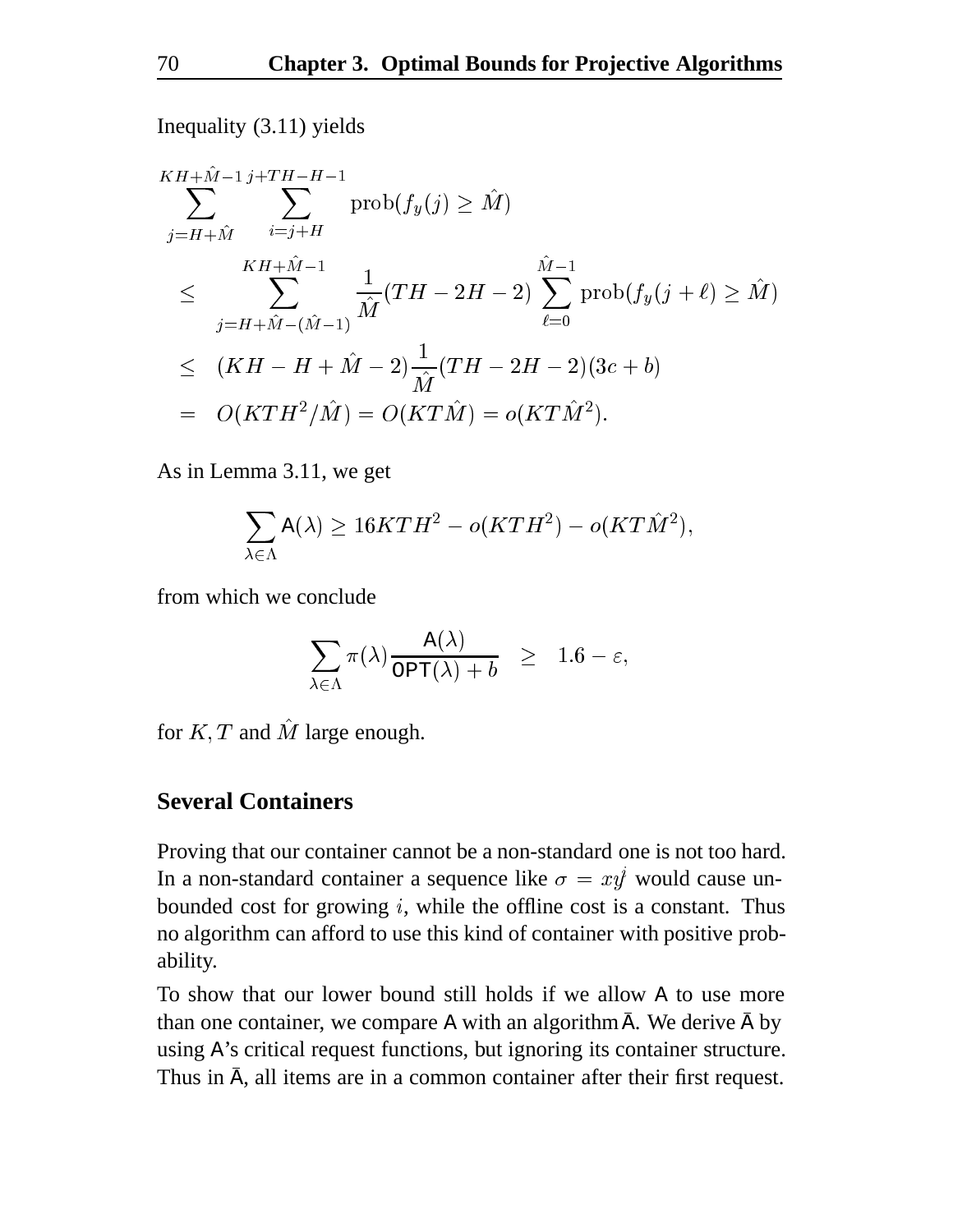As we already proved a lower bound for this kind of algorithms in the previous section,  $\bar{A}$  cannot be more competitive than 1.6.

From the fact that A is supposedly  $(1.6 - \varepsilon)$ –competitive while  $\bar{\mathsf{A}}$  is only 1.6–competitive, we derive that there must exist a  $\mu > 0$  such that there is a sequence of states  $(i_k, j_k)$ ,  $1 \leq k \leq N$ , with  $i_k$  and  $j_k$  increasing strictly monotonically and  $prob(C_x(i_k) \neq C_y(j_k)) \geq \mu$ . Remember that A and  $\bar{A}$  can serve a request differently only by using containers.

We will show that this contradicts the competitiveness of A, by exhibiting a family of request sequences on which A cannot be competitive at all.

Let  $X_{k,\ell}$  be the indicator variable for the event that  $C_x(i_k) \neq C_y(j_\ell)$ . If  $X_{h,h} = 1$ , we get

$$
\sum_{1 \le k', l' \le N} (X_{k',\ell'} + X_{k',h} + X_{h,\ell'}) \ge N^2 \tag{3.12}
$$

This just follows from the fact that  $X_{h,h} = 1$ ,  $X_{k',h} = 0$ ,  $X_{h,\ell'} = 0$ imply  $X_{k',\ell'} = 1$ . Define

$$
p_{k,\ell}:=E(X_{k,\ell})=\text{prob}\big(C_x(i_k)\neq C_y(j_\ell)\big).
$$

Then we get

$$
\sum_{1\leq k',l'\leq N}(p_{k',\ell'}+p_{k',h}+p_{h,\ell'})\quad = \\ E[\sum_{1\leq k',l'\leq N}(X_{k',\ell'}+X_{k',h}+X_{h,\ell'})]\quad \geq \\ j,k=1)\cdot E[\quad \sum\quad (X_{k',\ell'}+X_{k',h}+X_{h,\ell'})|X_{h,h}=1]\quad \geq
$$

$$
\text{prob}(X_{h,h} = 1) \cdot E[\sum_{1 \le k', l' \le N} (X_{k',\ell'} + X_{k',h} + X_{h,\ell'}) | X_{h,h} = 1] \ge
$$
  

$$
\mu N^2.
$$

We now sum up for all  $X_{h,h}$ ,  $1 \leq h \leq N$  and get

$$
\sum_{1 \le h \le N} \sum_{1 \le k', \ell' \le N} (p_{k',\ell'} + p_{k',h} + p_{h,\ell'}) \ge \mu N^2 \cdot N. \tag{3.13}
$$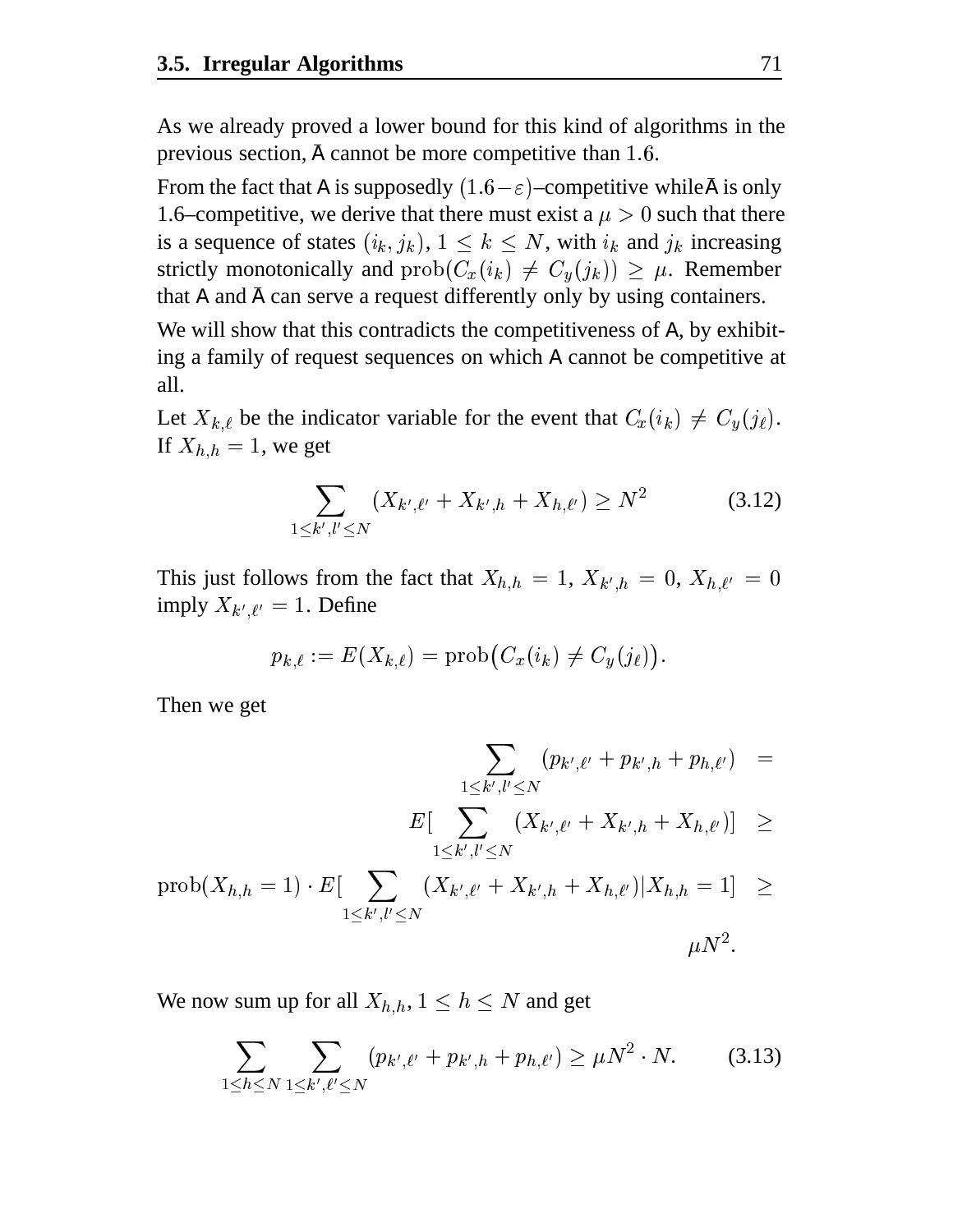Observing that each term appears exactly  $3N$  times, we find

$$
\sum_{1\leq k,\ell\leq N}p_{k,\ell}\geq \frac{\mu N^3}{3N}\geq \frac{\mu}{3}N^2.
$$

Define

$$
p_{k,\ell}^{\leq} := \text{prob}(C_x(i_k) < C_y(j_\ell)),
$$
\n
$$
p_{k,\ell}^{\geq} := \text{prob}(C_x(i_k) > C_y(j_\ell)),
$$

and assume w.l.o.g. that

$$
\sum_{1\leq k,\ell\leq N}p_{k,\ell}^< \geq \frac{\mu}{6}N^2.
$$

Then there exists some  $t \in \{1, \ldots, N\}$  such that

$$
\sum_{\ell=1}^N p_{t,\ell}^< = \sum_{\ell=1}^N \operatorname{prob}\bigl(C_x(i_t) < C_y(j_\ell)\bigr) \geq \frac{\mu}{6}N.
$$

The request sequence we feed to A is now  $\sigma = x^{i} y^{j} y^{j+1}$ . We have OPT $(\sigma) \leq 2$  but expected online cost at least  $\mu/6 \cdot N$ , because already the expected cost to serve the  $(j_{\ell} + 1)$ st request to y is at least

$$
p_{t,\ell} = \operatorname{prob}\bigl(C_x(i_t) < C_y(j_\ell)\bigr),
$$

for all  $j \in \{1, \ldots, N\}$ . Namely, with this probability, y is at that time in a container behind the one x was moved to in the  $i_t$ -th request to x, in which case  $y$  incurs online cost of one. By letting  $N$  tend to infinity, this shows that A cannot be competitive with constant ratio, which is a contradiction.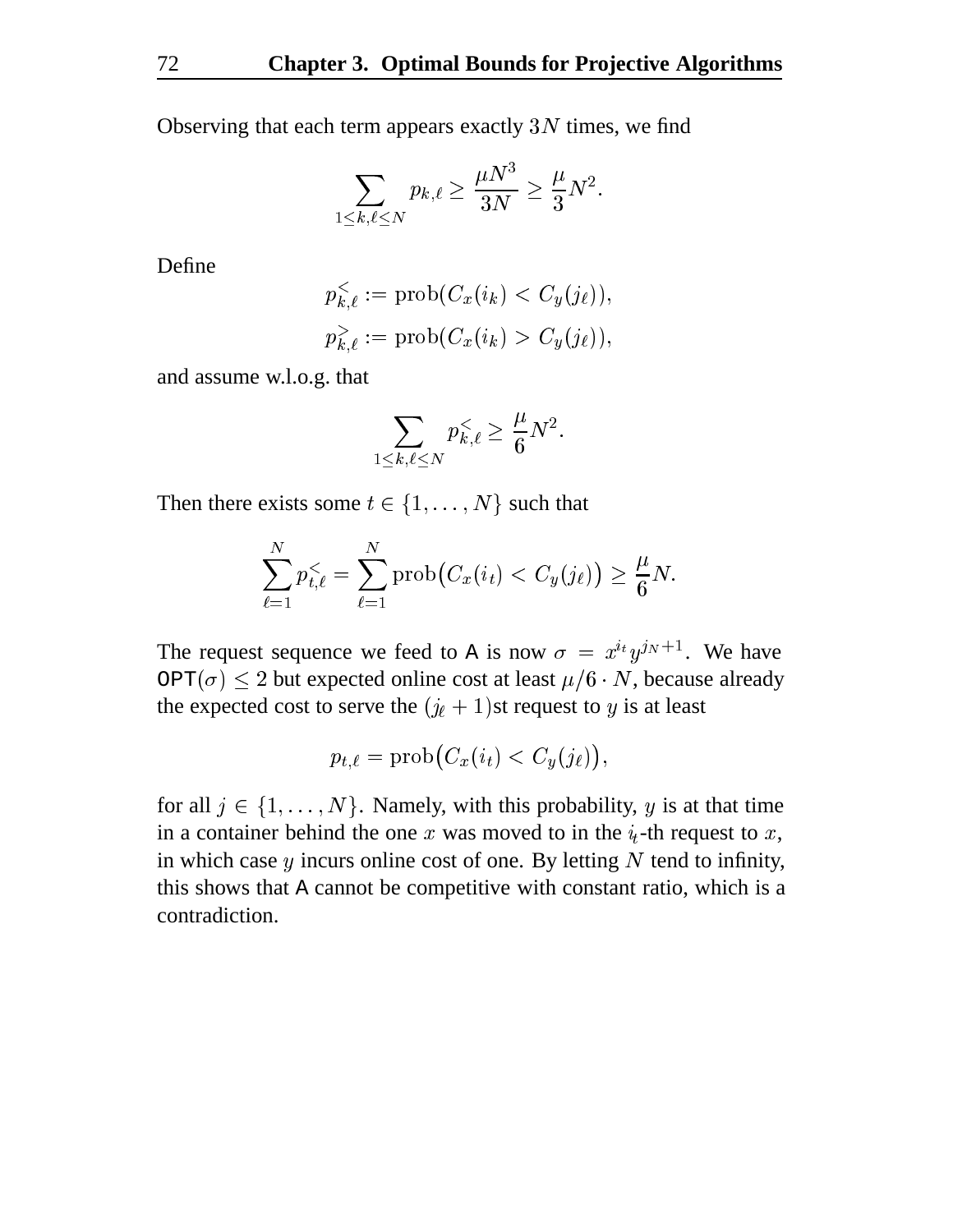## **Chapter 4**

# **Offline List Update is**  $\cal NP$ -hard

### **4.1 Introduction**

In this chapter, we will be concerned with the offline version of the list update problem (*OLUP*). Given a request sequence  $\sigma$  and an initial list state  $L$ , we would like to compute the minimal offline cost to serve the sequence  $\sigma$ . This value is denoted by OPT $(L, \sigma)$ .

In competitive analysis, the cost of an online algorithm is compared to the cost of the optimal offline algorithm OPT. Understanding OPT might therefore lead to a better understanding of the list update problem itself. Unfortunately, it will turn out in this chapter that the problem of computing  $\text{OPT}(L, \sigma)$  is  $\mathcal{NP}$ -hard. Hence, there is probably not much structure to be understood. Some properties of OPT have already been studied in the past [28, 29, 5, 2].

The significance of this result is increased by the lower bound presented in Chapter 3. Since projective algorithms are analyzed on lists with two items, the structure of OPT is not really an issue here because, as one can see in (1.10), we actually prove the stronger result

$$
A(\sigma) \leq c \cdot \overline{\texttt{OPT}}(\sigma) + b.
$$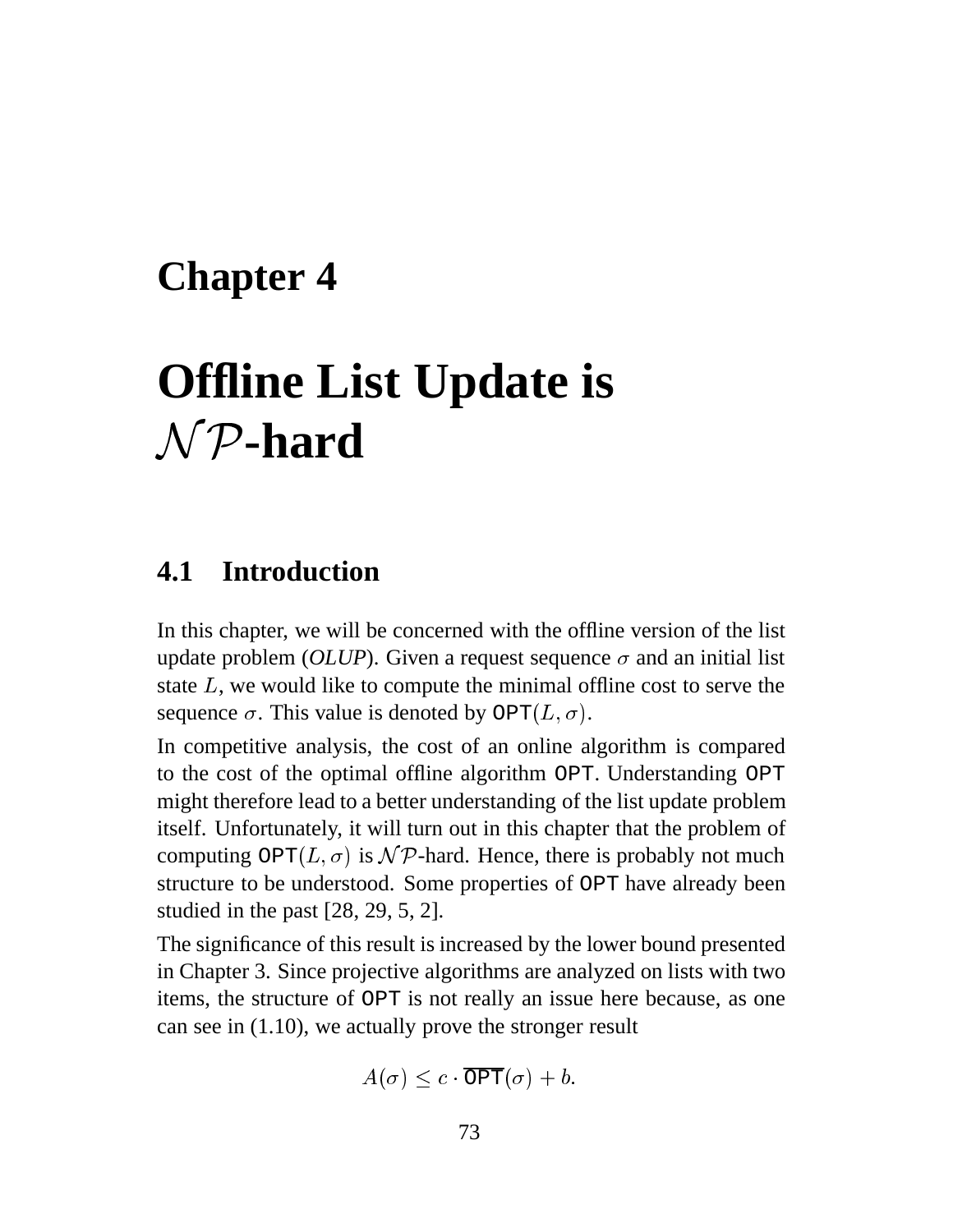Thus, it might be necessary to replace  $\overline{OPT}$  by better bounds in order to beat COMB.

The currently best algorithm for *OLUP* on lists with *n* items and request sequences of length m runs in  $O(n!n^3m)$  [26] as presented in Section 1.4. From the  $\mathcal{NP}$ -hardness we can conclude that there cannot be an algorithm which is polynomial in *n* and *m* unless  $P = \mathcal{NP}$ .

An *OLUP* instance on *n* items and *m* requests to these items can be encoded in  $\Theta(\log(n) \cdot m)$  bits. But we can assume  $m > n$ . Therefore, an algorithm is still polynomial if its runtime is polynomial in  $n$ .

A feasible (but not necessarily optimal) solution for an instance of *OLUP* is here called a *schedule*. Note that there are always optimal schedules which do not involve free exchanges [14]. Therefore a schedule is determined by the sequence of list states  $L_1 \ldots L_m$  where  $L_i$  denotes the state when the *i*th request is performed.

As an important part of the proof, we introduce a generalization of *OLUP* called *weighted list update problem* (*WLUP*). Here, the items have a weight that influences access and transposition cost. A version of *WLUP* was considered already in [8], but our definitions and applications are different.

In the proof of the result, we assume the partial cost model. It is easy to obtain the value of  $OPT(L, \sigma)$  in the full cost model by adding  $|\sigma|$  to the optimal cost in the partial cost model. Therefore, the proof certainly holds for the full cost model as well.

### **4.2 The Weighted List Update Problem**

In this section, we introduce the weighted list update problem (*WLUP*), which generalizes *OLUP* to items with *weights*. These weights have to be non-negative integers. We denote weighted items by capital letters.

An instance of *WLUP* consists of a request sequence  $\sigma$  and an initial list  $L$  over a set of weighted items. In general, we denote an instance by the triple  $(L, \sigma, W)$ , where  $w_i$  is the *i*th entry of the vector W and denotes the weight of the *i*th item in  $L$ . We denote the optimal algorithm for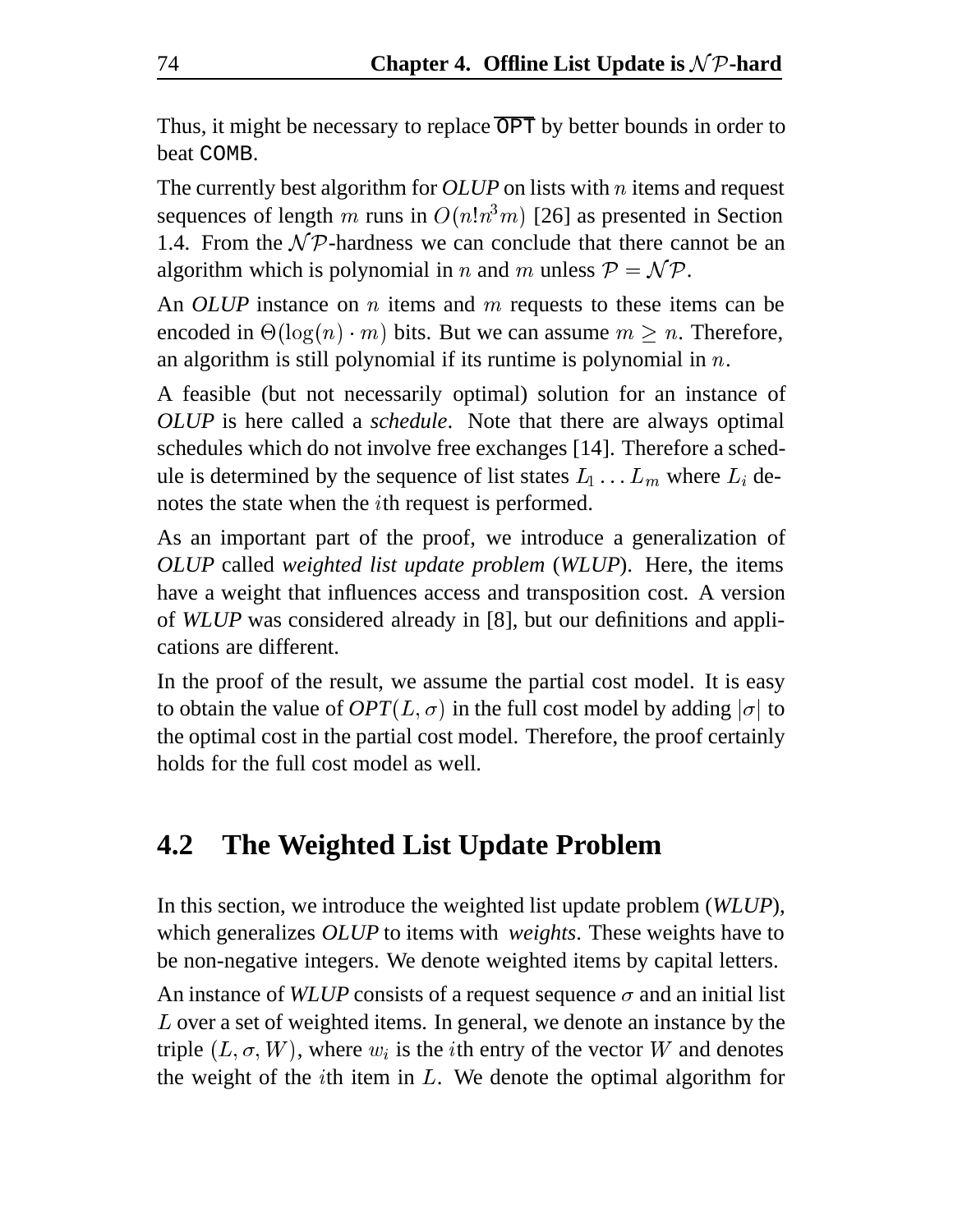this problem by WOPT and the minimal cost for an instance  $(\sigma, L, W)$ by  $WOPT(L, \sigma, W)$ .

The cost incurred by operating on weighted items is the following. Let the items be  $X_i$ ,  $i = 1 \dots n$ . In order to transpose two items  $X_i$  and  $X_j$ with weights  $w_i$  and  $w_j$  respectively, we pay

$$
w_i \cdot w_j \tag{4.1}
$$

units. The access cost for an item  $X_i$  with weight  $w_i$  is the following. Let S be the set of items in front of  $X_i$  in  $L_k$ , then accessing  $X_i$  in  $L_k$ costs

$$
w_i \cdot \sum_{l:X_l \in S} w_l. \tag{4.2}
$$

From these definitions it follows that an instance consisting only of items with weight one is identical to an *OLUP* instance. We call the items in an *OLUP* instance *regular* items. Note that if an item has weight zero, it does not cause any cost at all.

**Theorem 4.1** *If all weights of a WLUP instance are bounded by a polynomial in the number of items, then there is a polynomial reduction from WLUPto OLUP.*

The reduction is defined by a function f that converts a *WLUP* instance into an *OLUP* instance. Let the *WLUP* instance be  $(L, \sigma, W)$  with items  $X_i$  for  $i = 1...n$ . The *OLUP* instance will be built by regular items  $x_{i,j}$ ,  $i = 1...n$ ,  $j = 1...w_i$ . We convert  $(L, \sigma, W)$  into an *OLUP* instance by replacing any occurrence of  $X_i$  in  $L$  and  $\sigma$  by the sequence  $x_{i,1}x_{i,2} \ldots x_{i,w_i}$ . The theorem follows immediately from the next lemma, since the sum on the left hand side of (4.3) can be computed in polynomial time.

**Lemma 4.2** Let  $|\sigma_{X_i}|$  denote the number of occurrences of  $X_i$  in  $\sigma$ . *Then we have*

$$
WOPT(L, \sigma, W) + \sum_{X_i \in L} \binom{w_i}{2} \cdot |\sigma_{X_i}| = OPT(f(L, \sigma, W)) \quad (4.3)
$$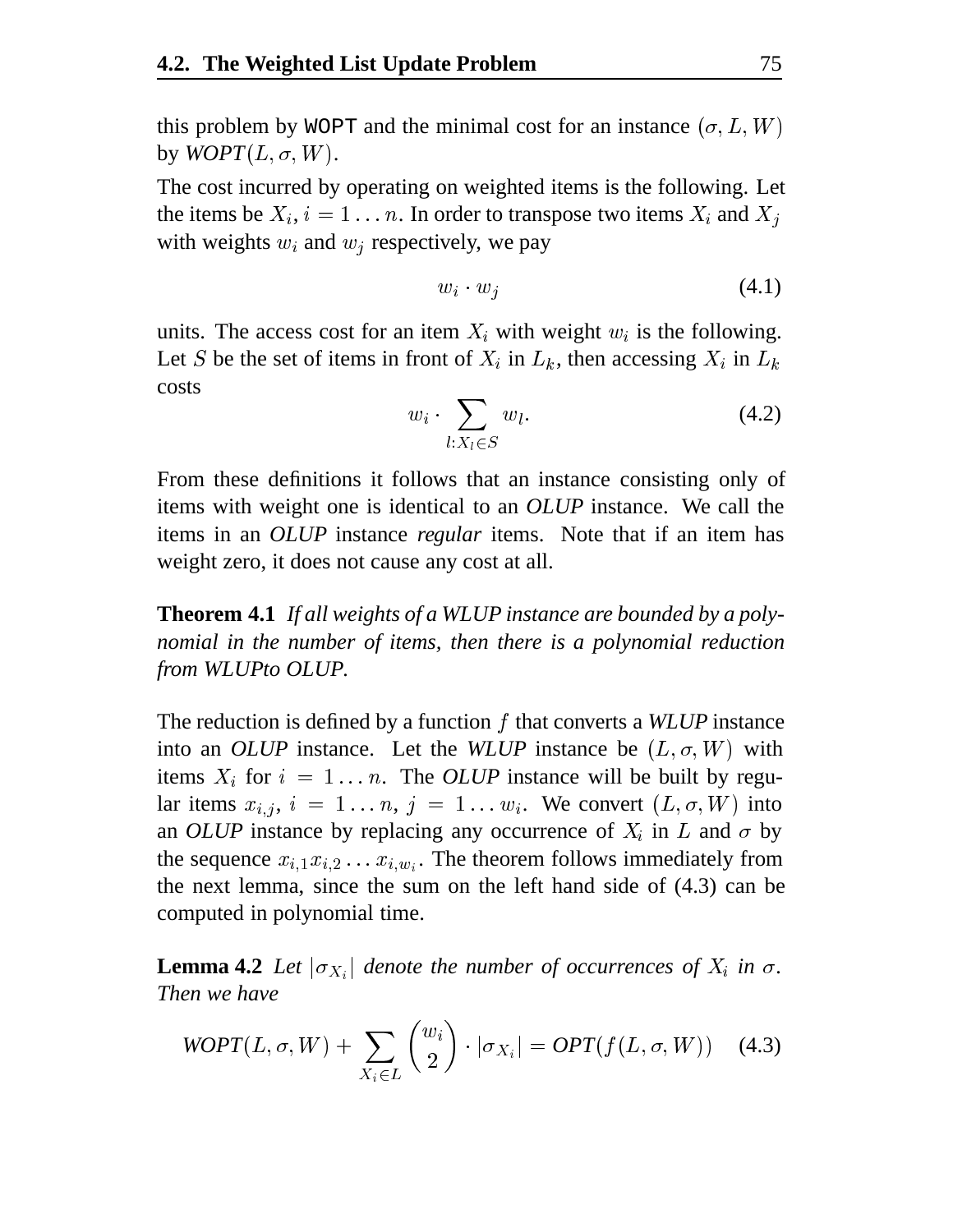**Proof.** Just for this proof, we introduce a new model where the access costs, replacing (4.2), are defined by

$$
\left(\sum_{l:X_l\in S} w_i \cdot w_l\right) + \binom{w_i}{2}.
$$
\n(4.4)

Hence, in this model, we show  $WOPT(L, \sigma, W) = OPT(f(L, \sigma, W))$ which is trivially equivalent to  $(4.3)$  in the old model.

To see that  $WOPT(L, \sigma, W) \geq OPT(f(L, \sigma, W))$ , an optimal schedule for  $(L, \sigma, W)$  is transformed to the *OLUP* instance as follows. Remember that a schedule is defined by a list state for every request in the request sequence, denoting the list state in which the request takes place. Let  $\sigma_i = X_i$  be the *i*th request in the *WLUP* instance which is transformed into a sequence of  $w_i$  requests in the *OLUP* instance. The list states for all  $w_i$  requests will be the same; namely  $L_i$  where f is applied on.

What we obtain is a legal schedule for  $f(L, \sigma, W)$  with exactly the same cost. This follows from the following observations. If we access  $X_i$  in  $(L, \sigma, W)$ , this translates to accessing all items  $x_{i,1} \ldots x_{i,w_i}$  in  $f(L, \sigma, W)$  in turn. In order to access  $x_{i,j}$  in our schedule, one has to pass all  $x_{l,k}$  with  $X_l \in S$  plus all  $x_{i,k}$  with  $k < j$ . Summing up the cost for accessing all items  $x_{i,j}$ ,  $j = 1...w_i$ , we obtain (4.4). If two weighted items  $X_i$  and  $X_j$  are transposed, every item  $x_{i,k}$  passes every item  $x_{i,l}$  in the *OLUP* schedule. This needs  $w_i \cdot w_j$  transpositions.

Proving  $WOPT(L, \sigma, W) \leq OPT(f(L, \sigma, W))$  is more involved. Let us start with an optimal schedule for the *OLUP* instance  $f(L, \sigma, W)$ . We can retransform this instance and its optimal schedule into a *WLUP* instance by treating the items  $x_{i,j}$  of  $f(L, \sigma, W)$  as weighted items with weight 1. Because there are now weighted items, we write them as  $X_{i,j}$ . For a general weight vector  $W$ , the total cost of the given schedule

depends on the weights and can be expressed as

$$
C(W) = \sum_{\substack{i,k,j,l \ i \leq k}} f_{(i,j),(k,l)} \cdot w_{i,j} w_{k,l} + \sum_{i,j} {w_{i,j} \choose 2} \cdot |\sigma_{X_i}|. \tag{4.5}
$$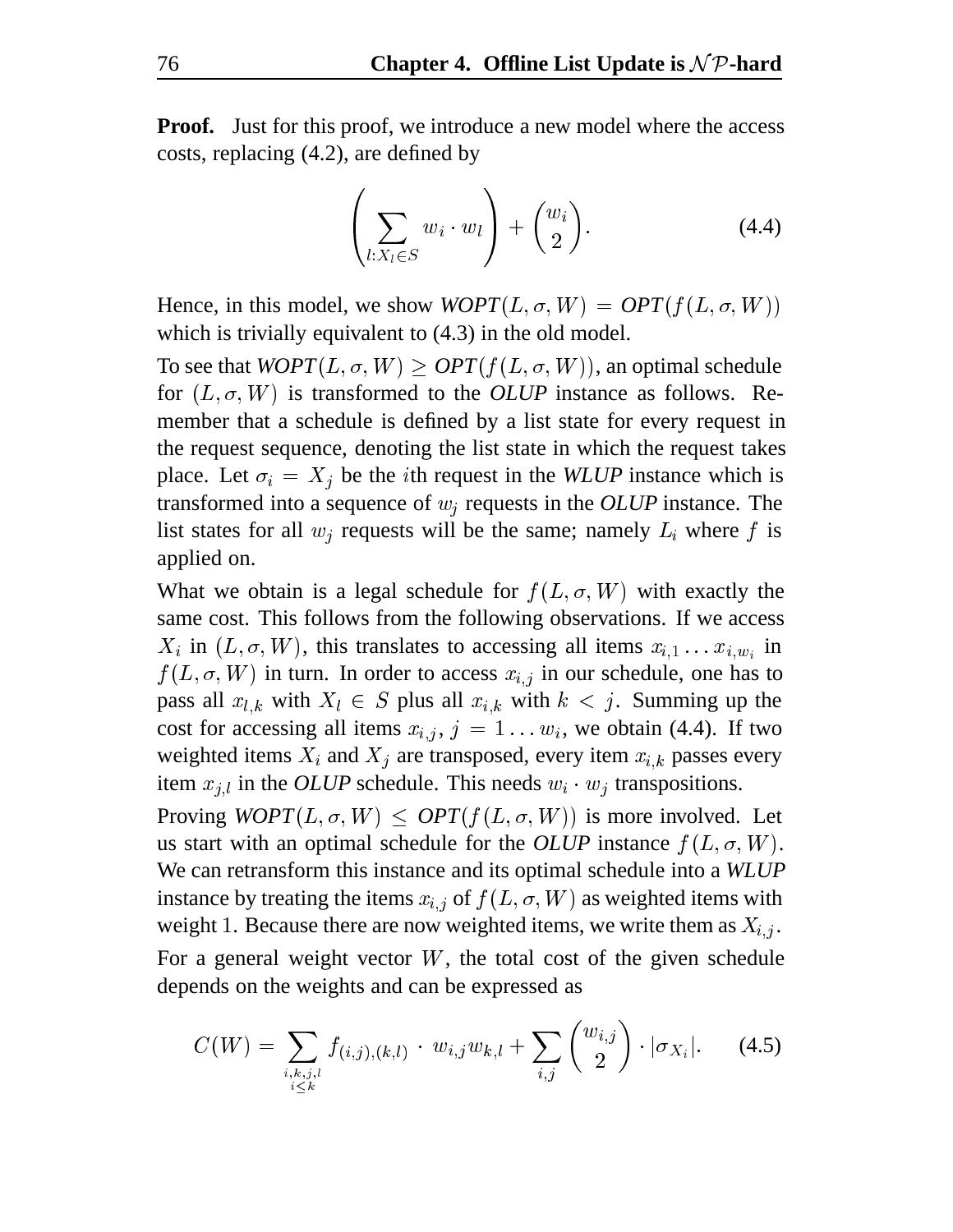We denote by  $f_{(i,j),(k,l)}$  the number of times  $X_{i,j}$  and  $X_{k,l}$  are transposed in the schedule plus the number of times  $X_{i,j}$  is in front of  $X_{k,l}$ when  $X_{k,l}$  is requested and vice versa. The second sum accounts for the second term in (4.4). We can write  $X_i$  there instead of  $X_{i,j}$  because by construction, the number of requests to  $X_{i,j}$  is equal to the number of requests to  $X_i$  in the original sequence  $\sigma$ .

If we set all  $w_{i,j} = 1$ , we have  $C(1) = OPT(f(L, \sigma, W))$ . This holds because items with weight one behave exactly like regular items.

Starting from this instance, we will now repeatedly apply a process of merging items by changing their weights. Namely we choose  $i, j, k$ ,  $j \neq k$  such that  $w_{i,j} > 0$  and  $w_{i,k} > 0$ . Let us rewrite (4.5) such that we can more easily detect how its value changes if we change  $w_{i,j}$  and  $w_{i,k}$ .

$$
C(W) = C_0 + C_1 \cdot w_{i,j} + C_2 \cdot w_{i,k} + f_{(i,j),(i,k)} \cdot w_{i,j} w_{i,k} + \binom{w_{i,j}}{2} |\sigma_{X_i}| + \binom{w_{i,k}}{2} |\sigma_{X_i}| \qquad (4.6)
$$

Here,  $C_0$  denotes all cost independent of both  $w_{i,j}$  and  $w_{i,k}$ . By  $C_1 \cdot w_{i,j}$ and  $C_2 \cdot w_{i,k}$ , we denote cost depending linearly only on one of the two. Assume w.l.o.g.  $C_1 \leq C_2$ . The process sets the new value of the new  $w_{i,j}$  to  $w_{i,j} + w_{i,k}$  and sets the new  $w_{i,k}$  to zero. To see that the value of  $C(W)$  does not increase, observe that  $C_0$  does not change at all and

$$
C_1 \cdot (w_{i,j} + w_{i,k}) + C_2 \cdot 0 \le C_1 \cdot w_{i,j} + C_2 \cdot w_{i,k}, \qquad (4.7)
$$

and furthermore

$$
f_{(i,j),(i,k)} \cdot w_{i,j} w_{i,k} + \binom{w_{i,j}}{2} |\sigma_{X_i}| + \binom{w_{i,k}}{2} |\sigma_{X_i}| \ge
$$
  

$$
f_{(i,j),(i,k)} \cdot (w_{i,j} + w_{i,k}) \cdot 0 + \binom{w_{i,j} + w_{i,k}}{2} |\sigma_{X_i}| + \binom{0}{2} |\sigma_{X_i}|. \tag{4.8}
$$

Using  $f_{(i,j),(i,k)} \geq |\sigma_{X_i}|$  and

$$
\binom{a+b}{2} = \binom{a}{2} + \binom{b}{2} + ab
$$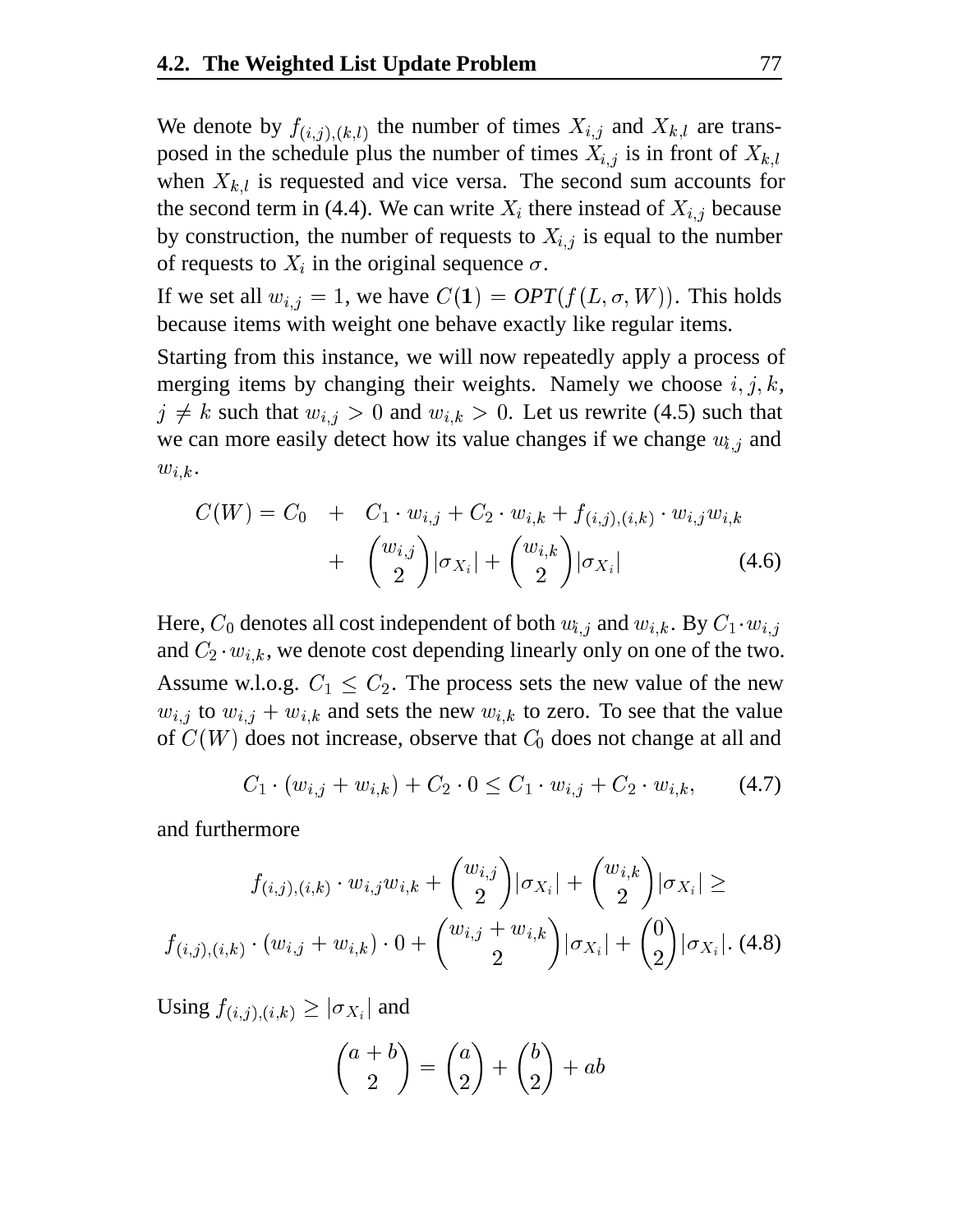inequality (4.8) is straightforward. This reweighting process must terminate because in each step, the number of items whose weight is set to zero increases by one. What we end up with is an instance where for each *i* we have exactly one  $j \in \{1 \dots w_i\}$  for which  $w_{i,j} = w_i$ , and all the other  $w_{i,k}$ ,  $k \neq j$  are zero. This instance is equivalent to  $(L, \sigma, W)$  we started with. Just rename the  $X_{i,j}$  with  $w_{i,j} = w_i$  to  $X_i$ and forget about the  $X_{i,j}$  which have weight zero. Because we did not increase the value of  $C$  by changing the weights, we found a schedule for  $(L, \sigma, W)$  whose cost is bounded by  $C(1)$ , hence we proved  $WOPT(L, \sigma, W) \leq OPT(f(L, \sigma, W)).$  $\mathsf{L}$ 

### **4.3 A Lower Bound**

Since no efficient algorithm is known to compute  $OPT(L, \sigma)$ , one often replaces it by an easily computable lower bound  $OPT(L, \sigma)$  to show (1.3). In this section, we generalize this idea to weighted items and the *WLUP* problem. We denote the corresponding lower bound for  $WOPT(L, \sigma, w)$  by  $\overline{WOPT}(L, \sigma, W)$ .

Instead of expressing a list state in the usual way, we can write it as the set of relative orderings of all pairs of items. As an example, the list  $[X_1X_3X_2]$  can be written as  $\{X_1 \, \langle X_2, X_1 \, \langle X_3, X_3 \, \langle X_2 \rangle\}$ , where  $X_i < X_j$  means that  $X_i$  is in front of  $X_j$ . The idea of WOPT is to drop the condition that the only legal list states are the total orderings of the items. E.g. the state  $\{X_1 < X_2, X_2 < X_3, X_3 < X_1\}$  is now legal. Hence, the relative ordering of any pair of items can be chosen independently of any other pair.

The access and update cost are still defined by (4.1) and (4.2). The set S in (4.2) consists of the indices *l* for which  $X_l < X_i$ . It is easy to see that this defines a lower bound since a schedule for WOPT is also valid for WOPT and has the same cost.

A nice feature of  $\overline{WOPT}$  is that it is computable in polynomial time. To see this, remember that the pair  $\{X_i, X_j\}$  incurs a cost only if it is swapped or if one of the two items is requested. Since there are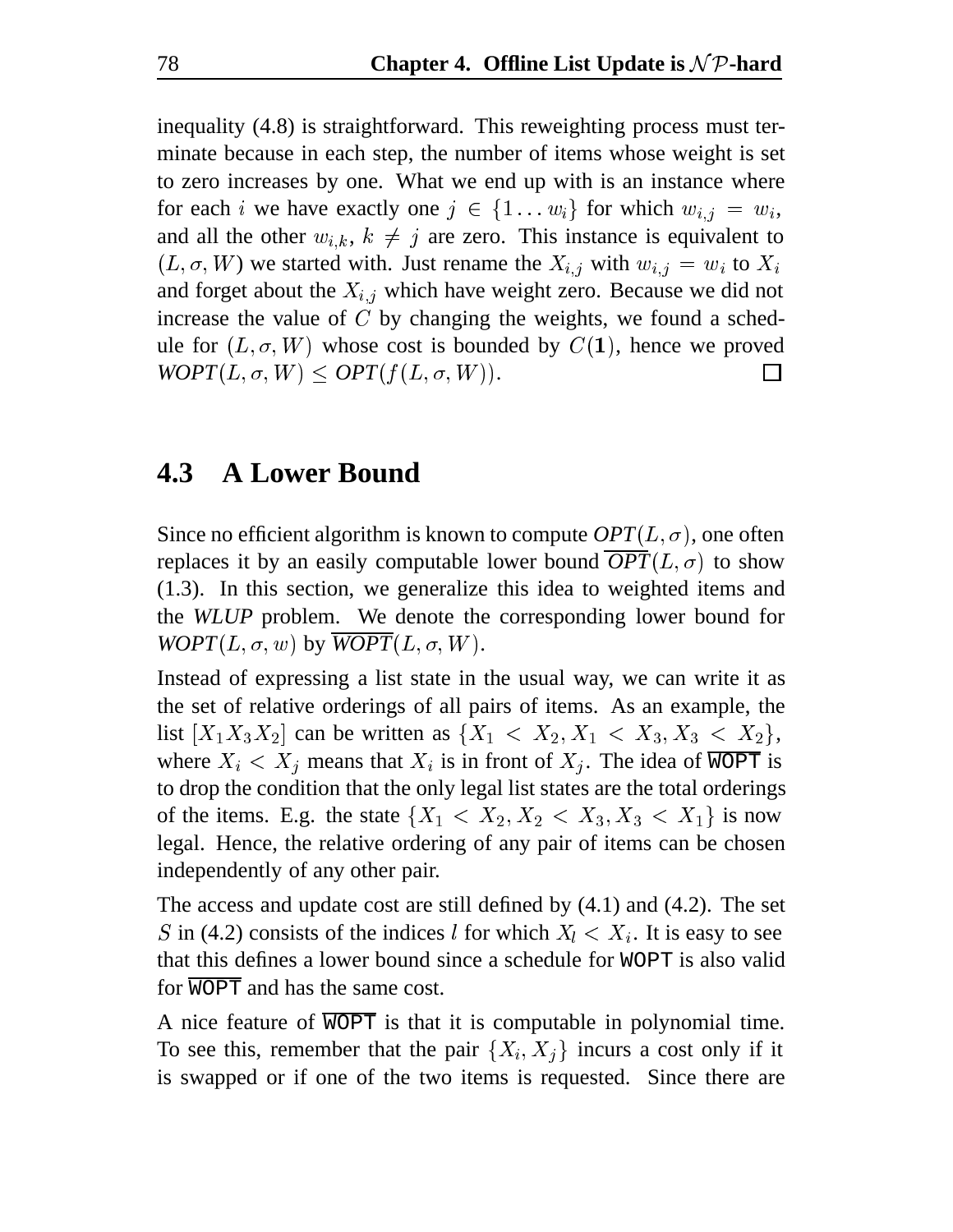no restrictions on the relative ordering of  $X_i$  and  $X_j$  in WOPT, their optimal relative order depends only on the requests to  $X_i$  and  $X_j$  in the request sequence. Finding the optimal schedule for a pair of items can be done in linear time using one of the algorithms described in the introduction. Because there are  $O(n^2)$  pairs of items, the overall running time is  $O(n^2m)$ .

Note also that the optimal schedule for an instance on two items does not depend on their weights if both weights are positive. This holds because the total cost of a schedule is of the form  $k \cdot (w_i \cdot w_j)$ , where  $k \in \mathbb{N}$  is independent of  $w_i$  and  $w_j$ .

Hence, the hardness of *WOPT* seems to stem from the total ordering that must hold at any time in a schedule.

### **4.4 The Reduction**

By Theorem 4.1, it suffices to show a polynomial-time reduction from an  $\mathcal N\mathcal P$ -hard problem to *WLUP* in order to prove  $\mathcal N\mathcal P$ -hardness of *OLUP*.

The *minimum feedback arc set problem* (*MINFAS*) [17] will serve well for that purpose. Its decision variant  $MINFAS(G, k)$  is defined as follows. Given a directed graph  $G = (V, E)$  and  $k \in \mathbb{N}$ , we want to decide whether there is a subset  $E' \subset E$  with  $|E'| \leq k$  such that the graph  $G' = (V, E - E')$  is acyclic.

There is a second interpretation which is more natural for our purpose. We interpret an arc pointing from  $v_i$  to  $v_j$  as a constraint " $v_i$  should be ahead of  $v_j$ ". What we want to decide is whether there exists a total ordering of the vertices such that less than  $k$  of these constraints are unsatisfied.

We show a reduction from  $MINFAS(G, k)$  to the decision version of *WLUP*, denoted by  $W \text{\textit{LUP}}(L, \sigma, W, k')$ . Here we want to decide whether there is a schedule which serves  $\sigma$  from the initial state L at maximal cost  $k'$ . More precisely, the reduction consists of a polynomial time computable function f that takes  $G$  and  $k$  as arguments and returns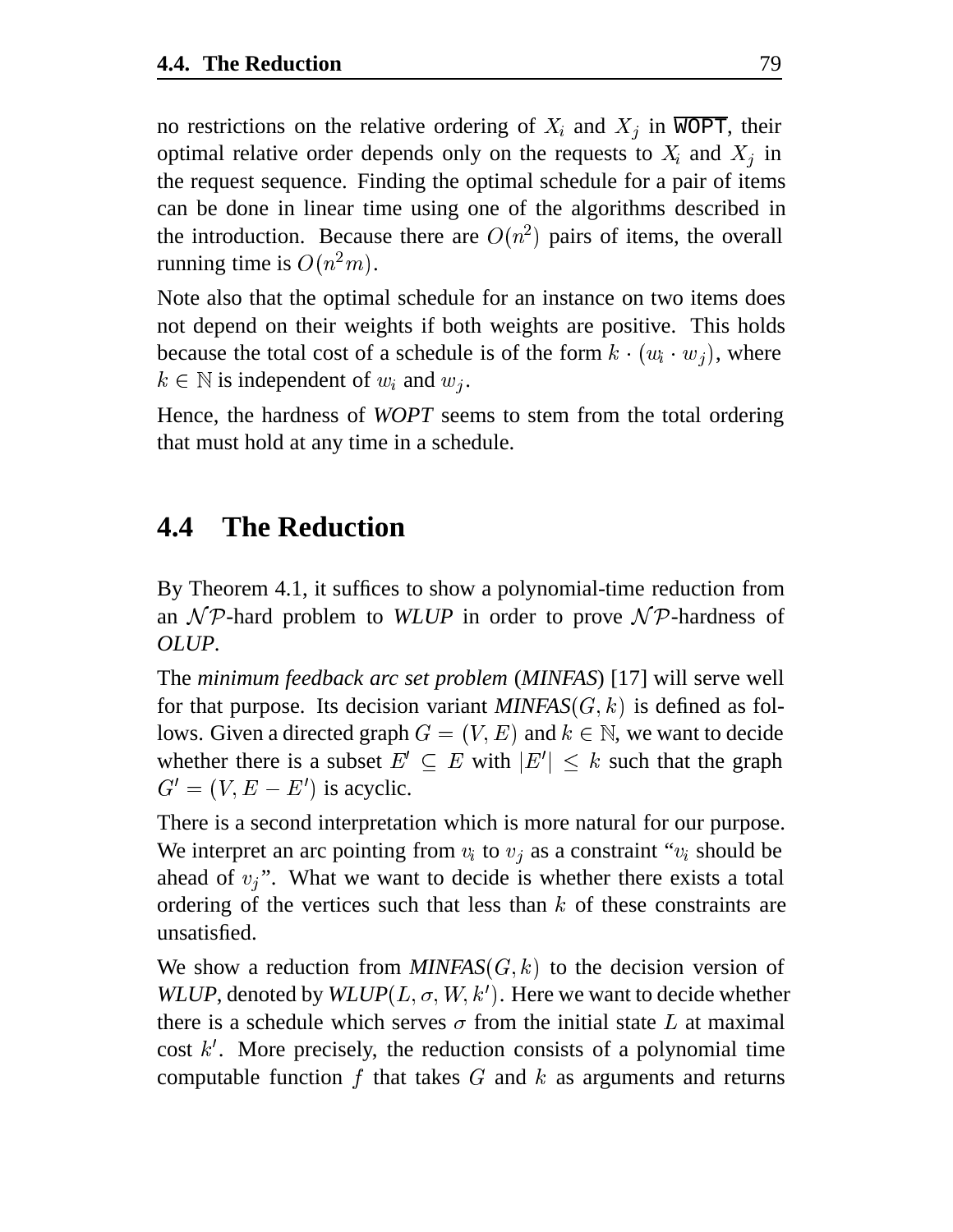| must not swap: | $\langle 0 \rangle$ | [ab] | $a\eta$    |
|----------------|---------------------|------|------------|
|                | $\mathbf{1}$        | [ab] | $baa\eta$  |
|                | '2,                 | [ab] | $(ba)^*$   |
| can swap:      | $\langle 3\rangle$  | [ab] | $babb\eta$ |
|                | $\overline{4}$      | [ab] | $(ba)^*b$  |
| must swap:     | $\sqrt[6]{5}$       | [ab] | bbbn       |

**Table 4.1:** *optimal behavior on two items*

 $(L, \sigma, W)$  such that

 $MINFAS(G, k) \Leftrightarrow WLUP(L, \sigma, W, \overline{WOPT}(L, \sigma, W) + k)$ . (4.9)

For this section, it is important to understand how an optimal schedule of  $\overline{WOPT}$  looks like. As  $\overline{WOPT}$  treats all pairs of items independently, we have to investigate how sequences on two items are served optimally. Remember that in the two items case, the behavior does not depend on the weights if they are positive.

We consider a list containing only the items  $a$  and  $b$ . In order to describe how  $\overline{WOPT}$  acts, we must find out in which cases it must, can or must not swap the two items. Table 4.1 gives the answer for a few cases, depending on how the remaining part of the request sequence looks like. We will encounter these cases later in this section and then refer to them by their number in angle brackets, like  $\langle 1 \rangle$ . The notation is analogous to the one for regular expressions. Thus,  $(ba)^*$  denotes the empty sequence or any number of repetitions of ba. The sequence  $\eta$ can be any sequence on  $\alpha$  and  $\beta$ . If there is no  $\eta$  at the end of the sequence, we assume that this is the end of the sequence. We say that a (sub)sequence  $\sigma$  is served *perfectly* if we do not break these rules when serving  $\sigma$ .

We now describe the function f which transforms a *MINFAS* instance into a *WLUP* instance. For every vertex  $v_i$  of  $G = (V, E)$ , we have a weighted item  $V_i$  with weight  $k + 1$ . We call them *vertex items* and define  $n := |V|$ . Additionally, we have two items c and d both with weight one. These are all the items we need.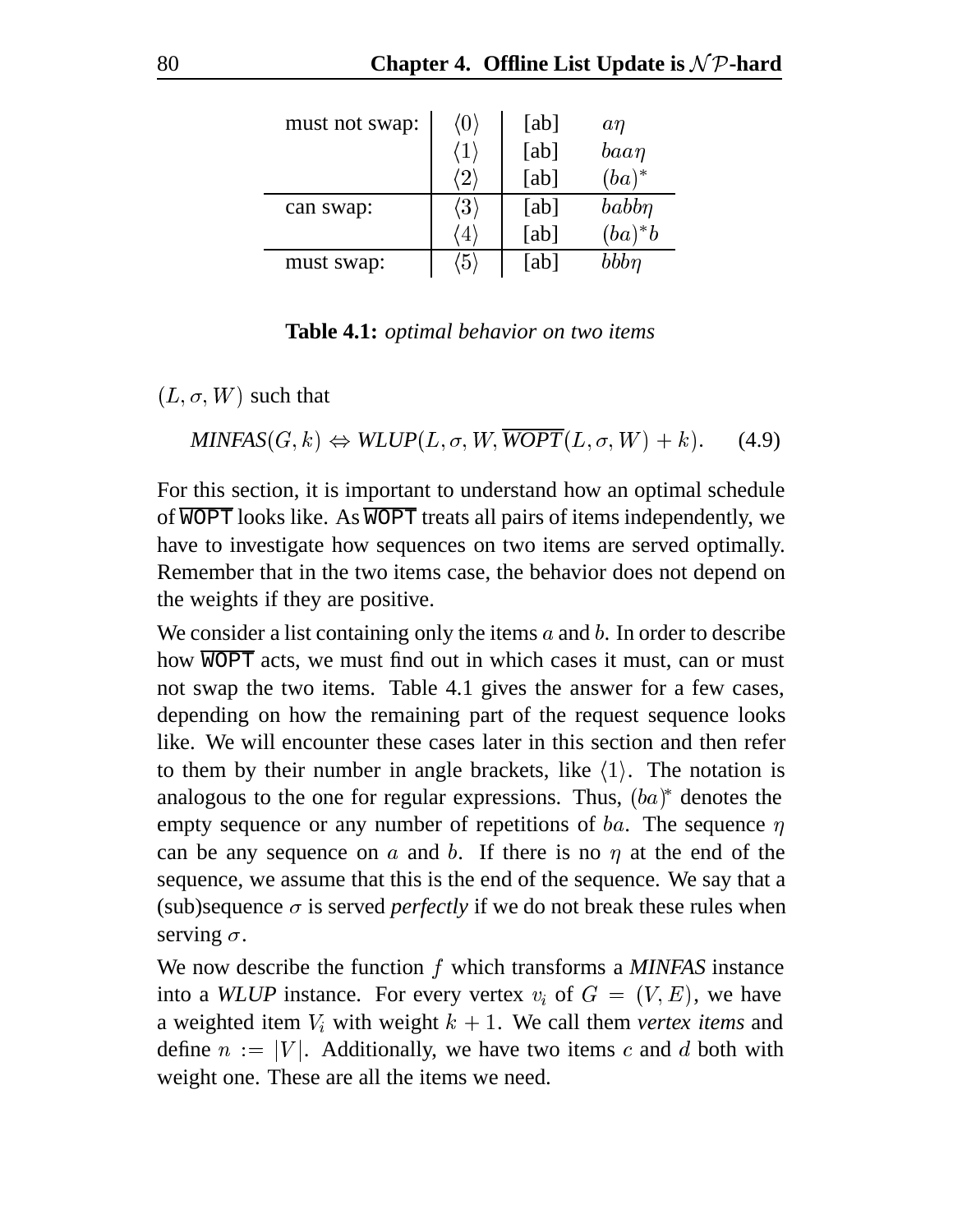Let us check briefly that the weights are not too large in order to make Theorem 4.1 work. Clearly, the hard *MINFAS* instances obey  $k <$  $|E| \leq |V|^2$ . Hence, in those cases, the weights of the items are polynomial in the number of items. Thus, the reduction from *WLUP* to *OLUP* is polynomial.

We set the initial list state to  $L = [V_1 V_2 V_3 \dots V_n c d]$ . The sequence  $\sigma$ is basically of the form

$$
(V_1V_2V_3\ldots V_n)^*,
$$

with additional requests to c and d. It consists of two parts  $\sigma'$  and  $\sigma''$ . The first part is

$$
\sigma' := V_1 V_2 V_3 \ldots V_n.
$$

The second part consists of so-called *arc gadgets*. An arc gadget for  $(v_i, v_j) \in E$  basically consists of 6 repetitions of  $\sigma'$  with additional requests to  $c$  and  $d$ .

Here is the arc gadget for the edge  $(v_2, v_4)$  in a graph with five vertices.

$$
V_1c\mathbf{V_2}V_3\mathbf{V_4} dV_5V_1\mathbf{V_2} ccV_3 dddccc\mathbf{V_4}V_5(V_1\mathbf{V_2}V_3\mathbf{V_4}V_5)^4
$$
 (4.10)

The following gadget represents the edge  $(v_4, v_2)$ .

$$
V_1\mathbf{V_2}V_3\,c\,\mathbf{V_4}V_5V_1\mathbf{V_2}\,d\,V_3\mathbf{V_4}\,cc\,V_5V_1dddccc\,\mathbf{V_2}V_3\mathbf{V_4}V_5(\sigma')^3\\
$$

In general, the first request to c in a gadget for edge  $(v_i, v_j)$  is always just in front of the first request to  $V_i$ . Hence if  $i > j$ , the requests to c and d will be placed within the first three repetitions of  $\sigma'$ . The case with five vertices is already general enough. The gadget works in exactly the same way if one replaces  $V_1$ ,  $V_3$ , or  $V_5$  by any number of vertices or omits them.

To finish up the description of the request sequence, let us partition the set of arcs in G into two subsets.  $E^+$  contains the arcs  $(v_i, v_j)$  with  $i > j$ , whereas  $E^-$  contains those with  $i < j$ . In  $\sigma''$ , we have one arc gadget for each arc in  $G$ , with the additional restriction that all the arc gadgets of the arcs in  $E^+$  precede those in  $E^-$ .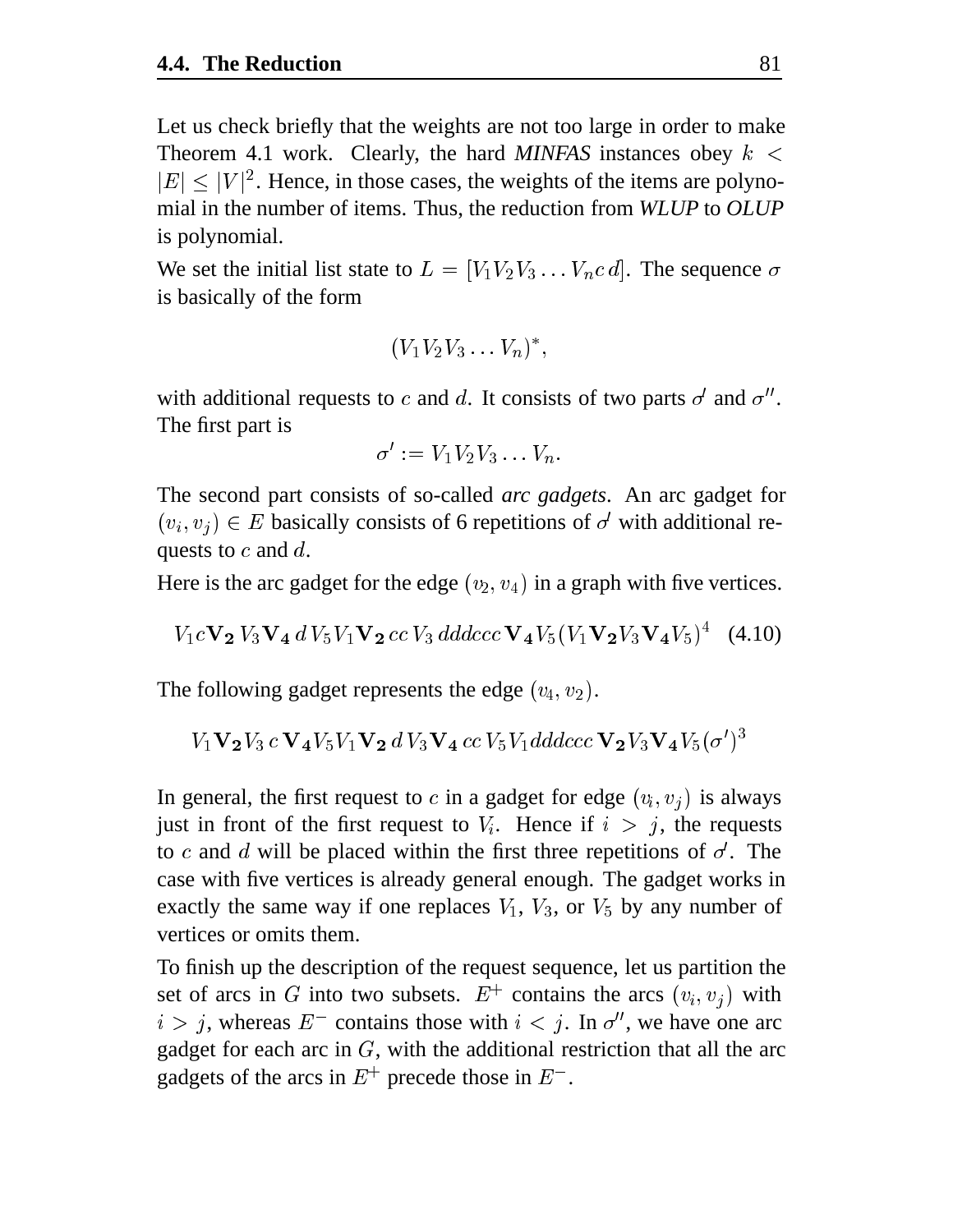In order to prove (4.9), we first look at some properties of this instance. From now on, we abbreviate the cost  $\overline{WOPT}(L, \sigma, W)$  by K. In a schedule that costs no more than  $K + k$  units, every pair of items involving a vertex item must be served perfectly. This holds because the cost of such a pair is a multiple of  $(k + 1)$ . Therefore, any non-optimal step involving a vertex item costs at least  $k + 1$  additional units and there is no way to compensate for that. Consider a pair consisting of two vertex items  $V_i$  and  $V_j$ ,  $i < j$ . In the initial state,  $V_i$  is in front of  $V_j$ . Therefore *WOPT*, which serves each pair of items independently, has to serve the following request sequence from the initial state  $V_i < V_j$ :

$$
V_i V_j V_i V_j \ldots V_i V_j
$$

One way of serving this instance perfectly is to do nothing at all. But there are other perfect schedules for this sequence: In order to stay perfect, we are allowed to swap the two items exactly once (check  $\langle 0 \rangle$ ,  $\langle 2 \rangle$ , and  $\langle 4 \rangle$ ). Because one should never move  $V_i$  in front of  $V_i$  when the next request goes to  $V_i$   $\langle 0 \rangle$ , this swap has to take place before a request to  $V_i$ .

It is easy to see that in a schedule which costs at most  $K + k$  units, the list state before and after every gadget must have  $c$  and  $d$  at the end of the list state: Because there are at least three repetitions of  $\sigma'$  at the end of an edge gadget and because of  $(5)$ , the items c and d must be at the end of the list. Furthermore, we can assume that all gadgets start with  $c$  in front of  $d$ . This is certainly true for the first gadget. Moving  $d$  in front of  $c$  before the first request to  $c$  does not make sense. For the other gadgets, we now have a closer look at the requests to  $c$  and  $d$  only. Note that such a projected gadget ends up with three requests to  $c$  and starts with another one to  $c$ . Therefore, there is no gain in having  $d$  in front of  $c$  in between two gadgets. Hence we may assume that any gadget starts in a state having the sublist  $[cd]$  at the very end of the list.

To see how *WOPT* serves the gadget for  $(v_i, v_j)$ , we again have a look at the case  $(v_2, v_4)$  in (4.10). Note that we can serve that gadget perfectly if and only if  $V_2$  is in front of  $V_4$  at the first request to d. The crucial point is that in a perfect schedule, when the first request to  $d$  takes place, d must still be behind  $c \langle 1 \rangle$ , while c must be behind  $V_2 \langle 1 \rangle$  and d must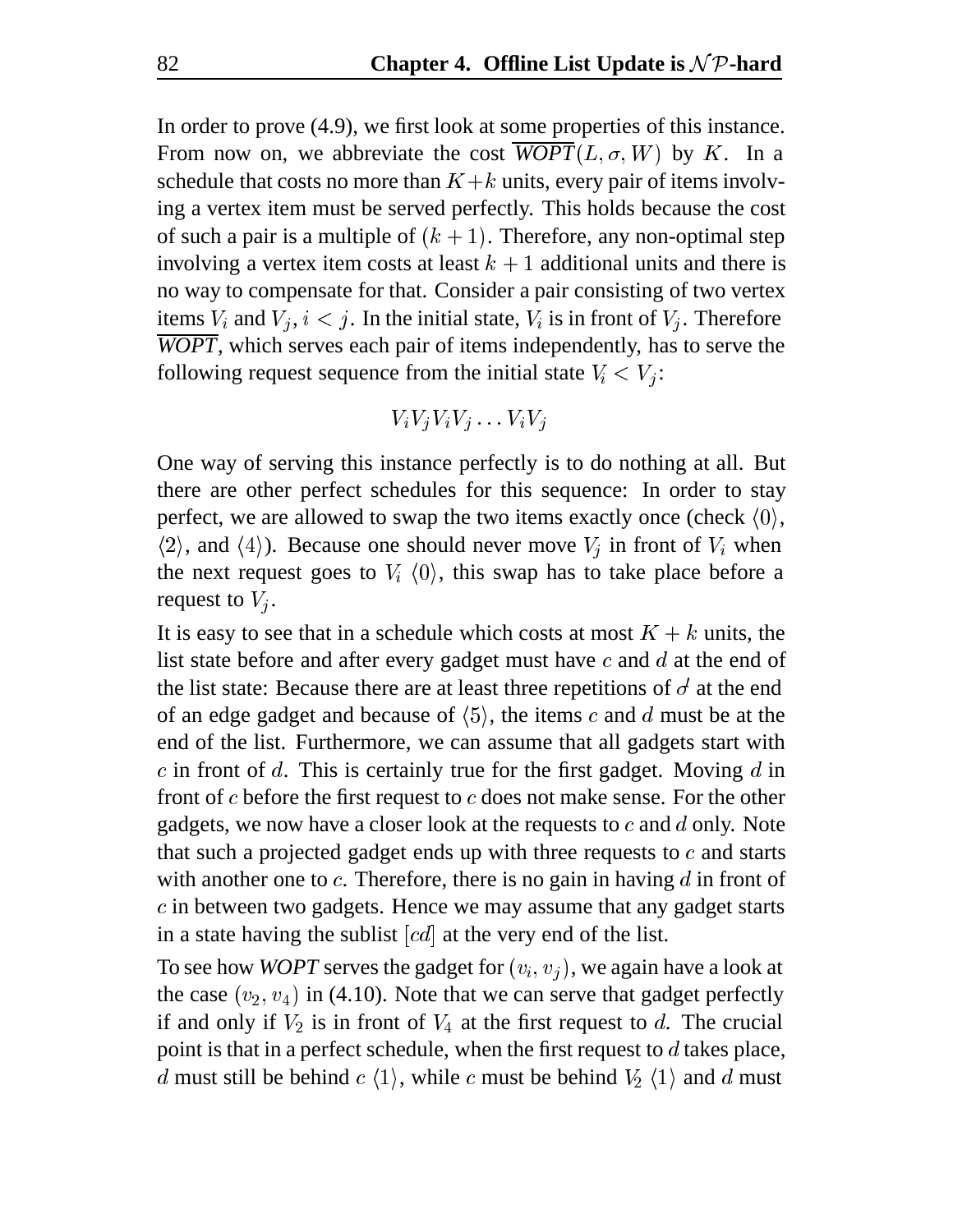be in front of  $V_4$   $\langle 5 \rangle$ . Only if  $V_2$  is in front of  $V_4$ , we can fulfill these conditions. Note that c and d can pass  $V_k$ ,  $k \notin \{i, j\}$ , but they do not have to  $\langle 3 \rangle$ . At the next request to c, we move c to the front of the list  $\langle 3, 5 \rangle$ . Later, at the first request of the request triple to d, we move d to the front as well  $\langle 5 \rangle$ , but c will pass d again later  $\langle 5 \rangle$ . Because of the additional  $\sigma'^3$  finishing (4.10), both c and d must be moved behind all vertex items at the end without changing the relative order of  $c$  and  $d \langle 5 \rangle$ .

If  $V_2$  is behind  $V_4$ , not all the conditions mentioned in the previous paragraph can be fulfilled at the first request to  $d$ . The only way to fix this without paying more than  $k$  extra units is to move  $d$  in front of  $c$ at the first request to  $d$  and thus pay one unit more than in the previous case.

Now we are ready to prove (4.9). The easier part is the  $\Rightarrow$  direction. If we can get an acyclic graph  $G'$  by removing only k arcs, we sort the vertices of G' topologically. The schedule which costs at most  $K + k$ looks as follows. We use the initial sequence  $\sigma'$  to rearrange the items  $V_i$  according to the topological order  $\langle 4 \rangle$ . For the rest of  $\sigma$ , we do not change the ordering of the vertex items anymore. Thus, we serve all vertex pairs optimally.

Concerning the arc gadgets, all those corresponding to the arcs in  $G$ can be served perfectly. For each arc we removed from  $G$ , we have to pay one unit extra. As there are at most  $k$  of them, we pay at most  $K + k$  units to serve  $\sigma$ .

It remains to prove the  $\Leftarrow$  direction of (4.9). There are at most k gadgets which were not served perfectly. We will show that if we remove the arcs corresponding to those gadgets, the resulting graph will be acyclic.

Let C be a subset of  $E$  such that C forms a cycle in  $G$ . We have to prove that there is at least one arc gadget belonging to  $C$  which is not served well. For any arc  $e = (v_i, v_j)$  and any list state L, we say e is *open* if we have  $V_i$  in front of  $V_i$  in L and *closed* otherwise. The arcs in  $C \subseteq E^+$  are those which are closed in the initial list. In order to serve such a gadget perfectly, it has to be open when its gadget is served, but remember that we cannot close it anymore afterwards without paying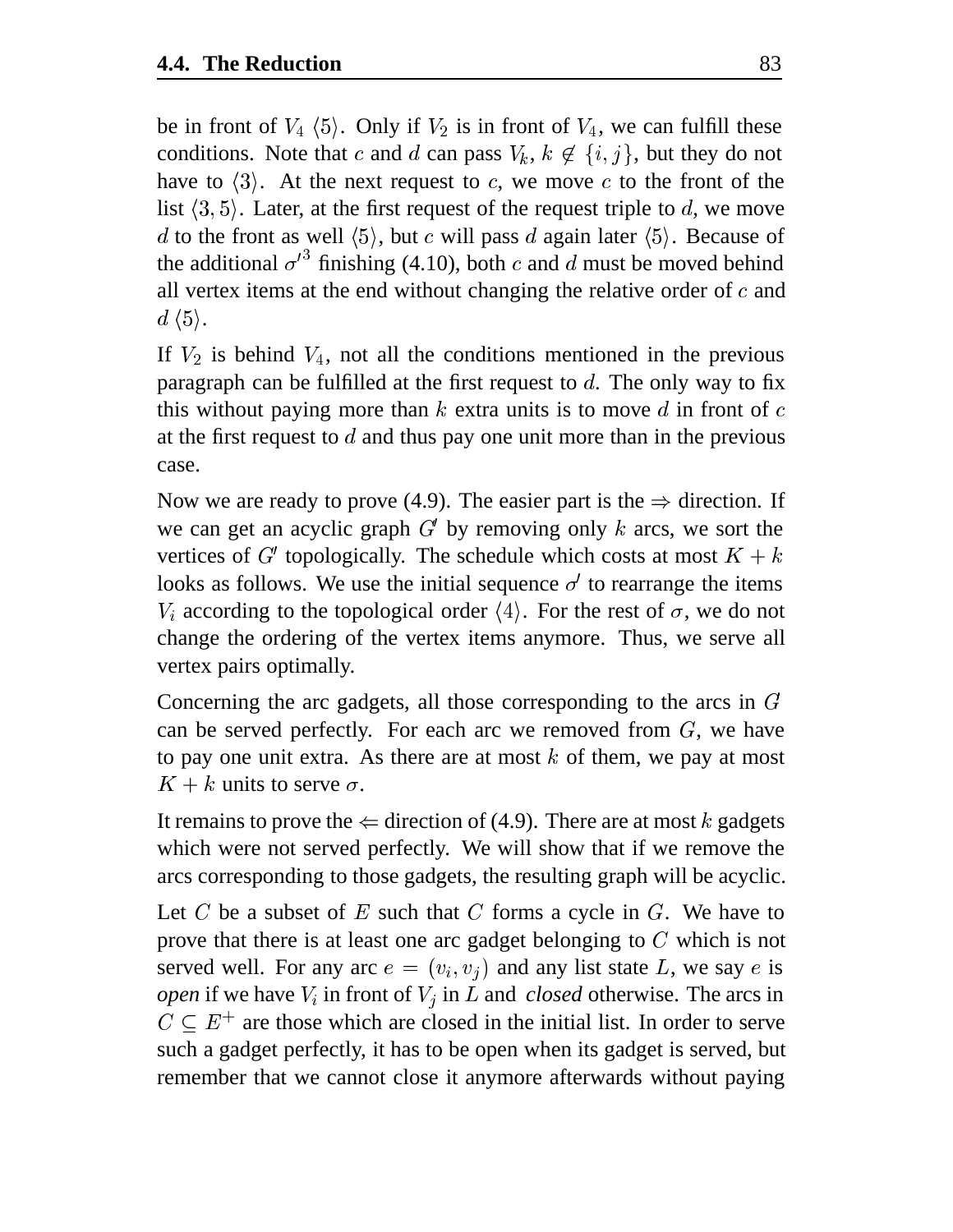more that k units extra  $\langle 2 \rangle$ . The arcs in  $C \subseteq E^-$  are open in the initial list. If we want to serve them well, we can not close them before their gadget is served because we cannot reopen them  $\langle 2 \rangle$ .

Let us have a look at the list just after we served all arc gadgets for  $E^+$  in  $\sigma$ . In order to serve all gadgets belonging to C well, all of them must be open at this time. This means for any arc  $e = (v_i, v_j)$  in C that the item  $V_i$  must be in front of  $V_j$  in the current list. Because C forms a cycle, at least one of them must be closed and hence was not (if it belongs to  $E^+$ ) or will not be (if it belongs to  $E^-$ ) served well. This concludes the proof.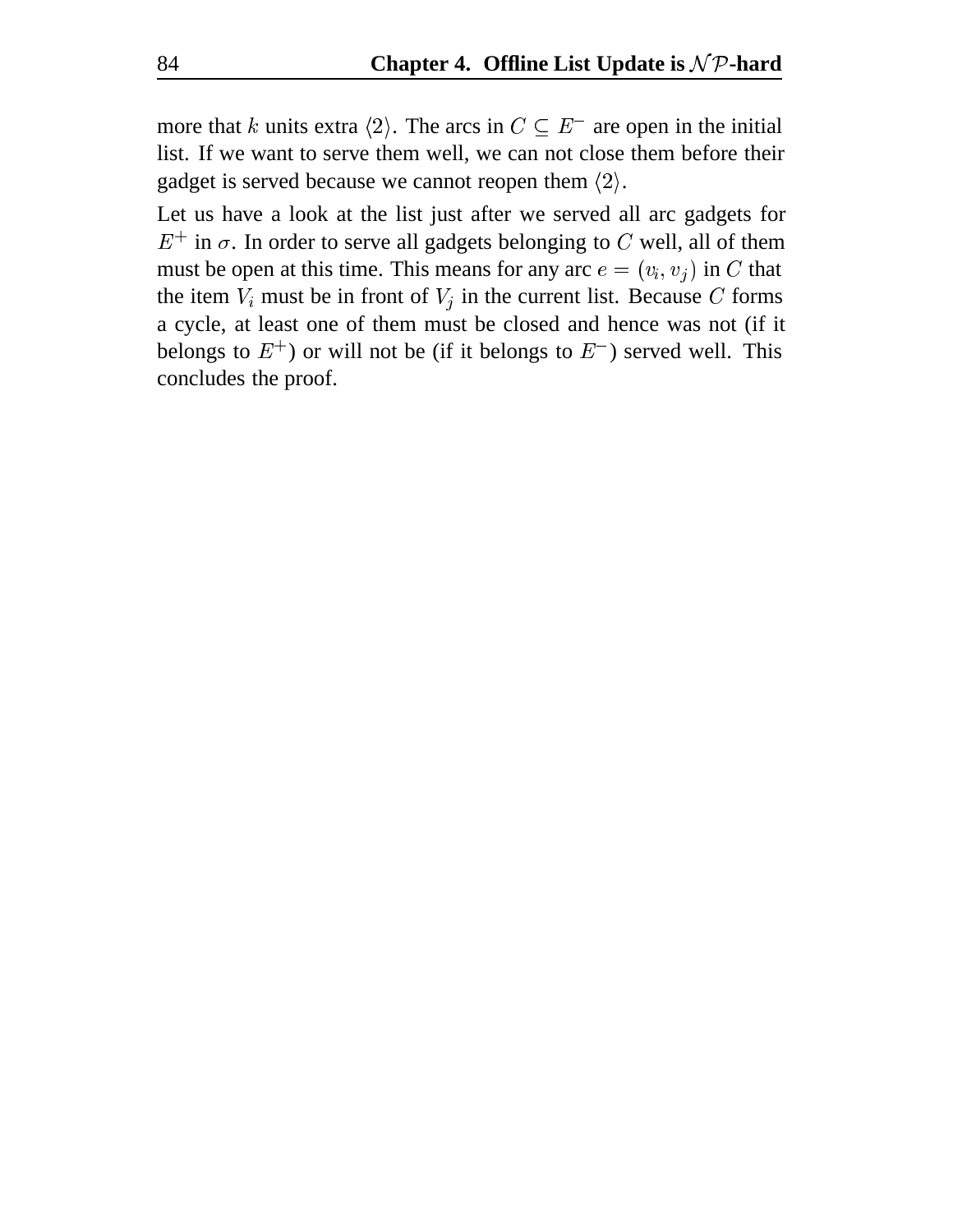# **Outlook**

As the title of this thesis suggests, the list update problem is far from being solved. The gap between 1.50115 and 1.6 is small in absolute values, but the problem remains interesting since closing the gap needs an approach totally different from what has been done to date.

The main goal in the future must be to find good algorithms which are not projective. Actually, the main problem here is to find techniques that allow to analyze such algorithms.

Another direction might be to use complexity theory in order to get more insights. The  $\mathcal{NP}$ -completeness result discussed in Chapter 4 immediately asks for better approximation algorithms and non-approximability results. A proof that the offline list update problem cannot be approximated within a factor of  $1.5 + \varepsilon$  would immediately imply that no polynomial  $(1.5 + \varepsilon)$ -competitive online algorithm exists unless - - $P = NP$ .

At first sight, it seems easy to obtain a *c*-approximation for *OLUP* for *c* smaller than  $1.5$ , since  $1.5$  is a rather trivial lower bound for online algorithms and it is really the online property that boosts the lower bound to 1.5.

On the other hand, online and offline algorithms behave very similar when it comes to analyzing them. In both cases, one knows a lot about the optimal relative order of pairs of items, but it is not clear how to translate this information into total orderings of the items.

Like in the online case, projective algorithms seem to be the only class of algorithms which allow to prove something about them. Extending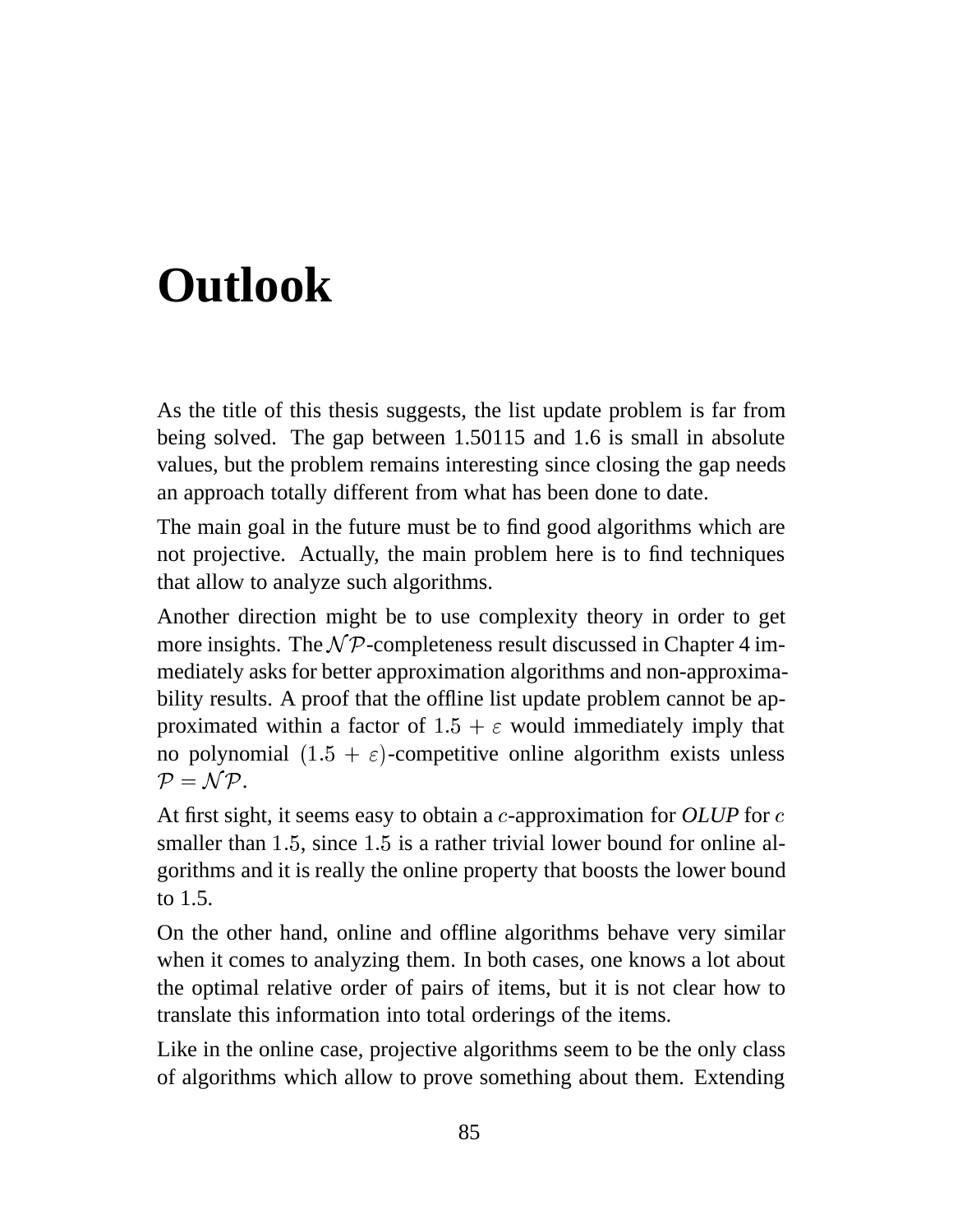projective algorithms to the offline case is straightforward. As a concluding, somewhat speculative remark, this does not seem to lead to algorithms which beat COMB. If this observation can be confirmed in future research, the lower bound of 1.6 for projective algorithms is not caused by the online property at all.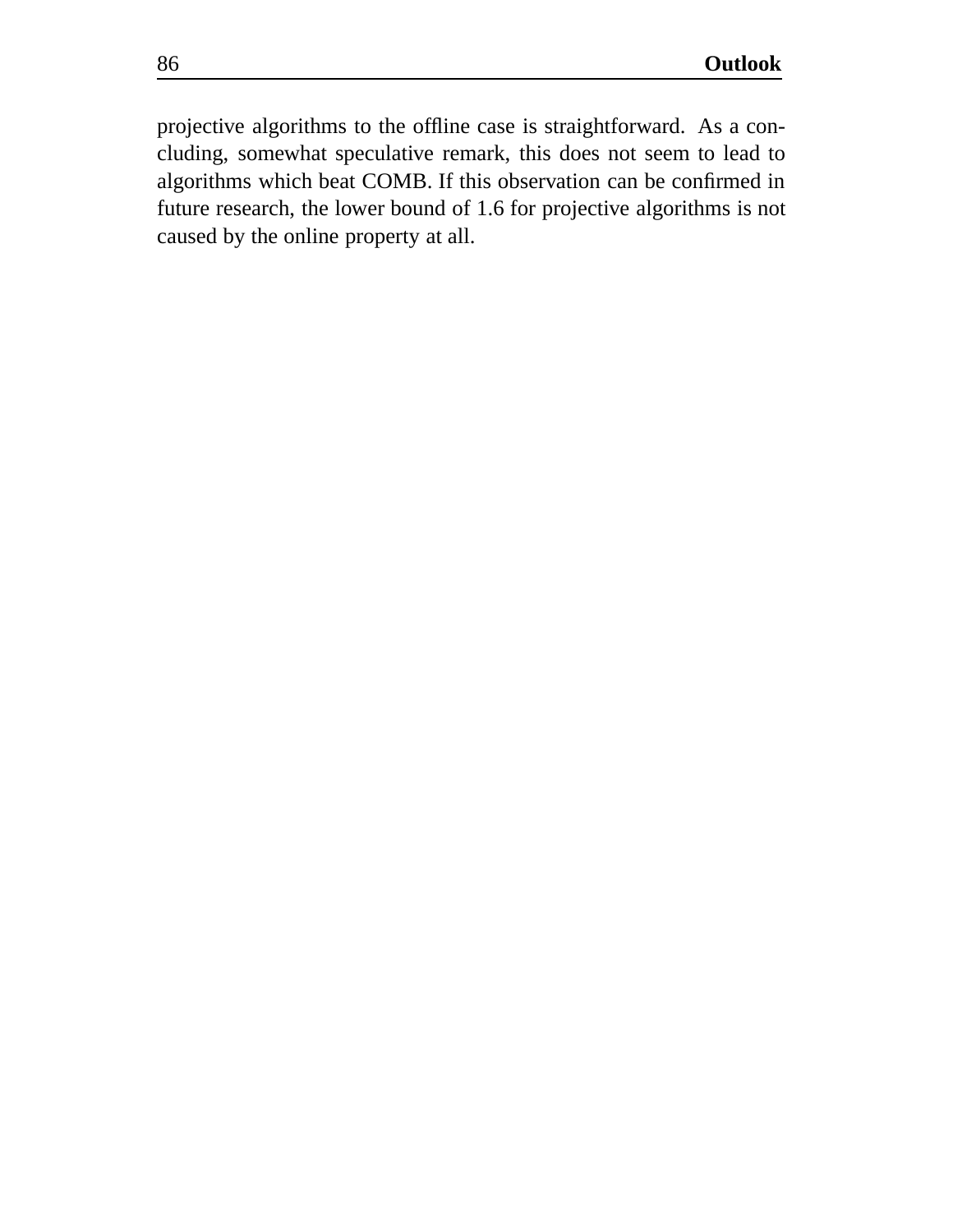# **Bibliography**

- [1] S. Albers (1998), Improved randomized on-line algorithms for the list update problem. *SIAM Journal on Computing* 27, no. 3, 682– 693.
- [2] S. Albers (1998), A competitive analysis of the list update problem with lookahead. *Theoretical Computer Science* 197, no. 1–2, 95–109.
- [3] S. Albers, and M. Mitzenmacher (1997), Revisiting the COUNTER algorithms for list update. *Information Processing Letters* 64, no. 3, 155–160.
- [4] S. Albers and M. Mitzenmacher (1998), Average case analyses of list update algorithms, with applications to data compression. *Algorithmica* 21, 312–329.
- [5] S. Albers, B. von Stengel, and R. Werchner (1995), A combined BIT and TIMESTAMP algorithm for the list update problem. *Information Processing Letters* 56, 135–139.
- [6] S. Albers, B. von Stengel, and R. Werchner (1996), List update posets. Manuscript.
- [7] S. Albers and J. Westbrook (1998), Self Organizing Data Structures. In A. Fiat, G. J. Woeginger, "Online Algorithms: The State of the Art", *Lecture Notes in Computer Science* 1442, Springer, Berlin, 13–51.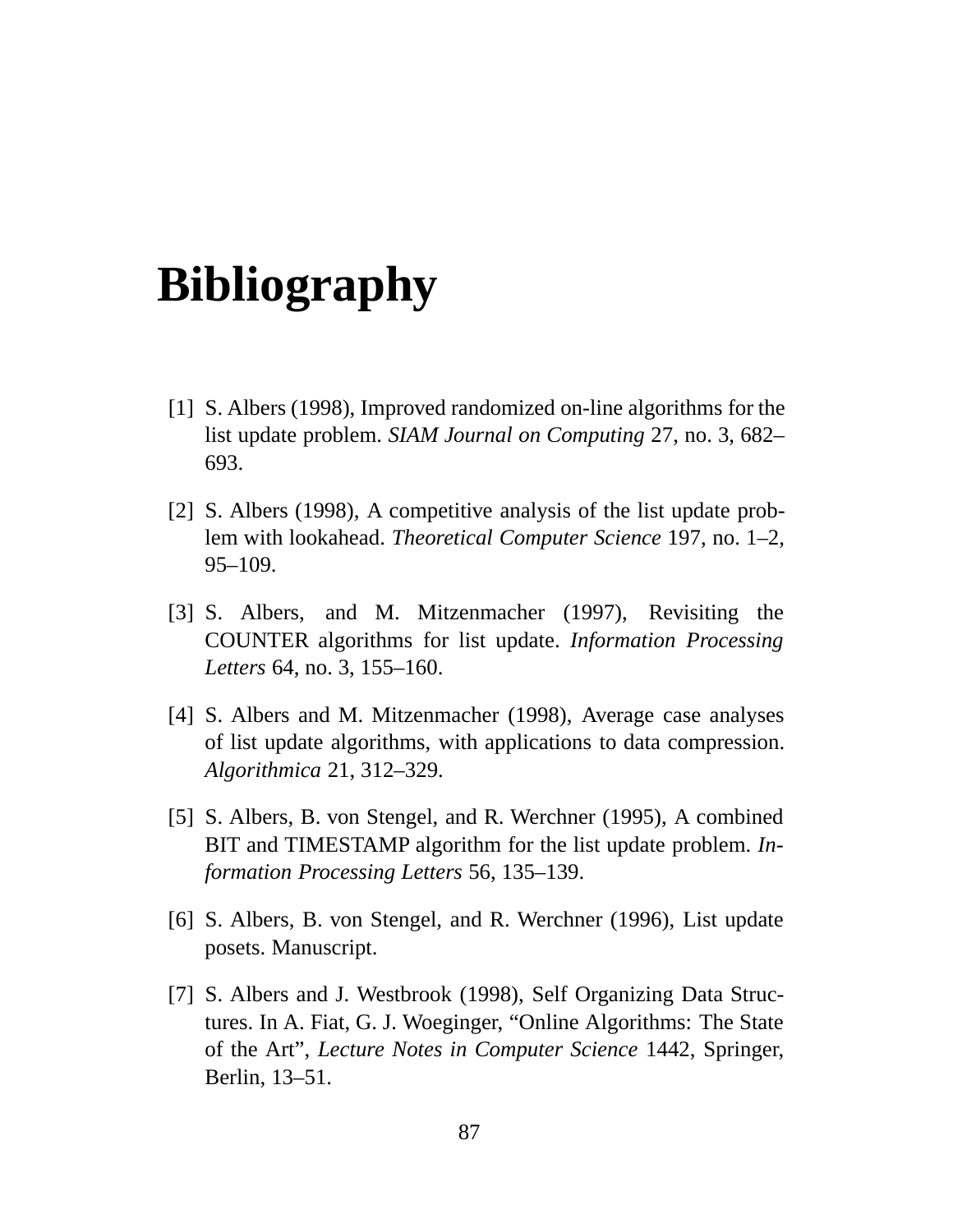- [8] F. d'Amore, A. Marchetti-Spaccamela, and U. Nanni (1993), The weighted list update problem and the lazy adversary. *Theoretical Computer Science* 108, no. 2, 371–384.
- [9] C. Ambühl (2000), Offline List Update is  $N \mathcal{P}$ -hard. *Proceedings of the 8th Annual European Symposium on Algorithms (ESA)*, *Lecture Notes in Computer Science* 1879, 42–51.
- [10] C. Ambühl, B. Gärtner, and B. von Stengel  $(2000)$ , A new lower bound for the list update problem in the partial cost model. *Theoretical Computer Science* 268, no. 1, 3–16.
- [11] C. Ambühl, B. Gärtner, and B. von Stengel (2000), Optimal Projective Algorithms for the List Update Problem. *Proceedings of the 27th International Colloquium on Automata, Languages and Programming (ICALP)*, *Lecture Notes in Computer Science* 1853, 305–316.
- [12] S. Ben-David, A. Borodin, R. Karp, G. Tardos, and A. Wigderson (1994), On the power of randomization in on-line algorithms. *Algorithmica* 11, 2–14.
- [13] J. L. Bentley, and C. C. McGeoch (1985), Amortized analyses of self-organizing sequential search heuristics. *Communications of the ACM* 28, 404–411.
- [14] A. Borodin and R. El-Yaniv (1998), Online Computation and Competitive Analysis. Cambridge University Press, Cambridge.
- [15] A. Borodin, N. Linial, and M. E. Saks (1992), An optimal online algorithm for metrical task systems. *Journal of the ACM* 39, 745– 763.
- [16] F. R. K. Chung, D. J. Hajela, and P. D. Seymour (1988), Selforganizing sequential search and Hilbert's inequality. *Journal of Computer and System Sciences* 36, no. 2, 148–157.
- [17] M. R. Garey, D. S. Johnson (1979), Computers and intractability. W. H. Freeman and Co, San Francisco.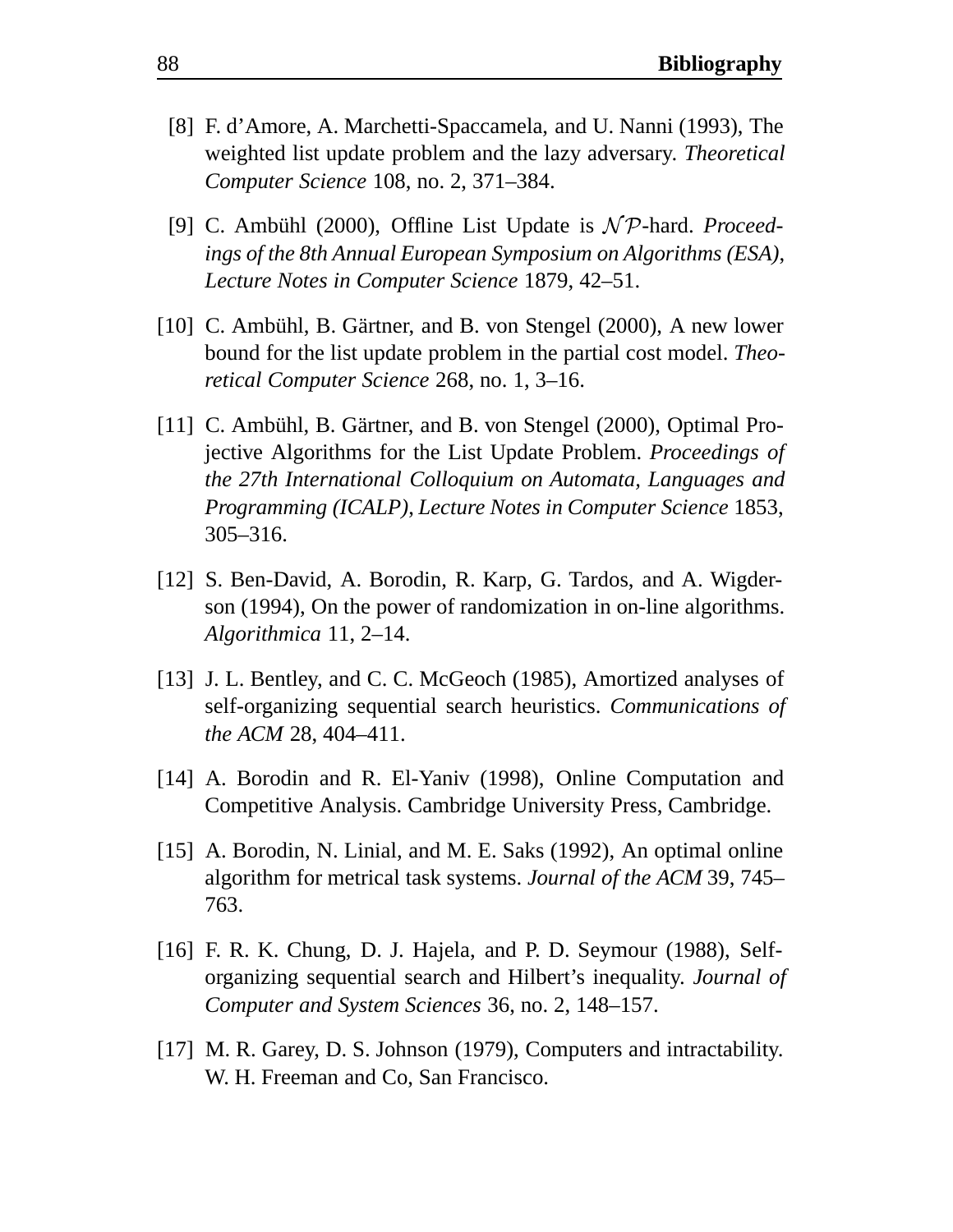- [18] G. H. Gonnet, J. I. Munro, and H. Suwanda (1981), Exegesis of self-organizing linear search. *SIAM Journal on Computing* 10, 613–637.
- [19] M. Manasse, L. A. McGeoch, and D. Sleator (1988), Competitive algorithms for online problems. *Proceedings of the 20th Annual ACM Symposium on Theory of Computing (STOC)*, 322–333.
- [20] S. Irani (1991), Two results on the list update problem. *Information Processing Letters* 38, 301–306.
- [21] S. Irani (1996), Corrected version of the SPLIT algorithm. *Manuscript.*
- [22] A. Karlin, M. Manasse, L. Rudolph, and D. D. Sleator (1988), Competitive snoopy caching. *Algorithmica* 3, 79–119.
- [23] R. Karp, and P. Raghavan (1990), unpublished.
- [24] D. Koller, N. Megiddo, and B. von Stengel (1994), Fast algorithms for finding randomized strategies in game trees. *Proceedings of the 26th Annual ACM Symposium on Theory of Computing (STOC)*, 750–759.
- [25] H. W. Kuhn (1953), Extensive games and the problem of information. In: Contributions to the Theory of Games II, eds. H. W. Kuhn and A. W. Tucker, *Annals of Mathematics Studies* 28, Princeton University Press, Princeton, 193–216.
- [26] K. Pietrzak (2001), Ein  $O(mn!n^3)$  Algorithmus für das Offline List Update Problem. Semesterarbeit an der ETH Zürich, (1. Teil).
- [27] K. Pietrzak (2001), OPT =  $\overline{OPT}$  ist  $\mathcal{NP}$ -vollständig. Semesterarbeit an der ETH Zürich, (2. Teil).
- [28] N. Reingold, and J. Westbrook (1996), Off-line algorithms for the list update problem. *Information Processing Letters* 60, no. 2, 75– 80.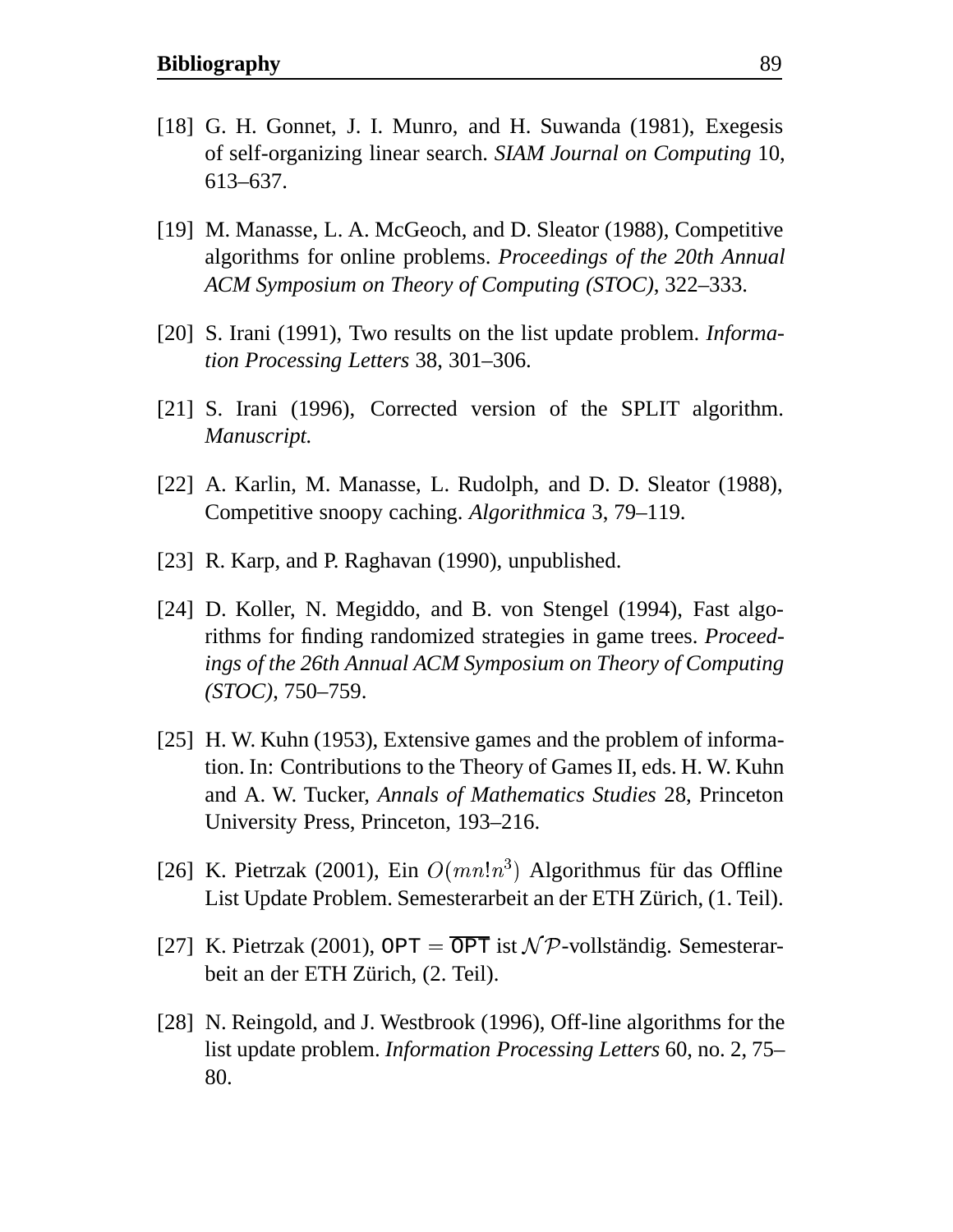- [29] N. Reingold, J. Westbrook, and D. D. Sleator (1994), Randomized competitive algorithms for the list update problem. *Algorithmica* 11, 15–32.
- [30] R. Rivest (1976), On self-organizing sequential search heuristics. *Communications of the ACM* 19, 63–67.
- [31] D. D. Sleator, and R. E. Tarjan (1985), Amortized efficiency of list update and paging rules. *Communications of the ACM* 28, 202– 208.
- [32] B. Teia (1993), A lower bound for randomized list update algorithms, *Information Processing Letters* 47, 5–9.
- [33] B. von Stengel (1996), Efficient computation of behavior strategies. *Games and Economic Behavior* 14, 220–246.
- [34] A. C. Yao (1977), Probabilistic computations: Towards a unified measure of complexity. *Proceedings of the 18th Annual Symposium on Foundations of Computer Science (FOCS)*, 222–227.